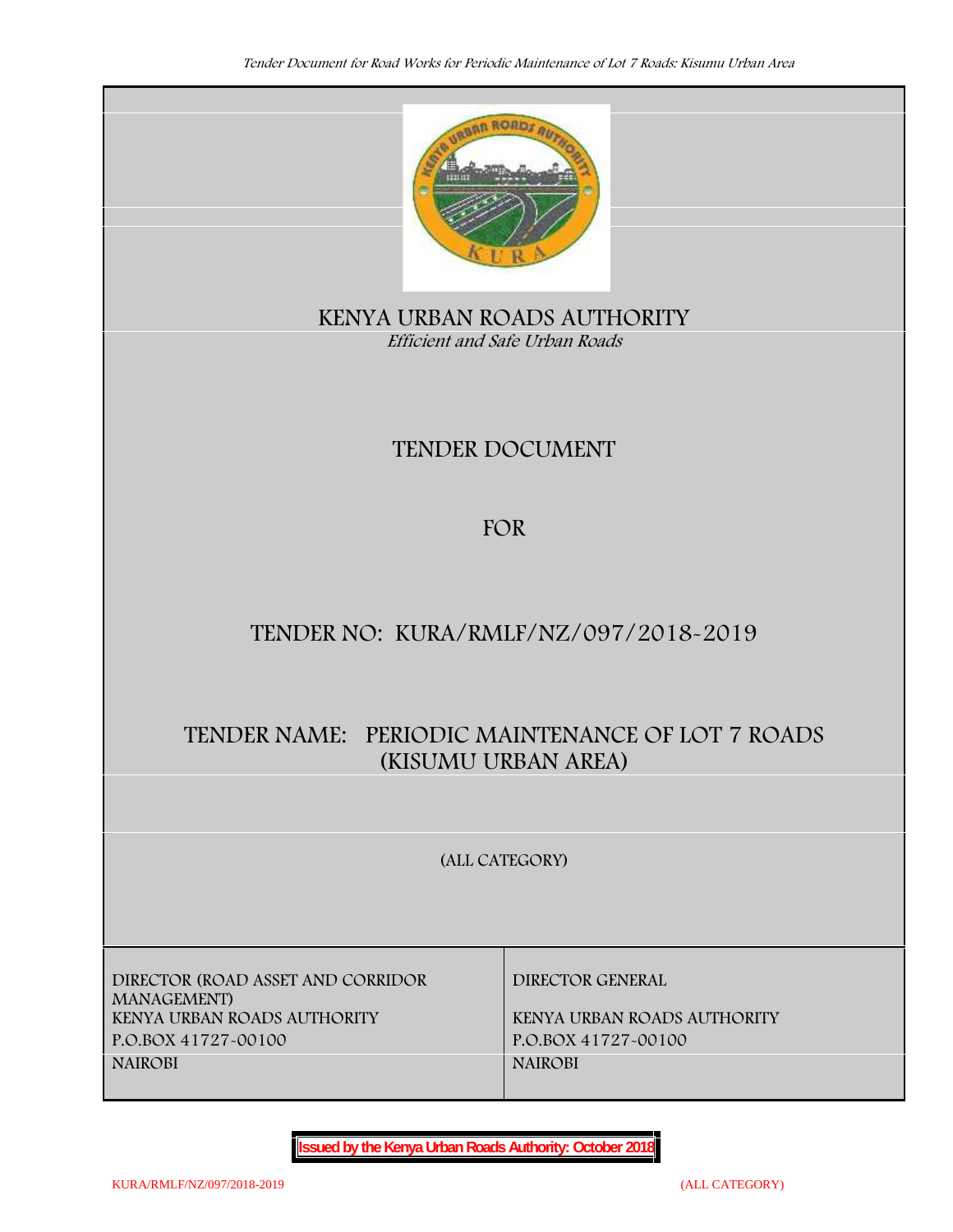# **PERIODIC MAINTENANCE OF LOT 7 ROADS: KISUMU URBAN AREA**

# **TABLE OF CONTENTS**

| SECTION II: INSTRUCTIONS TO TENDERERS AND CONDITIONS OF TENDER 3     |  |
|----------------------------------------------------------------------|--|
|                                                                      |  |
|                                                                      |  |
|                                                                      |  |
|                                                                      |  |
|                                                                      |  |
| SECTION VI: SUPERVISION AND CONTRACT EVALUATION MANUAL 2012109       |  |
|                                                                      |  |
|                                                                      |  |
|                                                                      |  |
|                                                                      |  |
|                                                                      |  |
|                                                                      |  |
|                                                                      |  |
|                                                                      |  |
|                                                                      |  |
| SECTION XIII: FORM OF PERFORMANCE BANK GUARANTEE (UNCONDITIONAL) 147 |  |

1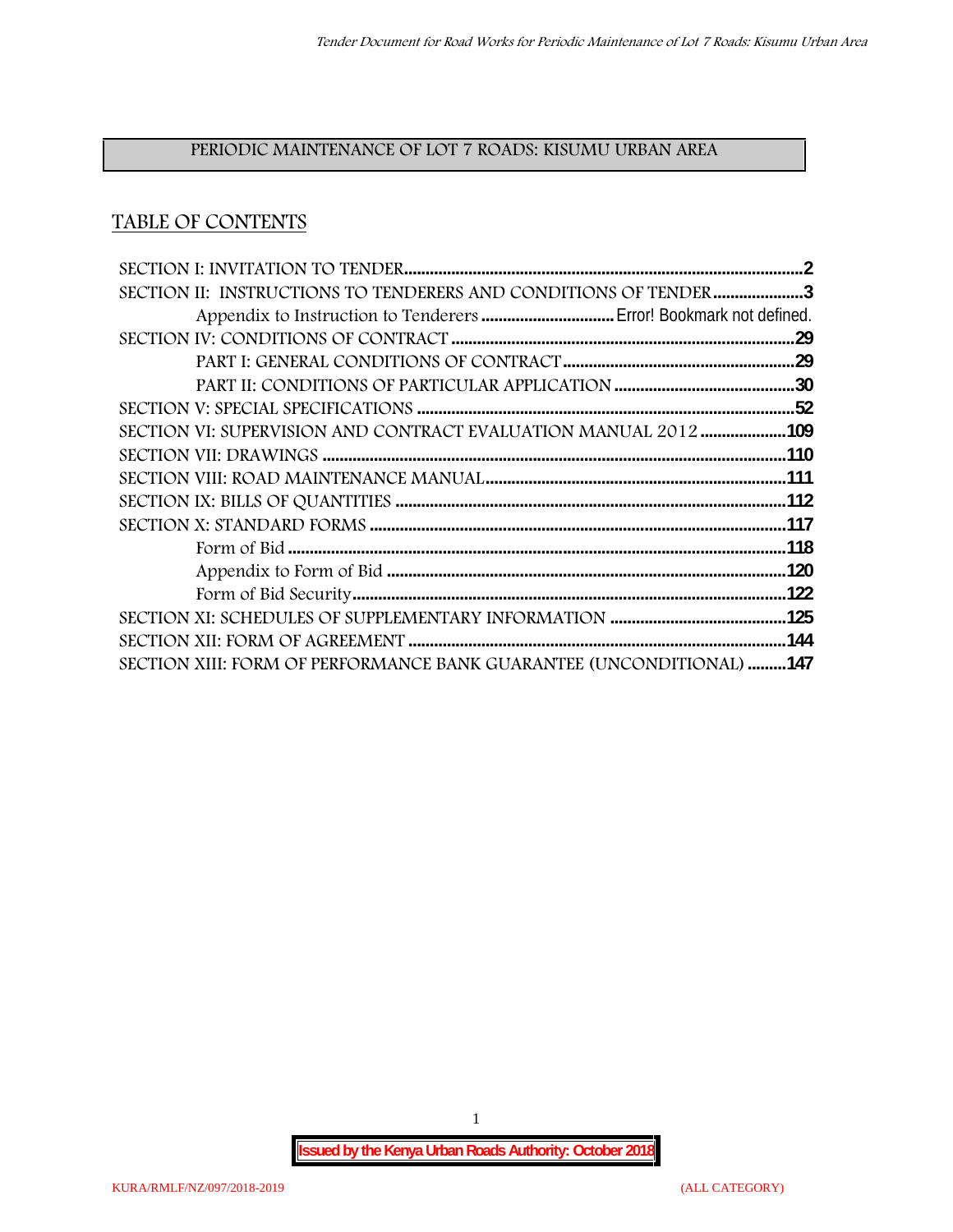# **SECTION I: INVITATION TO TENDER**

(See tender invitation on www.kura.go.ke/tender notices)

2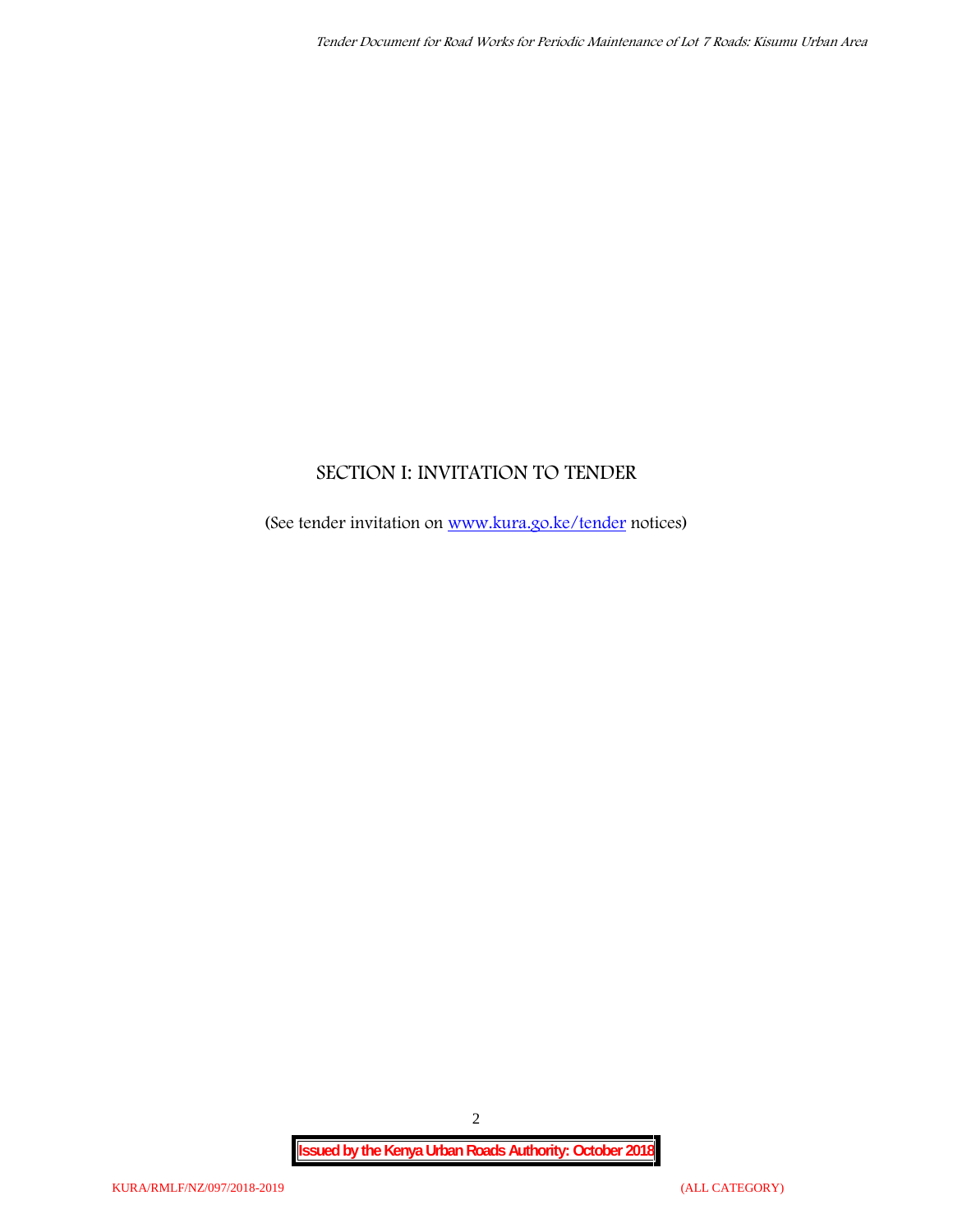**SECTION II: INSTRUCTIONS TO TENDERERS AND CONDITIONS OF TENDER**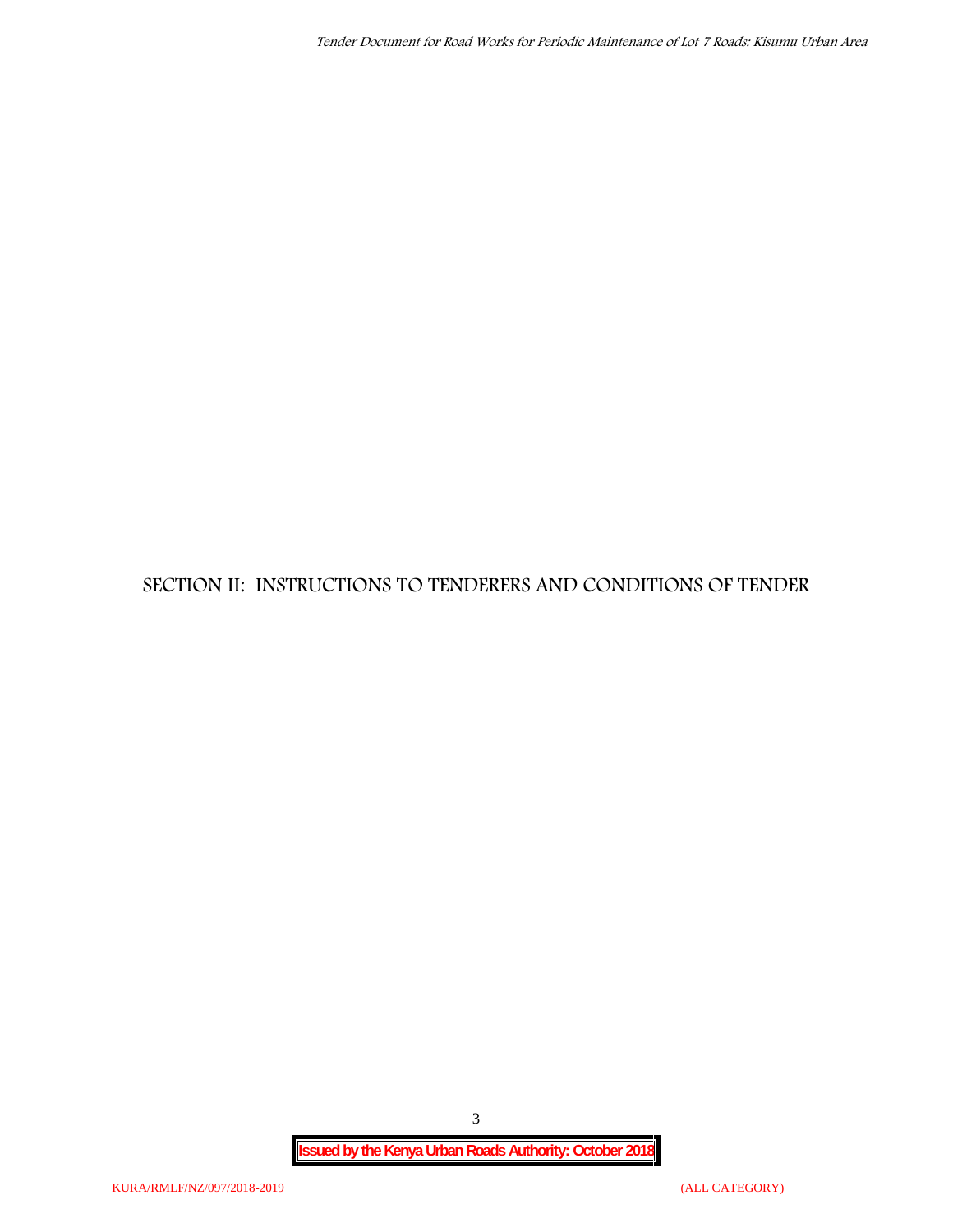#### TABLE OF CONTENTS

| A.        |                                                                      |  |
|-----------|----------------------------------------------------------------------|--|
| 1         |                                                                      |  |
| 2         |                                                                      |  |
| 3         |                                                                      |  |
| 4         |                                                                      |  |
| 5         |                                                                      |  |
| 6         |                                                                      |  |
| 7         |                                                                      |  |
| 8         |                                                                      |  |
| <b>B.</b> |                                                                      |  |
| 9         |                                                                      |  |
| 10        |                                                                      |  |
| 11        |                                                                      |  |
| C.        |                                                                      |  |
| 12        |                                                                      |  |
| 13        |                                                                      |  |
| 14        |                                                                      |  |
| 15        |                                                                      |  |
| 16        |                                                                      |  |
| 17        |                                                                      |  |
| 18        |                                                                      |  |
| 19        |                                                                      |  |
| 20        |                                                                      |  |
| D.        |                                                                      |  |
| 21        |                                                                      |  |
| 22        |                                                                      |  |
| 23        |                                                                      |  |
| 24        |                                                                      |  |
| E.        |                                                                      |  |
| 25        |                                                                      |  |
| 26        |                                                                      |  |
| 27        |                                                                      |  |
| 28        |                                                                      |  |
| 29        |                                                                      |  |
| 30        |                                                                      |  |
| F.        |                                                                      |  |
| G.        |                                                                      |  |
| 31        |                                                                      |  |
| 32        | employer's right to accept any bid and to reject any or all bids  16 |  |
| 33        |                                                                      |  |
| 34        |                                                                      |  |
| 35        |                                                                      |  |
| 36        |                                                                      |  |

 $\overline{4}$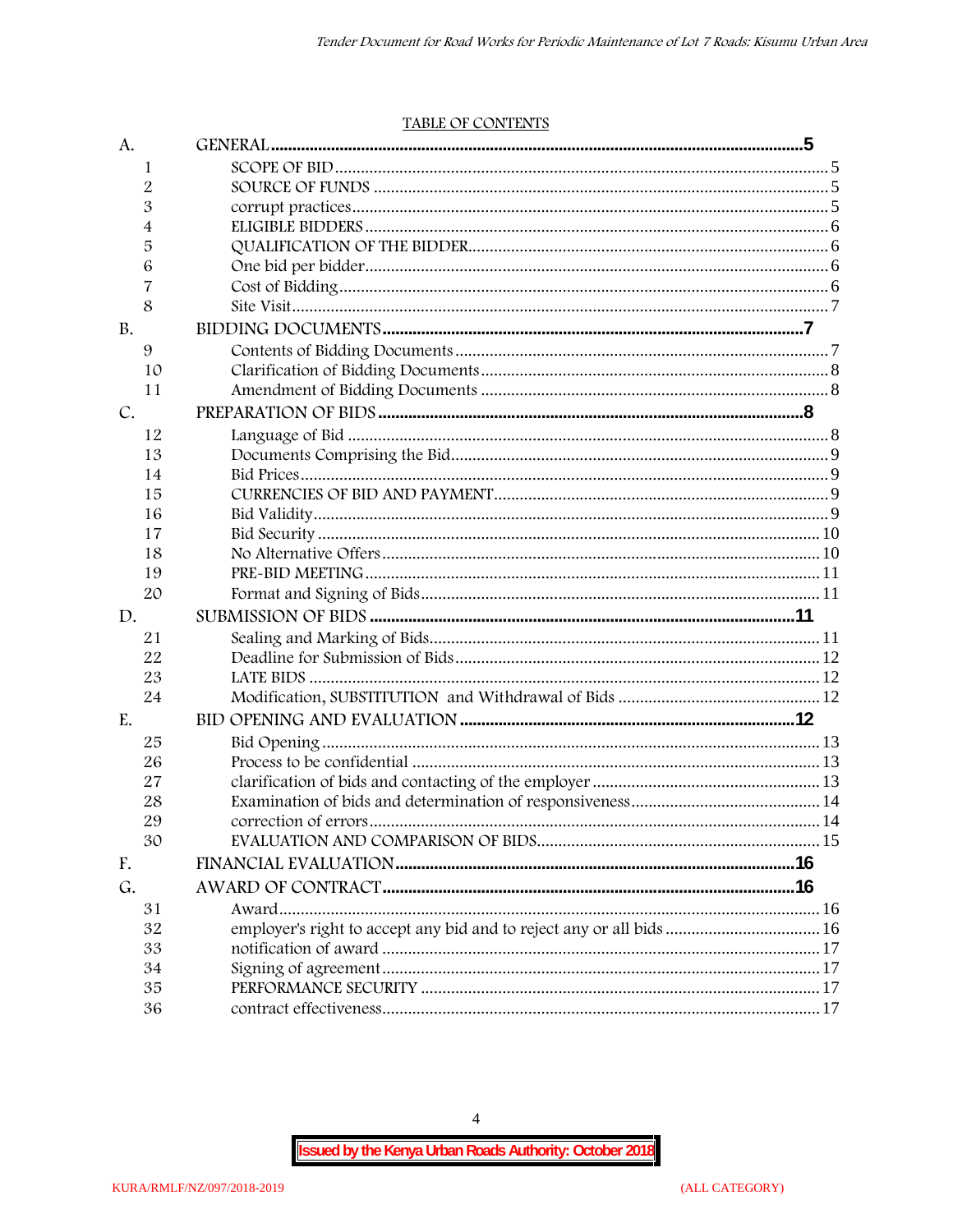# **INSTRUCTIONS TO TENDERERS AND CONDITIONS OF TENDER**

## **A. GENERAL**

- **1 SCOPE OF BID**
	- 1.1 The Employer, as defined in the Conditions of Contract Part II hereinafter "the Employer" wishes to receive bids for the construction of works as described in Section 1, clause 102 of the Special Specifications – "Location and extent of the Works")
	- 1.2 The successful bidder will be expected to complete the Works within the period stated in the Appendix to Form of Bid from the date of commencement of the Works.
	- 1.3 Throughout these bidding documents, the terms bid and tender and their derivatives (bidder/tenderer, bid/tendered, bidding/tendering etc.) are synonymous, and day means calendar day. Singular also means plural.

### **2 SOURCE OF FUNDS**

2.1 The source of funding is the Government of Kenya through the Road Maintenance Levy Fund.

## **3 CORRUPT PRACTICES**

3.1 The government requires that the bidders, suppliers, sub-contractors and supervisors observe the highest standards of ethics during the execution of such contracts. In this pursuit of this policy, the government;

Defines for the purpose of this provision, the terms set forth below as follows:

- i) "corrupt practice" means the offering, giving, receiving, or soliciting of anything of value to influence the action of the public official in the procurement process or in the execution, and
- ii) "fraudulent practice" means a misrepresentation of facts in order to influence a procurement process or the execution of a contract to the detriment of the employer, and includes collusive practices among bidders (prior to or after bid submission) designed to establish bid prices at artificial, non-competitive levels and to deprive the employer the benefits of free and open competition

Will reject a proposal for award if it determines that the bidder recommended for award has engaged in corrupt or fraudulent practices in competing for the contract, and

Will declare a firm ineligible, either indefinitely or for a stated period of time, to be awarded a government contract if it at any time it is determined that the firm has engaged in corrupt or fraudulent practices in competing for, or in executing, a government financed contract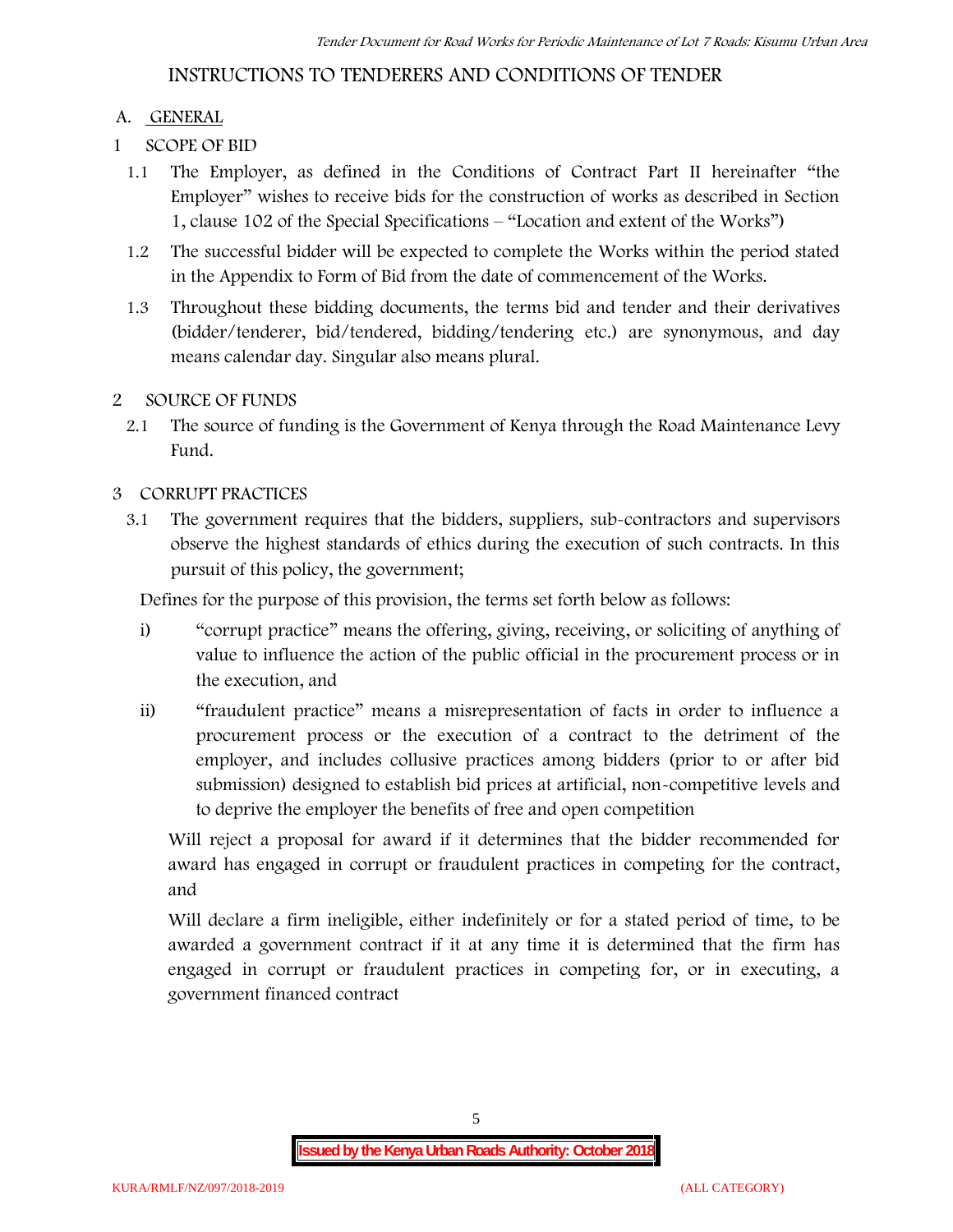#### **4 ELIGIBLE BIDDERS**

- 4.1 This invitation to bid is open to all bidders who are legally registered or incorporated in the Republic of Kenya as of the time of bid submission. Registration with National Construction Authority (NCA) as a road works contractor is mandatory.
- 4.2 Bidders shall not have a conflict of interest. Bidders shall be considered to have conflict of interest, if they participated as a consultant in the preparation of the design, documentation or technical specifications of the works that are the subject of this bidding other than as far as required by the Employer.
- 4.3 A firm that is under a declaration of eligibility by the Employer in accordance with clause 3, at the date of submission of the Bid or thereafter, shall be disqualified.
- 4.4 Bidders shall provide such evidence of their continued eligibility satisfactory to the Employer as the Employer shall reasonably request.

### **5 QUALIFICATION OF THE BIDDER**

- 5.1 Bidders shall as part of their bid:
- (a) Submit a written power of attorney authorizing the signatory of the bid to commit the bidder; and
- (b) Update any information submitted with their bids and update in any case the information indicated in the schedules and continue to meet the minimum threshold criteria set out in the bid documents.
	- 5.2 As a minimum, bidders shall update the following information:
- (a) evidence of access to lines of credit from a bank and availability of other financial resources
- (b) financial predictions for the current year and the two subsequent years, including the effect of known commitments
- (c) work commitments
- (d) current litigation information; and
- (e) availability of critical equipment
	- 5.3 Bidders shall also submit proposals of work methods and schedule in sufficient detail to demonstrate the adequacy of the bidders' proposals to meet the technical specifications and the completion time referred to in Clause 1.2 above.
- **6 ONE BID PER BIDDER**
	- 6.1 Each bidder shall submit only one bid. A bidder who submits or participates in more than one bid will be disqualified.
- **7 COST OF BIDDING**
	- 7.1 The bidder shall bear all costs associated with the preparation and submission of his bid and the Employer will in no case be responsible or liable for those costs, regardless of the conduct or outcome of the bidding process.

6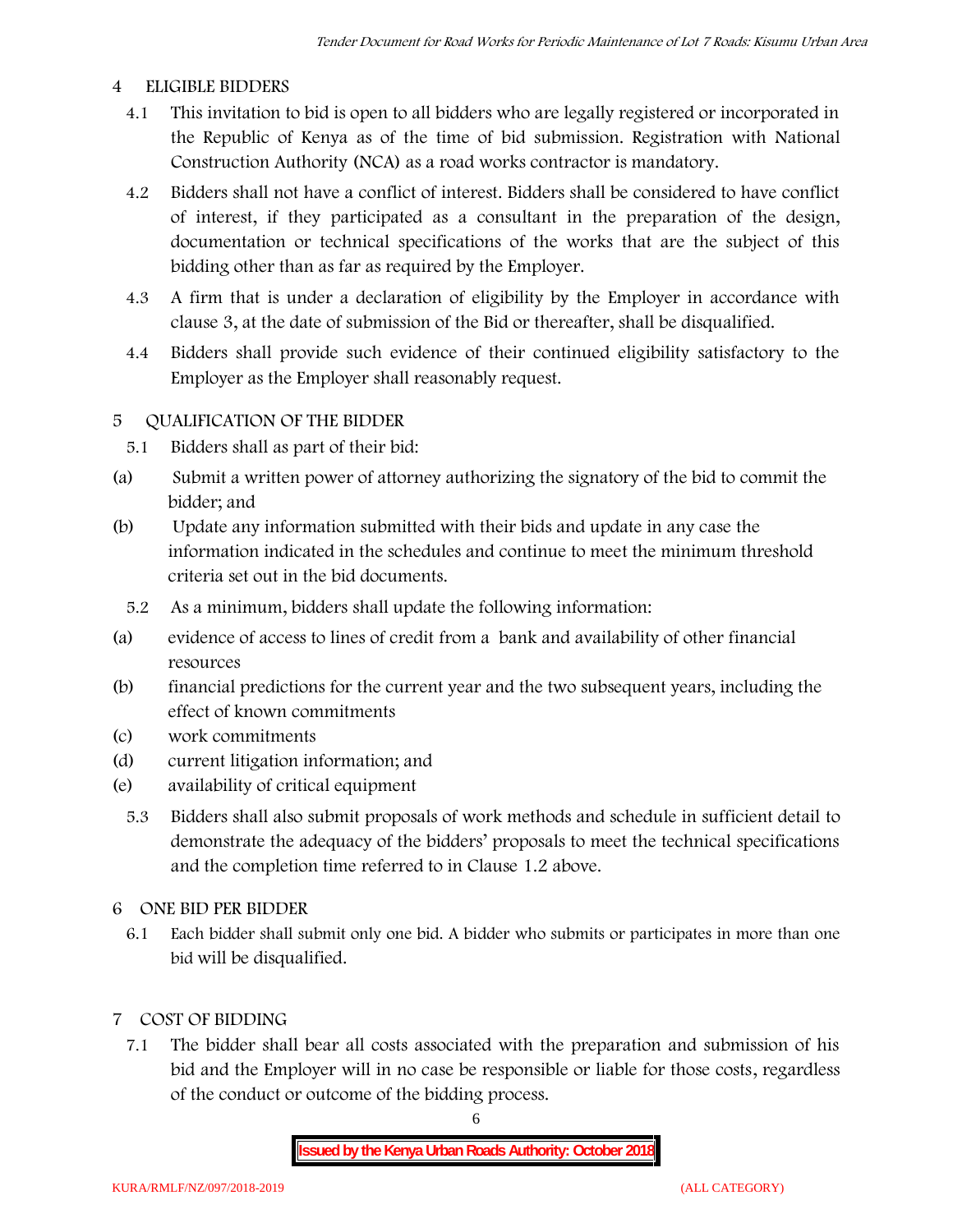## **8 SITE VISIT**

- 8.1 The tenderer is advised to visit and examine the site and its surroundings and obtain for himself on his own responsibility, all information that may be necessary for preparing the tender and entering into a contract. The costs of visiting the site shall be the tenderer's own responsibility.
	- 8.2 The tenderer and any of his personnel or agents will be granted permission by the Employer to enter upon premises and lands for the purpose of such inspection, but only upon the express condition that the tenderer, his personnel or agents, will release and indemnify the Employer from and against all liability in respect of, and will be responsible for personal injury (whether fatal or otherwise), loss of or damage to property and any other loss, damage, costs and expenses however caused, which but for the exercise of such permission, would not have arisen.
	- 8.3 A Mandatory pre-tender site meeting shall be held as specified in the tender notice. A representative of the Employer will be available to meet the intending tenderers at the venue.
	- 8.4 The Employer will conduct a Site Visit concurrently with the pre-bid meeting referred to in Clause 19, attendance for which is necessary for all bidders. Attendance by the tenderers shall be as specified in the tender notice.
	- 8.5 Tenderers must provide their own transport. The representative will not be available at any other time for site inspection visits.
	- 8.6 Each tenderer shall complete the Certificate of Tenderer's Visit to the Site, whether he in fact visits the Site at the time of the organized site visit or by himself at some other time.

## **B. BIDDING DOCUMENTS**

- **9 CONTENTS OF BIDDING DOCUMENTS**
	- 9.1 The set of documents comprising the tender includes the following together with any addenda issued in accordance with Clause 11:
- (a) Invitation to Bid
- (b) Instructions to Bidders and Conditions of Tender
- (c) Appendix to Instruction to Tenderers
- (d) Conditions of Contract Part I
- (e) Conditions of Contract Part II
- (f) Road Maintenance Manual (May 2010 Edition)
- (g) Standard Specifications
- (h) Special Specifications
- (i) Form of Bid, Appendix to Form of Bid and Bid Security
- (j) Bills of Quantities
- (k) Schedules of Supplementary information

7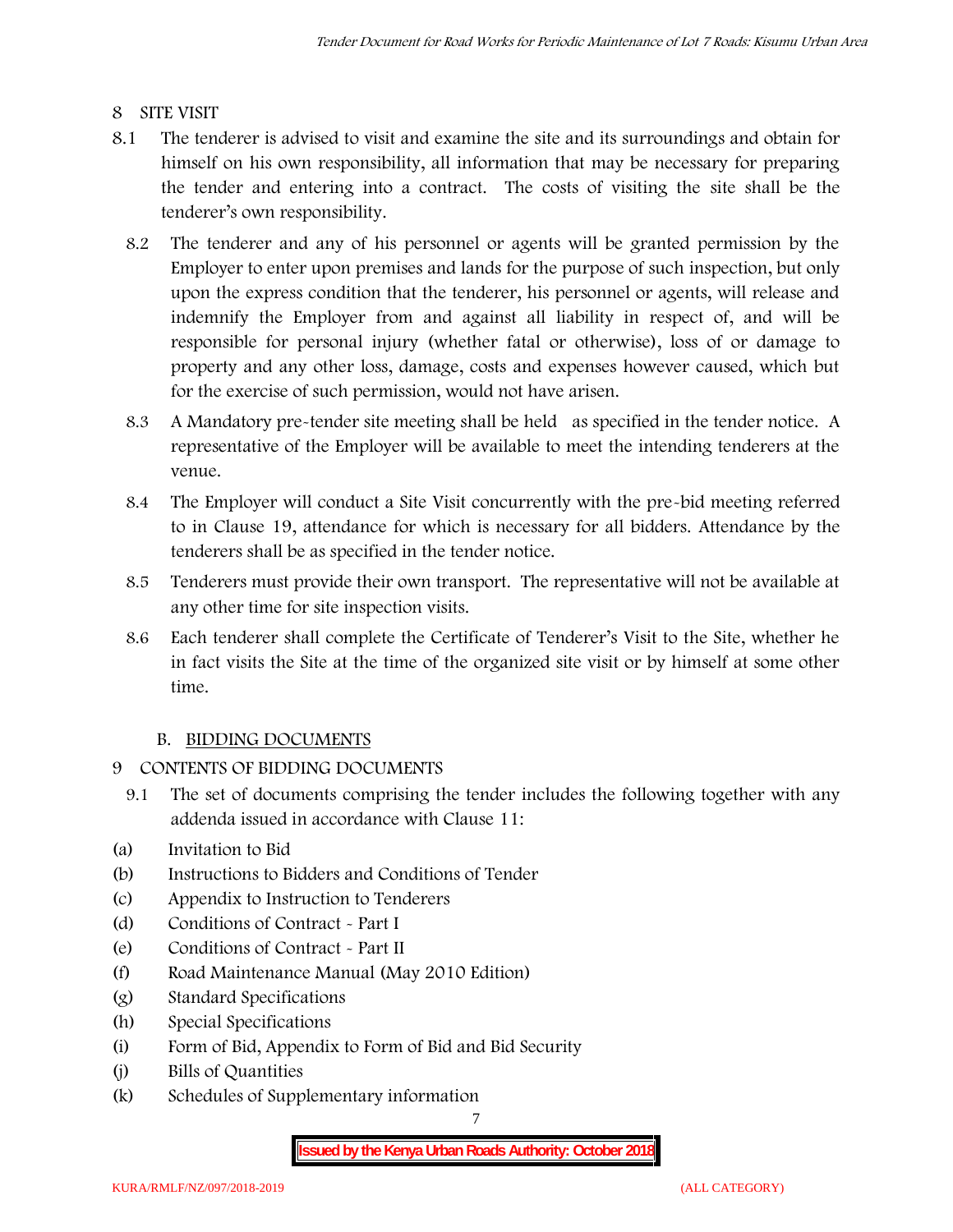- (l) Form of Contract Agreement
- (m) Form of Performance Security
- (n) Drawings
- (o) BID Addenda (Bid Notices)
- (p) Declaration Form
	- 9.2 The bidder is expected to examine carefully all instructions, conditions, forms, terms, specifications and drawings in the bidding documents. Failure to comply with the requirements of bid submission will be at the bidder's own risk. Bids that are not substantially responsive to the requirements of the bidding documents will be rejected.
	- 9.3 All recipients of the documents for the proposed Contract for the purpose of submitting a tender (whether they submit a tender or not) shall treat the details of the documents as "private and confidential".

### **10 CLARIFICATION OF BIDDING DOCUMENTS**

- 10.1 The prospective bidder requiring any clarification of the bidding documents may notify the Employer in writing, cable or by e-mail (hereinafter the term cable is deemed to include telex and facsimile) at the Employer's mailing address indicated in the Bidding Data.
- 10.2 The Employer will respond in writing to any request for clarification that he receives earlier than 7 days prior to the deadline for the submission of bids. Copies of the Employer's response to queries raised by bidders (including an explanation of the query but without identifying the sources of the inquiry) will be sent to all prospective bidders who will have purchased the bidding documents.

### **11 AMENDMENT OF BIDDING DOCUMENTS**

- 11.1 At any time prior to the deadline for submission of bids, the Employer may, for any reason, whether at his own initiative or in response to a clarification requested by a prospective bidder, modify the bidding documents by issuing subsequent Addenda.
- 11.2 The Addendum thus issued shall be part of the bidding documents pursuant to Sub- Clause 10.1 and shall be communicated in writing or cable to all purchasers of the bidding documents. Prospective bidders shall promptly acknowledge receipt of each Addendum in writing or by cable to the Employer.
- 11.3 In order to afford prospective bidders reasonable time in which to take an Addendum into account in preparing their bids, the Employer may, at his discretion, extend the deadline for the submission of bids in accordance with Clause 16.2.

### **C. PREPARATION OF BIDS**

## **12 LANGUAGE OF BID**

12.1 The bid prepared by the bidder and all correspondences and documents relating to the bid exchanged by the bidder and the Employer shall be written in the English Language. Supporting documents and printed literature furnished by the bidder may

8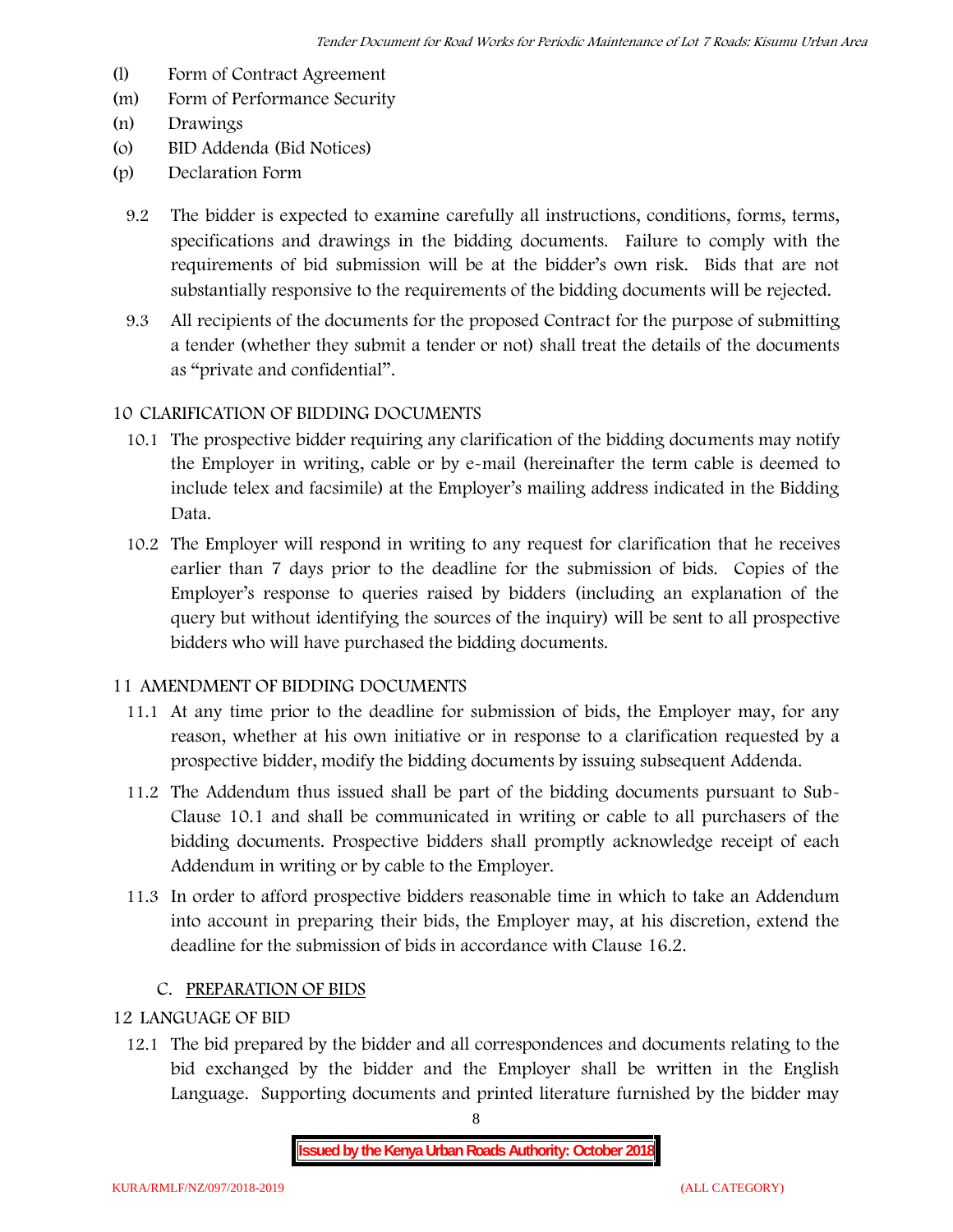be in another language provided they are accompanied by an appropriate translation of pertinent passages in the above stated language. For the purpose of interpretation of the bid, the English language shall prevail.

## **13 DOCUMENTS COMPRISING THE BID**

13.1 The bid to be prepared by the bidder shall comprise:

- (a) Duly filled-in Form of Bid and Appendix to form of bid;
- (b) Bid security;
- (c) Priced Bills of Quantities;
- (d) Schedules of information
- (e) Qualification criteria
- (f) Any other materials required to be completed and submitted in accordance with the Instructions to Bidders embodied in these bidding documents.
	- 13.2 These Forms, Bills of Quantities and Schedules provided in these bidding documents shall be used without exception (subject to extensions of the Schedules in the same format).

### **14 BID PRICES**

- 14.1 Unless explicitly stated otherwise in the bidding documents, the contract shall be for the whole works as described in Sub-Clause 1.1, based on the basic unit rates and prices in the Bill of Quantities submitted by the bidder.
- 14.2 The bidder shall fill in rates and prices for all items of Works described in the Bills of Quantities, whether quantities are stated or not.
- 14.3 All duties, taxes (including VAT) and other levies payable by the Contractor under the Contract, or for any other cause as of the date 7 days prior to the deadline for submission of bids, shall be included in the rates and prices and the total Bid Price submitted by the bidder.
- 14.4 Unless otherwise provided in the Bidding Data and Conditions of Particular Application the rates and prices quoted by the bidder are subject to adjustment during the performance of the contract in accordance with the provisions of Clause 70 of the Conditions of Contract.

### **15 CURRENCIES OF BID AND PAYMENT**

15.1 Bids shall be priced in Kenya Shillings.

### **16 BID VALIDITY**

- 16.1 The bid shall remain valid and open for acceptance for a period of 90 calendar days from the specified date of bid opening specified in Clause 22.
- 16.2 In exceptional circumstances prior to expiry of the original bid validity period, the Employer may request that the bidders extend the period of validity for a specified additional period. The request and the responses thereto shall be made in writing or by

9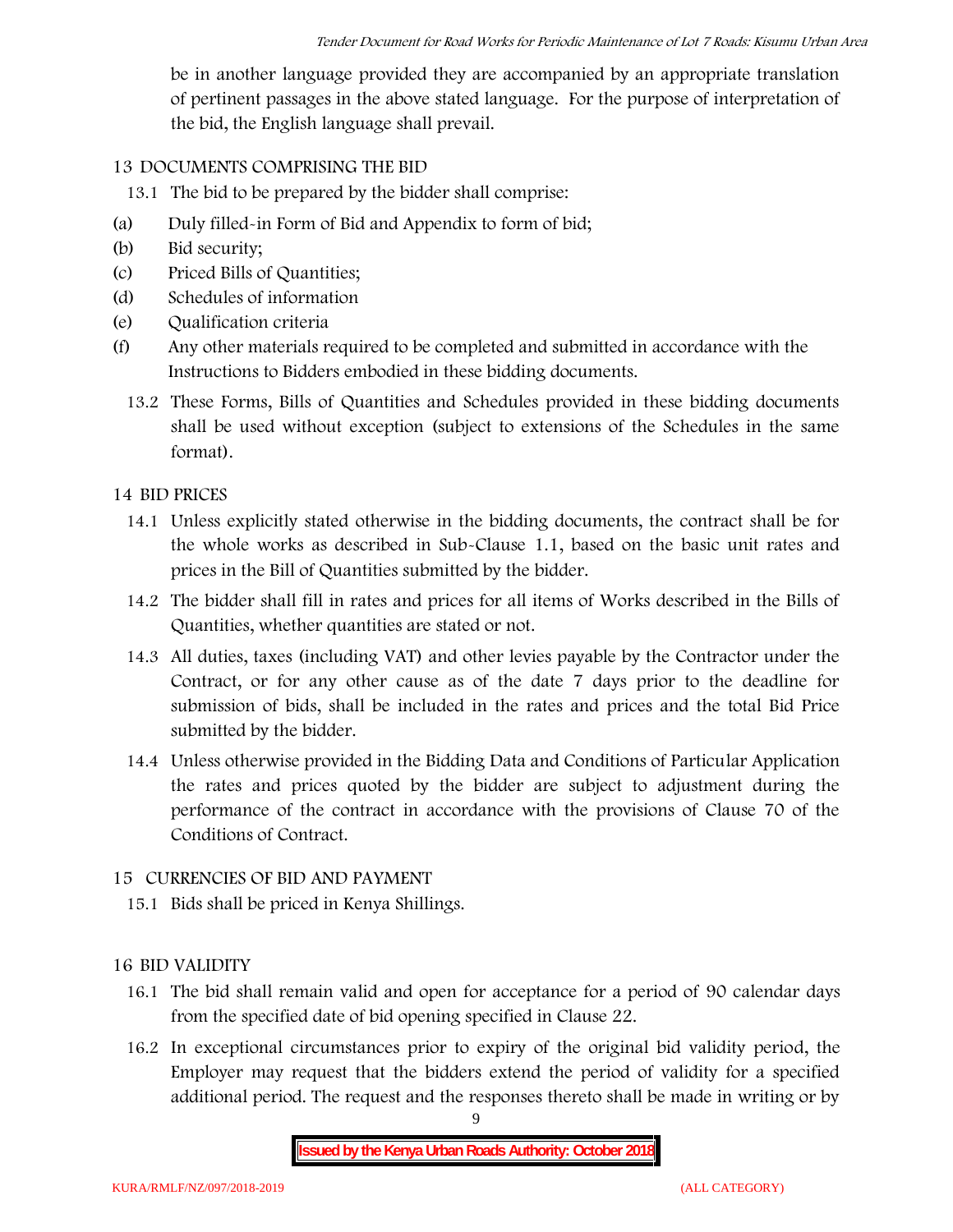cable. A bidder may refuse the request without forfeiting his bid security. A bidder agreeing to the request will not be required nor permitted to modify his bid, but will be required to extend the validity of his bid security for the period of the extension, and in compliance with Clause 17 in all respects.

### **17 BID SECURITY**

- **17.1** The bidder shall furnish, as part of his bid, a bid security in the amount shown in the Appendix to instruction to tenderers. **The bid security must be in form of unconditional Bank guarantee.**
- 17.2 The bid security shall be in the form of unconditional bank guarantee from a reputable bank selected by the bidder and located in Kenya. The format of the bank guarantee shall be in accordance with bid security included in Section 3. The bid security shall remain valid for a period of thirty (30) days beyond the original validity period for the bid, and beyond any period of extension subsequently requested under Sub-Clause 16.2.
- 17.3 Any bid not accompanied by an acceptable bid security will be rejected by the Employer as non-responsive.
- 17.4 The bid securities of unsuccessful bidders will be discharged/ returned as promptly as possible as but not later than 30 days after the expiration of the period of bid security validity.
- 17.5 The bid security of the successful bidder will be discharged upon the bidder signing the Contract Agreement and furnishing the required performance security.
- 17.6 The bid security may be forfeited:
- (a) if a bidder withdraws his bid, except as provided in Sub-Clause 24.2.
- (b) if the bidder does not accept the correction of any errors, pursuant to Sub-Clause 28.2 or
- (c) in the case of a successful bidder, if he fails within the specified time limit to:
	- (i) sign the Contract Agreement or
	- (ii) furnish the necessary performance security

### **18 NO ALTERNATIVE OFFERS**

- 18.1 The bidder shall submit one offer, which complies fully with the requirements of the bidding documents.
- 18.2 The bid submitted shall be solely on behalf of the bidder. A bidder who submits or participates in more than one bid will be disqualified.
- 18.3 A price or rate shall be entered in indelible ink against every item in the Bills of Quantities with the exception of items which already have Prime Cost or Provisional sums affixed thereto. The bidders are reminded that no "nil" or "included" rates or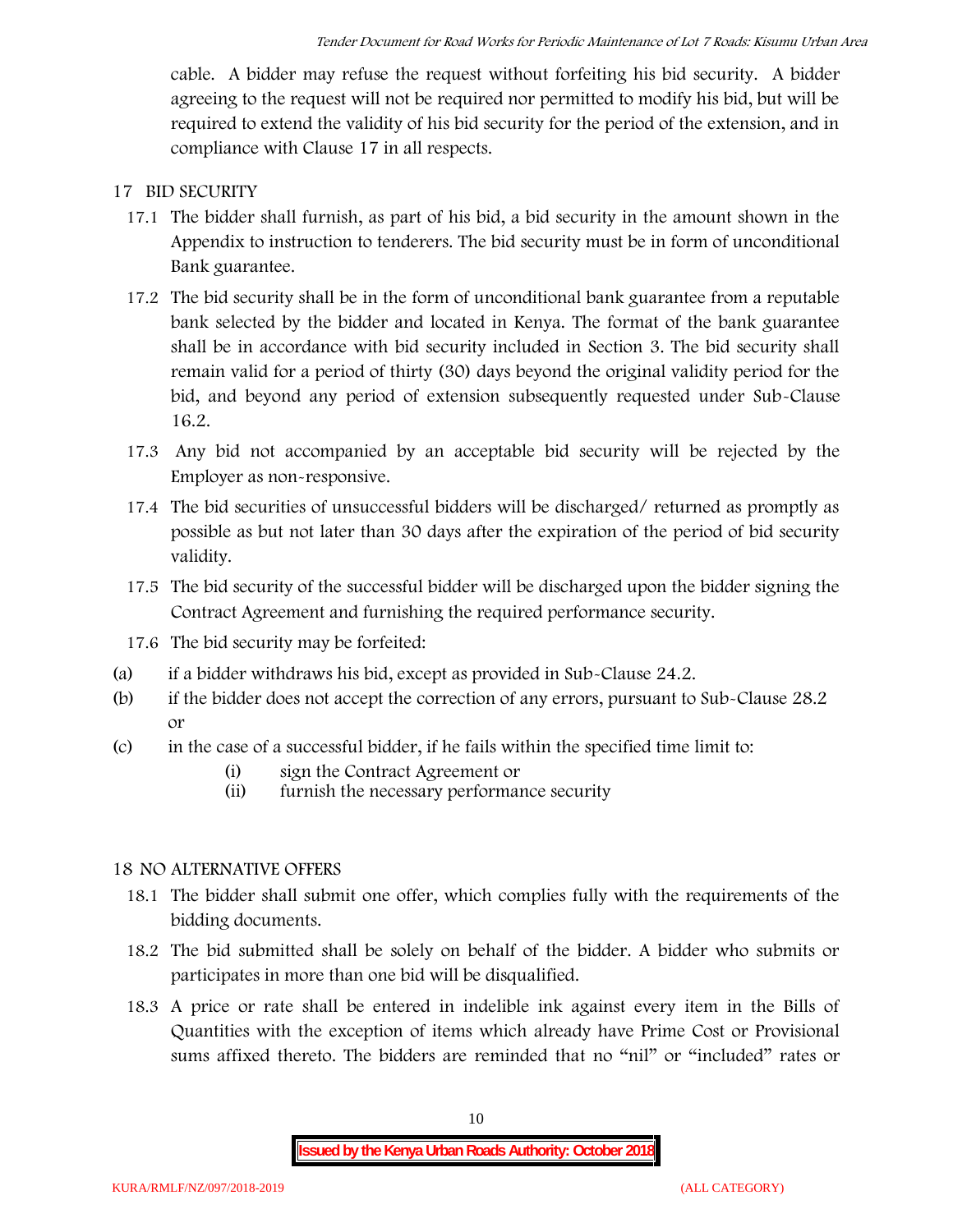"lump-sum" discounts will be accepted. The rates for various items should include discounts if any. Bidders who fail to comply will be disqualified.

#### **19 PRE-BID MEETING**

- 19.1 The bidder's designated representative is invited to attend a mandatory pre-bid meeting, which will take place as specified in the Tender notice. The purpose of the meeting will be to clarify issues and to answer questions on any matter that may be raised at that stage.
- 19.2 The bidder is requested as far as possible to submit any questions in writing or by cable, to reach the Employer not later than one week before the meeting. It may not be practicable at the meeting to answer questions received late, but questions and responses will be transmitted in accordance with the Minutes of the meeting, including the text of the questions raised and the responses given together with any responses prepared after the meeting, will be transmitted without delay to all purchasers of the bidding documents. Any modification of the bidding documents listed in Sub-Clause 9.1, which may become necessary as a result of the pre-bid meeting shall be made by the Employer exclusively through the issue of an Addendum pursuant to Clause 10 or through the minutes of the pre-bid meeting.

#### **20 FORMAT AND SIGNING OF BIDS**

- 20.1 The bidder shall prepare one original of the documents comprising the bid as described in Clause 13 of these Instructions to Bidders, bound with the section containing the Form of Bid and Appendix to Bid, and clearly marked "ORIGINAL". In addition, the bidder shall submit another copy of the bid clearly marked "COPY OF ORIGINAL". In the event of discrepancy between them, the original shall prevail.
- 20.2 The original and copies of the bid shall be typed or written in indelible ink (in the case of copies, photocopies are also acceptable) and shall be signed by a person or persons duly authorized to sign on behalf of the bidder pursuant to Sub-Clause 5.1(a) OR 4.3 (c) as the case may be. The person or persons signing the bid shall initial all pages of the bid where entries or amendments have been made.
- 20.3 The bid shall be without alterations, omissions or conditions except as necessary to correct errors made by the bidder, in which case such corrections shall be initialled by the person or persons signing the bid.

#### **D. SUBMISSION OF BIDS**

### **21 SEALING AND MARKING OF BIDS**

- 21.1 The bidder shall seal the original and each copy of the bid in separate envelopes duly marking the envelopes "ORIGINAL" and "COPY". The envelopes shall then be sealed in an outer separate envelope.
- 21.2 The inner and outer envelopes shall be:
	- (a) Addressed to the Employer at the address provided in the Appendix to Form of Bid.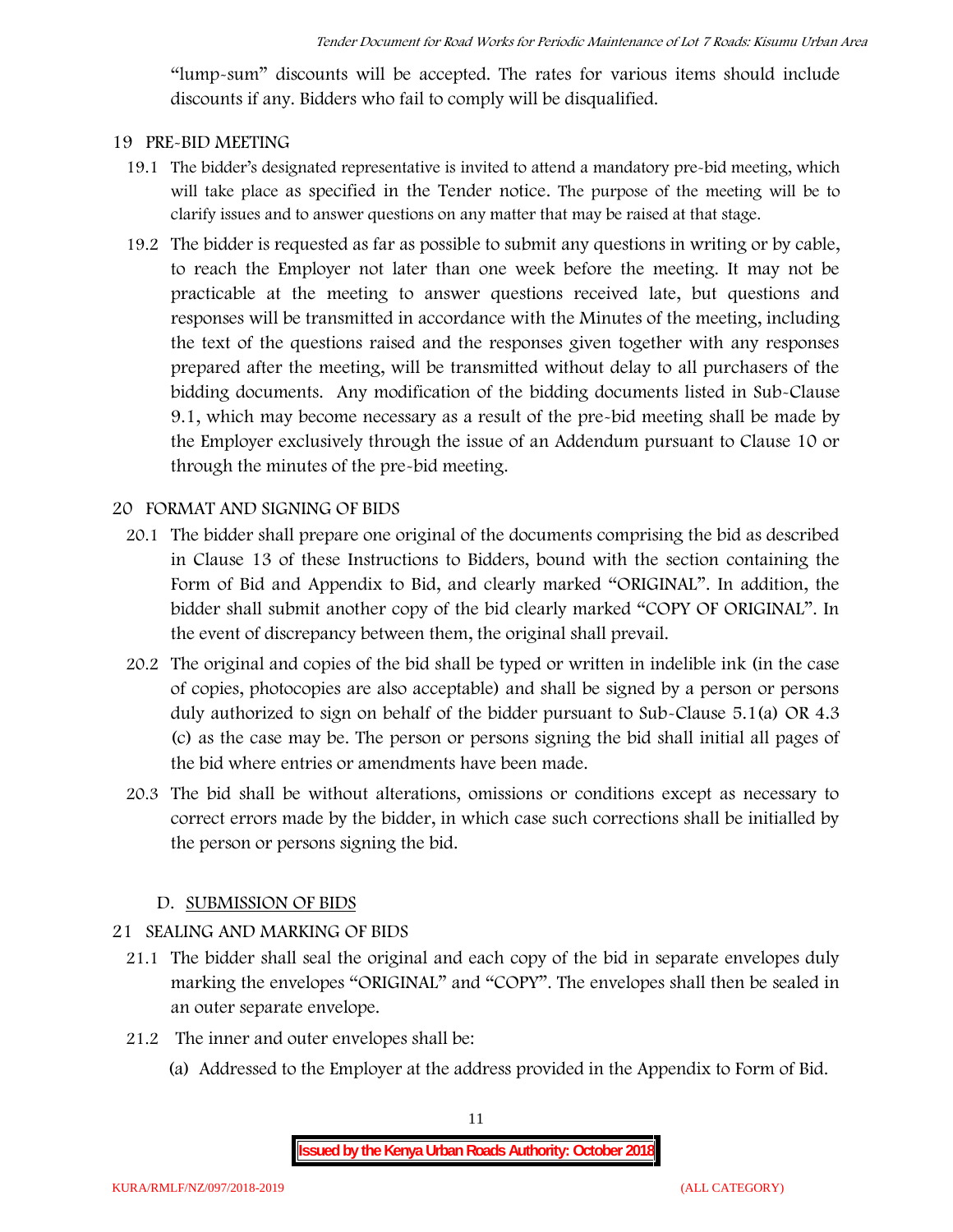- (b) Bear the name and identification number of the contract. In addition to the identification required in sub-Clause 21.2, the inner envelopes shall indicate the name and address of the bidder to enable the bid to be returned unopened in case it is declared "late" pursuant to Clause 23.1, and for matching purposes under Clause 24.
- 21.3 If the outer envelope is not sealed and marked as instructed above, the Employer will assume no responsibility for the misplacement or premature opening of the bid. If the outer envelope discloses the bidder's identity the Employer will not guarantee the anonymity of the bid submission, but this shall not constitute grounds for rejection of the bid.

## **22 DEADLINE FOR SUBMISSION OF BIDS**

22.1 Bids must be received by the Employer at the address specified in Sub Clause 21.2 not later than **the date indicated in the tender notice.**

Tenders delivered by hand must be placed in the "tender box" provided in the office of the employer.

Proof of posting will not be accepted as proof of delivery and any tender delivered after the above stipulated time, from whatever cause arising will not be considered.

- 22.2 The Employer may, at his discretion, extend the deadline for the submission of bids through the issue of an Addendum in accordance with Clause 11 in which case all rights and obligations of the Employer and the bidders previously subject to the original deadline shall thereafter be subject to the new deadline as extended.
- **23 LATE BIDS**
	- 23.1 Any bid received by the Employer after the deadline for submission of bids prescribed in Clause 22 will be returned unopened to the bidder.

## **24 MODIFICATION, SUBSTITUTION AND WITHDRAWAL OF BIDS**

- 24.1 The bidder may modify, substitute or withdraw his bid after bid submission, provided that written notice of modification or withdrawal is received by the Employer prior to the prescribed deadline for submission of bids.
- 24.2 The bidder's modification, substitution or withdrawal notice shall be prepared, sealed, marked and delivered in accordance with the provisions of Clause 21, with the outer and inner envelopes additionally marked "MODIFICATION" or "WITHDRAWAL" as appropriate.
- 24.3 No bid may be modified subsequent to the deadline for submission of bids, except in accordance with Sub-Clause 29.2.
- 24.4 Any withdrawal of a bid during the interval between the deadline for submission of bids and expiration of the period of bid validity specified in Clause 17 may result in the forfeiture of the bid security pursuant to Sub-Clause 17.6.
	- **E. BID OPENING AND EVALUATION**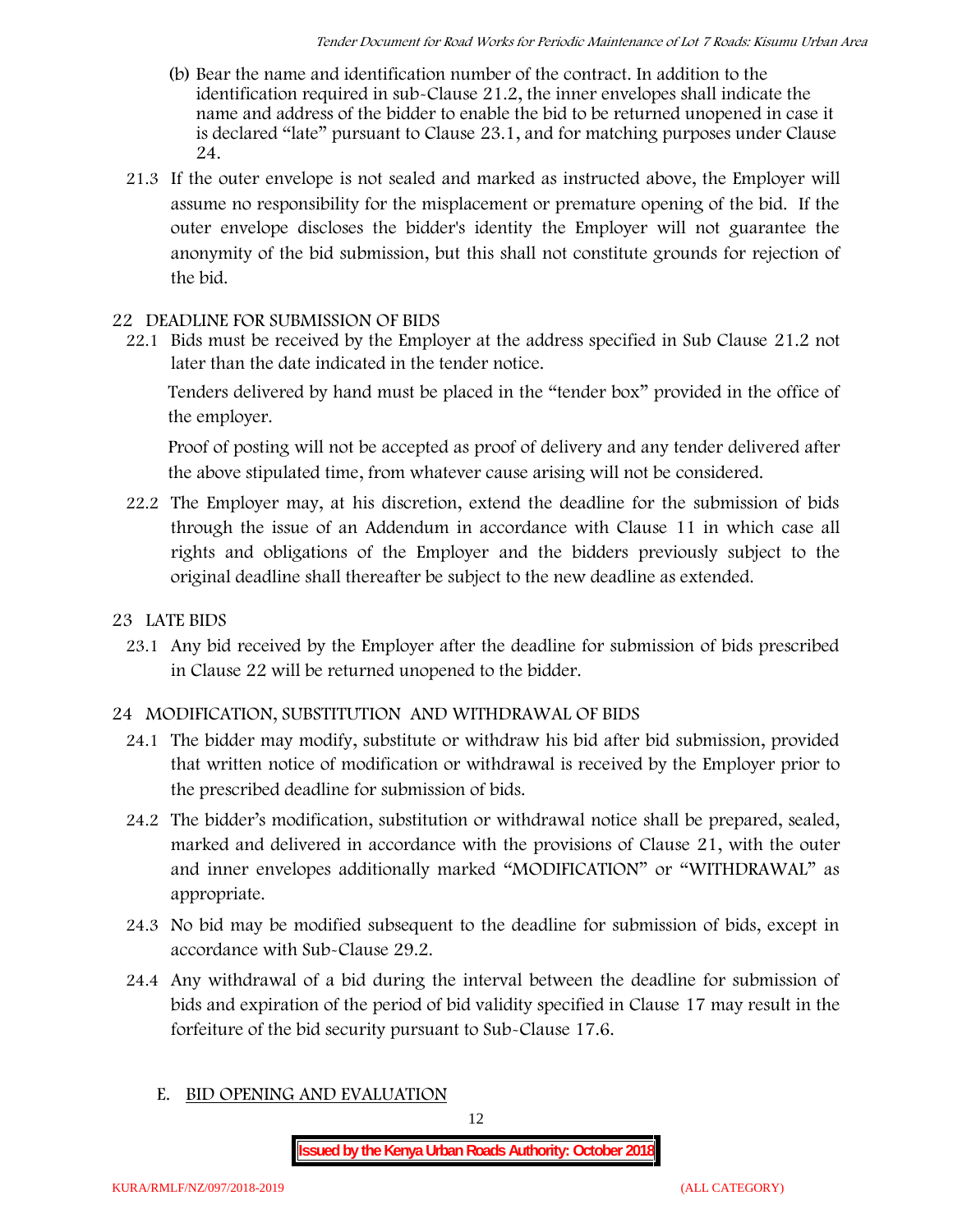## **25 BID OPENING**

- 25.1 The Employer will open the bids, including withdrawals and modifications made pursuant to Clause 24, in the presence of bidders' designated representatives who choose to attend, at the time, date, and location stipulated in the letter of invitation. The bidders' representatives who are present shall sign a register evidencing their attendance.
- 25.2 Envelopes marked "WITHDRAWAL" and "SUBSTITUTION" shall be opened first and the name of the bidder shall be read out. Bids for which an acceptable notice of withdrawal has been submitted pursuant to Clause 24 shall not be opened.
- 25.3 The bidder's name, the Bid Prices, including any bid modifications and withdrawals, the presence (or absence) of bid security, and any such details as the Employer may consider appropriate, will be announced by the Employer at the opening. Subsequently, all envelopes marked "MODIFICATION" shall be opened and the submissions therein read out in appropriate detail. No bid shall be rejected at bid opening except for late bids pursuant to Clause 22.
- 25.4 The Employer shall prepare minutes of the bid opening, including the information disclosed to those present in accordance with Sub-Clause 24.3.
- 25.5 Bids not opened and read out at bid opening shall not be considered further for evaluation, irrespective of the circumstances.

### **26 PROCESS TO BE CONFIDENTIAL**

26.1 Information relating to the examination, evaluation and comparison of bids, and recommendations for the award of contract shall not be disclosed to bidders or any other persons not officially concerned with such process until the award to the successful bidder has been announced. Any effort by a bidder to influence the Employer's processing of bids or award decisions may result in the rejection of the bidder's bid.

## **27 CLARIFICATION OF BIDS AND CONTACTING OF THE EMPLOYER**

- 27.1 To assist in the examination, evaluation, and comparison of bids, the Employer may, at its discretion, ask any bidder for clarification of its bid, including breakdowns of unit rates. The request for clarification and the response shall be in writing or by cable, but no change in the price or substance of the bid shall be sought, offered, or permitted except as required to confirm the correction of arithmetic errors discovered by the Employer in the evaluation of the bids in accordance with Clause 29.
- 27.2 Subject to Sub-Clause 26.1, no bidder shall contact the Employer on any matter relating to its bid from the time of the bid opening to the time the contract is awarded. If the bidder wishes to bring additional information to the notice of the Employer, should do so in writing.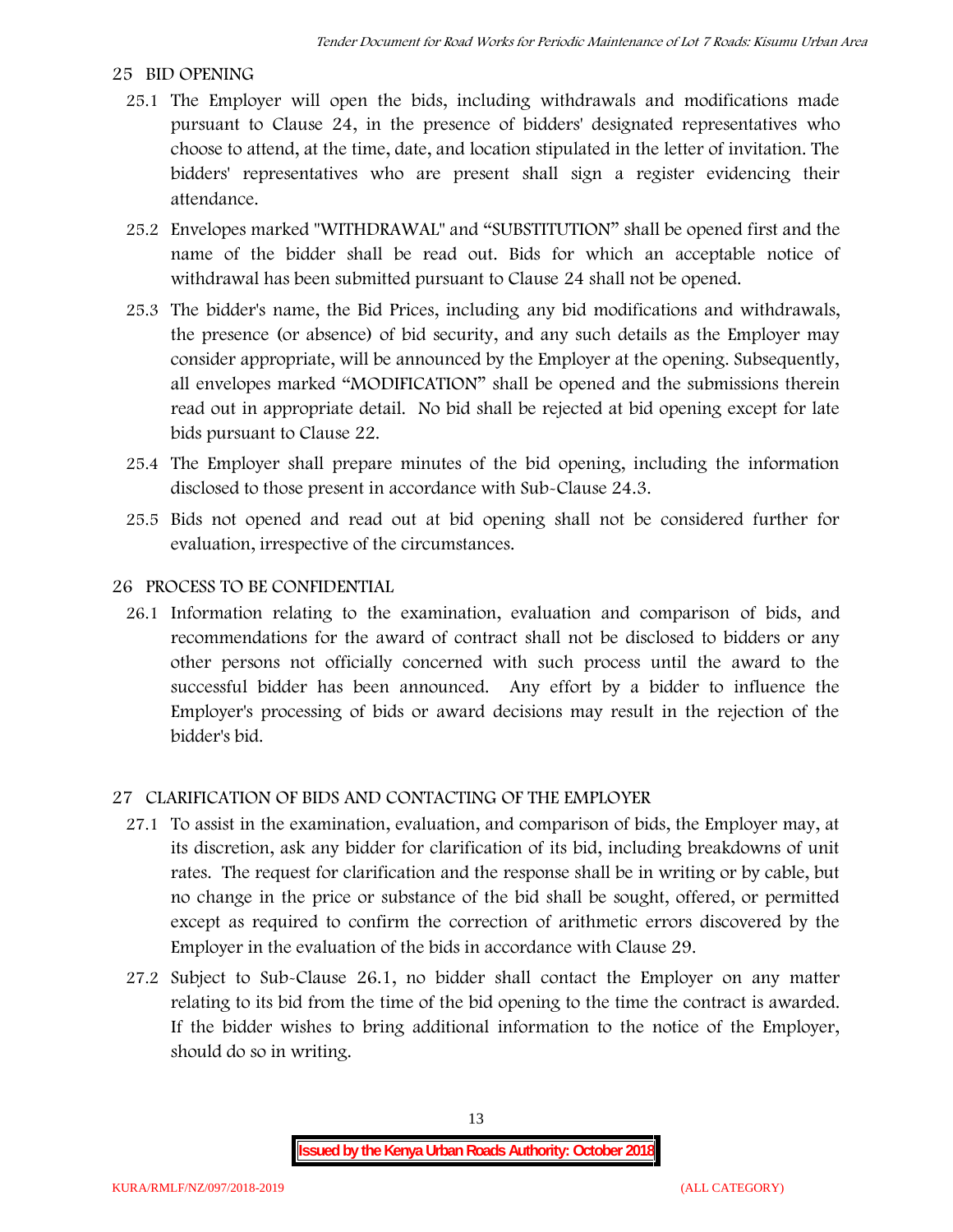27.3 Any effort by the bidder to influence the Employer in the Employer's bid evaluation, bid comparison or contract award decisions may result in the rejection of the bidder's bid.

## **28 EXAMINATION OF BIDS AND DETERMINATION OF RESPONSIVENESS**

- 28.1 Prior to the detailed evaluation of bids, the Employer will determine whether each bid (a) has been properly signed; (b) is accompanied by the required securities; (c) is substantially responsive to the requirements of the bidding documents; and (d) provides any clarification and/or substantiation that the Employer may require to determine responsiveness pursuant to Sub-Clause 28.2.
- 28.2 A substantially responsive bid is one that conforms to all the terms, conditions, and specifications of the bidding documents without material deviation or reservation and has a valid tender bank guarantee. A material deviation or reservation is one

(a) Which affects in any substantial way the scope, quality, or performance of the works;

(b) Which limits in any substantial way, inconsistent with the bidding documents, the Employer's rights or the bidder's obligations under the contract; or

(c) Whose rectification would affect unfairly the competitive position of other bidders presenting substantially responsive bids.

28.3 If a bid is not substantially responsive, it will be rejected by the Employer and may not subsequently be made responsive by correction or withdrawal of the nonconforming deviation or reservation.

### **29 CORRECTION OF ERRORS**

Tenders determined to be substantially responsive shall be checked by the Employer for any arithmetic errors in the computations and summations. Errors will be corrected by the Employer as follows:

- (a) Where there is a discrepancy between the amount in figures and the amount in words, the amount in words will govern.
- (b) Where there is a discrepancy between the unit rate and the line item total resulting from multiplying the unit rate by the quantity, the unit rate as quoted will prevail, unless in the opinion of the Employer, there is an obvious typographical error, in which case adjustment will be made to the entry containing that error.
- (c) In the event of a discrepancy between the tender amount as stated in the Form of Tender and the corrected tender figure in the main summary of the Bills of Quantities, the amount as stated in the Form of Tender shall prevail.
- (d) The Error Correction Factor shall be computed by expressing the difference between the tender amount and the corrected tender sum as a percentage of the corrected work items (i.e. corrected tender sum less Prime Cost and Provisional Sums.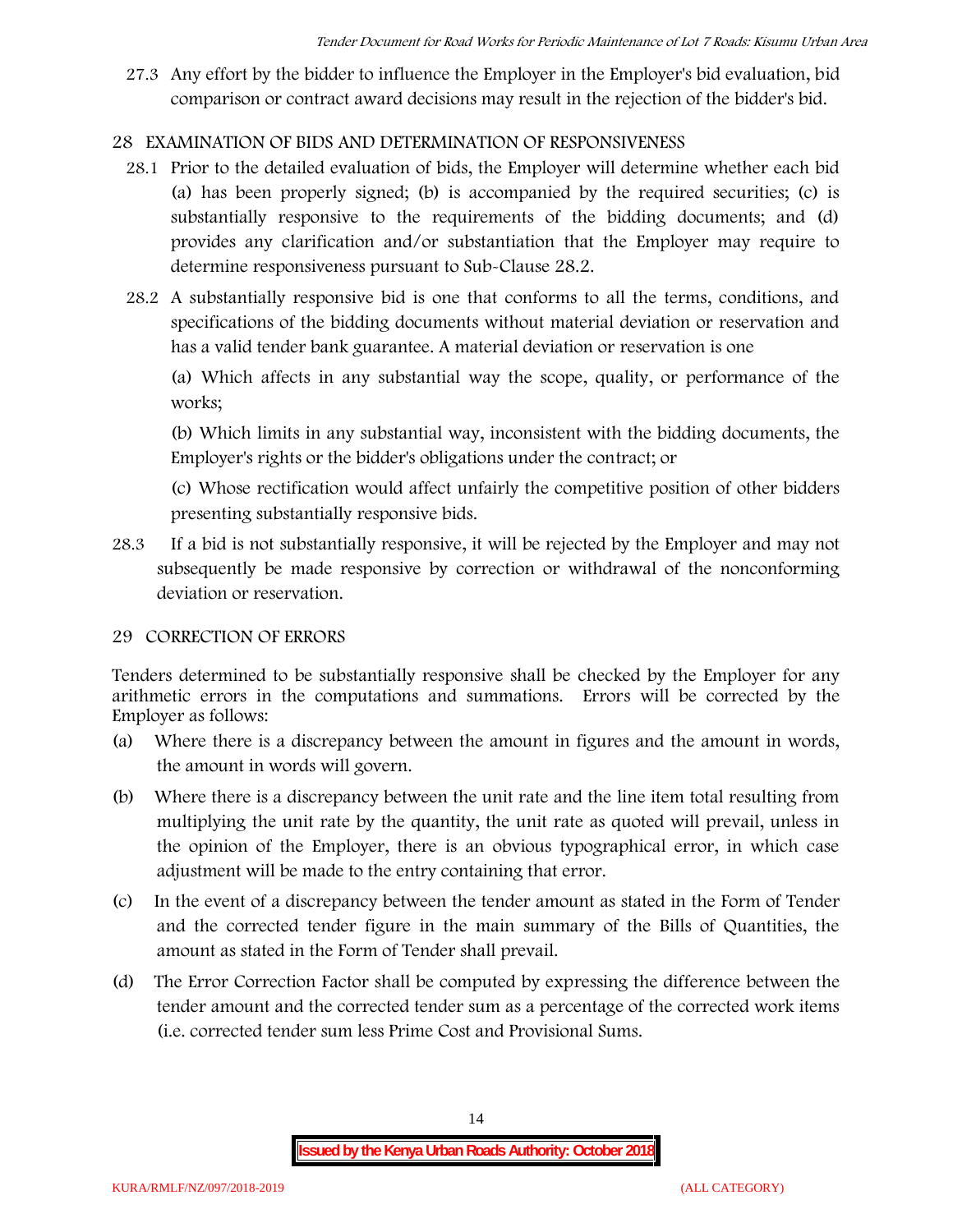- (e) The Error Correction Factor shall be applied to all work items (as a rebate or addition as the case may be) for the purposes of valuations for Interim Certificates and valuations of variations.
- (f) The Bidder shall within three (3) days after issuance of the written notice by the Employer, or such further time as the Employer may allow, correct his tender in such a manner as may be agreed or directed by the Employer failing which the tender may be absolutely rejected and the Bid Security forfeited in accordance with Sub-Clause 17.6 .

#### **30 EVALUATION AND COMPARISON OF BIDS**

- 30.1 The Employer will carry out evaluation of details and information provided in post- Qualification Questionnaire and any bidder who does not qualify shall not have his/her bid evaluated further.
- 30.2 The Employer will then evaluate and compare only the bids determined to be substantially responsive in accordance with Clauses 27 and 28.
	- 30.3 The procuring entity may at any time terminate procurement proceedings before contract award and shall not be liable to any person for the termination.
	- 30.4 A tenderer who gives false information in the tender document about its qualification or who refuses to enter into a contract after notification of contract award shall be considered for debarment from participating in future public procurement.

### **31 QUALIFICATION AND EVALUATION CRITERIA**

- 31.1 Post-qualification will be based on meeting all of the following minimum point scale criteria regarding the Applicant's general and particular experience, personnel and equipment capabilities as well as financial position. The Employer reserves the right to waive minor deviations, if they do not materially affect the capacity of an applicant to perform the contract. Subcontractor's experience and resources shall not be taken into account in determining the Applicant's compliance with qualifying criteria.
- **31.2** *General Experience***.**

The Applicant shall meet the following minimum criteria: -

- (a) Average annual turnover for the last 2 years **KShs. 15,000,000.00/-.**
- (b) Successful completion as a prime contractor or sub-contractor in the execution of at least three roads rehabilitation/new construction projects of a similar nature and comparable in complexity to the proposed contract within the last three years, for which at least one was located in an urban environment in Kenya.
- 31.3 *Personnel Capabilities***.** The Applicant should list down personnel of minimum qualification of HND in Civil Engineering for Site Agent, Ordinary Diploma for the surveyor and other supervisory staff.
- 31.4 *Equipment Capabilities.* The Applicant should list down, the plants and equipment that are in his ownership and the ones proposed for hire which should be suitable for executing contract works. – Applicants must attaché evidence of ownership or hiring arrangements.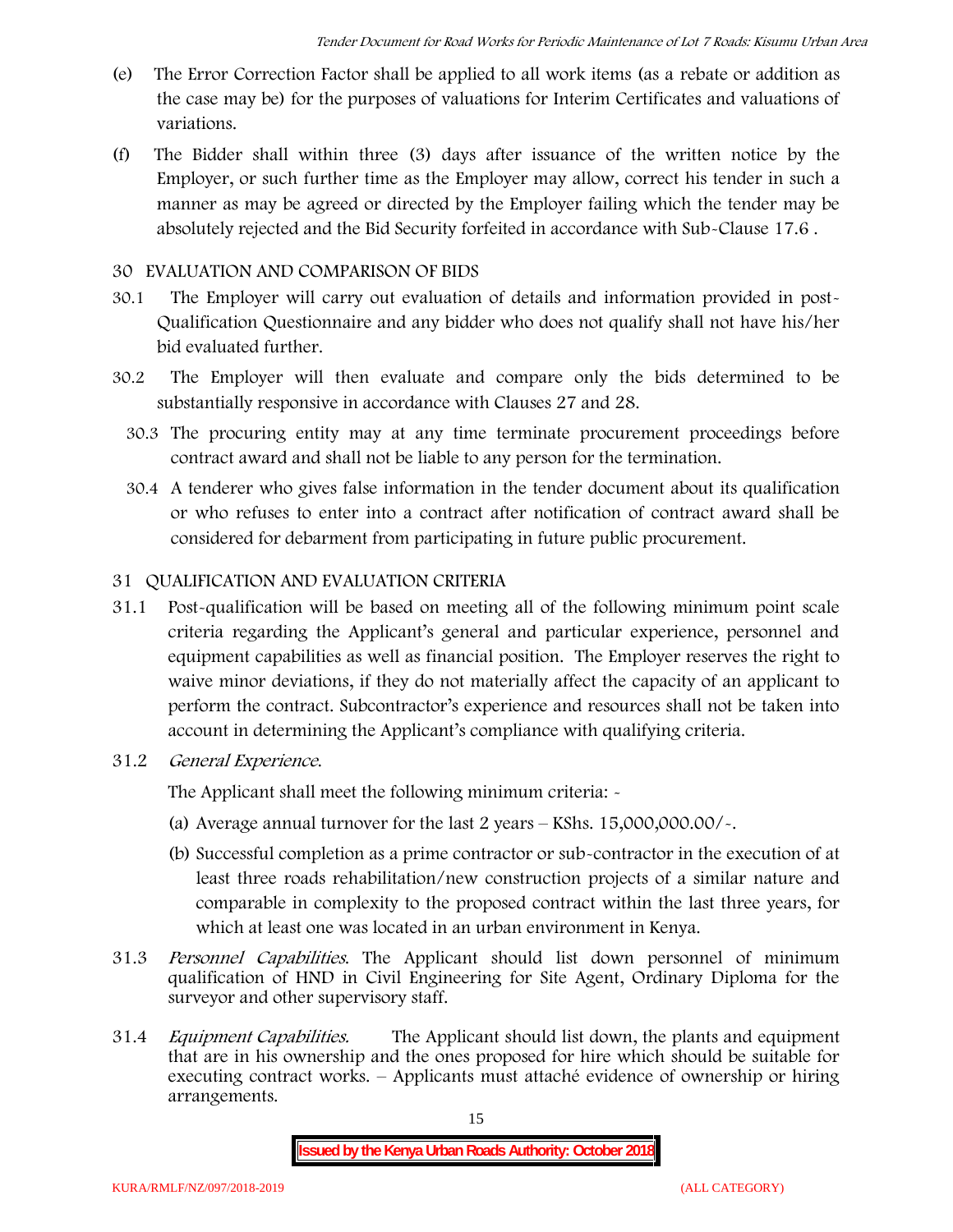- 31.5 *Cash flow statement.* The Applicant should demonstrate that the firm has access to or has available, liquid assets, unencumbered real assets, lines or credit, and other financial means sufficient to meet the construction cash flow for a period of 2 months, estimated at 20% of the estimated tender sum.
- 31.6 **Balance Sheets***.* Signed and stamped Audited balance sheets for the last two years should be submitted and must demonstrate the soundness of the Applicant's financial position, availability of working capital and net worth.
- 31.7 **Financial position/Ratios.** The applicant's financial information will be assessed in terms of ROCE, current ratio and return on equity, and the point scale criteria on their financial position given on this basis. Where necessary, the Employer may make inquiries with the Applicant's bankers.
- 31.8 *Litigation History.* The Applicant should provide accurate information on any litigation or arbitration resulting from contracts complete or under execution by him over the last five years. A consistent history of litigation against the Applicant may result in failure of the application.
- 31.9 Post-qualification criteria are as provided in the Appendix to instruction to tenderers. The bidders who pass the technical criteria will be subjected to financial evaluation.

### **F. FINANCIAL EVALUATION**

31.8 Comparison of major rates of items of construction & credibility of tenderers rates

The Employer will compare the tenderers' rates with the Engineer's estimates for major items of construction. If some bids are seriously unbalanced or front loaded in relation to the Engineer's estimates for the major items of work to be performed under the contract, the Employer may require the bidder to produce detailed price analyses for any or all items of the Bills of Quantities, to demonstrate the internal consistency of those prices with the construction methods and schedule proposed. After evaluation of the price analyses, taking into consideration the schedule of estimated contract payments, the Employer may require that the amount of the Performance Security set forth in Clause 35 be increased at the expense of the bidder to a level sufficient to protect the Employer against financial loss in the event of default of the successful bidder under the contract.

### **G. AWARD OF CONTRACT**

#### **32 AWARD**

- 32.1 Subject to Clause 32, the Employer will award the contract to the bidder whose bid has been determined to be substantially responsive to the bidding documents and who has offered the lowest Evaluated Bid Price pursuant to Clause 29, provided that such bidder has been determined to be (a) eligible in accordance with the provisions of Sub-Clause 3.1, and (b) qualified in accordance with the provisions of Clause 4.
- **33 EMPLOYER'S RIGHT TO ACCEPT ANY BID AND TO REJECT ANY OR ALL BIDS**

16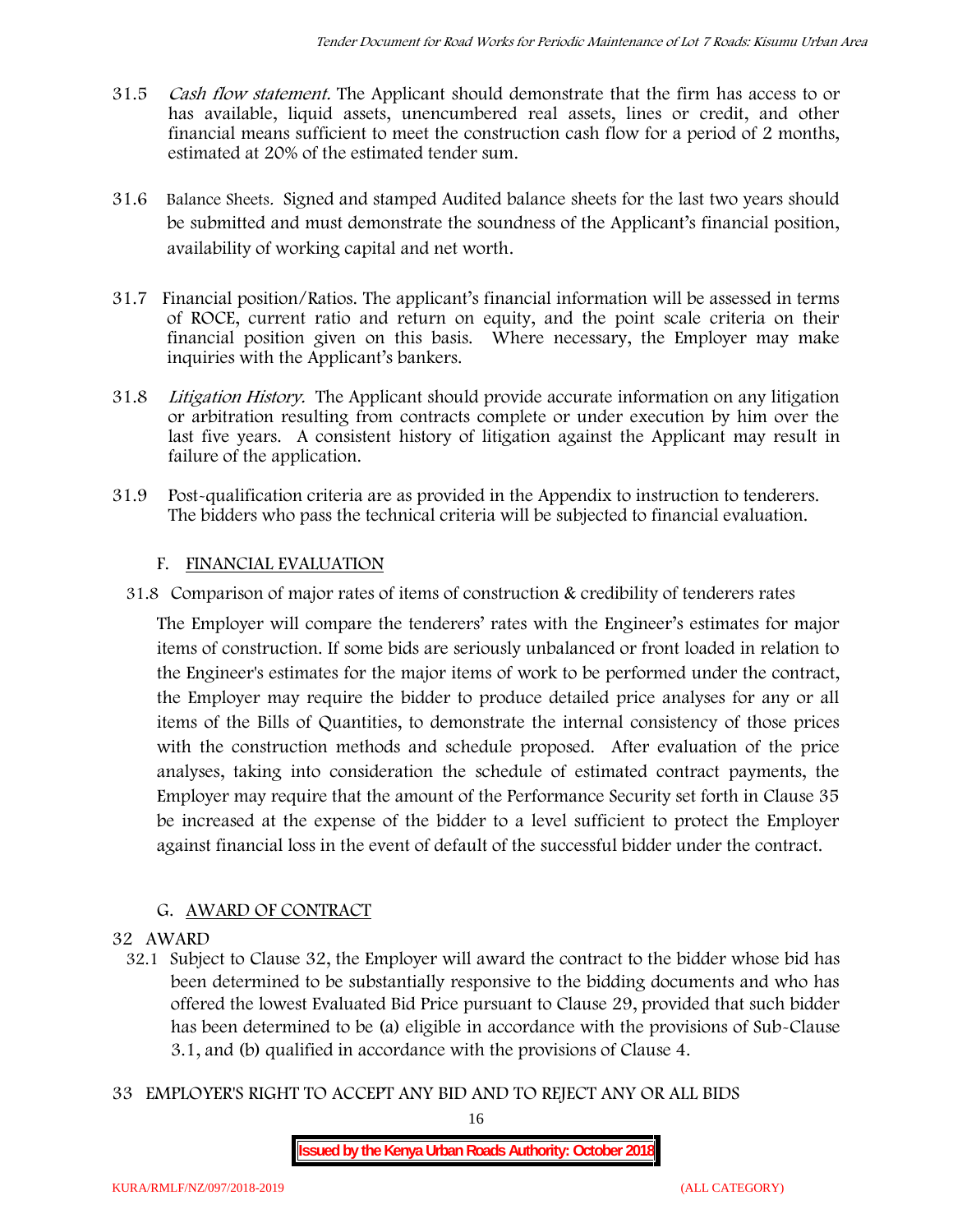33.1 The Employer reserves the right to accept or reject any bid, and to annul the bidding process and reject all bids, at any time prior to award of contract, without thereby incurring any liability to the affected bidder or bidders or any obligation to inform the affected bidder or bidders of the grounds for the Employer's action.

## **34 NOTIFICATION OF AWARD**

- 34.1 Prior to expiration of the period of bid validity prescribed by the Employer, the Employer will notify the successful bidder in writing or by cable confirmed by registered letter that its bid has been accepted. This letter (hereinafter and in the Conditions of Contract called "Letter of Acceptance") shall specify the sum, which the Employer will pay the Contractor in consideration of the execution and completion of the works and the remedying of any defects therein by the Contractor as prescribed by the contract (hereinafter and in the Conditions of Contract called "the Contract Price").
- 34.2 At the same time that the Employer notifies the successful bidder that his bid has been accepted, the Employer shall notify the other bidders that their bids have been unsuccessful and that their bid security will be returned as promptly as possible, in accordance with sub clause 17.4.

### **35 SIGNING OF AGREEMENT**

35.1 Within 21 days of receipt of the Notification of Award, the successful bidder shall sign the Form of Agreement and return it to the Employer, together with the required performance security.

## **36 PERFORMANCE SECURITY**

- 36.1 Within 21 days of receipt of the Letter of Acceptance from the Employer, the successful bidder shall furnish to the Employer a performance security in the form stipulated in the Conditions of contract. The form of performance security provided in Section 9 of the bidding documents shall be used.
- 36.2 The successful bidder shall provide a performance security in the form of an Unconditional Bank Guarantee from a reputable bank located in Kenya.
- 36.3 Failure by successful bidder to lodge the required performance Guarantee within 21 days of the receipt of the letter of Acceptance shall constitute sufficient grounds for annulment of the award and forfeiture of the bid surety; in which event the Employer may make the award to another bidder or call for new bids.

## **37 CONTRACT EFFECTIVENESS**

37.1 The Contract will be effective only upon signature of the Agreement between the Contractor and the Employer.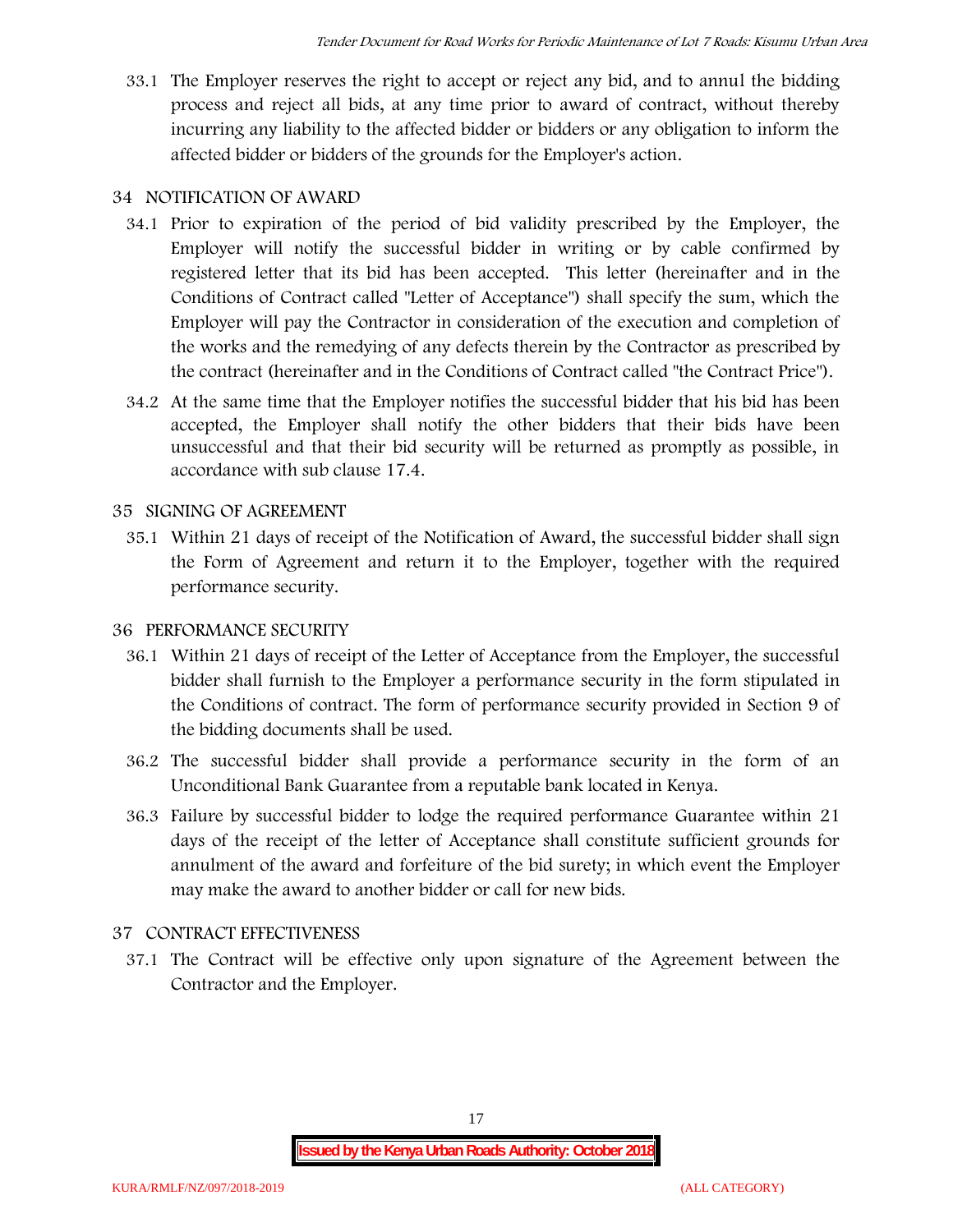# **QUALIFICATION CRITERIA**

This Section contains all the factors, methods and criteria that the Employer shall use to evaluate applications. The information to be provided in relation to each factor and the definitions of the corresponding terms are included in the respective Application Forms.

### **Contents**

| 7. Schedule of the Major Items of Plant/Equipment Available for Proposed Contract. Error! |  |
|-------------------------------------------------------------------------------------------|--|
| Bookmark not defined.                                                                     |  |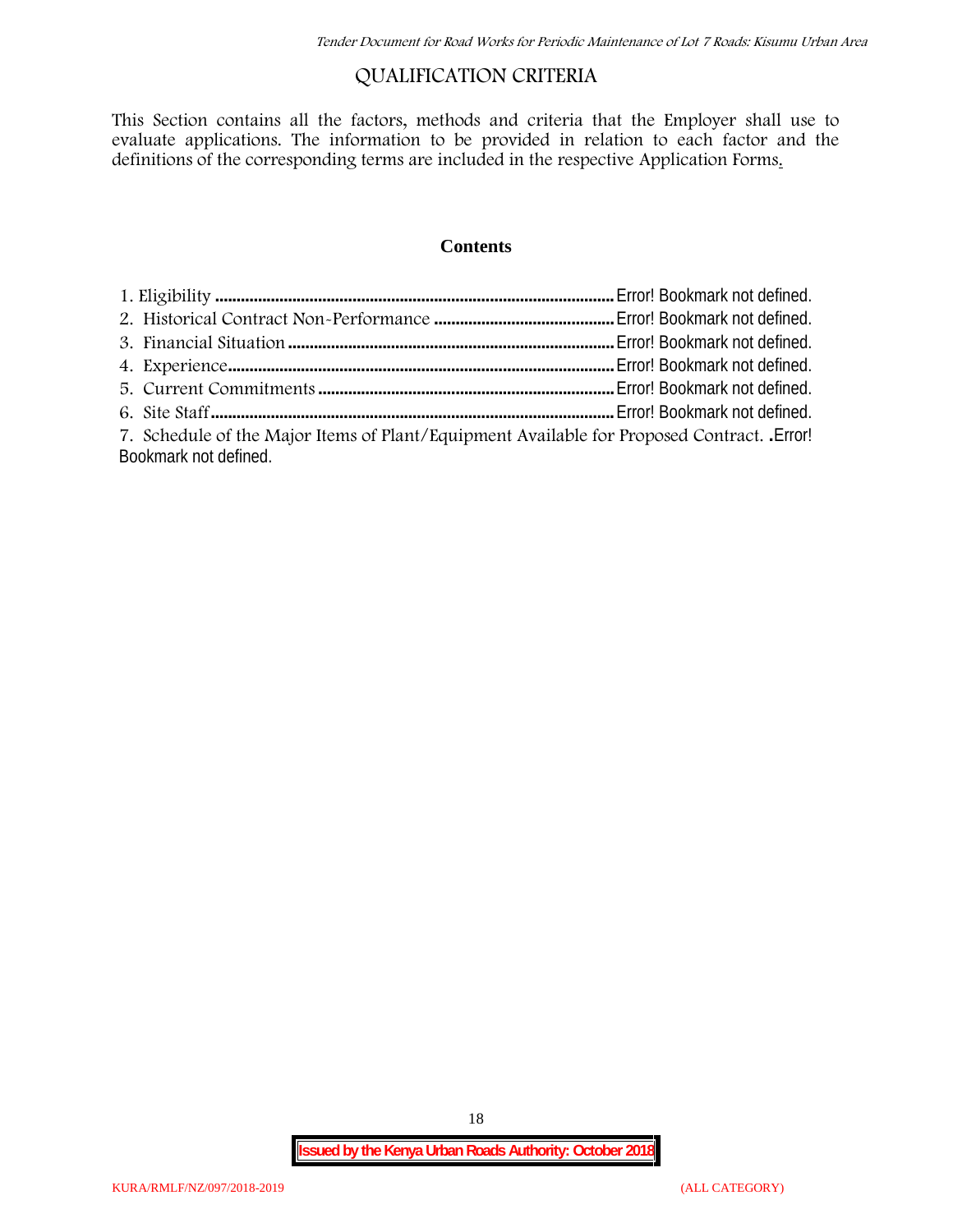| No. | Subject                                    | Requirement                                                                                                                                                                                                                                                                                                                                                                                                                                                                   | Bidder                | Submission<br>Requirements |
|-----|--------------------------------------------|-------------------------------------------------------------------------------------------------------------------------------------------------------------------------------------------------------------------------------------------------------------------------------------------------------------------------------------------------------------------------------------------------------------------------------------------------------------------------------|-----------------------|----------------------------|
|     | 1. Eligibility                             |                                                                                                                                                                                                                                                                                                                                                                                                                                                                               |                       |                            |
| 1.1 | Eligibility                                | Nationality in accordance with<br>Sub-Clause 4.1.                                                                                                                                                                                                                                                                                                                                                                                                                             | Must meet requirement | Section 2, Schedule 1      |
| 1.2 | Conflict of Interest                       | No conflicts of interest in Sub-<br>Clause 4.2.                                                                                                                                                                                                                                                                                                                                                                                                                               | Must meet requirement | Section 2, Schedule 1      |
| 1.3 | Debarment                                  | Not having been declared<br>ineligible by the Employer, as<br>described in Sub-Clause 4.3.                                                                                                                                                                                                                                                                                                                                                                                    | Must meet requirement | Section 2, Schedule 11     |
| 1.4 | Incorporation &<br>Registration            | Pursuant to sub-clause 4.1 the<br>following shall be provided;<br>- Copy of Certificate of<br>incorporation certified by a<br>Commissioner of Oaths or<br>issuing authority to show that<br>the applicant is a registered<br>company and legally authorised<br>to do business in Kenya<br>- Proof of registration with the<br>National Construction Authority<br>(NCA) in the categories<br>indicated in the tender notice.                                                   | Must meet requirement | Section 2, Schedule 1      |
|     | 2. Historical Contract Non-Performance     |                                                                                                                                                                                                                                                                                                                                                                                                                                                                               |                       |                            |
| 2.1 | History of Non-<br>Performing<br>Contracts | Non-performance of a contract<br>did not occur within the last<br>five (5) years prior to the<br>deadline for application<br>submission based on all<br>information on fully settled<br>disputes or litigation. A fully<br>settled dispute or litigation is<br>one that has been resolved in<br>accordance with the Dispute<br>Resolution Mechanism under<br>the respective contract, and<br>where all appeal instances<br>available to the applicant have<br>been exhausted. | Must meet requirement | Section 2, Schedule 5      |
| 2.2 | Pending Litigation                         | All pending litigation shall in<br>total not represent more than<br>fifty percent (50%)] of the<br>Applicant's net worth and shall<br>be treated as resolved against<br>the Applicant.                                                                                                                                                                                                                                                                                        | Must meet requirement | Section 2, Schedule 10     |
|     | 3. Financial Situation                     |                                                                                                                                                                                                                                                                                                                                                                                                                                                                               |                       |                            |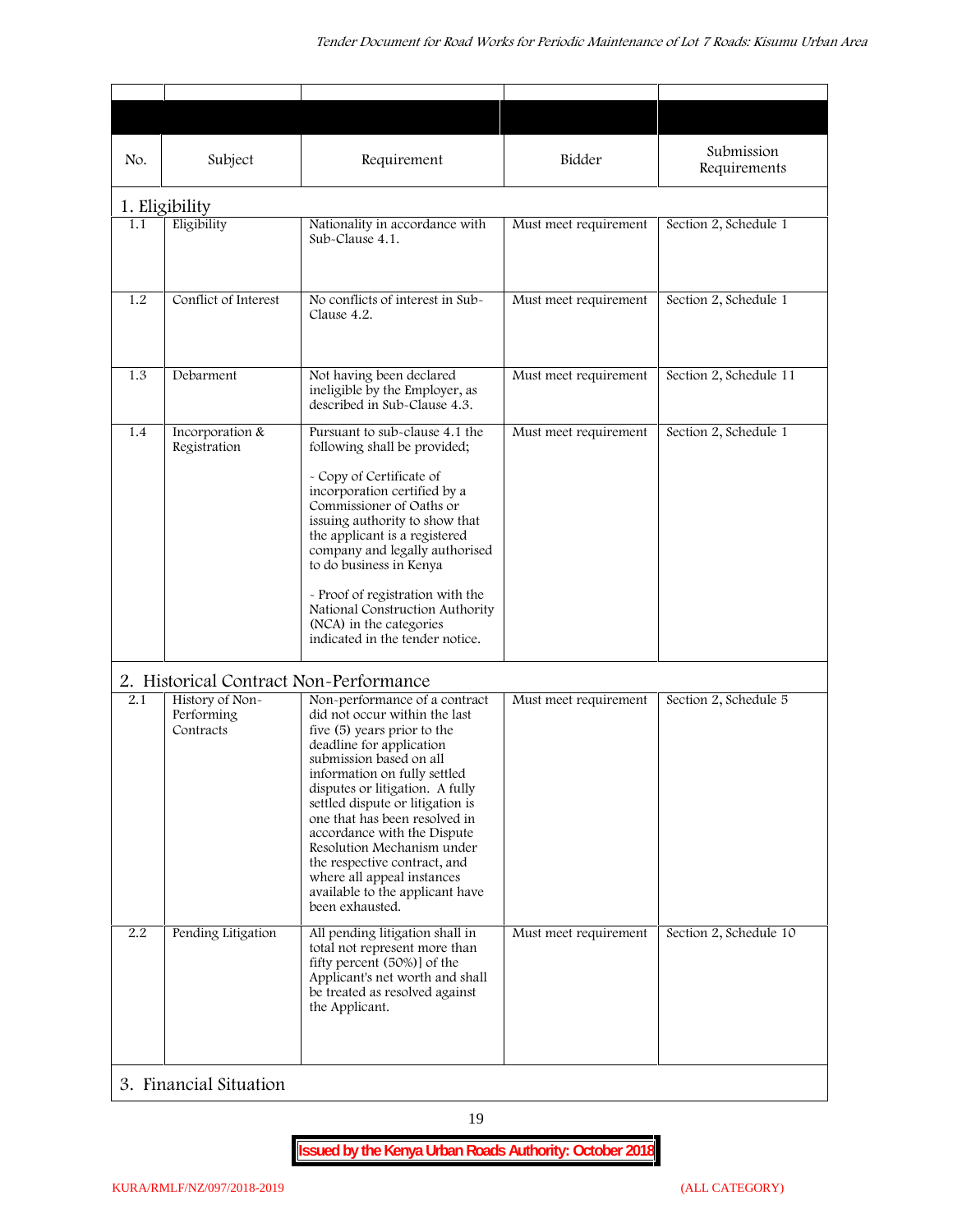| No.    | Subject                                    | Requirement                                                                                                                                                                                                                                                                                                                                                                                                                              | Bidder                                                                                                                              | Submission<br>Requirements                                                                                                                                                                                                                                                                                                                                                                                                                                                              |
|--------|--------------------------------------------|------------------------------------------------------------------------------------------------------------------------------------------------------------------------------------------------------------------------------------------------------------------------------------------------------------------------------------------------------------------------------------------------------------------------------------------|-------------------------------------------------------------------------------------------------------------------------------------|-----------------------------------------------------------------------------------------------------------------------------------------------------------------------------------------------------------------------------------------------------------------------------------------------------------------------------------------------------------------------------------------------------------------------------------------------------------------------------------------|
| 3.1    | Financial<br>Performance                   | (a) Submission of audited<br>balance sheets or other financial<br>statements acceptable to the<br>Employer, for the last two $[2]$<br>years and authenticated bank<br>statement for the last six (6)<br>months to demonstrate:<br>(b) the current soundness of the<br>applicants financial position<br>and its prospective long term<br>profitability, and<br>(c) capacity to have a cash flow<br>equivalent to 20% of the tender<br>sum | Must submit as<br>required and bidders<br>who meet the<br>requirement are<br>marked YES, those<br>that do not meet are<br>marked NO | Attach evidence on<br>the requirement of<br>Section 2, Schedule 8<br>a) All pages must be<br>initialized and<br>stamped by both a<br>practicing Auditor<br>registered with<br>ICPAK and one of the<br>Directors. Auditor's<br>practicing<br>membership number<br>from ICPAC must be<br>indicated. Non-<br>adherence to this to<br>part a, b and c leads<br>to disqualification.<br>(b) All pages in the<br>bank statement must<br>be initialized and<br>stamped by the<br>issuing bank. |
| 3.2    | Average Annual<br>Construction<br>Turnover | (d) Average annual<br>construction turnover of<br>KShs.15 Million [Fifteen]<br>Million], calculated as total<br>certified payments received for<br>contracts in progress or<br>completed, within the last two<br>$[2)]$ years                                                                                                                                                                                                            | Must submit as<br>required and bidders<br>who meet the<br>requirement are<br>marked YES, those<br>that do not meet are<br>marked NO | Section 2, Schedule 8                                                                                                                                                                                                                                                                                                                                                                                                                                                                   |
|        | 4. Experience                              |                                                                                                                                                                                                                                                                                                                                                                                                                                          |                                                                                                                                     |                                                                                                                                                                                                                                                                                                                                                                                                                                                                                         |
| 4.1(a) | General<br>Construction<br>Experience      | Experience under construction<br>contracts in the role as a main<br>contractor or subcontractor for<br>at least the last five [5] years<br>prior to the applications<br>submission deadline                                                                                                                                                                                                                                              | Must submit as<br>required and bidders<br>who meet the<br>requirement are<br>marked YES, those<br>that do not meet are<br>marked NO | Section 2, Schedule 6A                                                                                                                                                                                                                                                                                                                                                                                                                                                                  |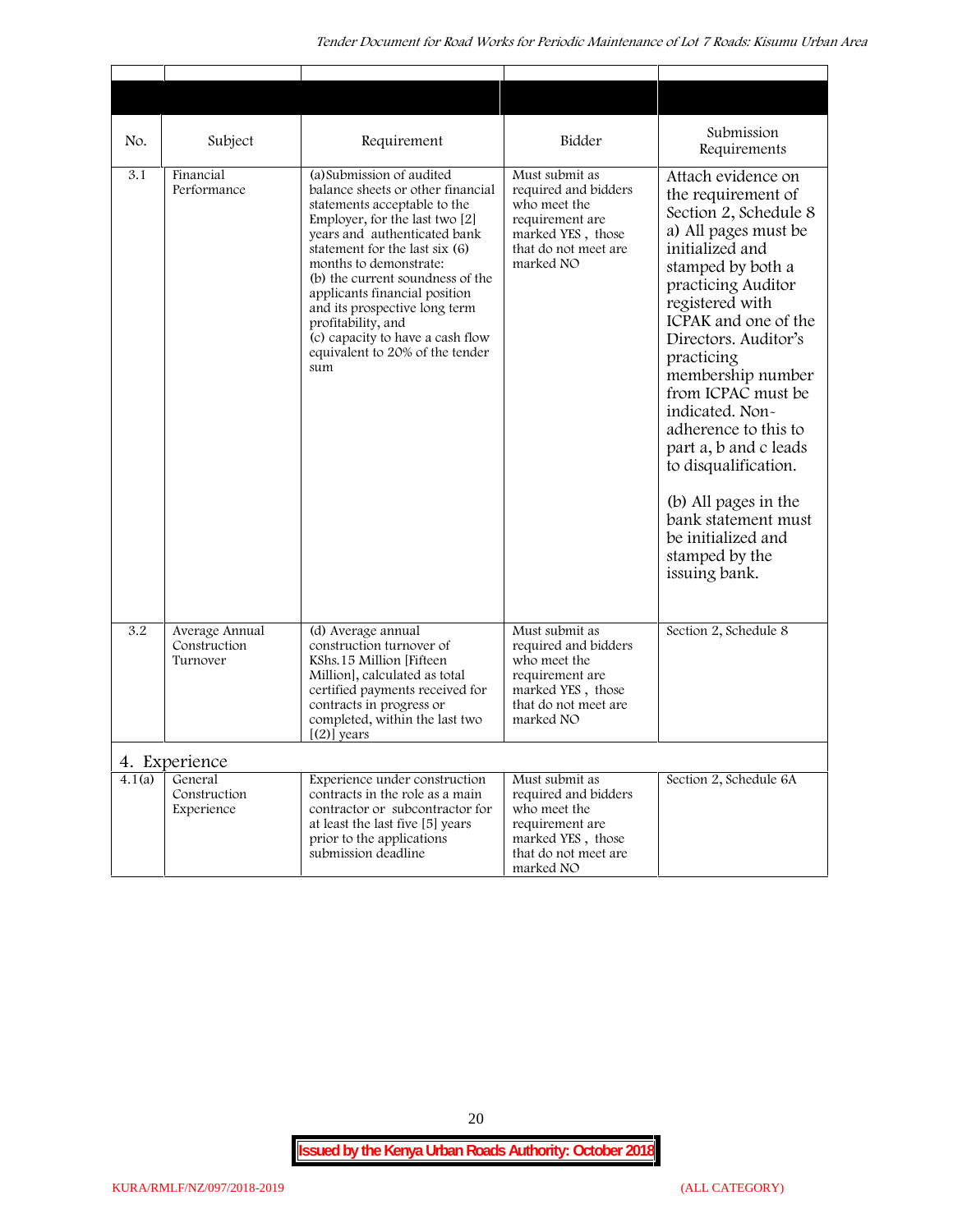| No.              | Subject                                | Requirement                                                                                                                                                                                                                                                                                                                                                                                                                                                                             | Bidder                                                                                                                              | Submission<br>Requirements |
|------------------|----------------------------------------|-----------------------------------------------------------------------------------------------------------------------------------------------------------------------------------------------------------------------------------------------------------------------------------------------------------------------------------------------------------------------------------------------------------------------------------------------------------------------------------------|-------------------------------------------------------------------------------------------------------------------------------------|----------------------------|
| 4.2(b)           | Specific<br>Construction<br>Experience | Participation as a roads<br>contractor, management<br>contractor or subcontractor, in<br>at least three (3) each with a<br>value of at least<br>KShs. 5 Million (five million),<br>successfully and substantially<br>completed. One (1) of the<br>contracts should be in a City<br>and that are similar to the<br>proposed works. The similarity<br>shall be based on the physical<br>size, complexity,<br>methods/technology or other<br>characteristics as described in<br>Section 2. | Must submit as<br>required and bidders<br>who meet the<br>requirement are<br>marked YES, those<br>that do not meet are<br>marked NO | Section 2, Schedule6A      |
| $\overline{5.1}$ | 5. Current Commitments                 | The total value of outstanding                                                                                                                                                                                                                                                                                                                                                                                                                                                          |                                                                                                                                     |                            |
|                  | On-going contracts                     | works on the on-going<br>contracts should not exceed the<br>average annual turnover for the<br>last two years.                                                                                                                                                                                                                                                                                                                                                                          | Must submit as<br>required and bidders<br>who meet the<br>requirement are<br>marked YES, those<br>that do not meet are<br>marked NO | Section 2, Schedule 6B     |
|                  | 6. Site Staff                          |                                                                                                                                                                                                                                                                                                                                                                                                                                                                                         |                                                                                                                                     |                            |
|                  |                                        | The site staff shall posses<br>minimum levels of                                                                                                                                                                                                                                                                                                                                                                                                                                        |                                                                                                                                     | Section 2, Schedule 5      |
|                  | HQ Staff                               | qualifications set below;<br>Qualification $=$<br>Diploma in Civil<br>Engineering/Building<br>construction                                                                                                                                                                                                                                                                                                                                                                              | Must submit as<br>required and bidders                                                                                              |                            |
|                  | Site Agent                             | Qualification $=$<br>Degree in Civil Engineering                                                                                                                                                                                                                                                                                                                                                                                                                                        | who meet the<br>requirement are<br>marked YES, those<br>that do not meet are<br>marked NO                                           |                            |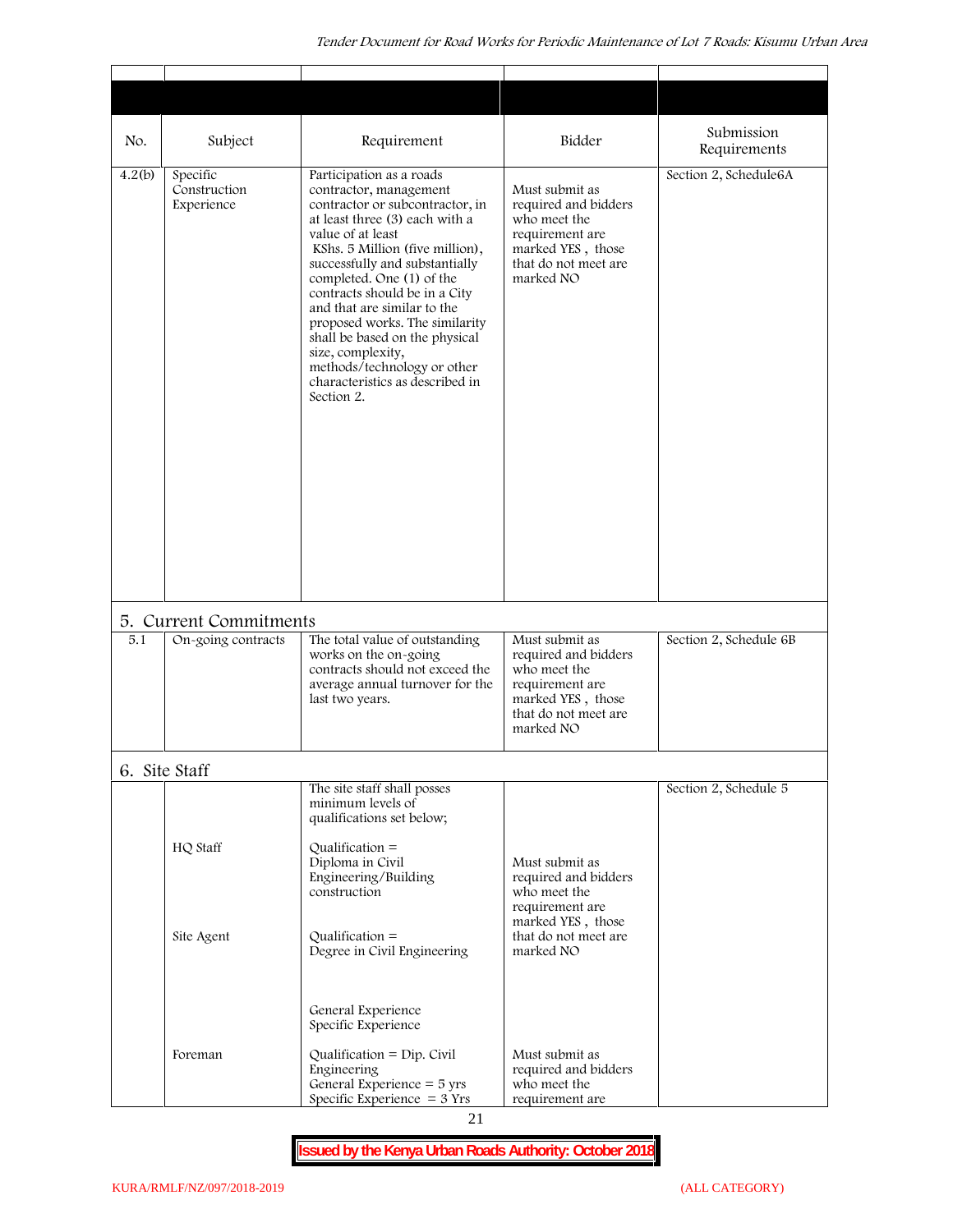| No. | Subject                                | Requirement                                                                                                   | Bidder                                                                                                                              | Submission<br>Requirements |
|-----|----------------------------------------|---------------------------------------------------------------------------------------------------------------|-------------------------------------------------------------------------------------------------------------------------------------|----------------------------|
|     | Site Surveyor                          | Qualification = Diploma in<br>Survey<br>General Experience = $3 \text{ yrs}$<br>Specific Experience $= 2$ Yrs | marked YES, those<br>that do not meet are<br>marked NO                                                                              |                            |
|     |                                        |                                                                                                               |                                                                                                                                     |                            |
| 5.  | PLANT AND EQUIPMENT<br>See description |                                                                                                               |                                                                                                                                     |                            |
|     | below in Schedule 7                    |                                                                                                               |                                                                                                                                     |                            |
| 6.  | Work Methodology                       | Submission of a brief work<br>methodology in accordance with<br>sub-clause 5.3                                | Must submit as<br>required and bidders<br>who meet the<br>requirement are<br>marked YES, those<br>that do not meet are<br>marked NO | Section 2                  |
| 7.  | Business permit and<br>office location | Should have a physical address<br>and Current business Permit                                                 | Must submit as<br>required and bidders<br>who meet the<br>requirement are<br>marked YES, those<br>that do not meet are<br>marked NO | Section 2, Schedule 1      |
| 8.  | Litigation History                     | The applicant to provide a valid<br>Sworn affidavit for the tender.                                           | Must submit as<br>required and bidders<br>who meet the<br>requirement are<br>marked YES, those<br>that do not meet are<br>marked NO | Section 2, Schedule 10     |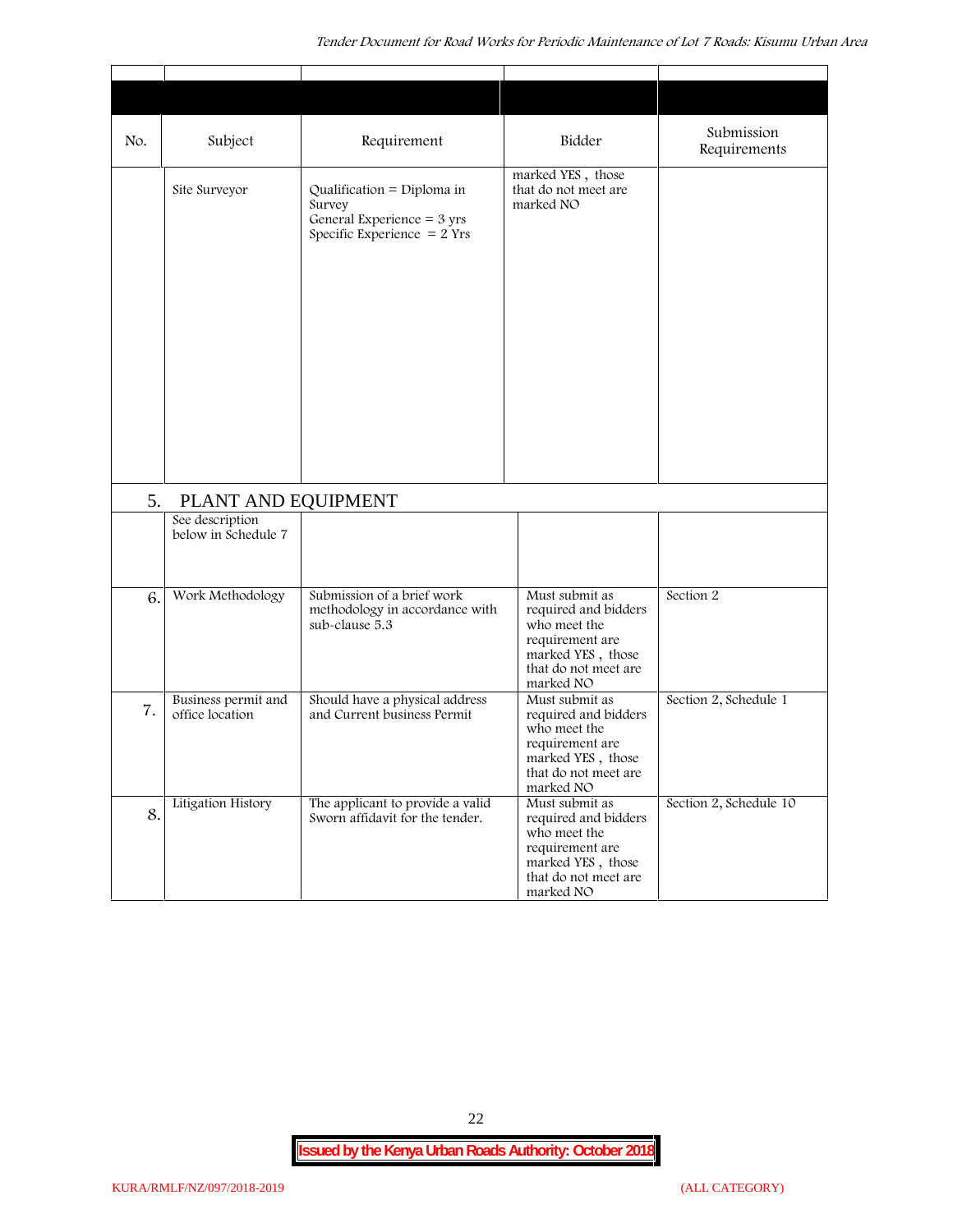**7. Schedule of the Major Items of Plant/Equipment Available for Proposed Contract.**

The Bidder must indicate the core plant and equipment considered by the company to be necessary for undertaking the project together with proof of ownership or lease of the same. The lease must be current i.e. dated from July 2018. Leases which are out dated will not be accepted. (\* Mandatory minimum number of equipment required by the Employer for the execution of the project that the bidder must make available for the Contract).

| Item<br>No.               | Equipment Details                         | *Minimum<br>Number<br>Required<br>for the<br>Contract<br>Execution | Compliance<br>Requirement | No of<br>Equipment<br>Owned by<br>the Bidder | No. of<br>equipment<br>to be<br>hired/<br>purchased<br>by the<br>Bidder | No. of<br>equipment<br>to be made<br>available for<br>the Contract<br>by the<br>Bidder |
|---------------------------|-------------------------------------------|--------------------------------------------------------------------|---------------------------|----------------------------------------------|-------------------------------------------------------------------------|----------------------------------------------------------------------------------------|
| $\mathbf{A}$              | General Plant                             |                                                                    |                           |                                              |                                                                         |                                                                                        |
|                           | Asphalt Concrete patching<br>plant        | optional                                                           |                           |                                              |                                                                         |                                                                                        |
| $\, {\bf B}$              | Milling Machine                           |                                                                    |                           |                                              |                                                                         |                                                                                        |
|                           | Asphalt Milling Machine                   | optional                                                           |                           |                                              |                                                                         |                                                                                        |
| $\mathcal{C}$             | Bituminous Plants                         |                                                                    |                           |                                              |                                                                         |                                                                                        |
|                           | Bitumen Pressure distributor              | optional                                                           |                           |                                              |                                                                         |                                                                                        |
|                           | Asphalt concrete paver                    | optional                                                           |                           |                                              |                                                                         |                                                                                        |
| $\mathbf D$               | Compactors                                |                                                                    |                           |                                              |                                                                         |                                                                                        |
|                           | Vibrating compaction plate<br>300 mm wide | optional                                                           |                           |                                              |                                                                         |                                                                                        |
|                           | Vibrating compaction plate<br>600 mm wide | optional                                                           |                           |                                              |                                                                         |                                                                                        |
| ${\bf E}$                 | Pot hole repair machines                  |                                                                    |                           |                                              |                                                                         |                                                                                        |
|                           | Colas Sprayer                             | $\mathcal{O}$                                                      |                           |                                              |                                                                         |                                                                                        |
|                           | Pavement Cutter Machine                   | $\mathcal{O}$                                                      |                           |                                              |                                                                         |                                                                                        |
|                           | Paver Braker Machine                      | $\mathcal{O}$                                                      |                           |                                              |                                                                         |                                                                                        |
|                           | Pedestrian Roller                         | $\mathcal{O}$                                                      |                           |                                              |                                                                         |                                                                                        |
|                           |                                           |                                                                    |                           |                                              |                                                                         |                                                                                        |
| $\boldsymbol{\mathrm{F}}$ | Concrete Equipment                        |                                                                    |                           |                                              |                                                                         |                                                                                        |
|                           | Mobile concrete mixers                    | $\mathbf{1}$                                                       | Yes/no                    |                                              |                                                                         |                                                                                        |
|                           | Concrete vibrators                        | $\mathbf{1}$                                                       | Yes/no                    |                                              |                                                                         |                                                                                        |
|                           |                                           |                                                                    |                           |                                              |                                                                         |                                                                                        |

23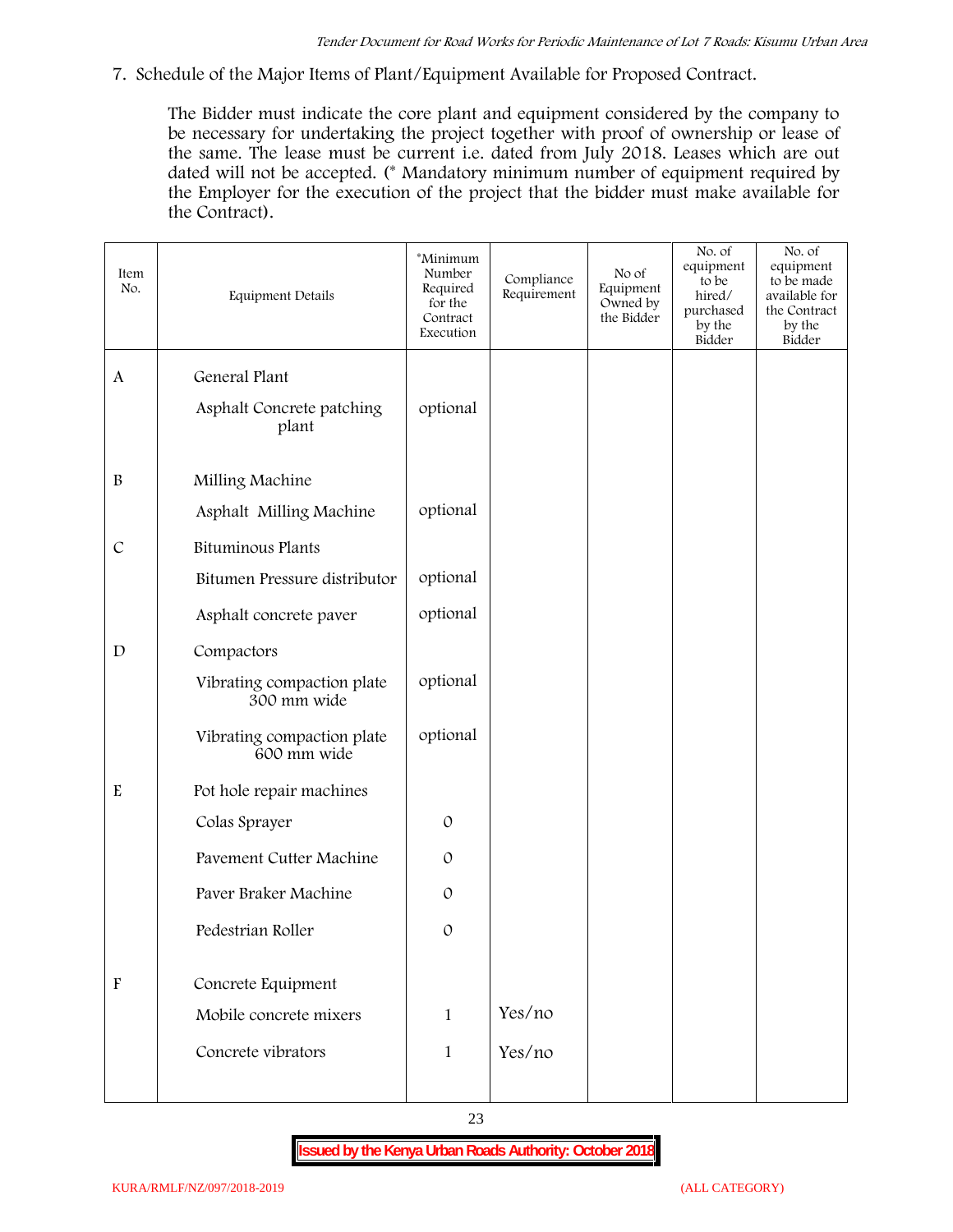| Item<br>No.  | <b>Equipment Details</b>                                                                          | *Minimum<br>Number<br>Required<br>for the<br>Contract<br>Execution | Compliance<br>Requirement | No of<br>Equipment<br>Owned by<br>the Bidder | No. of<br>equipment<br>to be<br>hired/<br>purchased<br>by the<br>Bidder | No. of<br>equipment<br>to be made<br>available for<br>the Contract<br>by the<br>Bidder |  |
|--------------|---------------------------------------------------------------------------------------------------|--------------------------------------------------------------------|---------------------------|----------------------------------------------|-------------------------------------------------------------------------|----------------------------------------------------------------------------------------|--|
| $\mathsf{G}$ | Transport (Tippers,<br>dumpers, water tankers)                                                    |                                                                    |                           |                                              |                                                                         |                                                                                        |  |
|              | $4X2$ tippers payload $7 - 12$<br>tonnes                                                          |                                                                    |                           |                                              |                                                                         |                                                                                        |  |
|              | 6X4 tippers payload $16 - 20$<br>tonnes                                                           |                                                                    |                           |                                              |                                                                         |                                                                                        |  |
|              | 8X4 tippers payload $16 - 20$<br>tonnes                                                           |                                                                    |                           |                                              |                                                                         |                                                                                        |  |
|              | Flat bed lorries                                                                                  |                                                                    |                           |                                              |                                                                         |                                                                                        |  |
|              | Subtotal for $G$ – tippers &<br>dumpers                                                           | 3                                                                  | Yes/no                    |                                              |                                                                         |                                                                                        |  |
|              | Water tankers $(18,000 -$<br>20,000 litres<br>capacity)                                           | optional                                                           |                           |                                              |                                                                         |                                                                                        |  |
| H            | Earth – Moving Equipment                                                                          |                                                                    |                           |                                              |                                                                         |                                                                                        |  |
|              | Wheeled loaders                                                                                   |                                                                    |                           |                                              |                                                                         |                                                                                        |  |
|              | Motor graders (93 -<br>205kW)                                                                     |                                                                    |                           |                                              |                                                                         |                                                                                        |  |
|              | Trench excavator                                                                                  |                                                                    |                           |                                              |                                                                         |                                                                                        |  |
|              | Subtotal for $H$ – Earth<br>moving equipment                                                      | $\mathbf{1}$                                                       | Yes/no                    |                                              |                                                                         |                                                                                        |  |
|              |                                                                                                   |                                                                    |                           |                                              |                                                                         |                                                                                        |  |
|              |                                                                                                   |                                                                    |                           |                                              |                                                                         |                                                                                        |  |
| I            | Excavators                                                                                        |                                                                    |                           |                                              |                                                                         |                                                                                        |  |
|              | Hydraulic crawler mounted<br>$(7 - 10 \text{ tonnes}) - 0.25 - 0.4$<br>m <sup>3</sup> SAE bucket. |                                                                    |                           |                                              |                                                                         |                                                                                        |  |
|              | Hydraulic crawler mounted<br>$(10 - 16 \text{ tonnes}) - 0.40$<br>0.60 m <sup>3</sup> SAE bucket. |                                                                    |                           |                                              |                                                                         |                                                                                        |  |
|              | Hydraulic wheel mounted<br>$(7 - 10 \text{ tonnes}) - 0.25 - 0.4$                                 |                                                                    |                           |                                              |                                                                         |                                                                                        |  |

24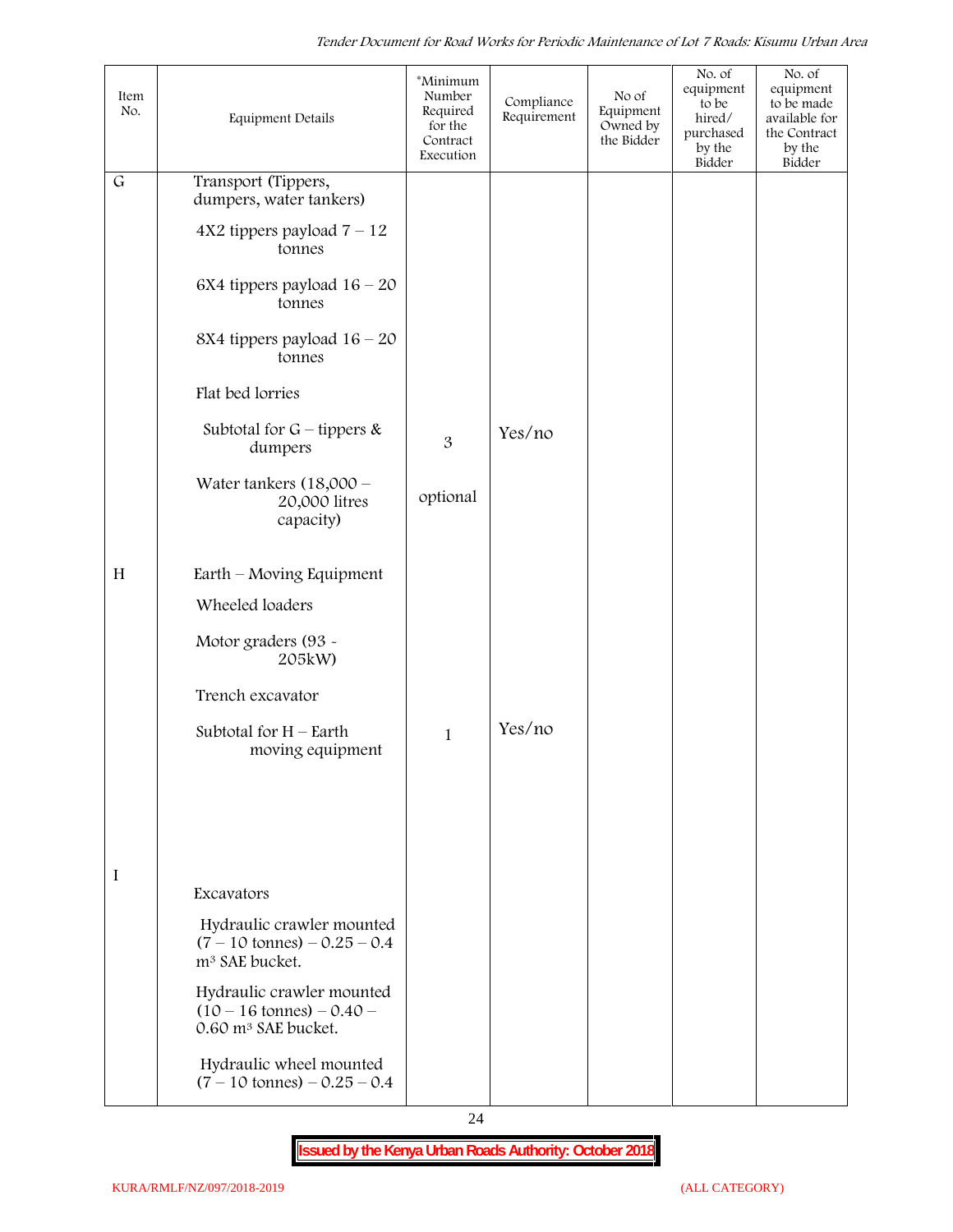*Tender Document for Road Works for Periodic Maintenance of Lot 7 Roads: Kisumu Urban Area*

| Item<br>No. | <b>Equipment Details</b>                                                                            | *Minimum<br>Number<br>Required<br>for the<br>Contract<br>Execution | Compliance<br>Requirement | No of<br>Equipment<br>Owned by<br>the Bidder | No. of<br>equipment<br>to be<br>hired/<br>purchased<br>by the<br>Bidder | No. of<br>equipment<br>to be made<br>available for<br>the Contract<br>by the<br>Bidder |
|-------------|-----------------------------------------------------------------------------------------------------|--------------------------------------------------------------------|---------------------------|----------------------------------------------|-------------------------------------------------------------------------|----------------------------------------------------------------------------------------|
|             | m <sup>3</sup> SAE bucket.                                                                          |                                                                    |                           |                                              |                                                                         |                                                                                        |
|             | Hydraulic wheel mounted<br>$(10 - 16 \text{ tonnes}) - 0.40 -$<br>0.6 m <sup>3</sup> SAE bucket.    |                                                                    |                           |                                              |                                                                         |                                                                                        |
|             | Hydraulic wheel mounted<br>backloader $(7 - 10$ tonnes)<br>$-0.25 - 0.4$ m <sup>3</sup> SAE bucket. | $\mathbf{1}$                                                       | Yes/no                    |                                              |                                                                         |                                                                                        |
|             | Subtotal for I (Excavators)                                                                         |                                                                    |                           |                                              |                                                                         |                                                                                        |
| J           | Rollers                                                                                             |                                                                    |                           |                                              |                                                                         |                                                                                        |
|             | Self-propelled single drum<br>vibrating (various types)                                             | $\mathbf{1}$                                                       | Yes/no                    |                                              |                                                                         |                                                                                        |
|             | Pneumatic rubber tyre (1-2<br>tonnes/wheel)                                                         | $\mathbf{1}$                                                       | Yes/no                    |                                              |                                                                         |                                                                                        |
|             | Double drum vibrating<br>pedestrian roller                                                          | Optional                                                           |                           |                                              |                                                                         |                                                                                        |
|             |                                                                                                     |                                                                    |                           |                                              |                                                                         |                                                                                        |
|             |                                                                                                     |                                                                    |                           |                                              |                                                                         |                                                                                        |

25

 $\overline{\phantom{a}}$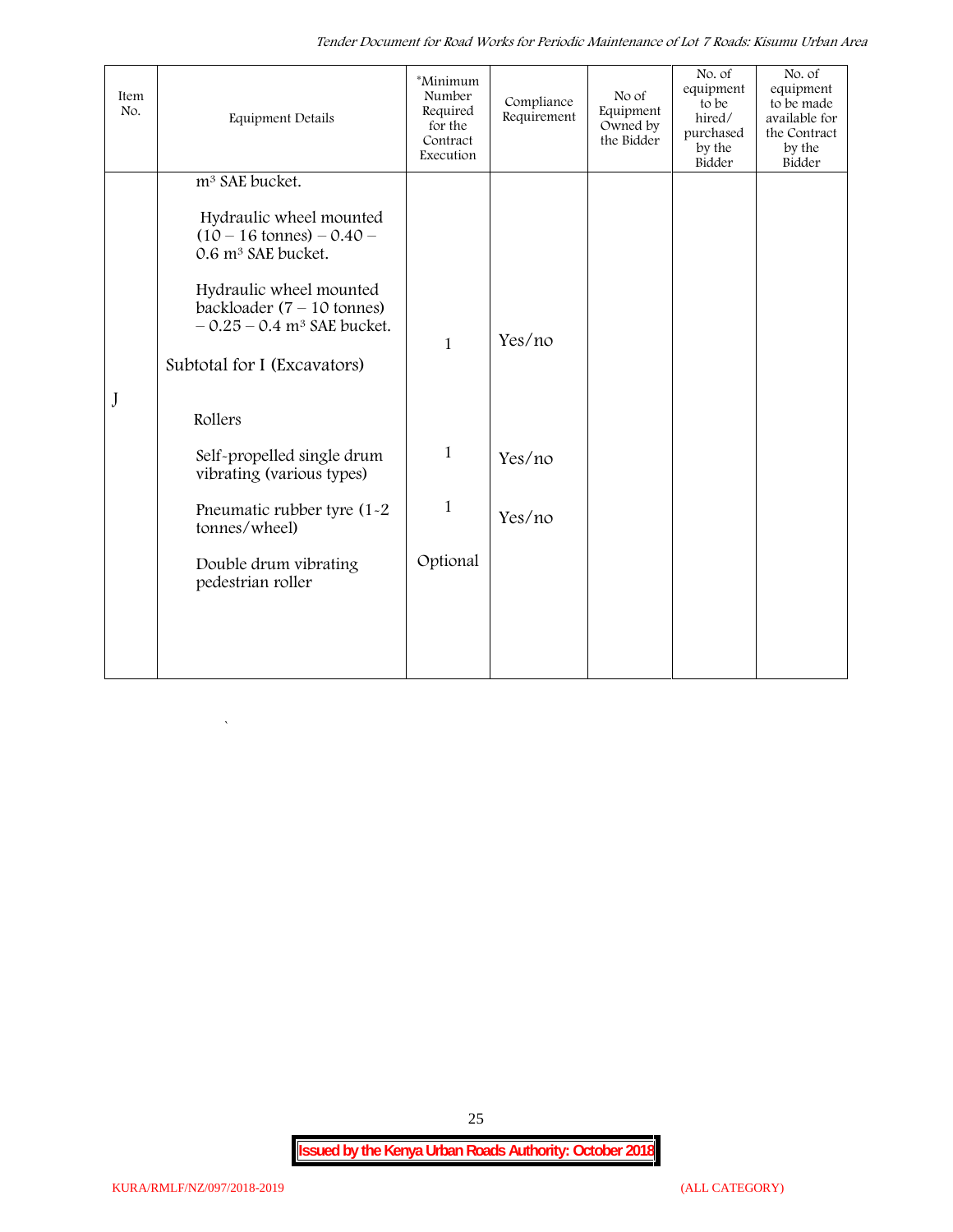# **Appendix to Instruction to Tenderers**

# **Table 1: Pre- Qualification Checklist for Completeness and Responsiveness.**

| $S/NO$ . | Completeness and<br>Responsiveness<br>Criteria                | References                                   | Requirement                                                                                                                        |
|----------|---------------------------------------------------------------|----------------------------------------------|------------------------------------------------------------------------------------------------------------------------------------|
| 1.       | Form of Bid                                                   | Section II<br>Clause 20.2                    | - Amount must be indicated<br>Properly stamped, filled and signed<br>$\tilde{\phantom{a}}$                                         |
| 2.       | Appendix to Form of<br>Bid                                    | Section II<br>Clause 20.2                    | Properly stamped, filled and signed                                                                                                |
| 3.       | <b>Bid Security</b>                                           | Section II<br>Clause 17                      | Unconditional bank guarantee<br>In the format provided with all<br>conditions<br>- must be valid for 30 days after bid<br>validity |
| 4.       | <b>Confidential Business</b><br>Questionnaire                 | Section IX;<br>Schedule 1                    | Properly filled, stamped and signed<br>Provide all required information                                                            |
| 5.       | Form of Power of<br>Attorney                                  | Section IX;<br>Schedule 2<br>Clause $5.1(a)$ | Properly filled, stamped and signed<br>$\tilde{}$                                                                                  |
| 6.       | Tax Compliance<br>Certificate                                 | Tender notice                                | - Provide valid tax compliance certificate                                                                                         |
| 7.       | Registration with<br>National Construction<br>Authority (NCA) | Tender notice<br>Item 1.4 of QC              | - Copy of valid certificate and practicing<br>license                                                                              |
| 8.       | Certificate of<br>Incorporation                               | Tender notice<br>Item 1.4 of $QC$            | Copy of certificate Certified by<br>$\widetilde{\phantom{m}}$<br>Commissioner for Oaths                                            |
| 9.       | Priced Bill of<br>Quantities                                  | Clause 14.1<br>Section IX                    | - Fill all rates, prices and amounts and<br>counter sign any alteration(s)<br>Stamp and initial all pages of BOQ's                 |
| 10.      | Eligibility                                                   | Section II;<br>Schedule 1<br>Clause 4.1      | - Legible copies of National ID or passport<br>for all directors<br>- System generated Form CR12 (12<br>months)                    |
| 11.      | Conflict of interest                                          | Section II;<br>Schedule 1<br>Clause 4.2      | - to state explicitly                                                                                                              |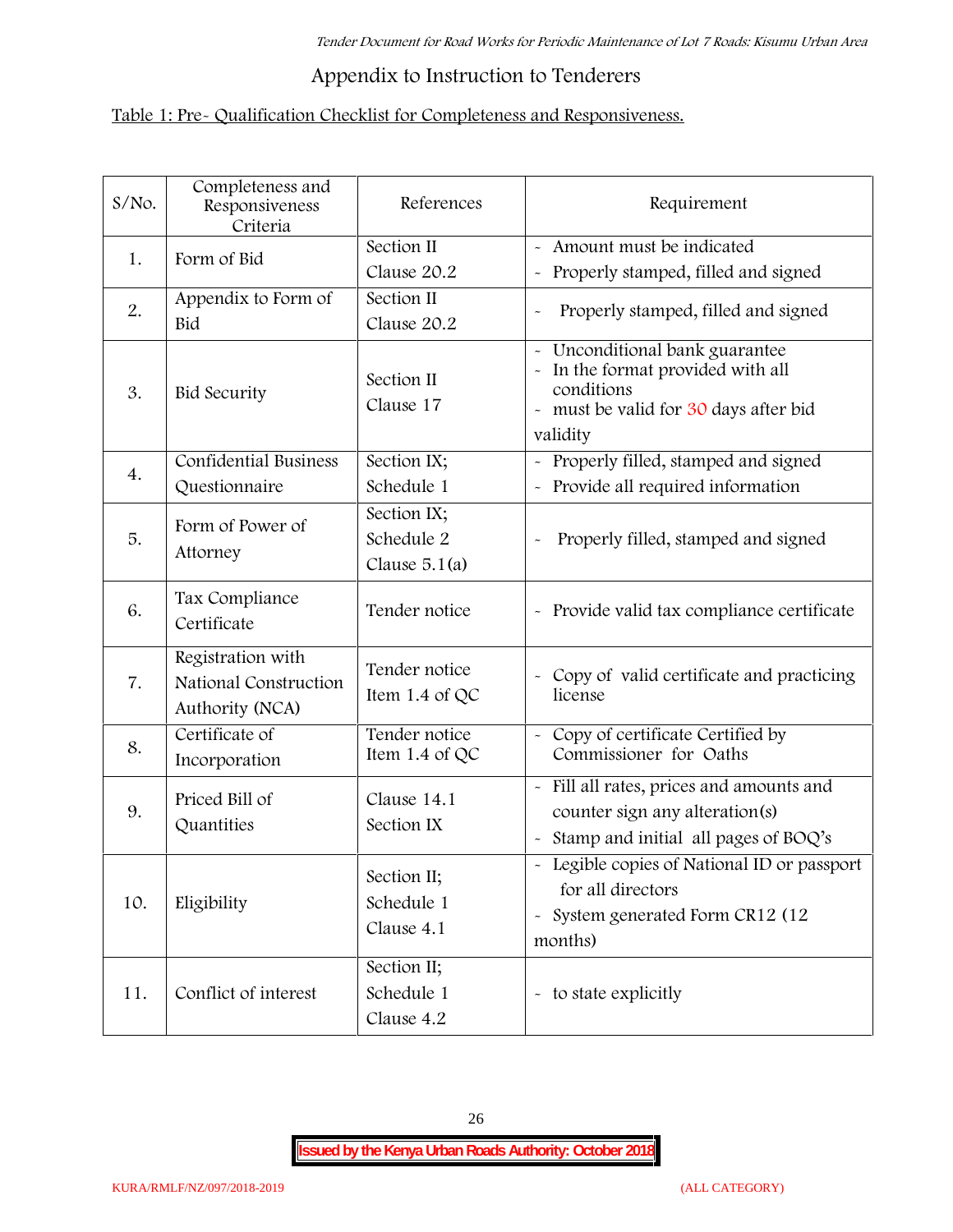| 12. | Debarment                                                                  | Section II<br>Clause 30.4;<br>Schedule 11<br>Item 1.3 of QC | Properly filled, stamped and signed                                                                                                                                                                                                                                                                                                     |
|-----|----------------------------------------------------------------------------|-------------------------------------------------------------|-----------------------------------------------------------------------------------------------------------------------------------------------------------------------------------------------------------------------------------------------------------------------------------------------------------------------------------------|
| 13. | Pending Litigation                                                         | Item 2.2 of QC                                              | Provide original sworn affidavit for the<br>specific tender                                                                                                                                                                                                                                                                             |
| 14. | Litigation History                                                         | Section II Clause<br>31.8; Schedule 10                      | Properly filled, stamped and signed                                                                                                                                                                                                                                                                                                     |
| 15. | History of Non<br>performance                                              | Schedule 6B<br>Item 2.1 of QC                               | - Fill information on non-completed<br>works                                                                                                                                                                                                                                                                                            |
| 16. | Certificate of<br>Tenderers Visit to Site                                  | Section II;<br>Clause 8.3                                   | Attend pre-bid meeting/visit<br>Certificate must be signed and stamped<br>$\widetilde{\phantom{m}}$<br>by the Employer's representative                                                                                                                                                                                                 |
| 17. | Schedule of Major<br>Items of Plant                                        | Section XI<br>Item 5 of QC;<br>Schedule 7                   | Properly filled, stamped and signed                                                                                                                                                                                                                                                                                                     |
| 18. | Schedule of Key<br>Personnel                                               | Section XI<br>Item 6 of QC;<br>Schedule 5                   | Properly filled, stamped and signed                                                                                                                                                                                                                                                                                                     |
| 19. | Roadwork Completed<br>Satisfactorily                                       | Section XI;<br>Item 4 of QC<br>Schedule 6A                  | Properly filled, stamped and signed<br>$\tilde{}$                                                                                                                                                                                                                                                                                       |
| 20. | Schedule of Ongoing<br>Projects                                            | Section XI;<br>Item 5.1 of QC<br>Schedule 7                 | Properly filled, stamped and signed                                                                                                                                                                                                                                                                                                     |
| 21  | Schedule of other<br>Supplementary<br>Information /<br>Financial Standings | Section XI;<br>Item 5.1 of QC<br>Schedule 9                 | Properly filled, stamped and signed                                                                                                                                                                                                                                                                                                     |
| 22  | Declaration form for<br>bankrupt or insolvent                              | Schedule 11                                                 | Properly filled, stamped and signed                                                                                                                                                                                                                                                                                                     |
| 23  | Anti-corruption form                                                       | Schedule 12                                                 | Properly filled, stamped and signed                                                                                                                                                                                                                                                                                                     |
| 24. | Copy of Bid Document                                                       | Clause 20.1                                                 | Replica of the original                                                                                                                                                                                                                                                                                                                 |
| 25. | Bid documents must<br>be serialized                                        | <b>PPDA 2015</b>                                            | -All pages of the tender documents must<br>be serialized. (either the bidder serializes<br>from the first page of the tender<br>documents or serializes as continuity from<br>the KURA tender documents i.e. if the<br>KURA tender documents ends at page 200<br>then the next document of the bidder<br>should continue as $201, 2012$ |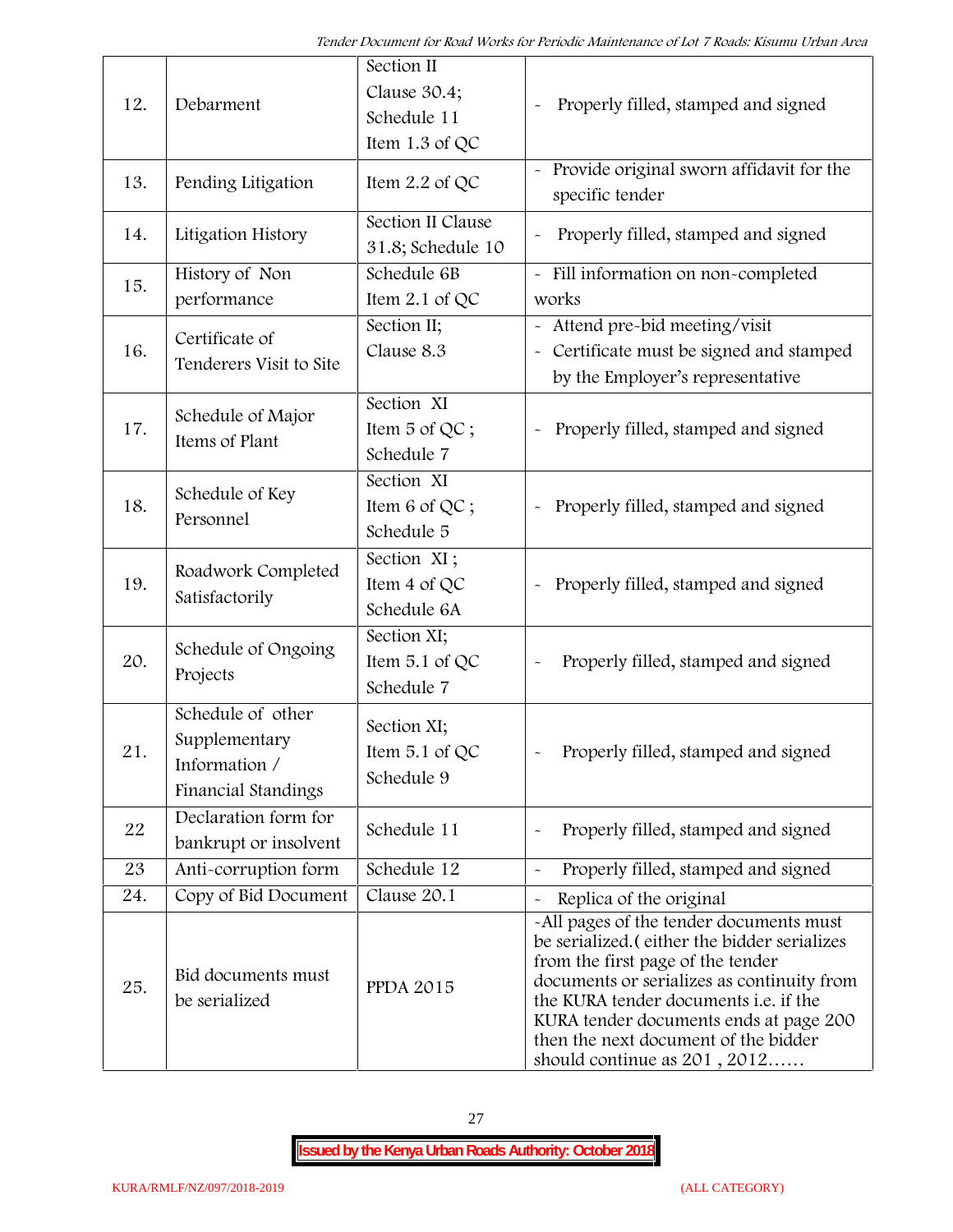| <b>REMARKS</b>   | Bid document to be complete, properly |
|------------------|---------------------------------------|
| Clause 13.1/20.2 | filled and signed.                    |

# **Key:** QC – Qualification Criteria

#### **Table 2: Post- qualification Score**

| <b>ITEM</b>    |               | <b>DESCRIPTION</b>                   | <b>MUST</b>     | <b>MEET</b> |
|----------------|---------------|--------------------------------------|-----------------|-------------|
|                |               |                                      | <b>CRITERIA</b> |             |
| 1              |               | <b>FINANCIAL CAPACITY</b>            |                 |             |
|                | a             | <b>Audited Statements</b>            | YES/NO          |             |
|                | b             | Cash flow statement (forecasts)      | YES/NO          |             |
|                | $\mathcal{C}$ | Financial position/Ratios            | YES/NO          |             |
|                | d             | Turnover                             | YES/NO          |             |
| $\overline{2}$ |               | <b>EXPERIENCE</b>                    |                 |             |
|                |               | General Experience                   | YES/NO          |             |
|                |               | Specific experience in related works | YES/NO          |             |
| 3              |               | <b>CURRENT COMMITMENTS</b>           |                 |             |
|                |               | On-going works                       | YES/NO          |             |
| $\overline{4}$ |               | <b>KEY PERSONNEL</b>                 |                 |             |
|                |               | HQ Staff                             | YES/NO          |             |
|                |               | Site Agent                           | YES/NO          |             |
|                |               | Surveyor                             | YES/NO          |             |
|                |               | Foreman                              | YES/NO          |             |
| 5              |               | PLANT AND EQUIPMENT                  |                 |             |
|                |               | Equipment capabilities               | YES/NO          |             |
| 6              |               | WORK METHODOLOGY                     | YES/NO          |             |
| $\overline{7}$ |               | LITIGATION HISTORY                   | YES/NO          |             |
| 8              |               | Business permit and office location  | YES/NO          |             |
|                |               | <b>REMARKS</b>                       | YES/NO          |             |
|                |               |                                      |                 |             |

Bidders must achieve YES in all the measured parameters to qualify.

 The bidders who pass the technical criteria will be subjected to financial evaluation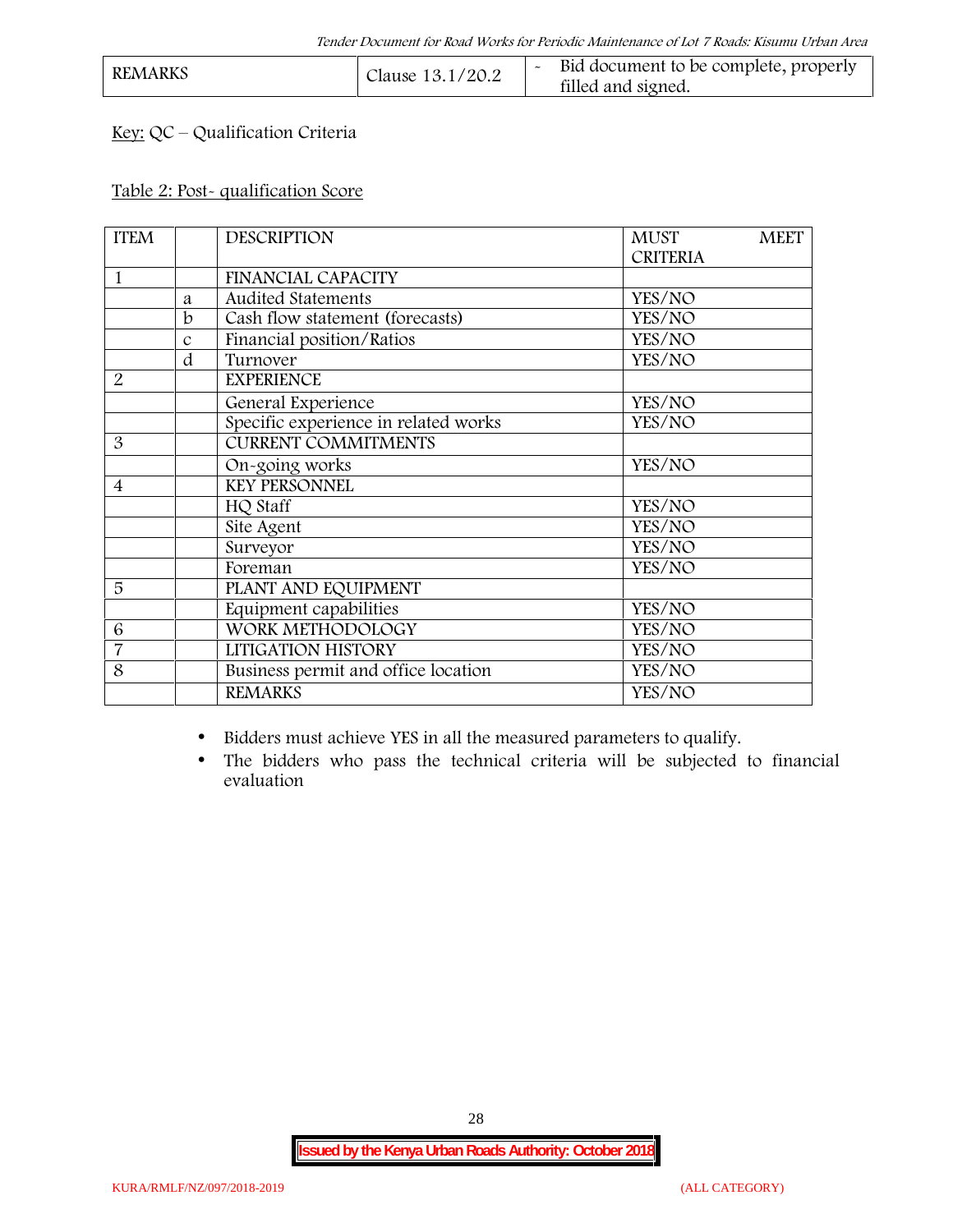### **SECTION IV: CONDITIONS OF CONTRACT**

## **PART I: GENERAL CONDITIONS OF CONTRACT**

The Conditions Of Contract Part 1 – General Conditions shall be those forming Part 1 of the Conditions Of Contract for works of Civil engineering construction Fourth Edition 1987, reprinted in 1992 with further amendments, prepared by the Federation Internationale des Ingenieurs Conseils (FIDIC)

Copies of the FIDIC Conditions of Contract can be obtained from:

FIDIC Secretariat P.O.Box 86 1000 Lausanne 12 **Switzerland** Fax: 41 21 653 5432 Telephone: 41 21 653 5003

29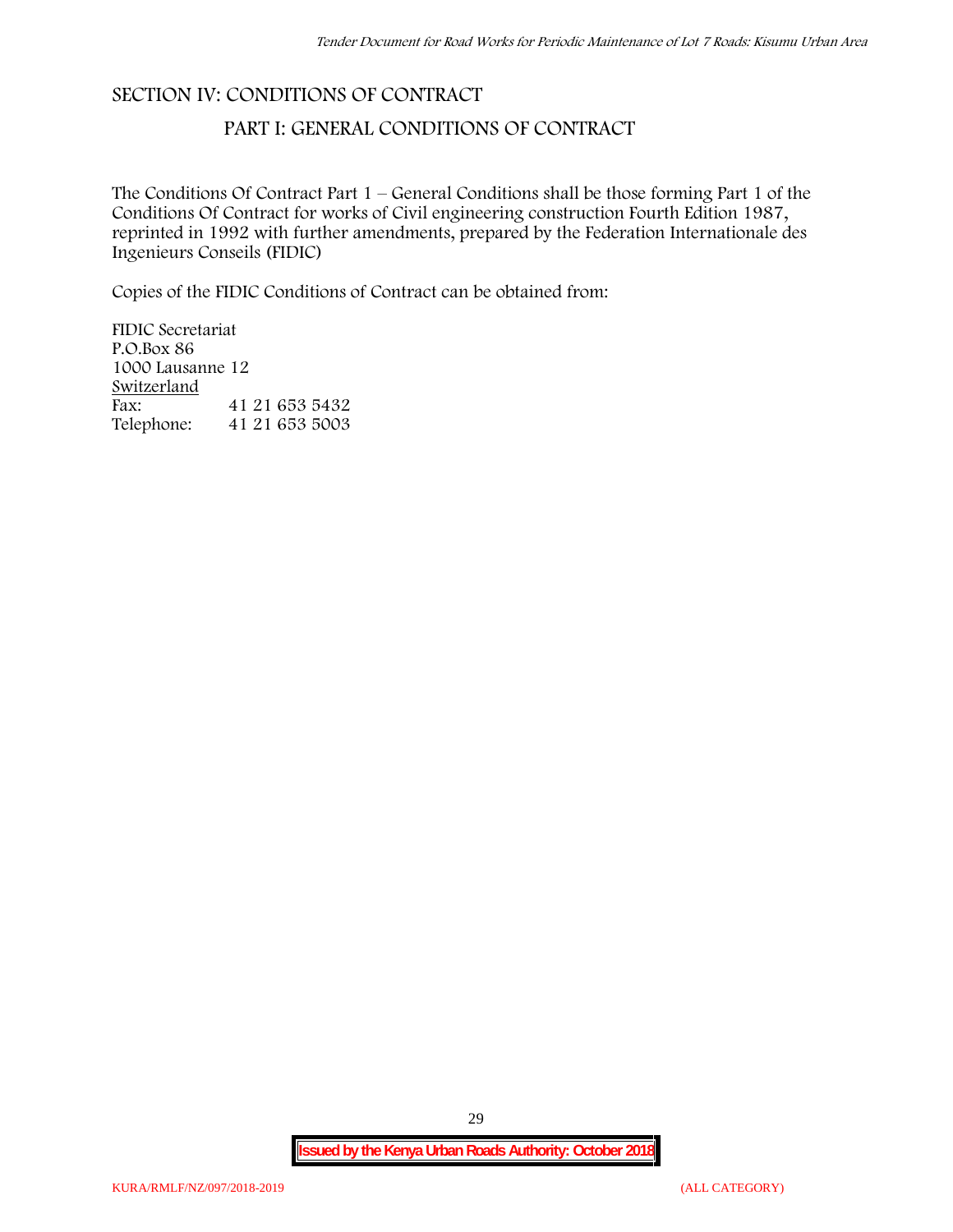# **PART II: CONDITIONS OF PARTICULAR APPLICATION**

The following Conditions of Particular Application shall supplement the General Conditions of Contract. Whenever there is a conflict, the provisions herein shall prevail over those in the General Conditions of Contract. The Particular Condition is preceded by the corresponding clause number of the General Conditions to which it relates.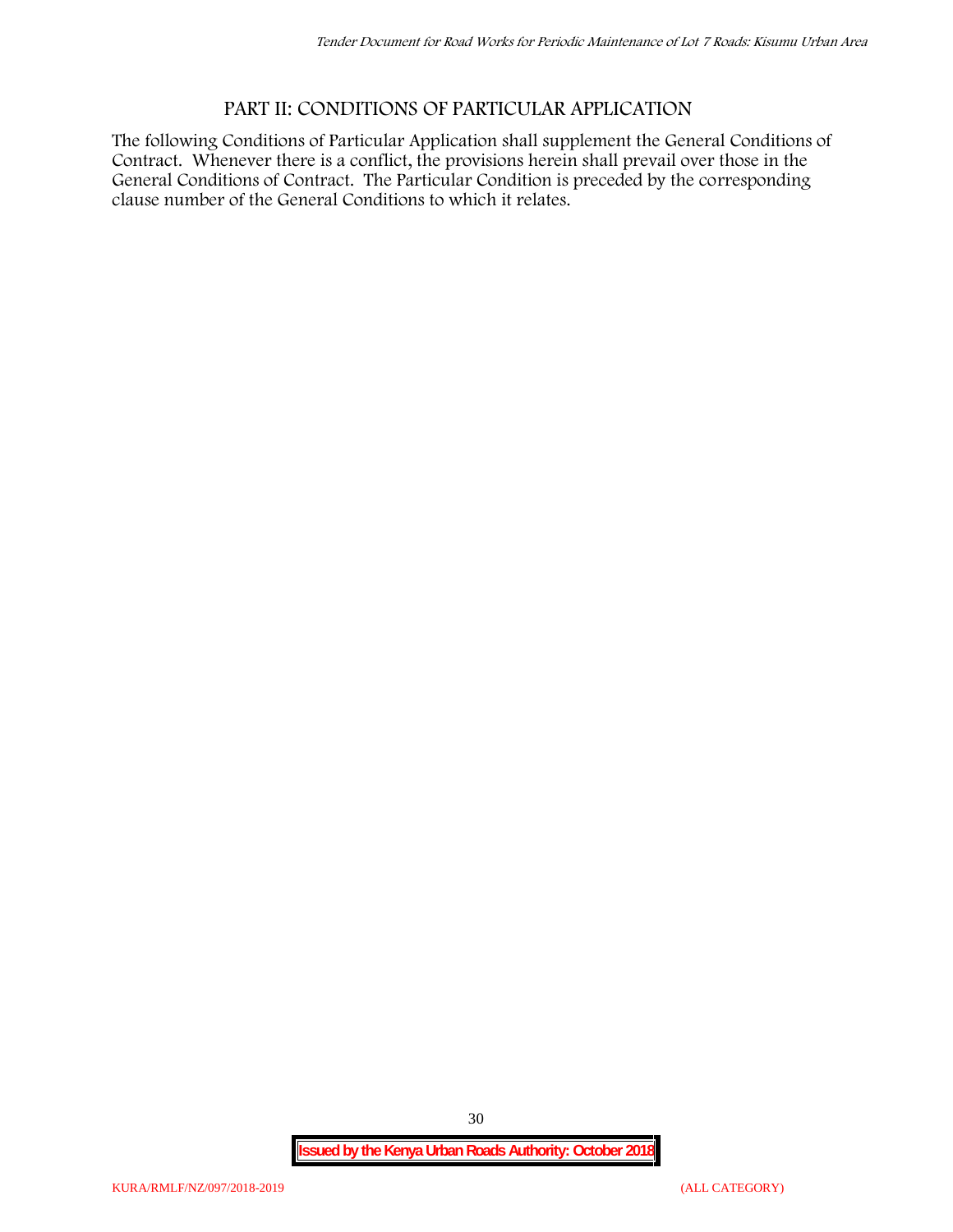#### **CONTENTS**

| SUBCLAUSE 15.2-LANGUAGE ABILITY AND QUALIFICATIONS OF CONTRACTOR'S         |  |
|----------------------------------------------------------------------------|--|
|                                                                            |  |
|                                                                            |  |
| SUBCLAUSE 16.3- QUALIFICATION AND LANGUAGE ABILITY OF SUPERINTENDING STAFF |  |
|                                                                            |  |
| SUBCLAUSE 19.1 - SAFETY, SECURITY AND PROTECTION OF THE ENVIRONMENT 37     |  |
|                                                                            |  |
| SUBCLAUSE 21.1 - INSURANCE OF WORKS AND CONTRACTOR 'S EQUIPMENT 38         |  |
|                                                                            |  |
|                                                                            |  |
|                                                                            |  |
|                                                                            |  |
|                                                                            |  |
|                                                                            |  |
|                                                                            |  |
|                                                                            |  |
| SUBCLAUSE 29.2 - REINSTATEMENT AND COMPENSATION FOR DAMAGES TO PERSONS     |  |
|                                                                            |  |
|                                                                            |  |
|                                                                            |  |
|                                                                            |  |
|                                                                            |  |
|                                                                            |  |
|                                                                            |  |
|                                                                            |  |
|                                                                            |  |
|                                                                            |  |
|                                                                            |  |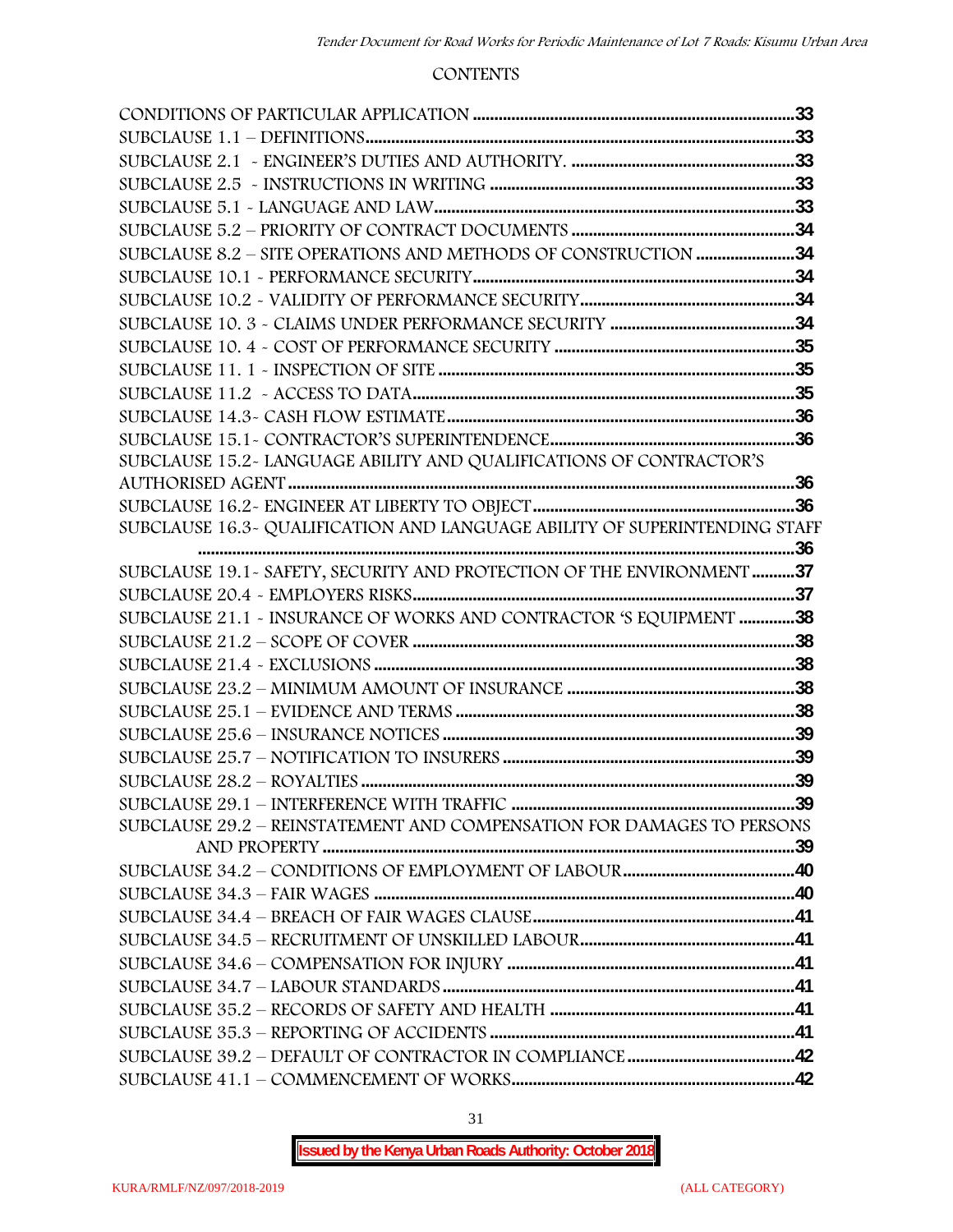| SUBCLAUSE 54.1 - CONTROCTOR'S EQUIPMENT, TEMPORARY WORKS AND MATERIALS |  |
|------------------------------------------------------------------------|--|
|                                                                        |  |
|                                                                        |  |
|                                                                        |  |
|                                                                        |  |
|                                                                        |  |
| SUBCLAUSE 60.3 - RETENTION MONEY AND PAYMENT OF RETENTION MONEY44      |  |
|                                                                        |  |
|                                                                        |  |
|                                                                        |  |
|                                                                        |  |
|                                                                        |  |
|                                                                        |  |
|                                                                        |  |
|                                                                        |  |
|                                                                        |  |
|                                                                        |  |
|                                                                        |  |
|                                                                        |  |
|                                                                        |  |
|                                                                        |  |
|                                                                        |  |
|                                                                        |  |
|                                                                        |  |
|                                                                        |  |
|                                                                        |  |
|                                                                        |  |
|                                                                        |  |
|                                                                        |  |
|                                                                        |  |
|                                                                        |  |
|                                                                        |  |
|                                                                        |  |
|                                                                        |  |
|                                                                        |  |

32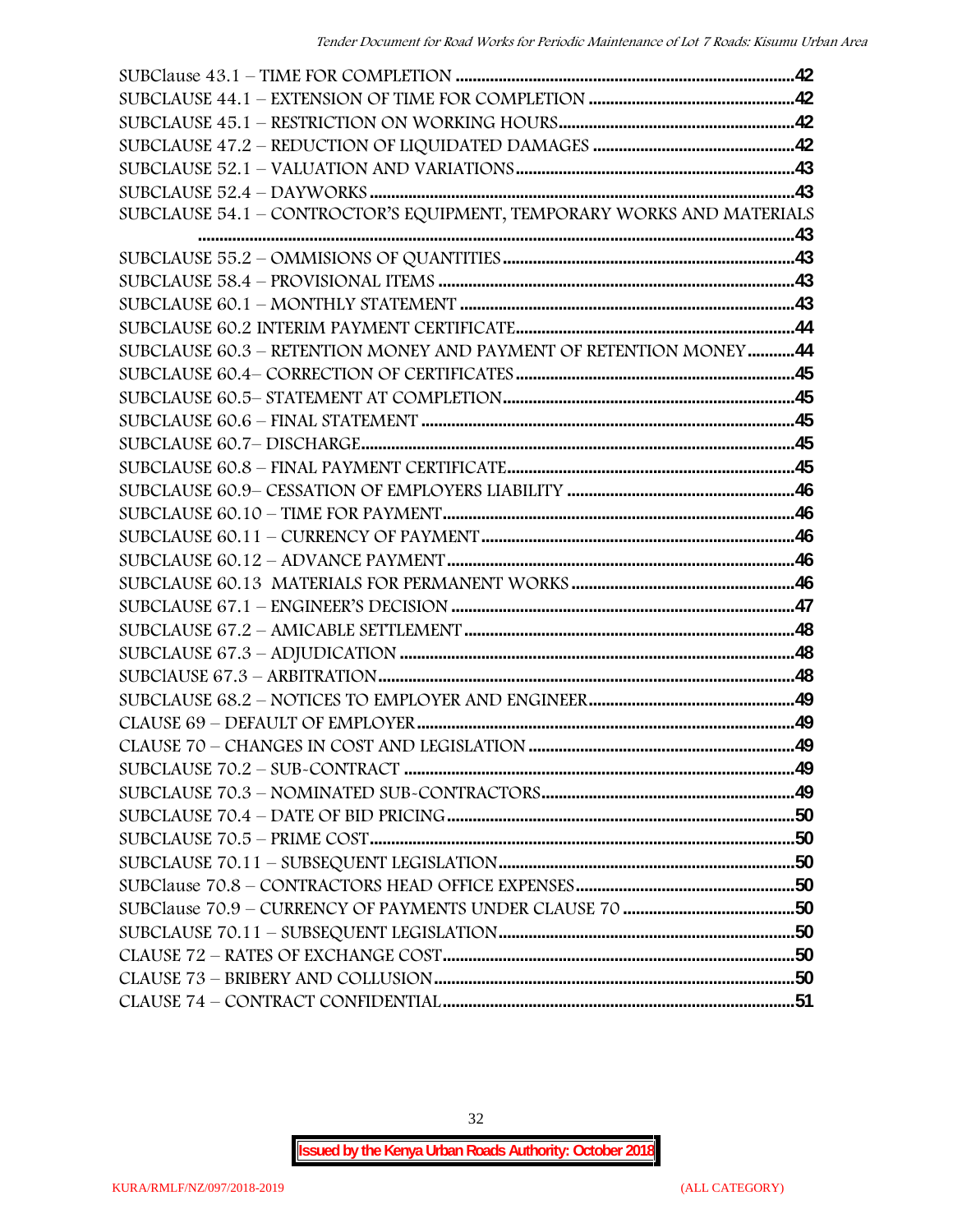#### CONDITIONS OF PARTICULAR APPLICATION

#### SUBCLAUSE 1.1 – DEFINITIONS

Amend this sub-clause as follows:

(a) (i) The "Employer" is the Kenya Urban Roads Authority, represented by the Director General - Kenya Urban Roads Authority.

(ii) The "Engineer" is the Director (Road Asset and Corridor Management) - Kenya Urban Roads Authority.

.(b) (i) Insert in line 2 after the Bills Of Quantities", the following, "the rates entered by the Contractor (whether or not such rate be employed in computation of the Contract Price),"

Amend subparagraph (b) (v) of Sub-Clause 1.1 by adding the following words at the end: The word "BID" is synonymous with "bid" and the word "Appendix to BID" with "Appendix to Bid" and the word "BID documents" with "bidding documents".

Add the following at the end of this sub-clause:

(h) "Materials" means materials and other things intended to form or forming part of the Permanent Works.

(i) "Quantified site instructions" means Site instructions from the Engineer or his representative to the Contractor instructing him to carry out quantified works drawn from the contract to be carried out within a specified period.

#### SUBCLAUSE 2.1 - ENGINEER'S DUTIES AND AUTHORITY.

With reference to Sub-Clause 2.1 (b), the following shall also apply: The Engineer shall obtain the specific approval of the Employer before taking any of the following actions specified in Part 1:

(a) Consenting to the subletting of any part of the works under Clause 4;

(b) Certifying additional cost determined under Clause 12;

(c) Determining an extension of time under Clause 44;

(d) Issuing a variation under Clause 51;

(e) Fixing rates or prices under Clause 52

#### SUBCLAUSE 2.5 - INSTRUCTIONS IN WRITING

Add at the end of sub-clause 2.5 the following: "The site instructions shall be in the form of quantiffied site instructions and the contractor shall commence execution of the site instructions within three (3) days and complete within the completion period as stipulated in the instructions.

### SUBCLAUSE 5.1 - LANGUAGE AND LAW

The Contract document shall be drawn up in the ENGLISH LANGUAGE. Communication between the Contractor and the Engineer's Representative shall be in this given language.

The Laws applicable to this Contract shall be the Laws of the Republic of Kenya.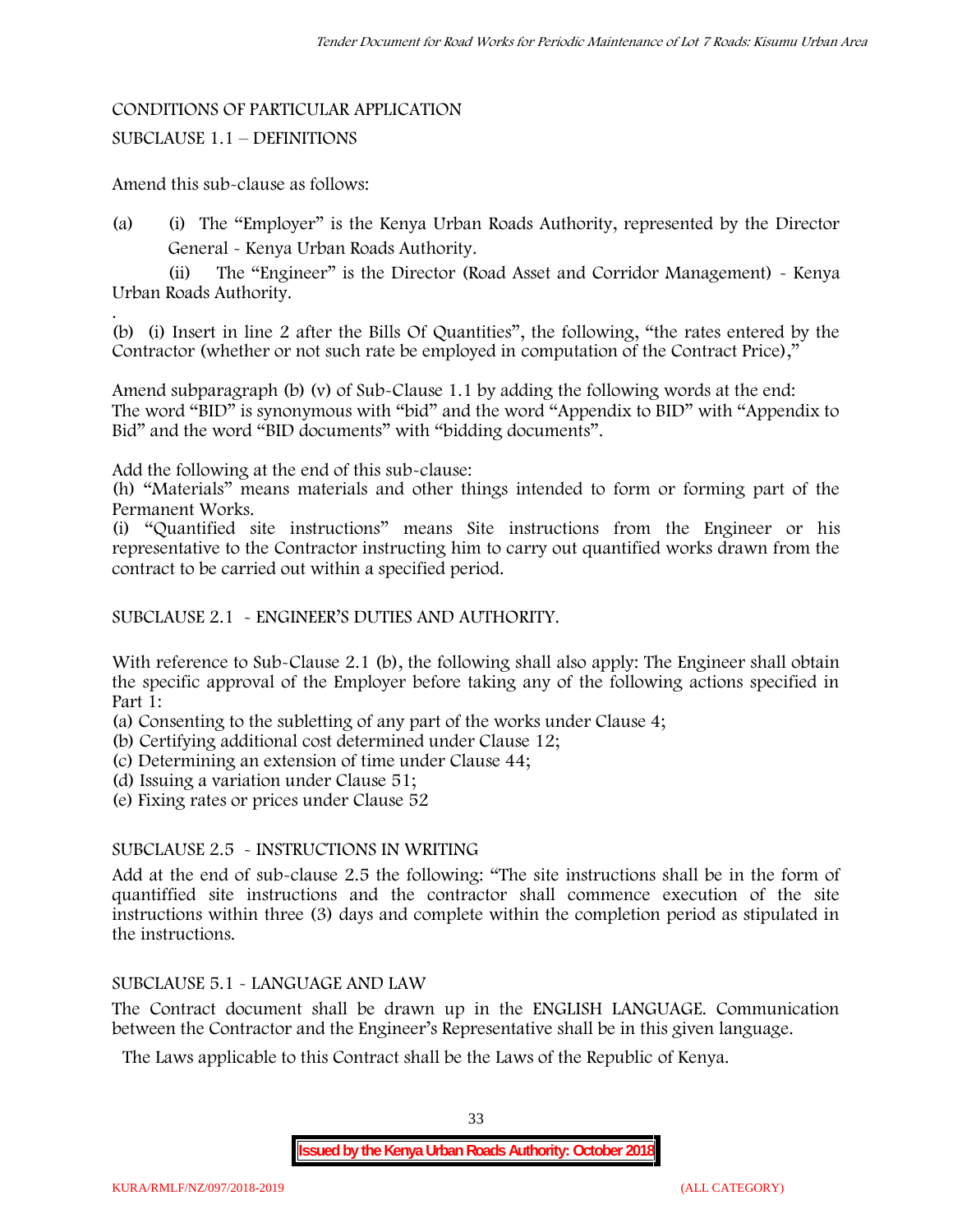### SUBCLAUSE 5.2 – PRIORITY OF CONTRACT DOCUMENTS

Delete the documents listed 1-6 and substitute:

- (1) The Contract Agreement (if completed)
- (2) The Letter Of Acceptance;
- (3) The Bid and Appendix to Bid;
- (4) The Conditions of Contract Part II;
- (5) The Conditions of Contract Part I;
- (6) The Special Specifications;
- (7) The Standard Specification for Road and Bridge Construction, 1986;
- (8) The Drawings;
- (9) The priced Bills of Quantities
- (10) Other documents as listed in the Appendix to form of Bid

### SUBCLAUSE 8.2 – SITE OPERATIONS AND METHODS OF CONSTRUCTION

Add sub- clause 8.2(b) at the end as follows:

"The Contractor shall submit to the Engineer Works Methodology not later than 14 days from the date of award of the contract and general description of his proposed arrangements and methods for the execution of the Works. This shall include inter-alia temporary office, buildings, access roads, construction plant and its intended production output, working shift arrangements, labour strength, skilled and unskilled, and supervision arrangements, power supply arrangements, supply of materials including a materials utilisation programme, stone crushing, aggregate production and storage, cement handling, concrete mixing and handling, methods of excavation, dealing with water, testing methods and facilities."

### SUBCLAUSE 10.1 - PERFORMANCE SECURITY

Replace the text of Sub-clause 10.1 with the following:

"The Contractor shall provide security for his proper performance of the Contract within 28 days after receipt of the Letter of Acceptance. The Performance Security shall be in the form of a bank guarantee as stipulated by the Employer in the Appendix to Bid. The Performance Security shall be issued by a bank incorporated in Kenya. The Contractor shall notify the Engineer when providing the Performance Security to the Employer.

"Without limitation to the provisions of the preceding paragraph, whenever the Engineer determines an addition to the Contract Price as a result of a change in cost, the Contractor, at the Engineers written request, shall promptly increase the value of the Performance Security by an equal percentage.

SUBCLAUSE 10.2 - VALIDITY OF PERFORMANCE SECURITY

The Performance Security shall be valid until a date 28 days after the date of issue of the Defects Liability Certificate. The security shall be returned to the Contractor within 14 days of expiration.

SUBCLAUSE 10. 3 - CLAIMS UNDER PERFORMANCE SECURITY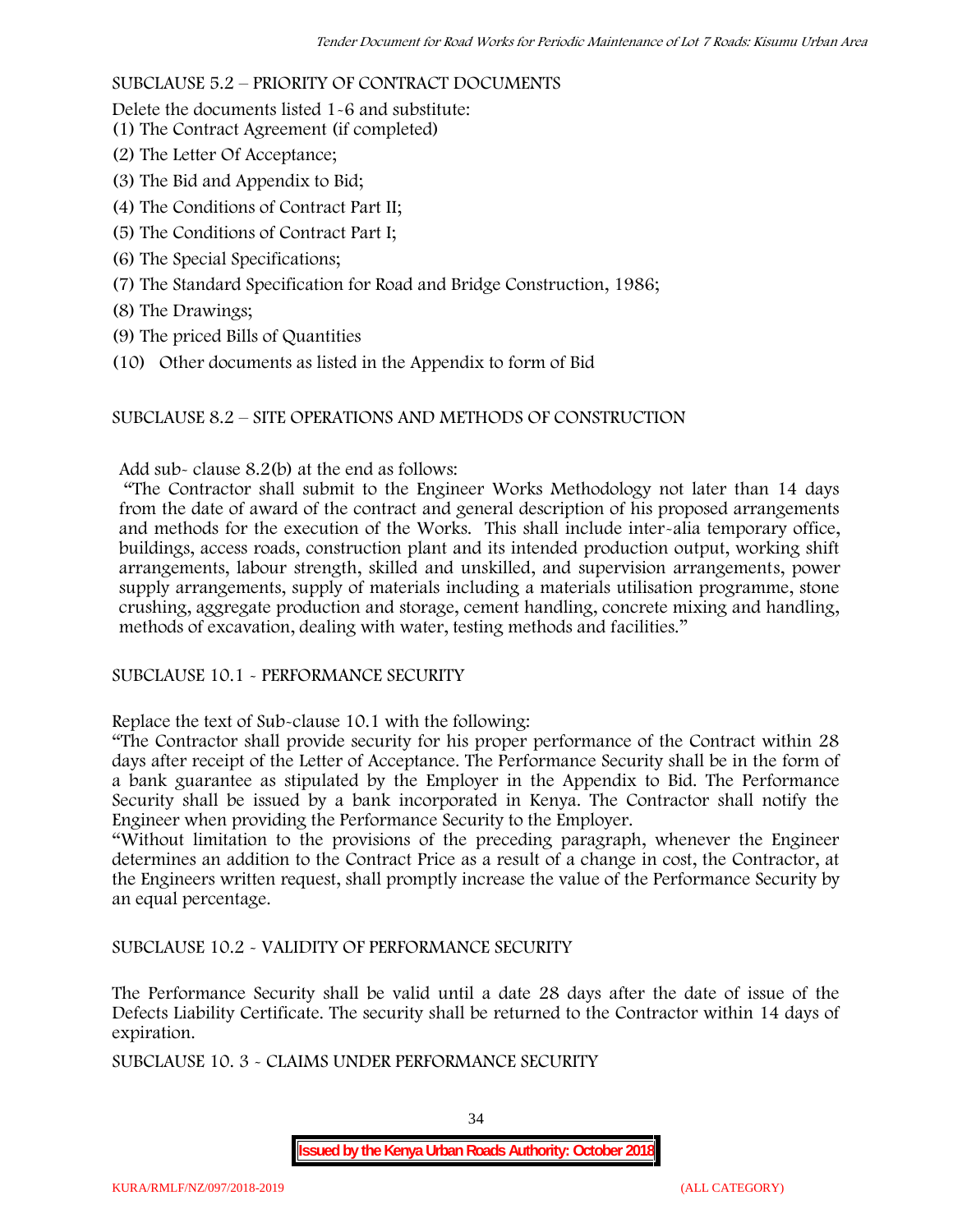Delete the entire sub-clause 10.3.

### SUBCLAUSE 10. 4 - COST OF PERFORMANCE SECURITY

The cost of complying with the requirements of this clause shall be borne by the Contractor.

#### SUBCLAUSE 11. 1 - INSPECTION OF SITE

#### In line 17 after "affect his Bid" add

"and the Contractor shall be deemed to have based his Bid on all the aforementioned"

Delete the last paragraph completely and replace with the following:

"The Employer in no way guarantees completeness nor accuracy of the soil, materials, subsurface and hydrological information made available to the Contractor at the time of Bidding or at any other time during the period of the Contract, and the Contractor shall be responsible for ascertaining for himself all information as aforesaid for the execution of works and his BID shall be deemed to have been priced accordingly.

#### SUBCLAUSE 11.2 - ACCESS TO DATA

Data made available by the Employer in accordance with Clause 11.1 shall be deemed to include data listed elsewhere in the Contract as open for inspection at the address stipulated in the Appendix to Bid.

#### SUBCLAUSE 14.1 PROGRAM TO BE SUBMITTED

The time within which the program shall be submitted shall be fourteen (14) days from the issuance of order to commence**.**

The programme shall be in the form of a Critical Path Method Network (CPM network) showing the order of procedure and description of the construction methods and arrangements by which he proposes to carry out the works. It should also be supplemented by a time – bar chart of the same programme.

The programme shall be coordinated with climatic, groundwater and other conditions to provide for the completion of the Works in the instruction and by the time specified. The programme shall be revised on demand by the Engineer or his representative.

During the execution of the works, the Contractor shall submit to the Engineer full and detailed particulars of any proposed amendments to the arrangements and methods submitted in accordance with the foregoing. If details of the Contractor's proposals for Temporary Works are required by the Engineer for his own information the Contractor shall submit such details within seven days of being requested to do so.

The various operations pertaining to the works shall be carried out in such a progressive sequence as will achieve a continuous and consecutive output of fully completed road works inclusive of all bridge works and culverts within the time limits specified in the Contract and the instructions. Generally the Contractor shall carry out works within the sections stated in the instructions.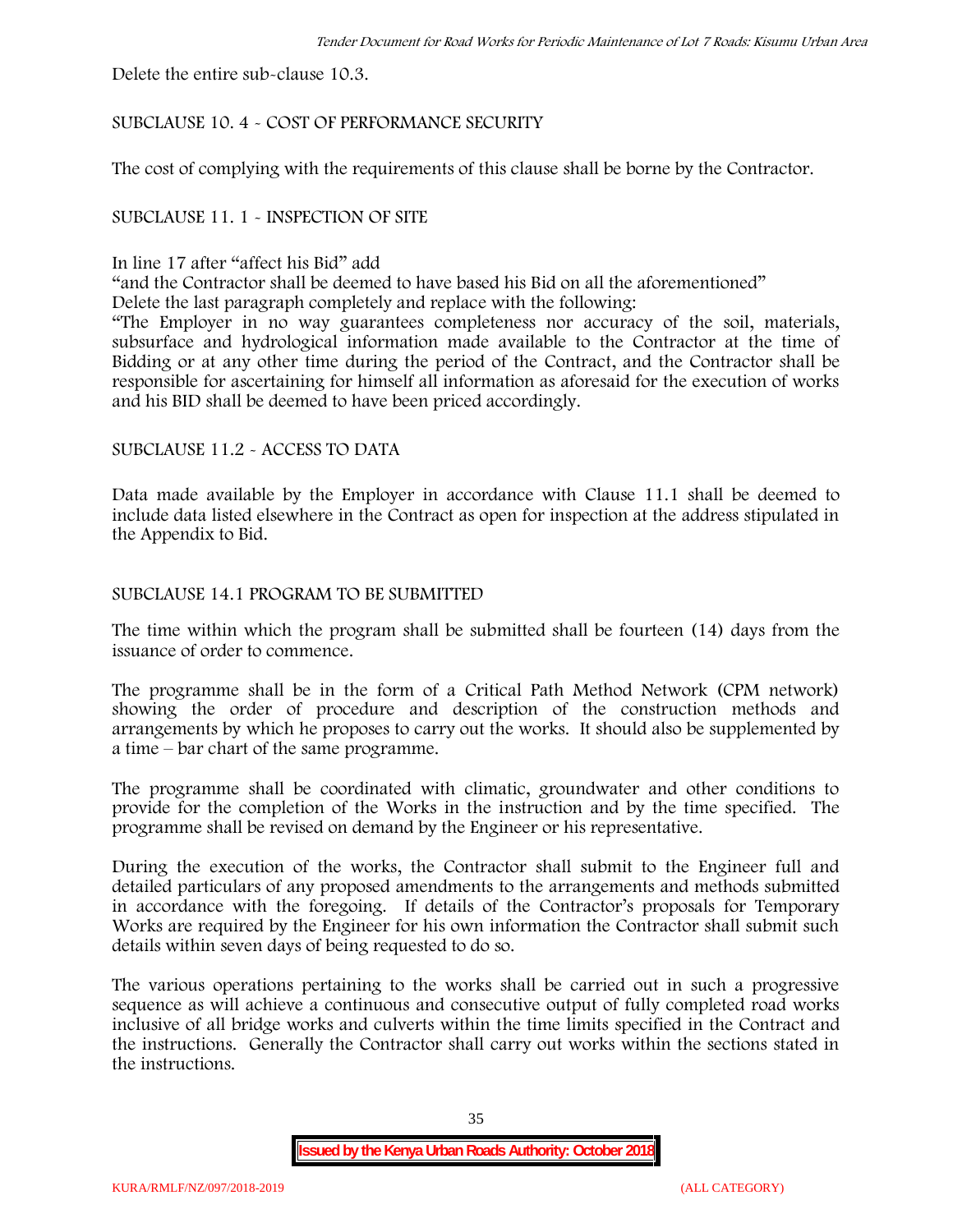The Contractor shall allow in his programme for the following 10 public holidays per calendar year in Kenya.

- New Years Day  $(1<sup>st</sup>$  January)
- Good Friday
- Easter Monday
- Labour day (1<sup>st</sup> May)
- Madaraka Day (1<sup>st</sup> June)
- Idd Ul Fitr
- Mashujaa Day (20<sup>th</sup> October)
- Jamhuri day (12<sup>th</sup> December)
- $\bullet$  Christmas Day (25<sup>th</sup> December)
- Boxing day (26<sup>th</sup> December)

The Contractor should also allow per calendar year for a further 2 unspecified public holidays which may be announced by the Government of Kenya with no prior notification.

Add the following at the end of this sub-clause: -

The Employer shall have the right to withhold payment at any time if the contractor fails to submit the programme or revised programme due to his negligence, failure or omission.

## SUBCLAUSE 14.3- CASH FLOW ESTIMATE

The cash flow estimates shall be submitted together with the works programme.

## SUBCLAUSE 15.1- CONTRACTOR'S SUPERINTENDENCE

Add the following at the end of the first paragraph of sub-clause 15.1: "The Contractor shall, within seven (7) days of receipt of the Engineer's order to commence the works inform the Engineer in writing the name of the Contractor's Representative and the anticipated date of his/her arrival on site."

Add the following Sub-clause 15.2

## SUBCLAUSE 15.2- LANGUAGE ABILITY AND QUALIFICATIONS OF CONTRACTOR'S AUTHORISED AGENT

The Contractor's Agent or Representative on the site shall have as a minimum an ordinary diploma in civil Engineering or building construction or have equivalent status approved by the Engineer and shall be able to read and write English fluently.

The Contractor's Agent or Representative shall have at least 3 years related experience.

SUBCLAUSE 16.2- ENGINEER AT LIBERTY TO OBJECT

At the end of this Clause add

"by a competent substitute approved by the Engineer and at the Contractors own expense." Add the following Sub-Clauses 16.3 and 16.4:

SUBCLAUSE 16.3- QUALIFICATION AND LANGUAGE ABILITY OF SUPERINTENDING STAFF

36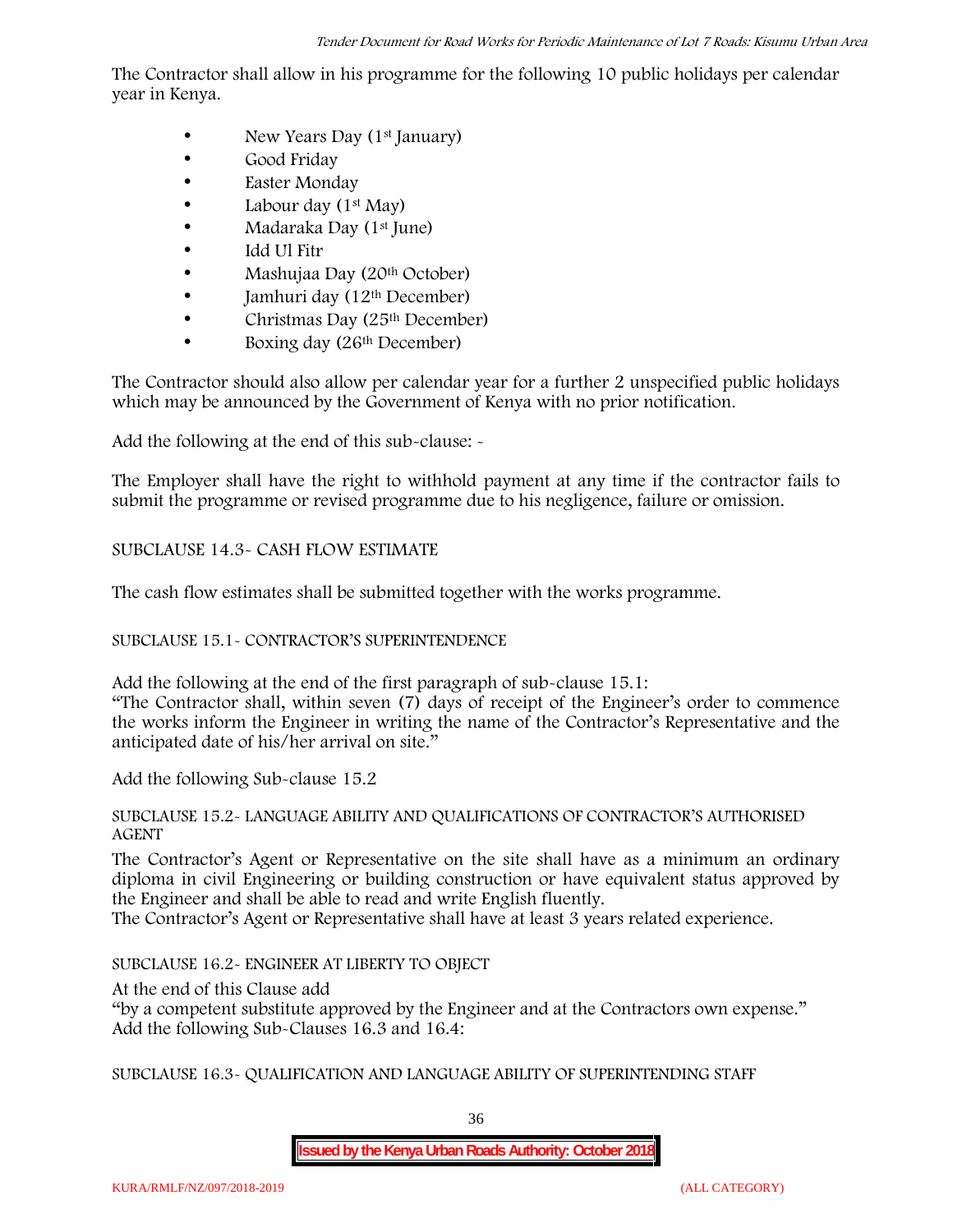The Contractor's superintending staff shall meet the following minimum qualifications: Should have a working knowledge of English or Kiswahili. Should any of the superintending staff not be able to meet this condition, the Contractor shall propose to the Engineer arrangements for provision of a sufficient number of interpreters of approved qualifications. The Engineer, at his discretion, may amend, approve or reject such arrangements or reject deployment of superintending staff not meeting the language requirements. The Engineer may at any time during the duration of the Contract amend any approved arrangements made for interpreters, which shall be implemented at the Contractors expense.

The key staff listed below must have academic qualifications from government-recognised institutions or equivalent institutions of the levels set out in Section 5, Part 6.

- Site Agent
- Site Engineer
- Site Surveyor
- Foremen

The key staff listed below must have minimum experience set out in Section 5, Part 6:

- Site Agent
- Site Engineer
- Site Surveyor
- Foremen

Qualifications as above shall be subject to verification and approval on site by the Engineer or his representative on site before commencement of the said works.

## SUBCLAUSE 19.1- SAFETY, SECURITY AND PROTECTION OF THE ENVIRONMENT

Add Sub-Clause-paragraph (d) of Sub-Clause 19 as follows:

Notwithstanding the Contractor's obligation under Sub-Clause-paragraph (a), (b) and 9(c) of Sub-Clause 19.1 of the Conditions Of Contract, the Contractor shall observe the following measures with a view to reducing or elimination adverse environmental effects by the site works:

- (i) All quarries and borrow pits shall be filled and landscaped to their original state after extraction of construction material
- (ii) Soil erosion due to surface runoff or water from culverts or other drainage structures should be avoided by putting in place proper erosion control measures that shall include, but are not limited to grassing and planting if trees
- (iii) Long traffic diversion roads shall be avoided so as to minimize the effect of dust on the surrounding environment. In any case all diversions shall be kept damp and dust free
- (iv) Spillage of oils, fuels and lubricants shall be avoided and if spilt, shall be collected and disposed off in such a way as not to adversely affect the environment
- (v) Rock blasting near settlement areas shall be properly coordinated with the relevant officers of the Government so as to minimize noise pollution and community interference.

## SUBCLAUSE 20.4 - EMPLOYERS RISKS

Delete Sub-Clause (h) and substitute with;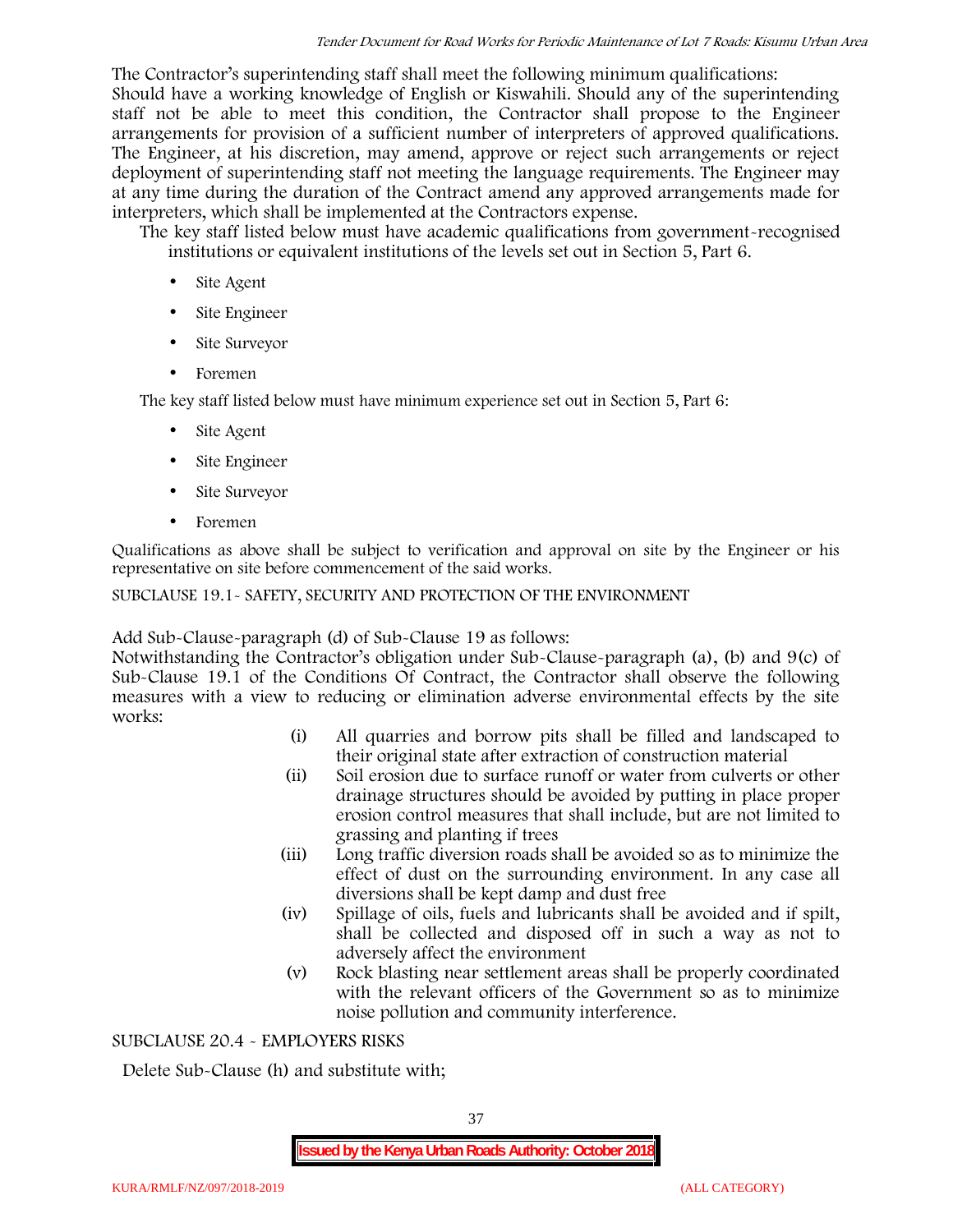- (h) any operation of the forces of nature (insofar as it occurs on site) which an experienced contractor:
	- (i) could not have reasonably foreseen, or
	- (ii) could reasonably have foreseen, but against which he could not reasonably have taken at least one of the following measures:
		- (A) prevent loss or damage to physical property from occurring by taking appropriate measures or
		- (B) insure against such loss or damage

SUBCLAUSE 21.1 - INSURANCE OF WORKS AND CONTRACTOR 'S EQUIPMENT

Add the following words at the end of Sub-paragraph (a) and immediately before the last word of Sub-paragraph (b) of Sub-Clause 21.1:

"It being understood that such insurance shall provide for compensation to be payable in the types and proportions of currencies required to rectify the loss or damage incurred"

Delete the first sentence of this Clause and replace with he following:

"prior to commencement of the Works the Contractor shall, without limiting his or the Employer's obligations and responsibilities under Clause 20, insure to the satisfaction of the Employer:"

SUBCLAUSE 21.2 – SCOPE OF COVER

Amend sub-paragraph (a) of Sub-Clause 21.2 as follows:

Delete words "from the start of work at the site" and substitute the words "from the first working day after the Commencement Date"

Add the following as Sub-Clause (c) under Sub-Clause-Clause 21.2

(c ) It shall be the responsibility of the Contractor to notify the insurance company of any change in the nature and extent of the Works and to ensure the adequacy of the insurance coverage at all times during the period of the Contract.

SUBCLAUSE 21.4 - EXCLUSIONS

Amend Sub-Clause 21.4 to read as follows:

"There shall be no obligation for the insurances in Sub-Clause 21.1 to include loss or damage caused by the risks listed under Sub-Clause 20.4 sub-paragraph (a) (i) to(iv) of the Conditions of Particular Application."

SUBCLAUSE 23.2 – MINIMUM AMOUNT OF INSURANCE

Add the following at the end of this Clause: "... with no limits to the number of occurrences".

SUBCLAUSE 25.1 – EVIDENCE AND TERMS

Amend Sub-Claus OF INSURANCE 25.1 as follows:

Insert the words "as soon as practicable after the respective insurances have been taken out but, in any case," before the words "prior to the start of work at the site"

38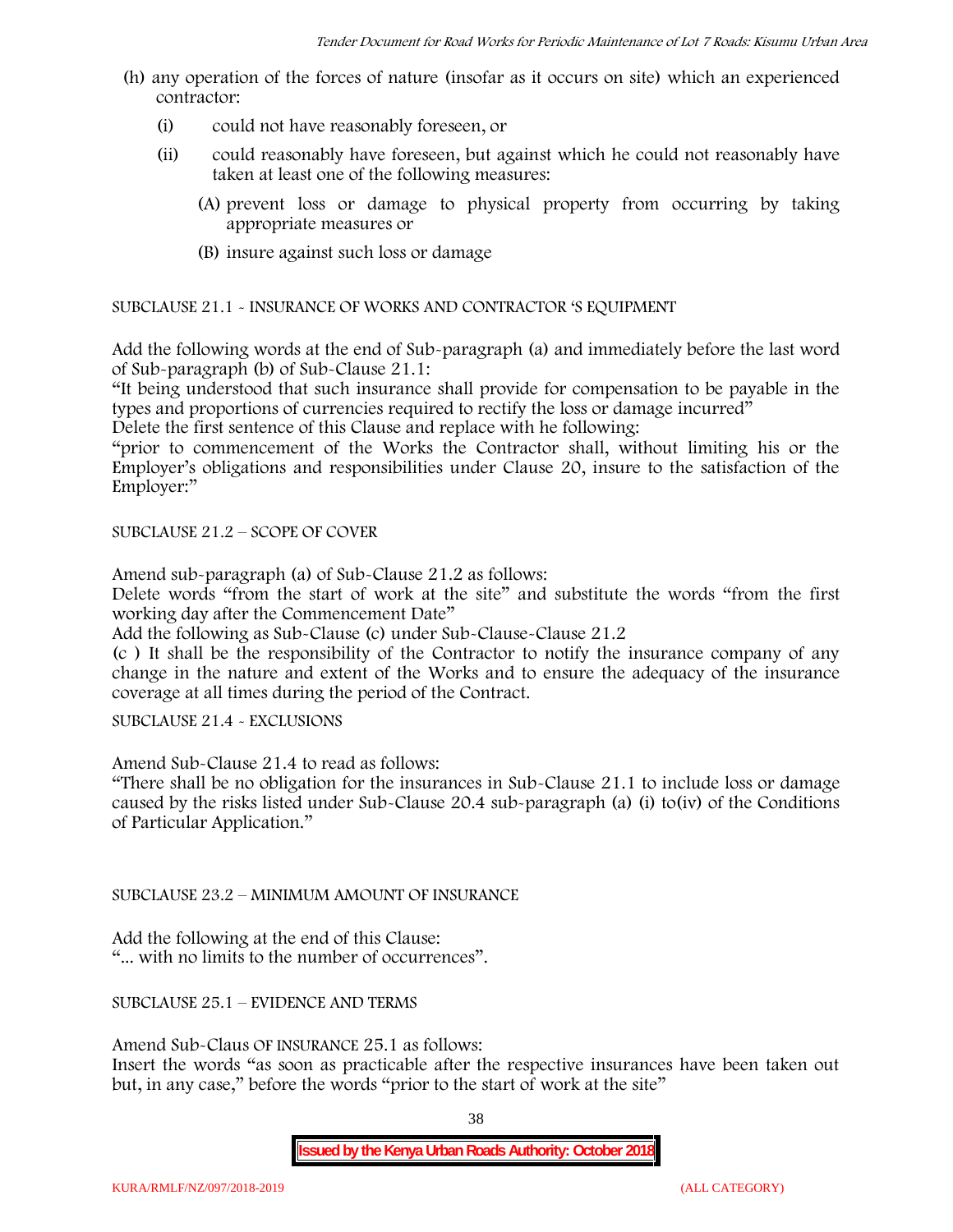Add the following Sub-Clauses 25.6, 25.7

#### SUBCLAUSE 25.6 – INSURANCE NOTICES

Each policy of insurance effected by the Contractor for purposes of the Contract shall include a provision to the effect that the Insurer shall have a duty to give notice in writing to the Contractor and Employer of the date when a premium becomes payable. This shall not be more than thirty (30) days before that date and the policy shall remain in force until thirty (30) days after the giving of such notice.

### SUBCLAUSE 25.7 – NOTIFICATION TO INSURERS

It shall be the responsibility of the Contractor to notify insurers under any of the insurance referred to in the preceding clauses 21, 23 and 24 on any matter or event, which by the terms of such insurance are required to be so notified. The Contractor shall indemnify and keep indemnified the Employer against all losses, claims, demands, proceedings, costs, charges and expenses whatsoever arising out of or in consequence of any default by the Contractor in complying with the requirements of this Sub-Clause whether as a result of avoidance of such insurance or otherwise.

## SUBCLAUSE 28.2 – ROYALTIES

Add at the end of this Sub-Clause the following sentence:

"The Contractor shall also be liable for all payments or compensation if any that are levied in connection with the dumping of part or all of any such material."

## SUBCLAUSE 29.1 – INTERFERENCE WITH TRAFFIC

Supplement Sub-Clause 29.1 by adding the following sentence at the end:

"The Contractor will be permitted to use existing public roads for access to the site. The Contractor shall pay vehicle license tax and road maintenance duty in accordance with relevant regulations and shall obtain any necessary permits or licenses from relevant authorities for transporting his equipment."

Add the following subclause 29.2:

#### SUBCLAUSE 29.2 – REINSTATEMENT AND COMPENSATION FOR DAMAGES TO PERSONS AND PROPERTY

The Contractor shall reinstate all properties whether public or private which are damaged in consequence of the construction and, maintenance of the works to a condition as specified and at least equal to that prevailing before his first entry on them.

If in the opinion of the Engineer the Contractor shall have failed to take reasonable and prompt action to discharge his obligations in the matter of reinstatement, the Engineer will inform the Contractor in writing of his opinion, in which circumstances the Employer reserves the right to employ others to do the necessary work of reinstatement and to deduct the cost thereof from any money due or which shall become due to the Contractor.

The Contractor shall refer to the Employer without delay all claims which may be considered to fall within the provisions of Clause 22.1.

Add the following Sub-Clause 34.2 to 34.8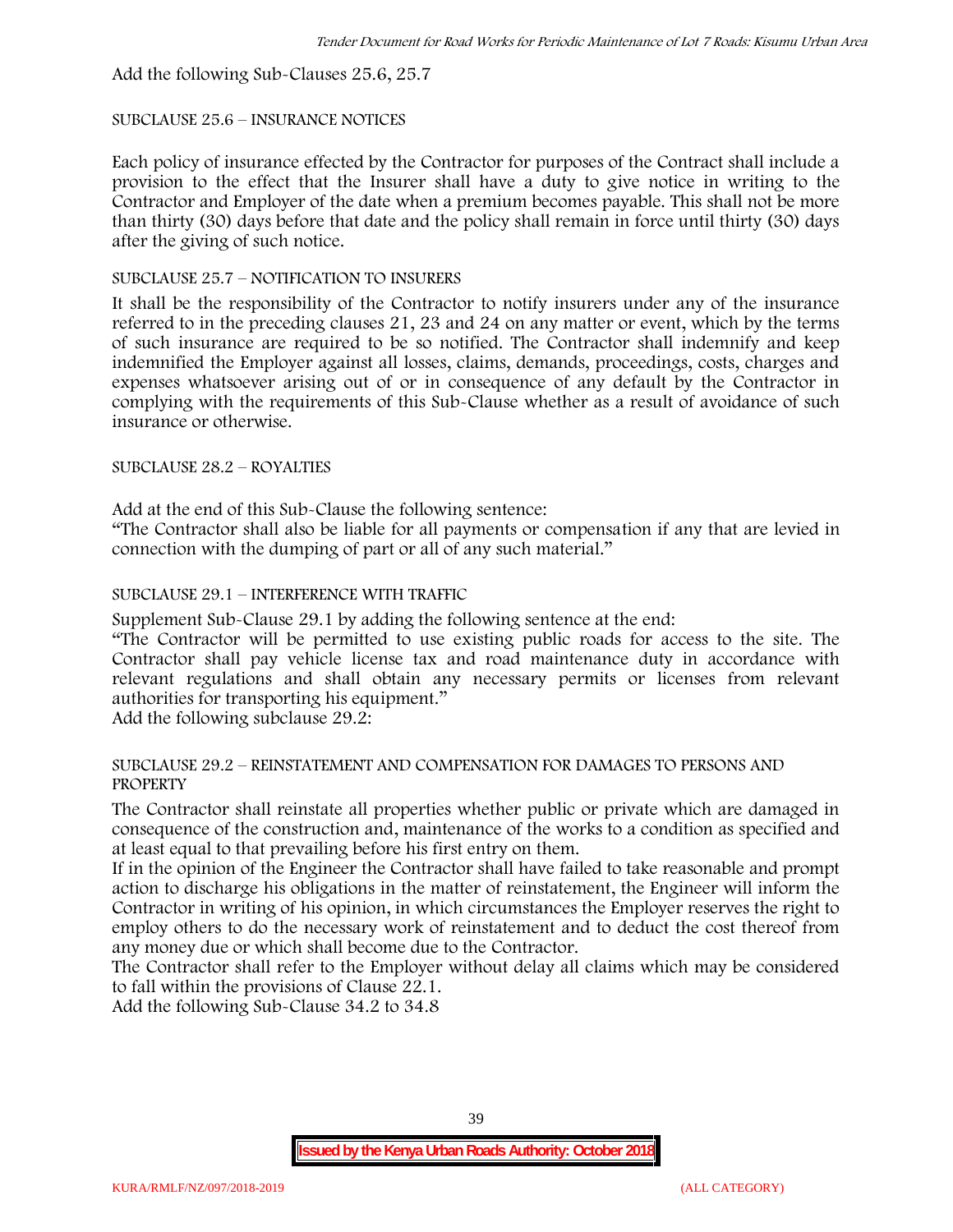### SUBCLAUSE 34.2 – CONDITIONS OF EMPLOYMENT OF LABOUR

The Contractor shall be responsible for making all arrangements for and shall bear all costs relating to recruitment, obtaining of all necessary visas, permits or other official permission for movements of staff and labour.

#### SUBCLAUSE 34.3 – FAIR WAGES

The Contractor shall, in respect of all persons employed anywhere by him in the execution of the Contract, and further in respect of all persons employed by him otherwise than in the execution of the Contract in every factory, Workshop or place occupied or used by him for the execution of the Contract, observe and fulfil the following conditions:

- (a) The Contractor shall pay rates of wages, observe hours of labour and provide conditions of labour, housing, amenities and facilities not less favourable than those required by the latest Regulation of Wages (Building and Construction Industry) Order as of the time of bid submission, and subsequent amendments thereto, or in any wage scales, hours of work or conditions agreed by the Ministry of Labour or other Government Department in consultation with the appropriate wage fixing authority and generally recognized by other employees in the district whose general circumstances in the trade or industry in which the Contractor is engaged are similar.
- (b) In the absence of any rates of wages, hours or conditions of labour so established the Contractor shall pay rates of wages and observe hours and conditions of labour which are not less favourable than the general level of wages, hours and conditions observed by other Employers whose general circumstances in the trade or industry in which the Contractor is engaged are similar.
- (c) Where the absence of established rates of wages, hours and conditions of labour or the dissimilarity of the general circumstances in the trade of industry in which the Contractor is engaged prevent the Contractor from observing rates of wages, hours and conditions of labour ascertained under sub-paragraph (a) and (b) above the Contractor in fixing the rates of wages, hours and conditions of labour of his employees shall be guided by the advice of the Labour Department.
- (d) The Contractor shall recognize the freedom of his employees to be members of trade unions.
- (e) The Contractor shall maintain records in English of the time worked by, and the wages paid to, his employees. The Contractor shall furnish to the Engineer or Employer, if called upon to do so, such particulars of the rates, wages and conditions of labour as the Employer or Engineer may direct.
- (f) The Contractor shall at all times during the continuance of the contract display, for the information of his employees in every factory, workshop or place occupied or used by him for the execution of the Contract, a copy of this clause together with a notice setting out the general rates of wages, hours and conditions of labour of his employees.
- (g) The Contractor shall be responsible for the observance of this clause by sub-Contractors employed in the execution of the works.

40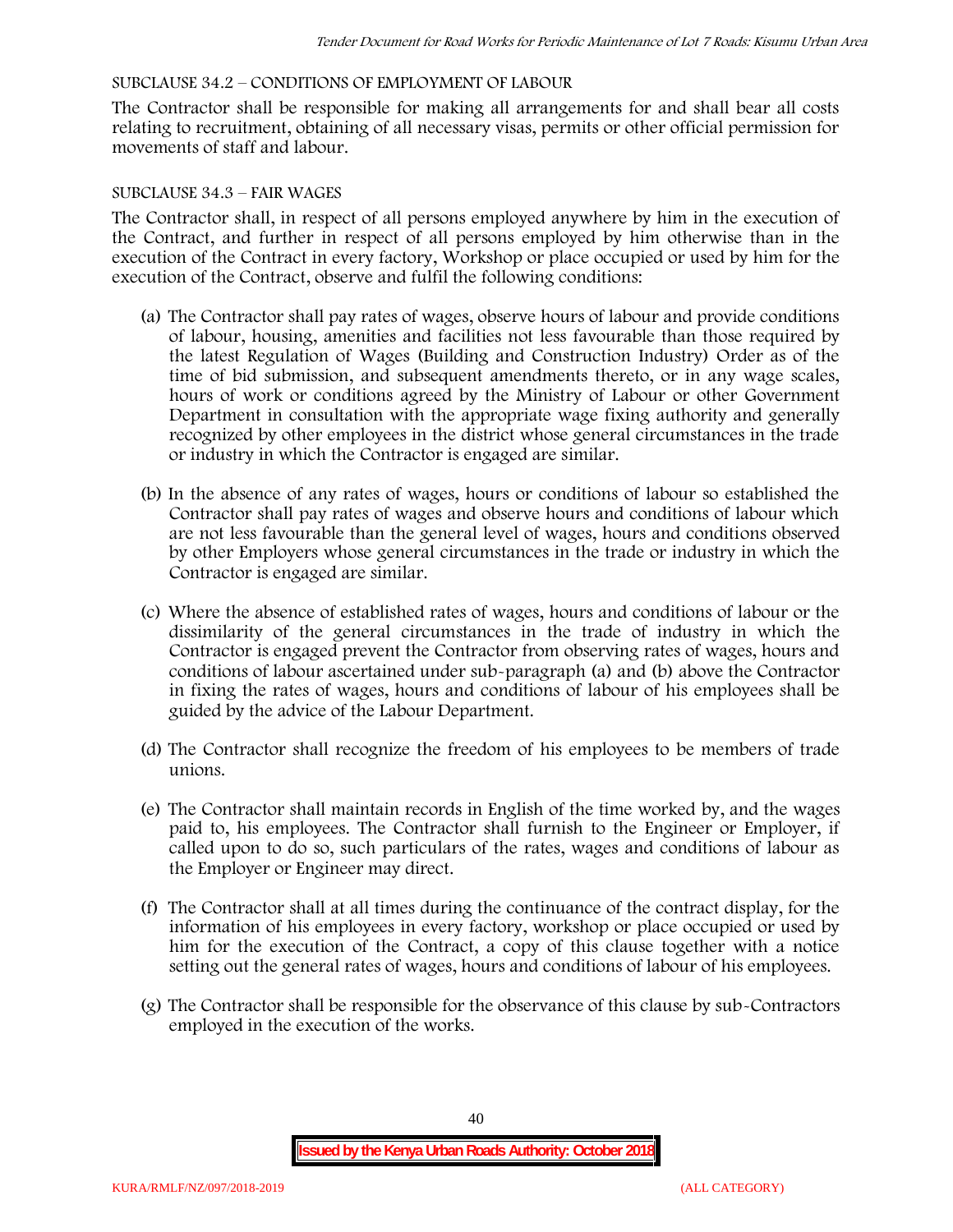#### SUBCLAUSE 34.4 – BREACH OF FAIR WAGES CLAUSE

Any Contractor or Sub-Contractor who is found to be in breach of Fair Wages Clause shall cease to be approved as a Contractor or Sub-Contractor for such period as the Permanent Secretary for the Ministry of Roads may determine.

Should a claim be made to the Employer alleging the Contractor's default in payment of Fair Wages of any workman employed on the Contract and if proof thereof satisfactory to the Employer is furnished by the Labour Authority, the Employer may, failing payment by the Contractor, pay the claims out of any monies due or which may become due to the Contractor under the Contract.

#### SUBCLAUSE 34.5 – RECRUITMENT OF UNSKILLED LABOUR

Any additional unskilled labour which is required by the Contractor for the works and which is not in his employment at the time of the acceptance of the BID shall be recruited by the Contractor from the Labour Exchange or Exchange or Exchanges nearest to the site or sites of the work.

#### SUBCLAUSE 34.6 – COMPENSATION FOR INJURY

The Contractor shall in accordance with the Workmen's Compensation Act of the Laws of Kenya and any other regulations in force from time to time pay compensation for loss or damage suffered in consequence of any accident or injury or disease resulting from his work to any workman or other person in the employment of the Contractor or any Subcontractor.

#### SUBCLAUSE 34.7 – LABOUR STANDARDS

(a) the Contractor shall comply with the existing local labour laws, regulations and labour standards

(b) the Contractor shall formulate and enforce an adequate safety program with respect to all work under his contract, whether performed by the Contractor or subcontractor. The Contractor has assurance from the Employer of cooperation where the implementation of these safety measures requires joint cooperation.

(c) Upon written request of the Employer the Contractor shall remove or replace any of his employees employed under this Contract.

Add the following Sub-Clause 35.2 and 35.3.

## SUBCLAUSE 35.2 – RECORDS OF SAFETY AND HEALTH

The Contractor shall maintain such records and make such reports concerning safety, health and welfare of persons and damage to property as the Engineer may from time to time prescribe.

#### SUBCLAUSE 35.3 – REPORTING OF ACCIDENTS

The Contractor shall report to the Engineer details of any accident as soon as possible after its occurrence. In the case of any fatality or serious accident, the Contractor shall, in addition, notify the Engineer immediately by the quickest available means. The Contractor shall also notify the relevant authority whenever the Laws of Kenya require such a report.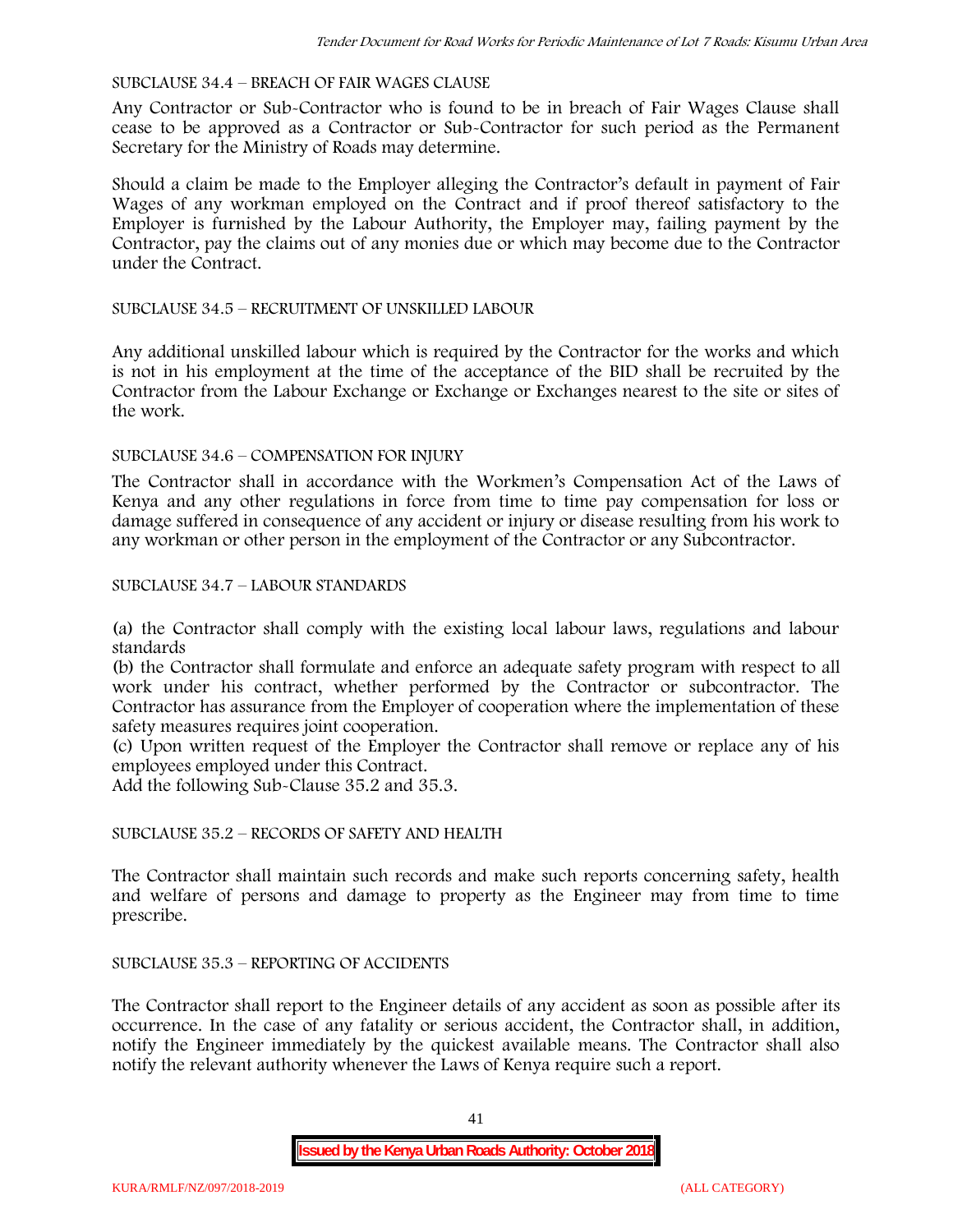SUBCLAUSE 39.2 – DEFAULT OF CONTRACTOR IN COMPLIANCE

Add at the end of Sub-Clause 39.2 the following: "Where the contractor has no pending payments with the employer and the retention funds are less than the value of works to be carried out by the employer, the employer shall apply funds as per clause 10.3". The contract shall then stand determined clause 63 notwithstanding.

## SUBCLAUSE 41.1 – COMMENCEMENT OF WORKS

Amend Sub-Clause 41.1 as follows:

Delete the words "as soon as is reasonably possible" in the first sentence and replace with "within the period stated in the Appendix to Bid".

For the purposes of this clause the quantified site instructions shall be treated as the works and delay in commencement in the instructed works shall constitute breach of contract that will lead to institution of remedies under clause 63 of these conditions.

### SUBCLAUSE 43.1 – TIME FOR COMPLETION

Amend Sub-Clause 43.1 as follows:

Delete the words "within the time" to "such extended time" and substitute "by the date or dates stated or implied in Clause 14 of these Conditions of Particular Application.

SUBCLAUSE 44.1 – EXTENSION OF TIME FOR COMPLETION

Add at the end of Sub-Clause 44.1 the following:

"Neither rains falling within the rainy seasons as occurs in Kenya nor floods caused by such rains shall be deemed exceptional weather conditions such as may fairly entitle the Contractor to an extension of time for the completion of the work."

#### SUBCLAUSE 45.1 – RESTRICTION ON WORKING HOURS

Add at the end of Sub-Clause 45.1 the following:

"If the Contractor requests permission to work by night as well as by day, then if the Engineer shall grant such permission the Contractor shall not be entitled to any additional payments for so doing. All such work at night shall be carried out without unreasonable noise or other disturbance and the Contractor shall indemnify the Employer from and against any liability for damages on account of noise or other disturbance created while or in carrying out night work and from and against all claims, demands, proceedings, costs, charges and expenses whatsoever in regard or in relation to such liability.

"In addition, the Contractor will be required to provide, for any work carried out at night or recognized days of rest, adequate lighting and other facilities so that the work is carried out safely and properly.

"In the event of the Engineer granting permission to the Contractor to work double or rotary shifts or on Sundays, the Contractor shall be required to meet any additional costs to the Employer in the administration and supervision of the Contract arising from the granting of this permission."

SUBCLAUSE 47.2 – REDUCTION OF LIQUIDATED DAMAGES

Add the following paragraphs at the end of this Sub-Clause:

42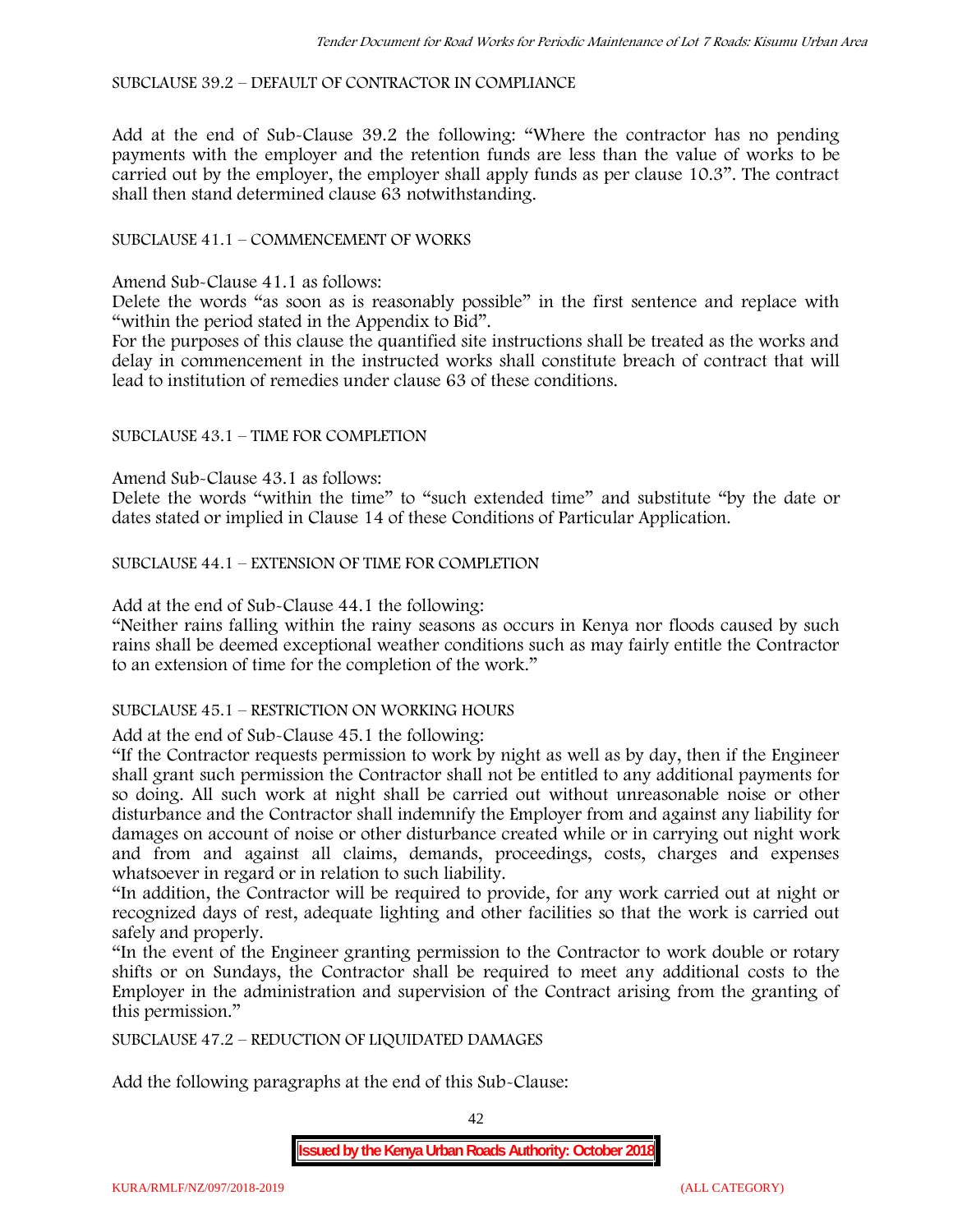"There shall be no reduction in the amount of liquidated damages in the event that a part or a section of the Works within the Contract is certified as completed before the whole of the Works comprising that Contract.

The Employer shall pay no bonus for early completion of the Works to the Contractor.

SUBCLAUSE 52.1 – VALUATION AND VARIATIONS

Add new Clause 52.2(c )

No change in the unit rates or prices quoted shall be considered for items included in the schedule of Dayworks rates, or Provisional Sums and items, or for any item in the BOQ.

SUBCLAUSE 52.4 – DAYWORKS

Add the following at the end of Sub-Clause 52.4:

The work so ordered shall immediately become part of the works under the contract. The Contractor shall, as soon as practicable after receiving the Dayworks order from the Engineer undertake the necessary steps for due execution such work. Prior to commencement of any work to be done on a Dayworks basis, the Contractor shall give an advance notice to the Engineer stating the exact time of such commencement.

## SUBCLAUSE 54.1 – CONTROCTOR'S EQUIPMENT, TEMPORARY WORKS AND MATERIALS

: Exclusive use for the works

Amend Sub-Clause 54.1 as follows: Line 5: add "written" between "the" and "consent". Delete Sub-Clauses 54.2 and 54.5.

SUBCLAUSE 55.2 – OMMISIONS OF QUANTITIES

Items of Works described in the Bills of Quantities for which no rate or price has been entered in the Contract shall be considered as included in other rates and prices in the Contract and will not be paid for separately by the Employer.

Add the following Sub-Clause 58:

Add the words "or Engineer's representative" where the word "Engineer" appears in clause 58.

SUBCLAUSE 58.4 – PROVISIONAL ITEMS

Provisional items shall be read as Provisional Sums and shall be operated as such in accordance with Sub-Clauses 58.1 to 58.3.

Clause 60 of the General Conditions is deleted and substituted with the following: -

#### SUBCLAUSE 60.1 – MONTHLY STATEMENT

The Contractor shall submit a statement to the Engineer at the end of each month, in a tabulated form approved by the Engineer, showing the amounts to which, the Contractor considers himself to be entitled. The statement shall include the following items, as applicable;

- the value of the Permanent Work executed up to the end of previous month

43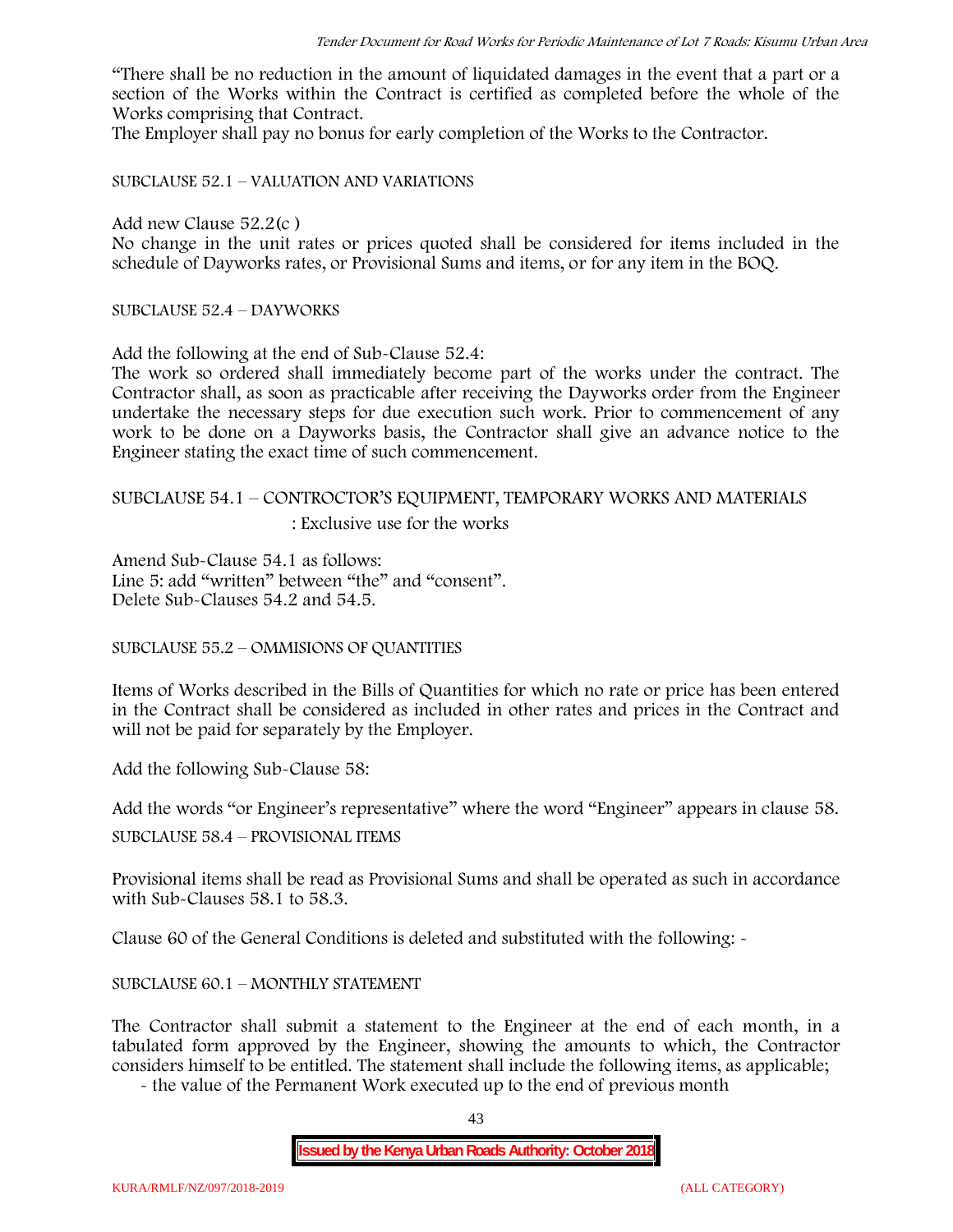- such amount as the Engineer may consider fair and reasonable for any Temporary Works for which separate amounts are provided in the Bill of Quantities

- any amount to be withheld under retention provisions of Sub-clause 60.3
- any other sum to which the Contractor may be entitled under the Contract

If the Engineer disagrees with or cannot verify any part of the statement, the Contractor shall submit such further information as the Engineer may reasonably require and shall make such changes and corrections in the statement as may be directed by the Engineer. In cases where there is difference in opinion as to the value of any item, the Engineer's view shall prevail.

#### SUBCLAUSE 60.2 INTERIM PAYMENT CERTIFICATE

The Contractor shall forward to the Engineer an Interim Payment Certificate based on the statement as corrected above and, should it be necessary in the Engineers opinion, shall promptly make any further amendments and corrections to the Interim Payment Certificate.

The Engineer shall not unreasonably withhold certifying an Interim Payment Certificate and in case of likely delay in establishing the value of an item, such item may be set aside and the remainder certified for payment.

Within 14 days after receipt of the Interim Payment Certificate and subject to the Contractor having made such further amendments and corrections as the Engineer may require, the Engineer will forward to the Employer the certified Interim Payment Certificate.

Provided that the Engineer shall not be bound to certify any payment under this Clause if the net amount thereof, after all retentions and deductions, would be less than the minimum amount of Interim Payment Certificate's stated in the Appendix to Form of Bid. However, in such a case, the uncertified amount will be added to the next interim payment, and the cumulative unpaid certified amount will be compared to the minimum amount of interim payment.

SUBCLAUSE 60.3 – RETENTION MONEY AND PAYMENT OF RETENTION MONEY

A retention amounting to the percentage stipulated in the Appendix to Bid shall be made by the Engineer in the first and following Interim Payment Certificates until the amount retained shall reach the "Limit of Retention Money" named in the Appendix to Form of BID.

Upon the issue of the Taking-Over Certificate, with respect to the whole of the works one half of the retention money shall become due and shall be paid to the Contractor when the Engineer shall certify in writing that the last section of the whole works has been substantially completed.

Upon expiration of the Defects Liability Period for the works, the other half of the Retention Money shall be certified by the Engineer for payment to the Contractor.

Provided that in the event of different Defects Liability Periods being applicable to different Sections of the Permanent Works pursuant to Clause 48, the expression "expiration of the Defects Liability Period "shall, for the purpose of this sub-clause, be deemed to mean the expiration of the latest of such periods.

Provided also that if at such time, there remain to be executed by the Contractor any work instructed, pursuant to Clause 49 and 50, in respect of the works, the Engineer shall be entitled to withhold certification until completion of any such work or so much of the balance of the Retention money as shall in the opinion of the Engineer, represents the cost of the remaining work to be executed.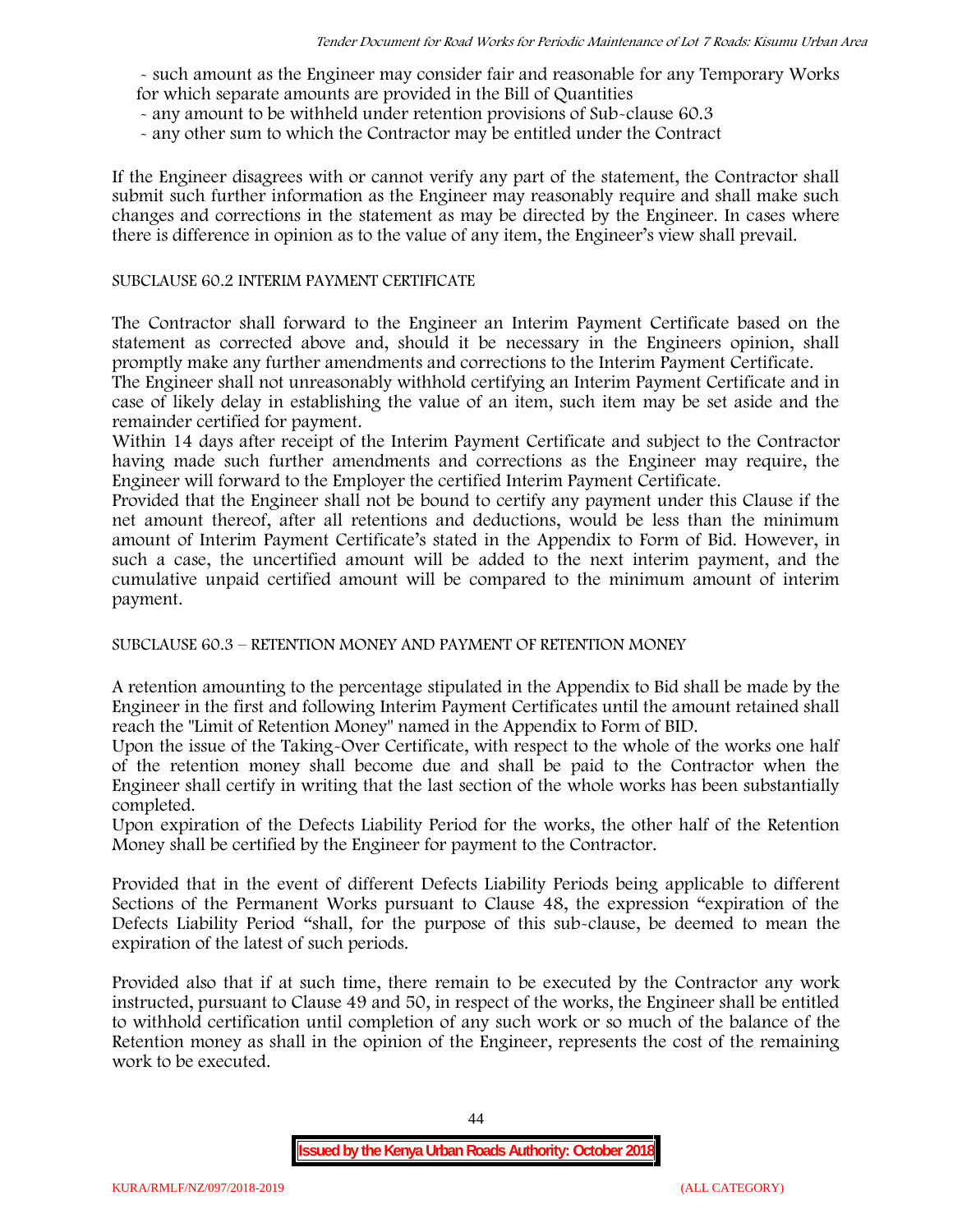#### SUBCLAUSE 60.4– CORRECTION OF CERTIFICATES

The Engineer may in any Interim Payment Certificate make any correction or modification to any previous Interim Payment Certificate signed by him and shall have authority, if any work is not being carried out to his satisfaction to omit or reduce the value of such work in any Interim Payment Certificate.

## SUBCLAUSE 60.5– STATEMENT AT COMPLETION

Not later than 84 days after the issue of the Taking-Over Certificate in respect of the whole of the works, the Contractor shall submit to the Engineer a statement at completion showing in detail, in a form approved by the Engineer;

The final value of all work done in accordance with the Contract up to the date stated in such Taking-Over Certificate.

Any further sums which the Contractor considers to be due; and

An estimate of amounts that the Contractor considers will become due to him under the Contract.

Estimate amounts shall be shown separately in the Statement at Completion. The Contractor shall amend and correct the Statement as directed by the Engineer and submit a Certificate at Completion to be processed as in Sub-Clause 60.2.

## SUBCLAUSE 60.6 – FINAL STATEMENT

Not later than 56 days after the issue of the Defects Liability Certificate pursuant to Sub-Clause 62.1, the Contractor shall submit to the Engineer for consideration a draft final statement with supporting documents showing in detail, in the form approved by the Engineer; The final value of all work done in accordance with the Contract;

Any further sums which the Contractor considers to be due to him.

If the Engineer disagrees with or cannot verify any part of the draft final statement, the Contractor shall submit such further information as the Engineer may reasonable require and shall make such changes in the draft as may be required.

SUBCLAUSE 60.7– DISCHARGE

Upon submission of the Final Statement, the Contractor shall give to the Employer, with a copy to the Engineer, a written discharge confirming that the total of the Final statement represents full and final settlement of all monies due to the Contractor arising out of or in respect of the Contract. Provided that such discharge shall become effective only after payment under the Final Payment Certificate issued pursuant to Sub-Clause 60.8 has been made and the Performance Security referred to in Sub-Clause 10.1 has been returned to the Contractor.

## SUBCLAUSE 60.8 – FINAL PAYMENT CERTIFICATE

Upon acceptance of the Final Statement as given in Sub-Clause 60.6, the Engineer shall prepare a Final Payment Certificate which shall be delivered to the Contractor's authorized agent or representative for his signature. The Final Payment Certificate shall state:

The final value of all work done in accordance with the Contract;

45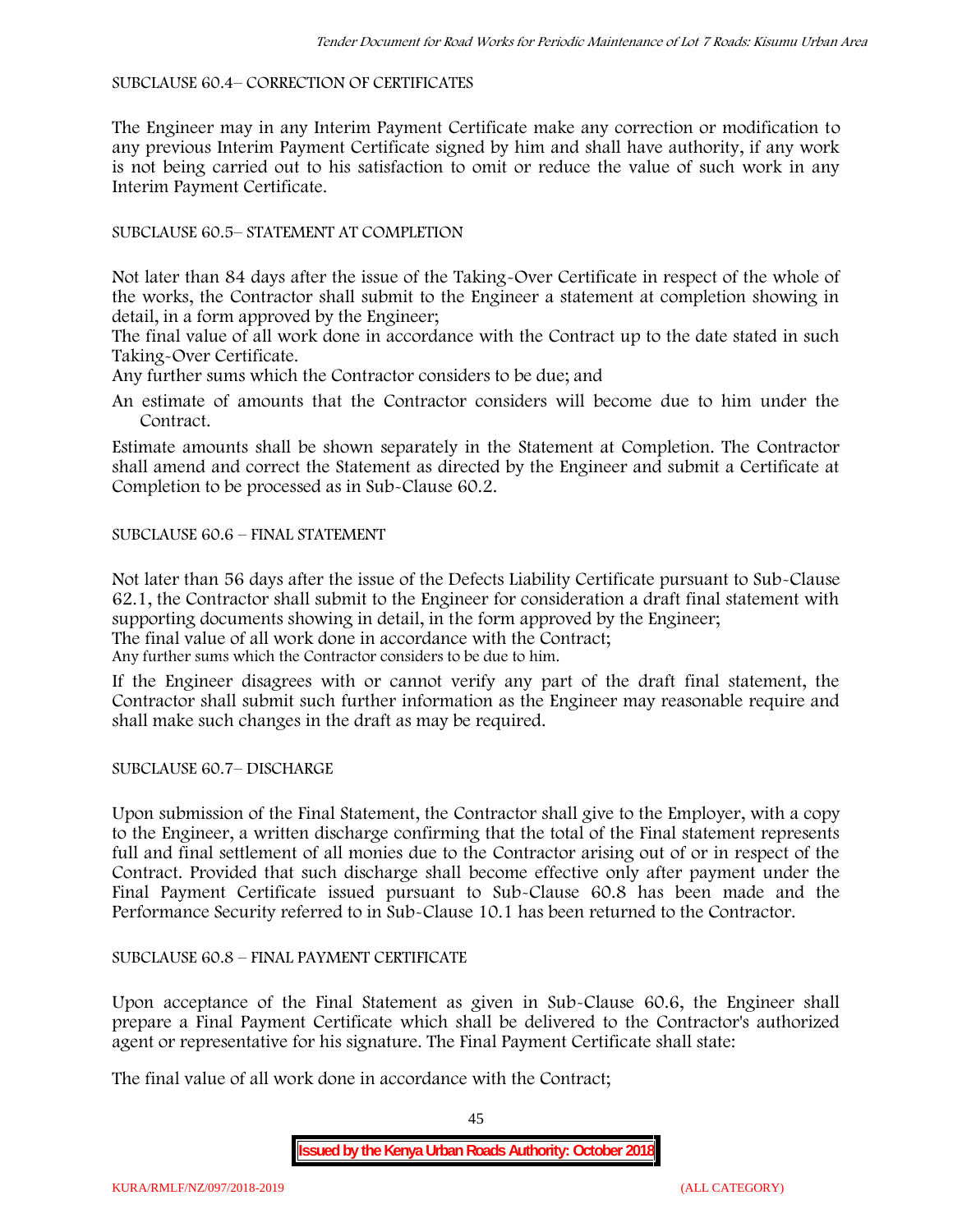After giving credit to the Employer for all amounts previously paid by the Employer, the balance, if any, due from the Employer to the Contractor or the Contractor to the Employer.

Final Certificate shall be issued for any sum due to the Contractor even if such is less than the sum named in the Appendix to the Form of BID.

## SUBCLAUSE 60.9– CESSATION OF EMPLOYERS LIABILITY

unless the Contractor notifies the Engineer of his objection to the Final Certificate within fourteen days of delivery thereof he shall be deemed to have agreed that he accepts the total Contract Price as set out in the Final Certificate as full settlement for all Work Done under the Contract including any variations and omissions thereof but excluding any variations and claims previously made in writing.

#### SUBCLAUSE 60.10 – TIME FOR PAYMENT

The amount due to the Contractor under any Interim Payment Certificate or Final Payment Certificate issued pursuant to this Clause or to any other term of the Contract, shall, subject to Clause 47, be paid by the Employer to the Contractor as follows:

- (i) In the case of Interim Payment Certificate, within the time stated in the Appendix to Form of Bid, after the Engineer has signed the Interim Payment Certificate.
- (i) In the case of the Final Payment Certificate pursuant to Sub clause 60.8, within the time stated in the Appendix to Form Of Bid, after the Engineer has signed the Final Payment Certificate.
- (ii) In the event of the failure of the Employer to make payment within the times stated, the Employer shall make payment to the Contractor of simple interest at a rate equal to two percentage points above the averaged Base Lending Rate of three leading banks namely Kenya Commercial Bank, Standard Chartered Bank and Barclays Bank for the time being or as shall be the case from the time to time obtained from the Central Bank of Kenya. The provisions of this Sub clause are without prejudice to the Contractor's entitlements under Clause 69 or otherwise.

SUBCLAUSE 60.11 – CURRENCY OF PAYMENT

The Contract Price shall be designated in Kenyan Currency.

All work performed by the Contractor under the Contract shall be valued in Kenya Shillings using the rates and prices entered in the Bills of Quantities together with such other increases to the Contract Price, except for variation of price payments in accordance with Clause 70.1.

SUBCLAUSE 60.12 – ADVANCE PAYMENT

Advance payment shall not be offered in this Contract.

SUBCLAUSE 60.13 MATERIALS FOR PERMANENT WORKS

With respect to materials brought by the Contractor to the site for incorporation into the permanent works, the Contractor shall,

-Receive a credit in the month in which these materials are brought to site,

-Be charged a debit in the month in which these materials are incorporated in the permanent works.

46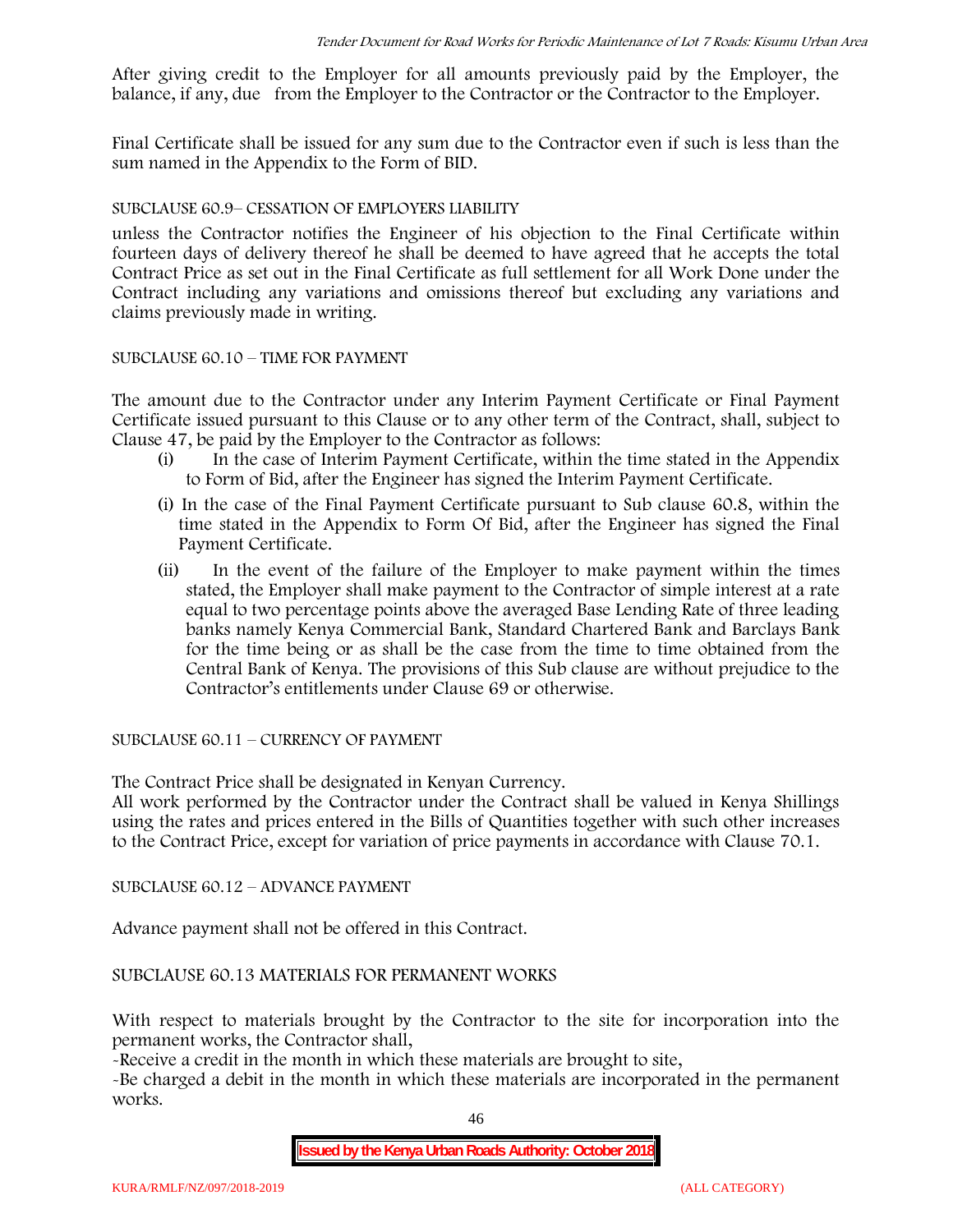Both such credit and debit to be determined by the Engineer in accordance with the following provisions.

No credit shall be given unless the following conditions shall have been met to the Engineers satisfaction

- The materials are in accordance with the specifications for the works;
- The materials have been delivered to site and are properly stored and protected against loss, damage or deterioration;
- The Contractors record of the requirements, orders receipts and use of materials are kept in a form approved by the Engineer, and such records are available for inspection by the Engineer;
- The Contractor has submitted a statement of his cost of acquiring and delivering the materials and plant to the Site, together with such documents as may be required for the purpose of evidencing such cost;
- The materials are to be used within a reasonable time.
- The amount to be credited to the Contractor shall not be more than 75% of the Contractor's reasonable cost of the materials delivered to site, as determined by the Engineer after review of the documents listed in subparagraphs (a) (iv) above;
- The amount to be debited to the Contractor for any materials incorporated into the works shall be equivalent to the credit previously granted to the Contractor for such materials pursuant to Clause (b) above as determined by the Engineer.

## SUBCLAUSE 63.1 – DEFAULT OF THE CONTRACTOR

## SUBCLAUSE 67.1 – ENGINEER'S DECISION

Delete the entire Sub clause 67.1 and add the following;

"If a dispute of any kind whatsoever arises between the Employer and the Contractor in any connection with, or arising out of, the Contract or the execution of the works, whether during the execution of the works or after their completion and whether before or after repudiation or other termination of the Contract including any dispute as to any opinion, instruction, determination, certificate or valuation of the Engineer, the matter in dispute shall, in the first place, be referred in writing to the Engineer, with a copy to the other party. Such reference shall state it is made pursuant to this clause. No later than 28 (twenty eight) day after the day on which he received such reference the Engineer shall give notice of his decision to the Employer and the Contractor. Such decision shall state it is made pursuant to this clause.

Unless the Contract has already been repudiated or terminated, the Contractor shall, in every case, continue to proceed with the works with all due diligence and the Contractor and the Employer shall give effect forthwith to every such decision of the Engineer unless and until the same shall be revised, as hereinafter provided, in an Amicable Settlement, Adjudicator's or Arbitrator's award.

If either the Employer or the Contractor be dissatisfied with the any decision of the Engineer, or if the Engineer fails to give notice of his decision on or before the 28th (twenty eighth) after the day on which he received the reference, then either the Employer or the Contractor may, on or before the 28th (twenty eighth) day after the day the day on which he received notice of such decision, or on or before the 28th (twenty eighth) day after the day the day on which the

**Issued by the Kenya Urban Roads Authority: October 2018**

47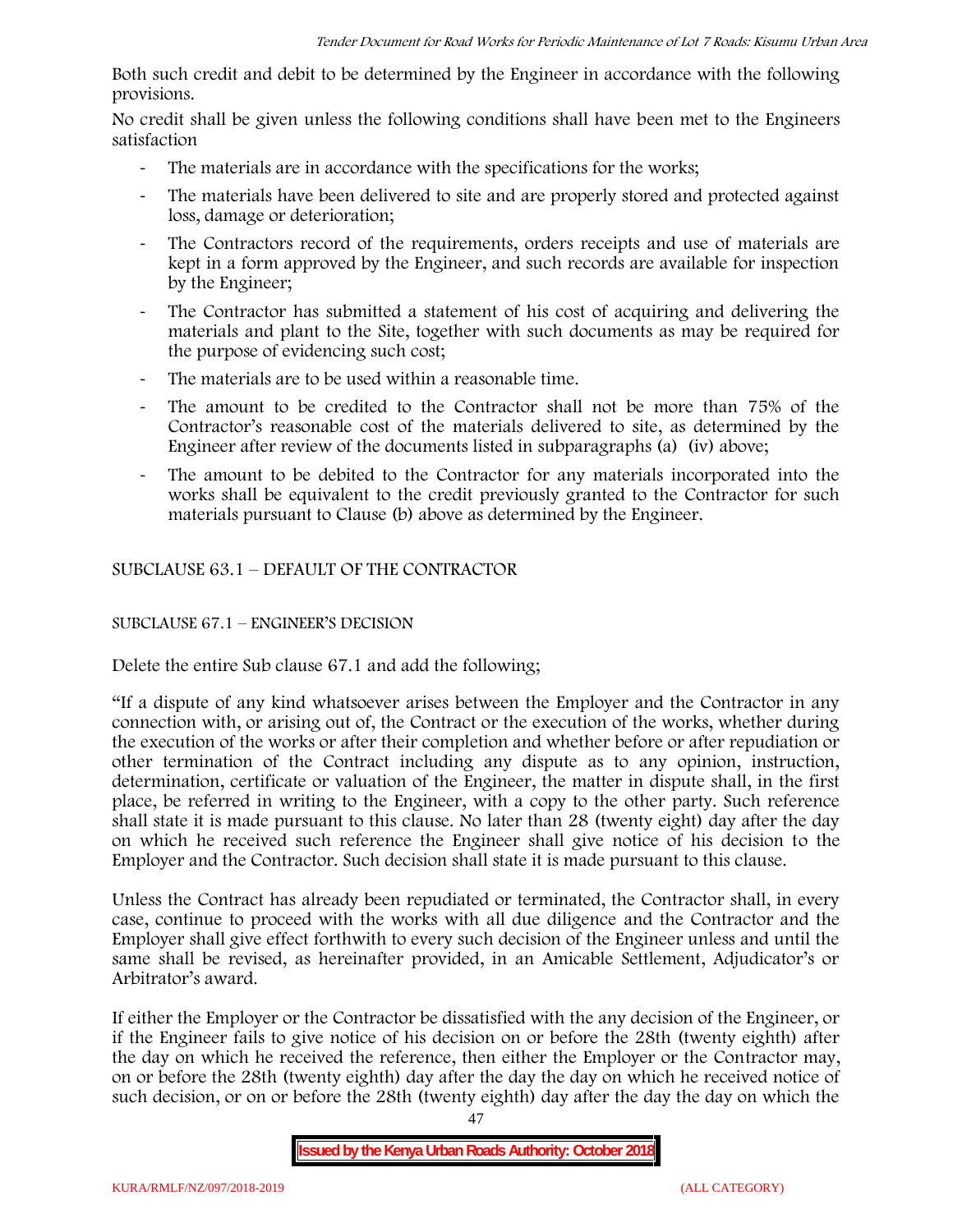said period of 28 days expired, as the case may be, give notice to the other party, with a copy for information to the Engineer, of his intention to commence Adjudication, as hereinafter provided, as to the matter in dispute. Such notice shall establish the entitlement of the party giving the same to commence Adjudication, as hereinafter provided, as to such dispute; no adjudication in respect thereof may be commenced unless such notice is given.

If the Engineer has given notice of his decision as to a matter in dispute to the Employer and the Contractor and no notice of intention to commence adjudication as to such dispute has been given by either the Employer or the Contractor on or before the twenty eighth day after the day on which the parties received notice as to such decision from the Engineer, the said decision shall become final and binding upon the Employer and the Contractor. "

SUBCLAUSE 67.2 – AMICABLE SETTLEMENT

Delete the entire subclause 67.2 and add the following;

"Where notice to of intention to commence adjudication as to a dispute has been in accordance with subclause 67.1, the parties shall attempt to settle such dispute in amicably before the commencement of Adjudication; provided that, unless the parties otherwise agree, Adjudication may be commenced on or after the 14th (fourteenth) day after the day on which notice of intention to commence adjudication of such dispute was given, even if an attempt at amicable settlement thereto has been made."

SUBCLAUSE 67.3 – ADJUDICATION

Delete the entire subclause 67.3 and add the following;

"The Adjudicator shall be appointed by the Chartered Institute of Arbitrators (Kenya) unless the appointment is agreed by the parties within 7 (seven) days of the notice to adjudication.

The adjudication process shall be conducted according to the Laws of Kenya and the Rules of the Chartered Institute of Arbitrators (Kenya)."

SUBCLAUSE 67.3 – ARBITRATION

Delete the entire subclause 67.3 and add the following;

"Any dispute in respect of which:

The decision, if any, of the Adjudicator has not become final and binding pursuant to subclause 67.1, and Amicable settlement has not been reached within the period stated in subclause 67.2,

shall be finally settled, under the Laws of Kenya and the Arbitration Rules of the Chartered Institute of Arbitrators (Kenya Branch) by one or more arbitrators appointed by the Chartered Institute of Arbitrators (Kenya Branch).

Neither party shall be limited in the in the proceedings before such arbitrator/s to the evidence or arguments put before the Adjudicator for the purpose of obtaining his said decision pursuant to subclause 67.1.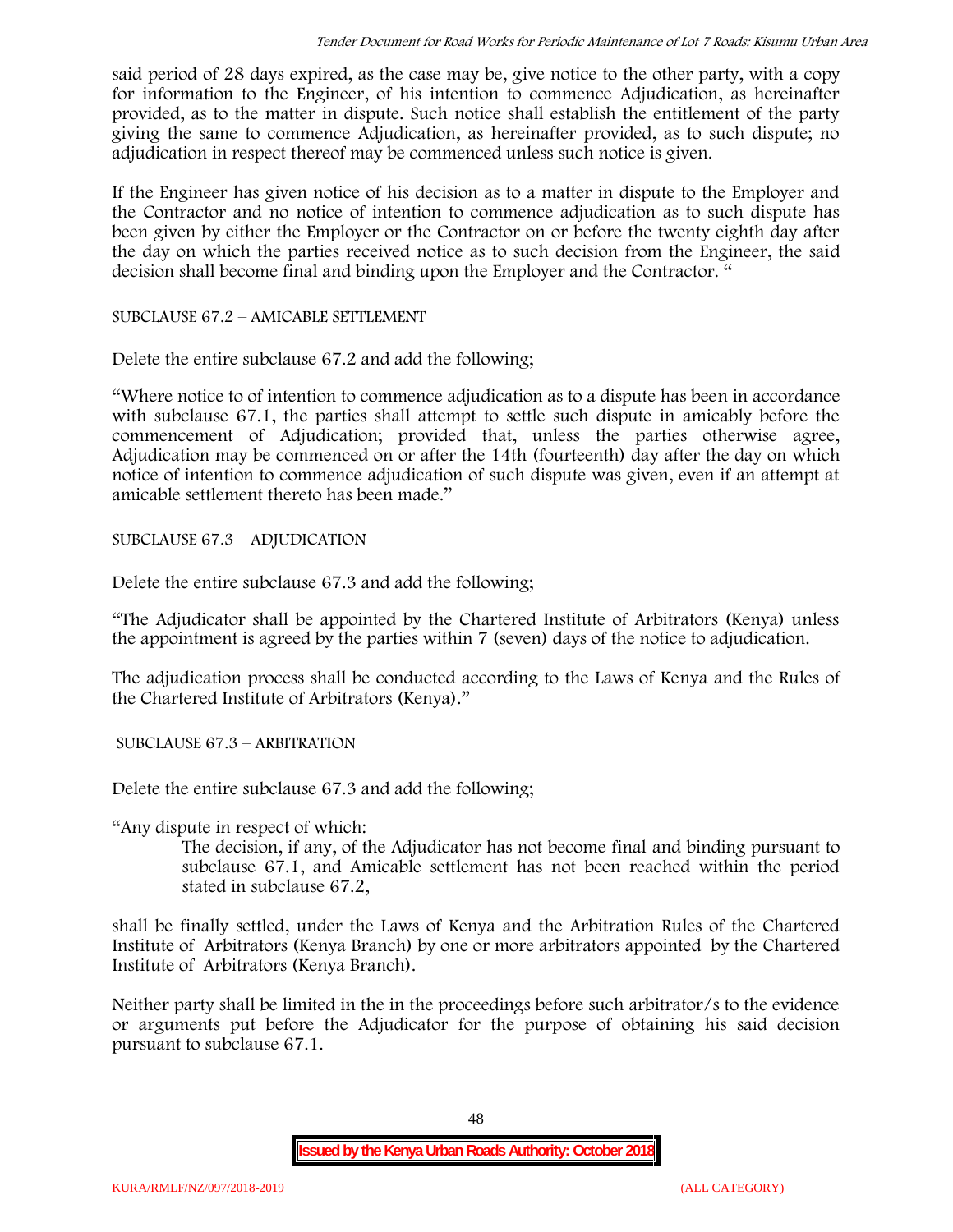Arbitration may be commenced prior to or after completion of the works, provided that the obligations of the Employer, the Engineer and the Contractor shall not be altered by reason of the arbitration being conducted during the progress of the works.

SUBCLAUSE 68.2 – NOTICES TO EMPLOYER AND ENGINEER

Delete in Sub-Clause 68.2 the words "nominated for that purpose in Part II of these conditions".

- a. The Employer's address is: The Director General, Kenya Urban Roads Authority (KURA), P.O. Box 41727 - 00100 **NAIROBI**
- b. The Engineer's address is: Director (Road Asset and Corridor Management), Kenya Urban Roads Authority (KURA), P.O. Box 41727 - 00100 **NAIROBI**

SUBCLAUSE 68.4 – All letters and notices from the Contractor to the Employer and/Engineer must be signed by the Managing Director or the person given written power of Attorney.

CLAUSE 69 – DEFAULT OF EMPLOYER

Delete Sub-Clause 69.1 (c)

In Sub-Clause 69.4 add at the end of first paragraph the following "the period of such suspension shall be as agreed upon by both parties and in any case not more than six (6) months".

In Subclause 69.4 of General Conditions of Contract Part I, insert at the end -----"The amounts of such costs which shall be added to the Contract Price shall exclude any cost due to idle time for equipment, plant and labour."

CLAUSE 70 – CHANGES IN COST AND LEGISLATION

There shall be no claims of payments for Variation of Prices (VOP) or changes in cost for legislation.

SUBCLAUSE 70.2 – SUB-CONTRACT

(a) If the Contractor shall decide subject to Clause 4 thereof to sub-let any portion of the work he shall incorporate in the sub-contract provisions to the like effect as those contained in sub clause (1) of this Clause;

(b) If the price payable under a sub-contract as aforesaid is increased above or decreased below the price in such sub-contract by reason of the operation of the incorporated provisions of sub- clause (1) of this clause then the net amount of such increase or decrease shall as the case may be, be paid to or allowed by the Contractor under this contract.

SUBCLAUSE 70.3 – NOMINATED SUB-CONTRACTORS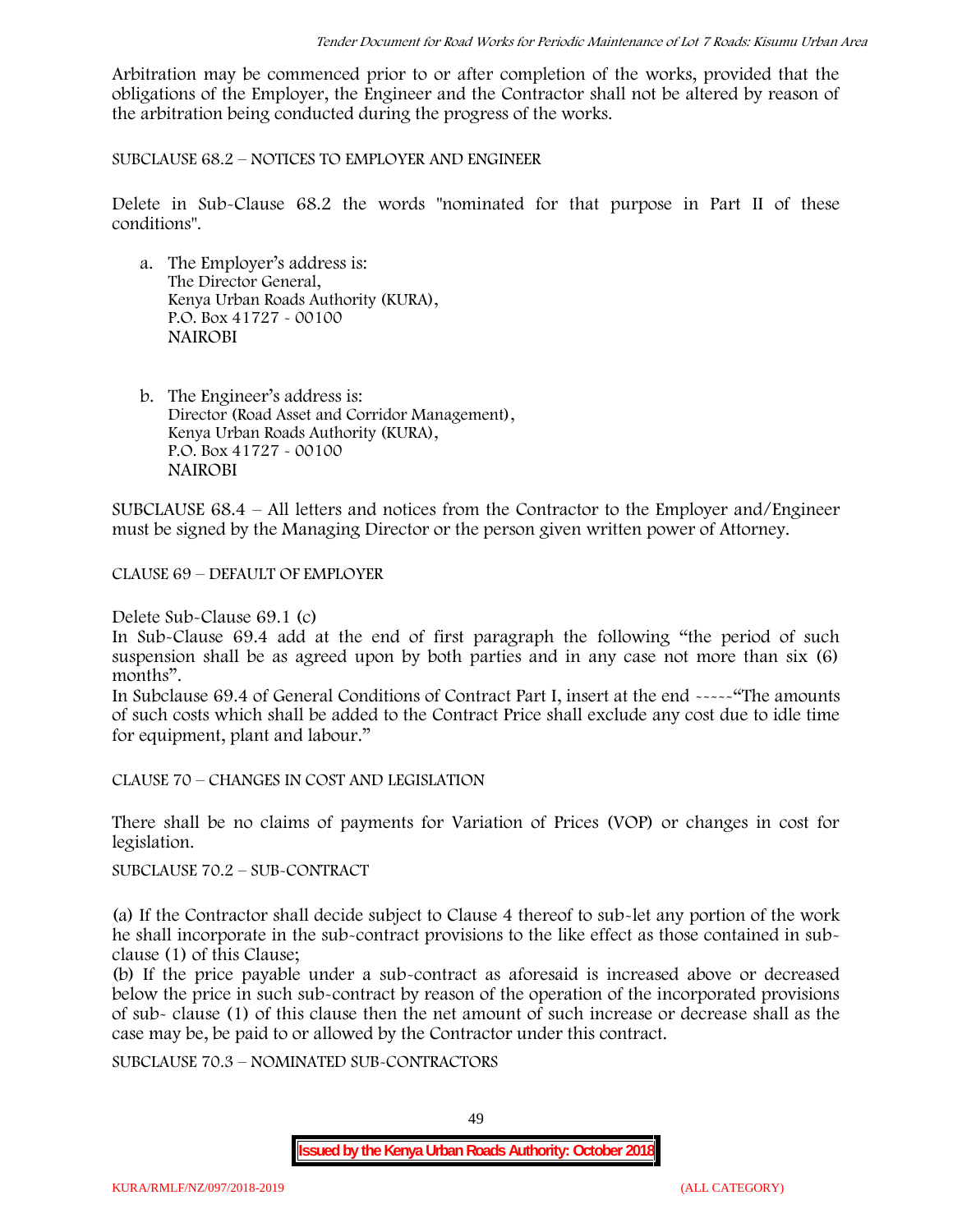This clause shall not apply in respect of work executed by any nominated sub-Contractor (fluctuation in relation to nominated sub-Contractors shall be dealt with under provisions in relation thereto which may be included in the appropriate sub-contract or contract of sale).

SUBCLAUSE 70.4 – DATE OF BID PRICING

The expression "the date of BID pricing" as used in this Clause means the date 30 days prior to the final date for submission of BIDs as determined by the Employer in the BID documents

SUBCLAUSE 70.5 – PRIME COST

For imported materials, the supplier's/ manufacturer's Prime costs shall be C.I.F. cost at point of entry by the same means of transport as determined by the Contractor's Basic Rate. For locally produced materials, the supplier's or manufacturer's prime costs shall be at their nearest depot or the nearest railway station relevant to the works.

For materials that are subject to Government Price Control, payments for price variations will be determined from the difference between the control price in force at a date 30 day prior to the final date for submission of BIDs and the price in force on the date of purchase.

SUBCLAUSE 70.11 – SUBSEQUENT LEGISLATION

No payment shall be paid for changes in the prices of the materials and labour.

SUBCLAUSE 70.8 – CONTRACTORS HEAD OFFICE EXPENSES

No payments will be made for price variation related to expenses incurred by the Contractor in his Head Office in Kenya, or overseas.

SUBCLAUSE 70.9 – CURRENCY OF PAYMENTS UNDER CLAUSE 70

All payments made pursuant to Clause 70 shall be in Kenya Shillings.

SUBCLAUSE 70.11 – SUBSEQUENT LEGISLATION

Renumber sub-clause 70(2) of part I as sub-clause 70.11 and add the following:

"Notwithstanding the foregoing, such additional or reduced cost shall not be separately paid or credited as aforesaid if the same shall already have been taken into account in accordance with the provisions of sub-clause 70.1 through 70.10 of this clause.

CLAUSE 72 – RATES OF EXCHANGE COST

Delete clause 72 in its entirety and substitute the following: The currency of BID and payment is Kenya Shillings and rates of exchange requirements are not applicable.

CLAUSE 73 – BRIBERY AND COLLUSION

Add new Clause 73.1: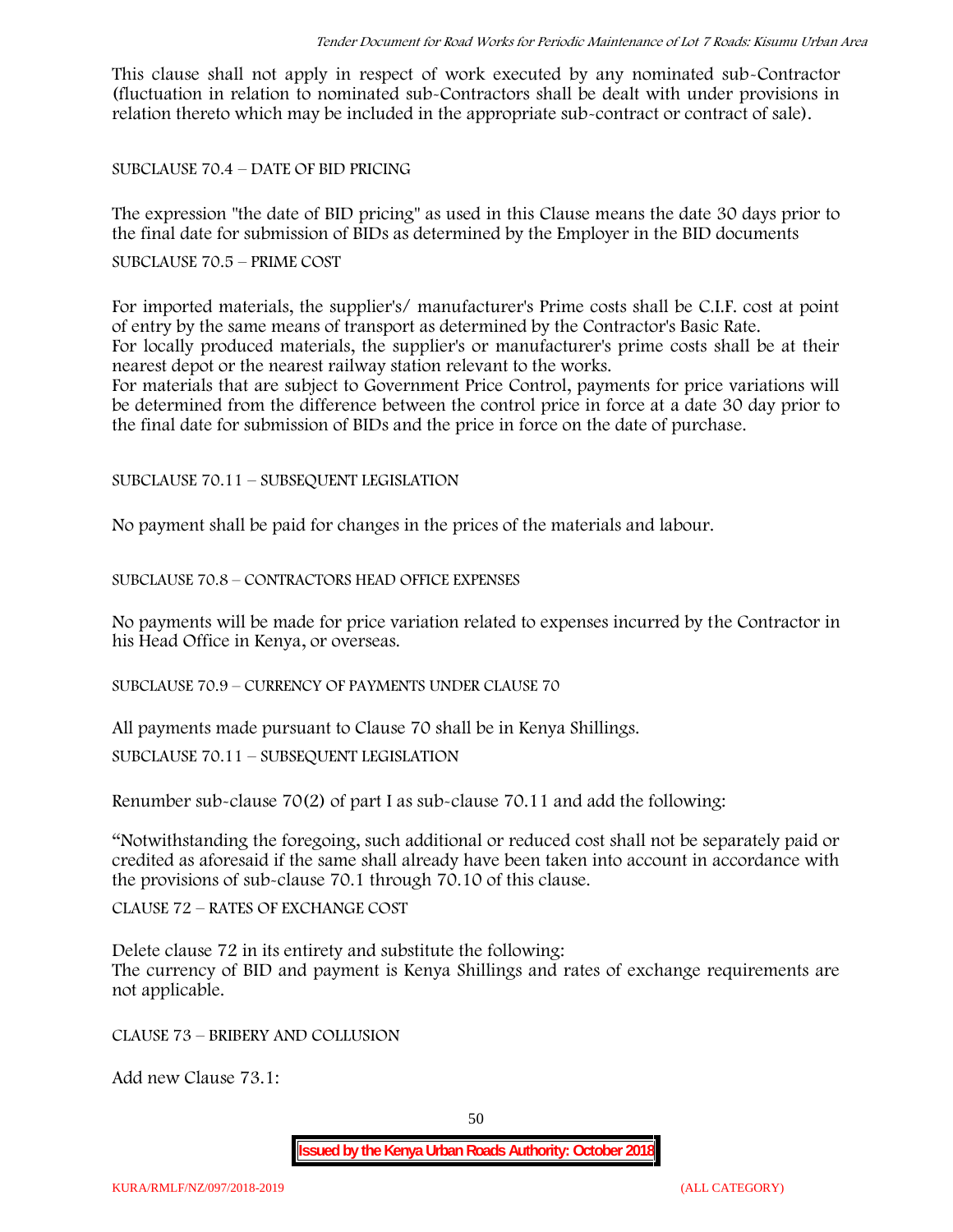"The Contractor shall not:

(a) Offer or give or agree to give to any person in the service of the Government of Kenya any gift or consideration or any kind as an inducement or reward for doing or forbearing to do or for having done or forborne to do any act in relation to the obtaining or execution of this or any other contract to which the Government of Kenya is a party or for showing or forbearing to show favour or disfavour to any person in relation to this or any other contract for the Government of Kenya.

(b) Enter into this or any other contract with the Government of Kenya in connection with which commission has been paid or agreed to be paid by or on his behalf or to his knowledge, unless before the contract is made particulars of any such commission and of the terms and conditions of any agreement for the payment thereof have been disclosed in writing to the Employer.

Any breach of this condition by the Contractor or by anyone employed by him or acting on his behalf (whether with or without the knowledge of the Contractor) or the commission of any offence by the Contractor or by anyone employed by him or acting on his behalf in relation to this or any other contract to which the Government of Kenya is a party shall entitle the Employer to determine the Contract (See Condition 63 hereof) and/ or to recover from the Contractor the amount or value of any such gift, consideration or commission.

Any dispute or difference of opinion arising in respect of either the interpretation, effect or application of this condition or of the amount recoverable hereunder by the Employer from the Contractor shall be decided by the Employer, whose decision shall be final and conclusive.

CLAUSE 74 – CONTRACT CONFIDENTIAL

Add new Clause 74.1:

The Contractor shall treat the details of this Contract as Private and Confidential and shall not publish or disclose the same or any particulars thereof in any trade or technical paper or elsewhere (save in so far as may be necessary for the purpose thereof) without the previous consent in writing of the Government. If any dispute arises as to the necessity of any publication or disclosures for the purposes of this Contract the same shall be referred to the decision of the Engineer mentioned in the said Conditions of Contract whose award shall be final.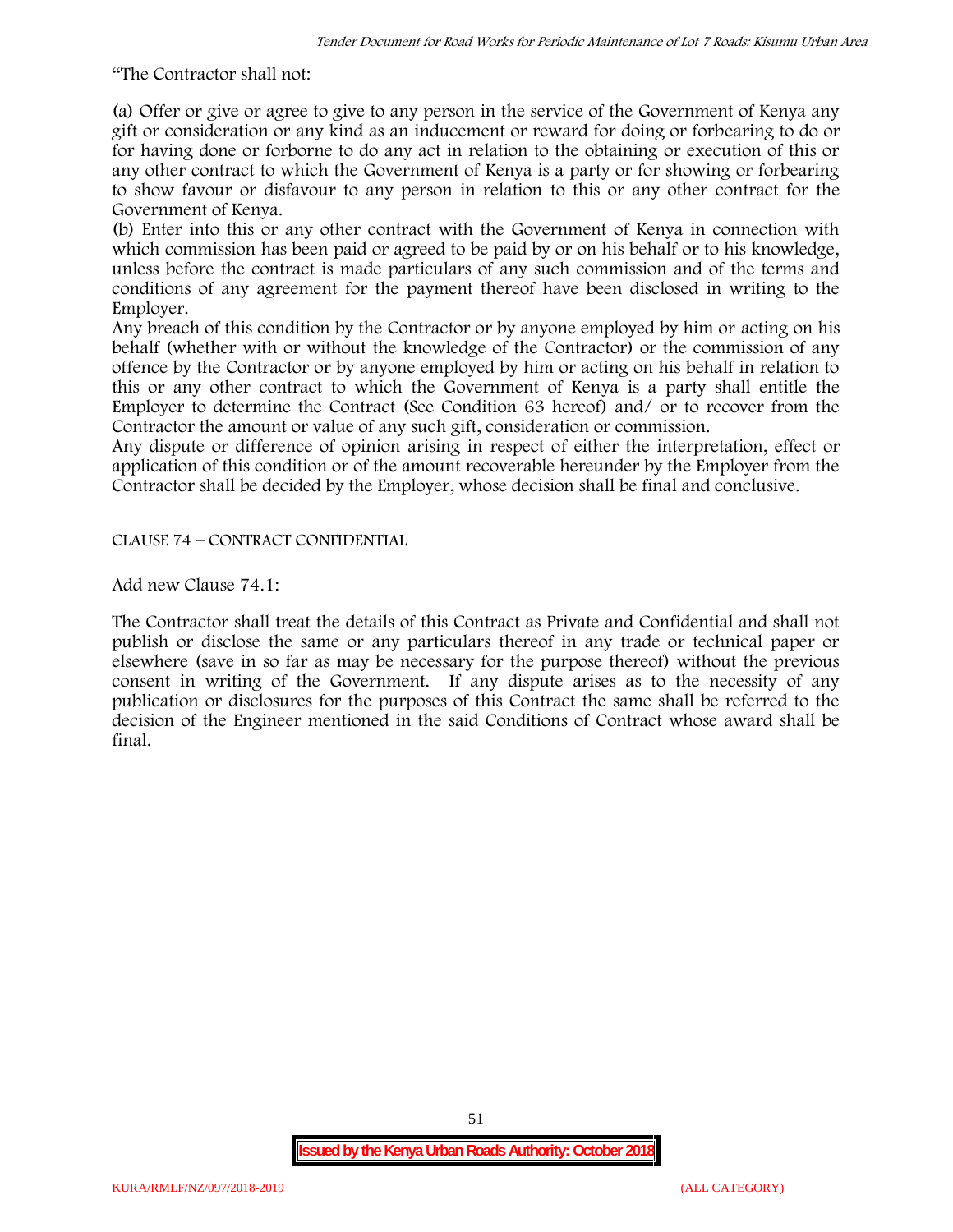# **SECTION V: SPECIFICATIONS**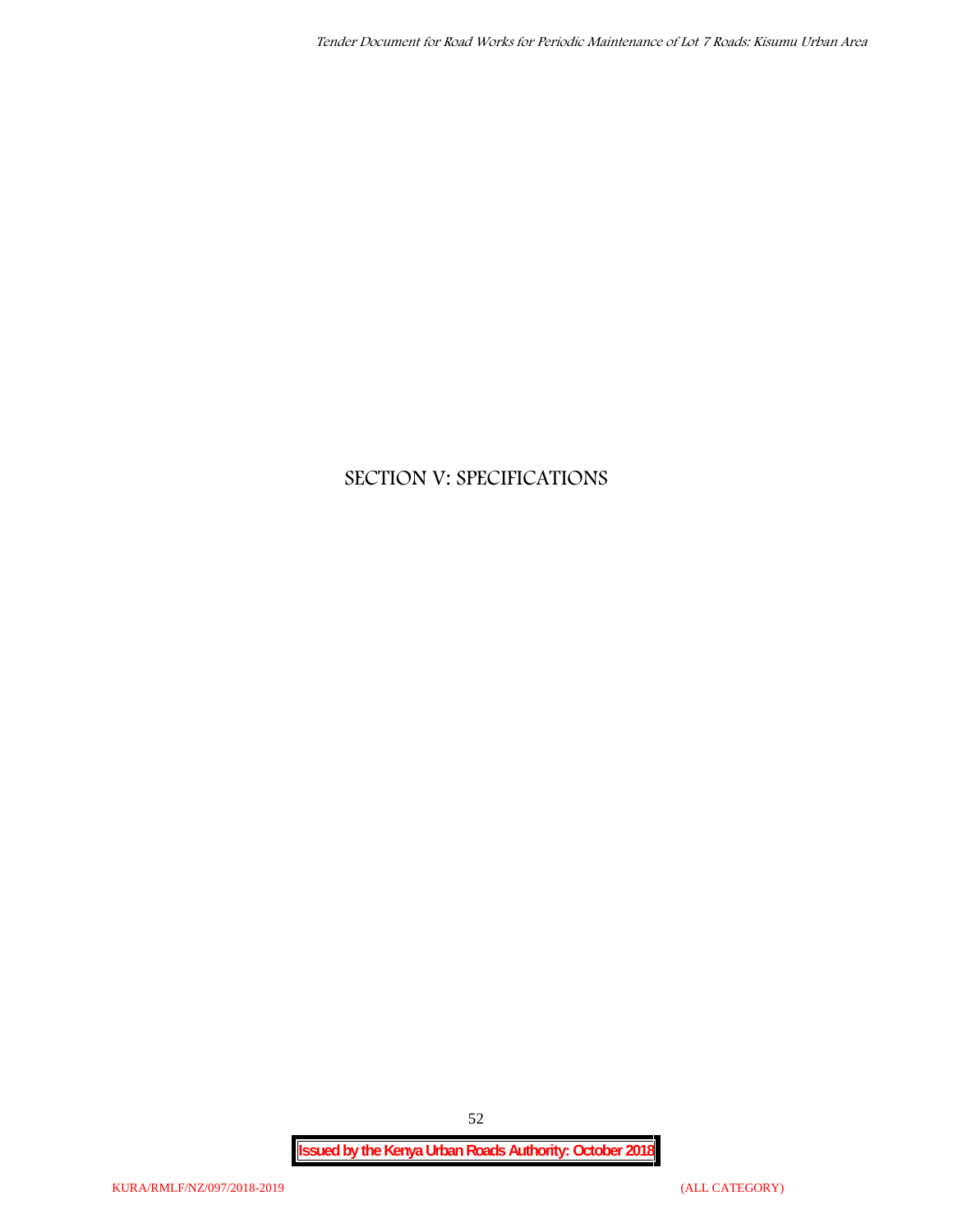#### **PART I: STANDARD SPECIFICATIONS**

Standard Specifications refers to the Standard Specifications for Road and Bridge Construction, 1986 Edition.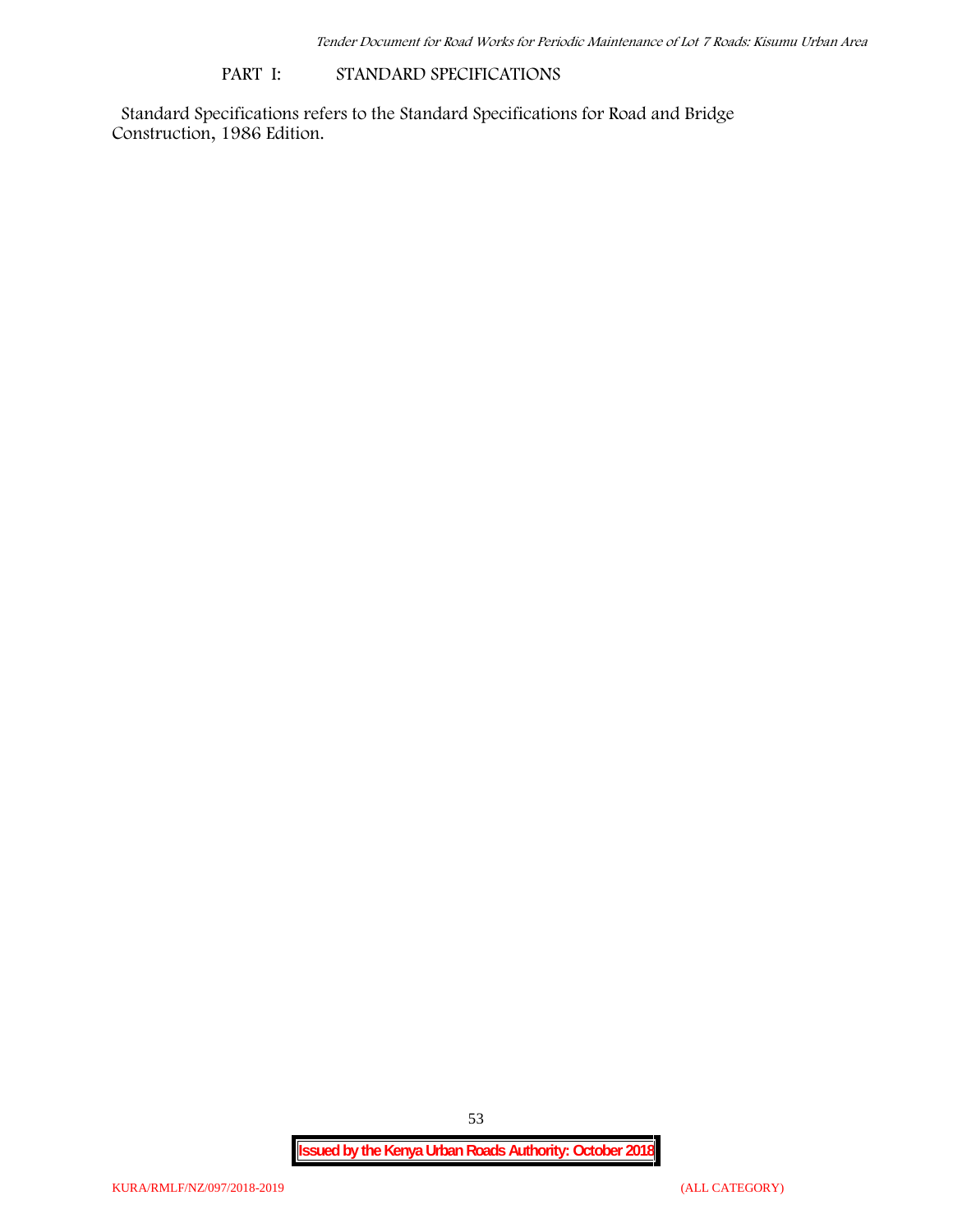**PART II: SPECIAL SPECIFICATIONS**

**SECTION 1 – GENERAL**

**101 SPECIAL SPECIFICATIONS**

Special specification is supplementary to the Standard Specifications and the two must be read in conjunction. In any case where there appears to be conflict between the two then the Special Specifications will take precedence.

**102 LOCATION OF CONTRACT.**

The works are located in Nyanza Region within Kisumu Urban Area.

The roads contained in Lot 7 are as detailed below:

| $S/N$ o | Road           | Length (Km) |
|---------|----------------|-------------|
|         | Gor Mahia Road | 0.60        |
|         | Total          | 0.60        |

## **103 EXTENT OF CONTRACT**

The works to be executed under the Contract comprise mainly of but not limited to the following: -

- **1. Road Works**
- Cutting and cleaning of potholes and repair areas
- Hand packing for pothole patching
- Spraying MC 30 as prime coat
- Spraying K-160 as Tack coat
- Pothole and repair patching with AC type 1
- Overlay with AC type 1
- Installation of road kerbs
- **2. Drainage Works**
- Culvert cleaning
- Drain cleaning
- **3. Maintenance of passage of traffic through and around the works.**
- **4. Relocation of services.**
- **5. Maintenance of works during Contract Period – Defect Liability Period shall be 3 months.**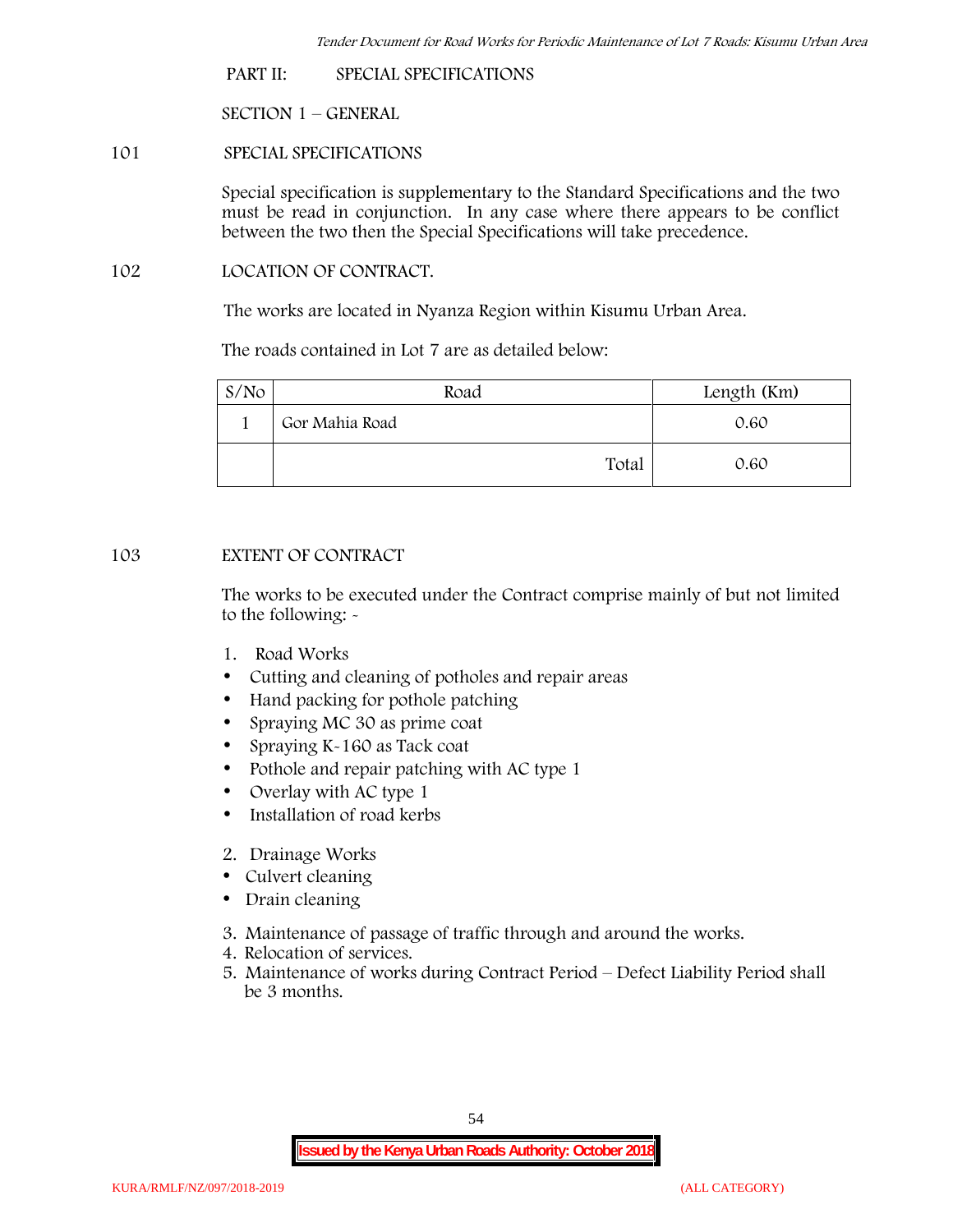Any other activity not listed above in either category but deemed to be necessary by the Engineer, shall be subject to the Engineer's formal instructions within the mode of payment stipulated either by day works or on a measured basis.

#### **105 ORDER OF EXECUTION OF WORKS**

In addition to Clause 105 of the Standard Specification the Contractor shall carry out the Works such that a continuous and consecutive output of fully completed work is achieved.

## **107 TAKING OVER CERTIFICATE**

The minimum length of the road for which a certificate will be issued under clause 48 of the conditions of Contract shall be the whole length of each section of the road substantially completed.

#### **109 NOTICE OF OPERATIONS**

Add the following sub- Clause.

#### Notification Terms

It shall be the Contractor's responsibility to notify the Engineer when any item of works scheduled are completed and ready for approval, and the contractor shall give sufficient notice to allow control tests to be performed.

### Explosive and Blasting

- (a) The requirements of the Laws of Kenya governing explosives and other requirements and regulations of Government of Kenya and other authorities shall be complied with.
- (b) No explosives of any kind shall be used without prior written consent of the Engineer.

The Contractor shall be solely responsible for the provision, handling, storage and transporting of all explosives, ancillary materials and all other items of related kind whatsoever required for blasting.

## **117 HEALTH, SAFETY AND ACCIDENTS**

Add the following:

In addition to providing, equipping and maintaining adequate first aid stations throughout the works in accordance with the laws of Kenya, the contractor shall provide and maintain on site during the duration of the Contract, a fully equipped dispensary. This shall be with a qualified Clinical Officer / Nurse who shall offer the necessary medical advice on HIV and related diseases to the Engineer's and Contractor's Site staff. The Contractor shall allow for this in the rates and be responsible for all site welfare arrangements at his own cost.

## **120 PROTECTION OF EXISTING WORKS AND SERVICES**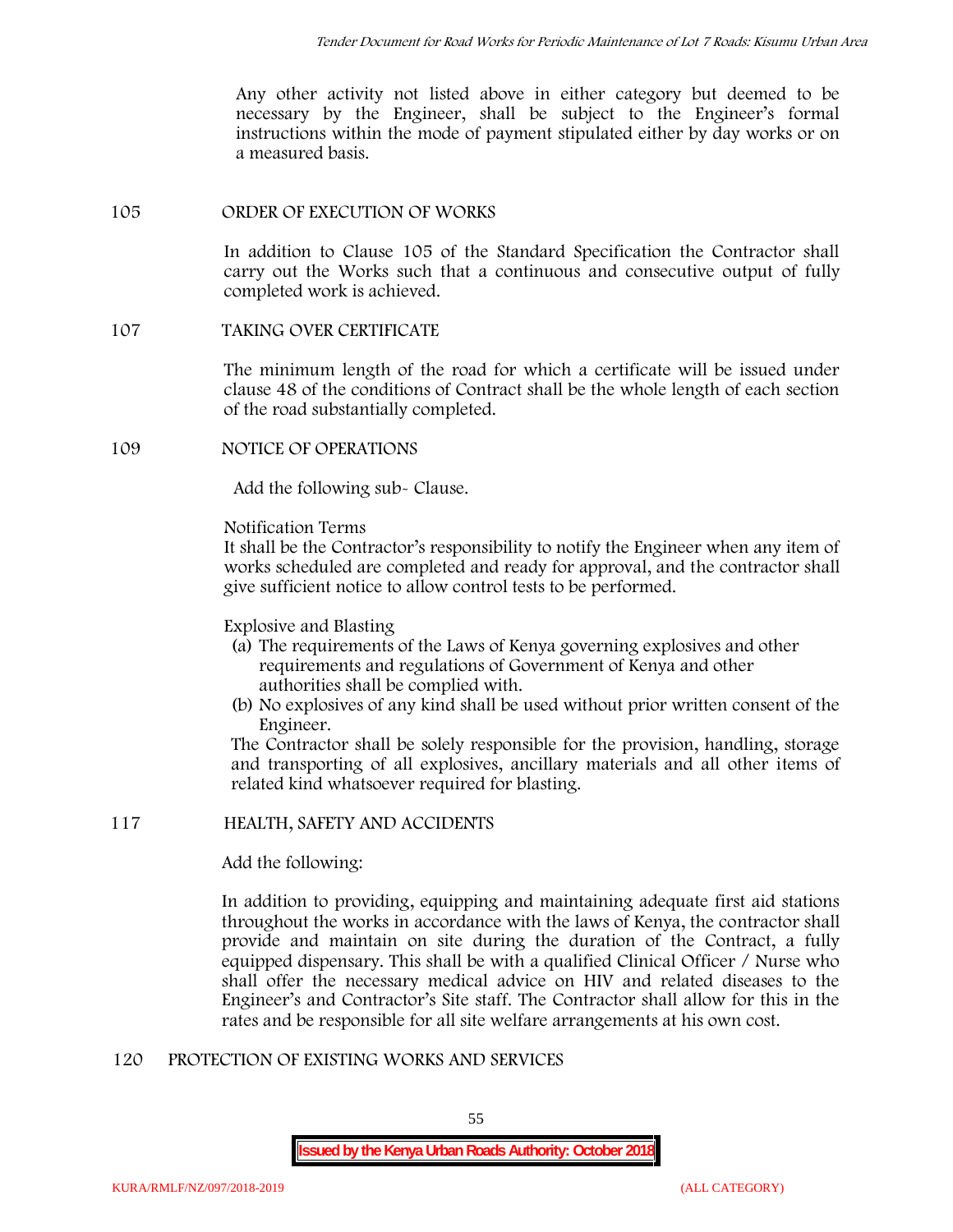The Contractor shall acquaint himself with the position of all existing services such as sewers, water drains, cables for electricity and telephone, lighting and telephone poles, water mains, etc., before commencing any excavation or other work likely to affect the existing services.

The cost of all plant, equipment and materials, labour, technical and professional staff, transport and the like necessary for determining the locations of existing services, including the making good of any damage caused to such services all to the satisfaction of the Engineer, shall be deemed to be included in the tender rates. No other payment shall be made for the costs of such operations, nor for the making good of damage caused thereby to the existing services.

The Contractor shall be held responsible for injury to existing structures, works or services and shall indemnify and keep indemnified the Employer against any claims in this respect (including consequential damages).

## **121 DIVERSION OF SERVICES**

- (a) The Contractor shall acquaint himself with the location of all existing services such as telephone lines, electricity cables, water pipes, sewers etc., before execution of any works that may affect the services. The cost of determining the location of the existing services together with making good or repairing of any damage caused all to the satisfaction of the Engineer shall be included in the BID rates.
- (b) Subject to the agreement with the Engineer, the Contractor shall be responsible for removal of alteration and relocation of existing services.
- (c) The Contractor shall indemnify the Employer against claims originating from damage to existing services or works.

#### **123 LIAISON WITH GOVERNMENT AND POLICE OFFICIALS**

The Contractor shall keep in close touch with the Police and the other Government officials of the area regarding their requirements in the control of traffic or other matters, and shall provide all assistance or facilities, which may be required by such officials in the execution of their duties.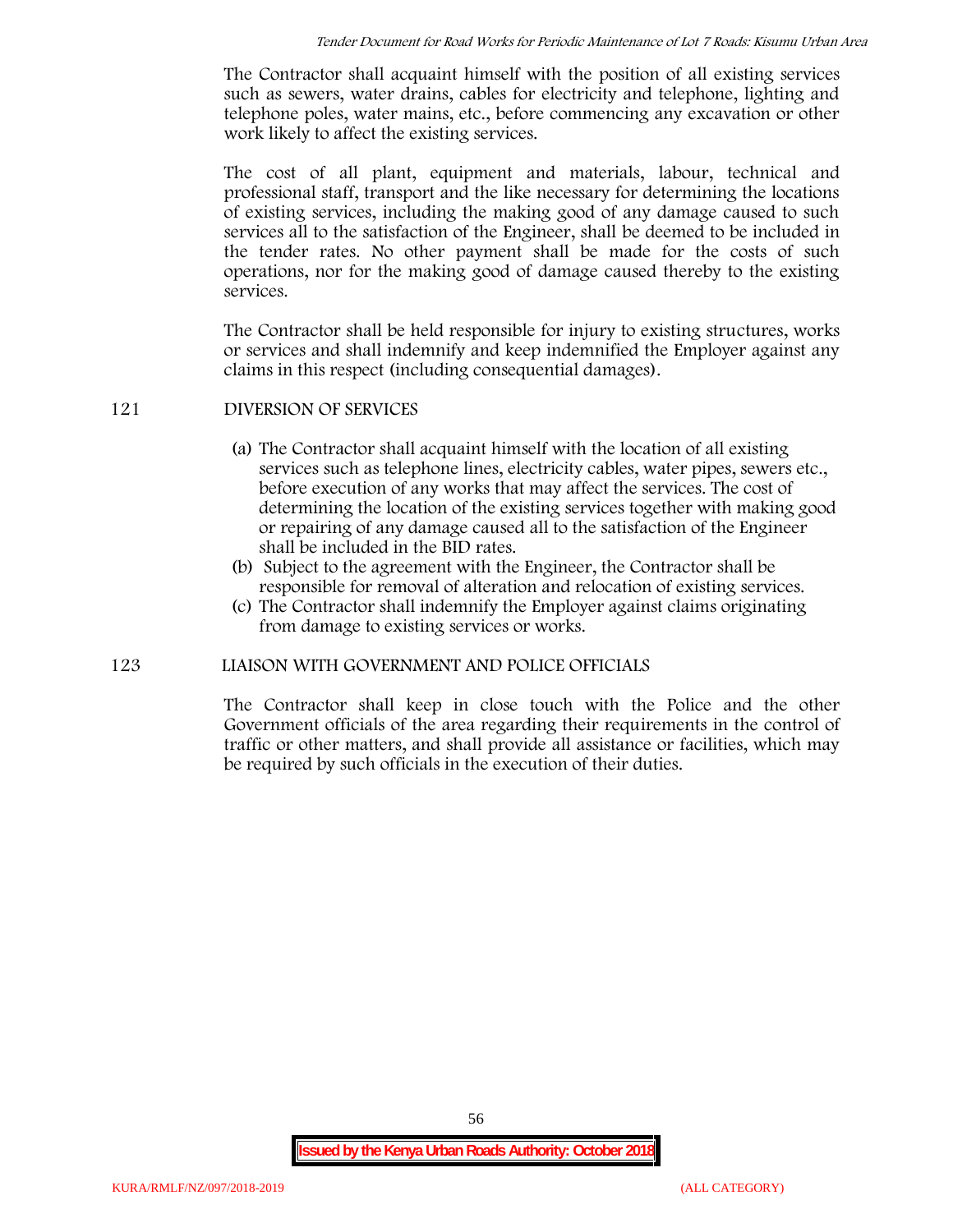#### **124 LAND FOR ALL CAMPS SITES AND FOR THE CONTRACTOR'S OWN PURPOSES, INCLUDING TEMPORARY WORKS.**

Notwithstanding Clause 124 of the Standard Specification all requirements of land for temporary works and construction purposes shall be to the approval of the Engineer but the Contractor will make all necessary arrangements with the property owners concerned and pay all charges arising therefrom. On or before completion of the Contract, the Contractor shall remove all temporary works and shall restore all such land to the condition in which it was immediately prior to the occupation thereof as far as is reasonable and practicable. No separate payment will be made to the Contractor on account of these items and the Contractor must make due allowance for them in his rates.

Notwithstanding Clause 120 of the Standard Specifications, the Contractor shall be required to appoint competent surveyors who will liaise with the Engineer on matters related to the demarcation of the existing road reserve, site measurements, removal and reinstatement of existing services.

#### **128 STORAGE OF MATERIALS**

All materials shall be stored on Site in a manner approved by the Engineer and the Contractor shall carefully protect from the weather all work and materials which may be affected thereby.

#### **129 TEST CERTIFICATES**

When instructed by the Engineer the Contractor shall submit certificates of test from the suppliers of materials and goods required in connection with the works as the Engineer may require.

Such certificates shall certify that the materials or goods concerned have been tested in accordance with the requirements of the specifications and shall give the results of all the tests carried out. The Contractor shall provide adequate means of identifying the materials and goods delivered to the site with the corresponding certificates.

## **131 SIGNBOARDS**

The Contractor shall provide and erect two (2) publicity signs on the site as directed. The Engineer shall, as shown in the Drawings, direct the minimum dimensions and thickness of the steel framework and sheet. The framework and sheet shall be prepared and painted black, while the ring at the top of the supporting frames shall be painted white. The wordings and KURA's logo shall be printed on backlit sticker paper resistant to the effects of weather using reflectorised paint or material approved by the Engineer. The sticker shall be placed on both sides of the board. The colours, fonts and heights of the letters shall be as indicated on the typical drawings and as directed by the Engineer.

## **132 OFFICE FOR THE RESIDENT ENGINEER, SURVEY EQUIPMENT AND FURNITURE**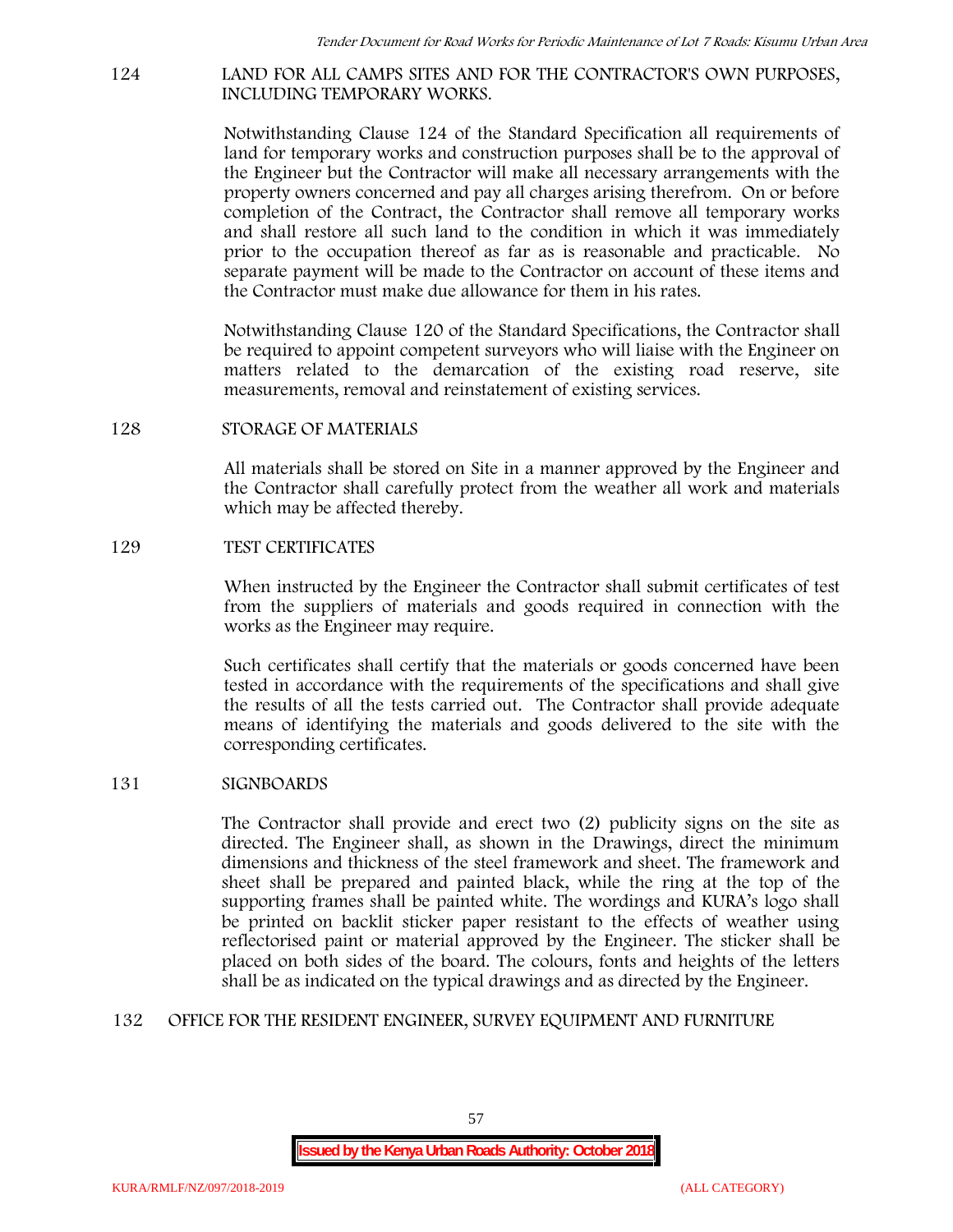## **132.1 ENGINEER'S REPRESENTATIVE OFFICE**

The contractor, when instructed, shall for the duration of the Contract, furnish and equip Resident engineer's office located at the KURA's Regional offices. The room to be occupied by the Engineer's Representative and its front office shall be provided with a floor carpet to be approved by the Engineer. The windows shall be fitted with curtains and blinders.

A telephone shall also be provided for the Resident Engineer's office for his exclusive use. All the charges and fees related to the installation and maintenance of the telephone shall be deemed to have been included in the rates for providing and maintaining the Office. The Contractor will be reimbursed, separately, the cost of operating the telephone under appropriate bill item in the BoQ.

The offices shall be provided with day and night watchmen and security lights, the cost of which shall be deemed to have been included in the rates for the offices.

The Contractor may be instructed by the Engineer under clause 58 of the General Conditions of Contract to make payments of general receipted accounts for such items as stationery, stores, furniture and equipment, claims and allowances for supervision personnel and any miscellaneous claims or the Engineer may direct the Contractor to purchase or pay for the above. The Contractor will, on provision of receipts, be paid under appropriate bill items in the BoQ.

**The survey equipment to be provided would include:**

| 1. Engineer's automatic level Wild NAK 2 or similar                 | 2N <sub>O</sub> |
|---------------------------------------------------------------------|-----------------|
| 2. Total station reading 1" with tripod and setting on              |                 |
| pole with datalogger and survey software to match                   |                 |
| Total Station Datalogger. Include data transfer program,            |                 |
| and plotting modes, setting out calculations<br>and Cogo facilities | 1No             |
| 3. Levelling staff 5m. with levelling bubble Wild GNLE              |                 |
| or similar                                                          | 4No             |
| 4. 50 m. steel band measuring tape                                  | 2No             |
| 5. 30 m. linen measuring tape                                       | 2No.            |
| 6. 3m. aluminium straight edge                                      | 2N <sub>O</sub> |
| 7. 1m. stainless steel straight edge                                | 1N <sub>o</sub> |
| 8. 100m. steel band tape                                            | 2No.            |
| 9. Draughtsman's stool                                              | 3No.            |
| 10. Complete set of highway curves                                  | 1N <sub>o</sub> |
| 11. Programmable scientific calculators FX 880P or                  |                 |
| equivalent                                                          | 4No             |
| 12. Survey umbrella                                                 | 2No.            |
| 13. Roll of tracing paper                                           | 10No            |
| 14. Protractor 360                                                  | 2N <sub>O</sub> |
| 15. Graph paper A3 size                                             | 100No           |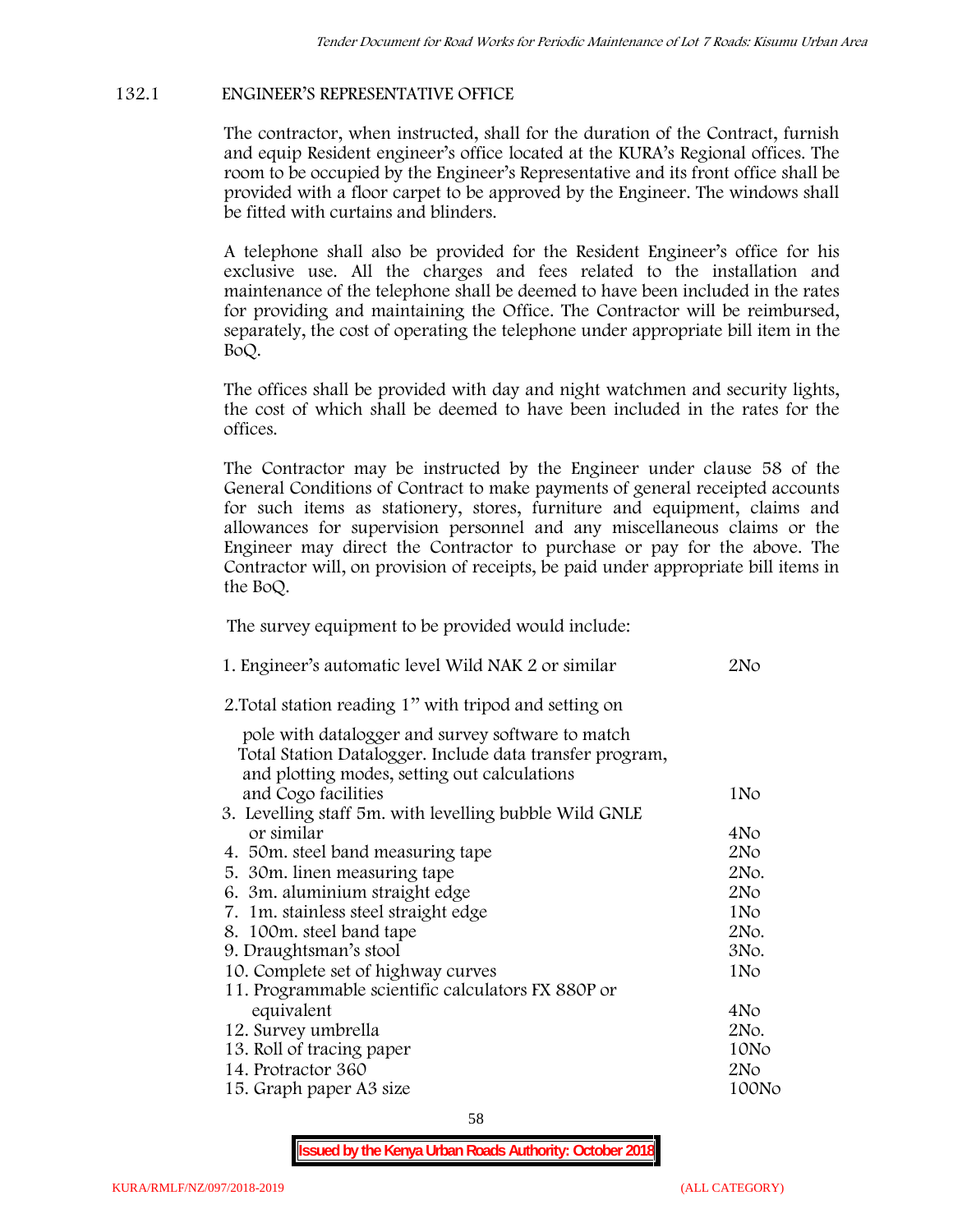| 16. Drawing table    | 2No.            |
|----------------------|-----------------|
| 17. Erasing shield   | 4No.            |
| 18. 3m. ranging rods | 9N <sub>O</sub> |
| 19. Marker pens      | 30No.           |

The contractor may be directed to pay for stationery, equipment or reagents that are foresaid and also pay for servicing and repair of the laboratory equipment being used on the project.

The Contractor shall provide, install and maintain in a good state of repair, such survey and other equipment as listed for the duration of the contract.

Such equipment shall be of approved manufacture, and shall be made available to the Engineer for the Engineer's exclusive use throughout the Contract, not later than three (3) weeks after the Engineer's order to supply. All equipment shall be ready to use and complete to perform the tests. The equipment shall revert to the Employer on completion of the Contract.

Any delays to the Contractor or the Contractor's activities caused by the Engineer being unable to perform survey work, field or laboratory tests due to the contractor's failure to supply and/or maintain the said equipment shall be deemed to have been caused entirely by the Contractors own actions, and any consequences of such delays shall be interpreted as such.

The payment to comply with this requirement is provided in the Bill of Quantities and ownership of all equipment paid for as instructed above shall revert to the Employer after the completion of the Works.

Failure by the Contractor to provide or maintain the equipment shall make him responsible to bear all costs that may be incurred as a result of the Engineer's staff using alternative means of communication, including delays in supervision and approval of Works by the Engineer.

## **132.3 COMMUNICATION FOR THE ENGINEEER**

## **(a) Mobile phones**

The Contractor shall provide, connect and maintain mobile phones for the exclusive use by the Engineer for the duration of the contract. The Contractor shall include for the cost of providing the mobile units complete with charger unit, "hands free" headset for each unit, connection to the network and all service charges applicable all as directed by the Engineer. The Contractor shall provide air-time with each mobile phone which shall be paid for under prime cost sum allowed for in the bills of quantities. The mobile telephones shall be WAP enabled with e-mail capabilities and integrated camera of a minimum of 3.0 mega pixels. Payment for these mobiles and associated costs is included in the Bill of Quantities, and ownership of mobile phones will revert to the Employer after completion of the Works.

## **(b) Internet and e-mail services**

Where directed, the contractor shall provide 24 hours terrestrial or wireless internet connectivity with minimum throughput speed of 128kilobytes per second for the exclusive use by the Engineer, including all accessories and Terminal Equipment and pay for all associated installation, maintenance and usage charges throughout the duration of the contract.

The contractor shall allow for the provision and maintenance of internet connectivity and associated costs as per Appendix to item 1.17 of the Bills of Quantities.

59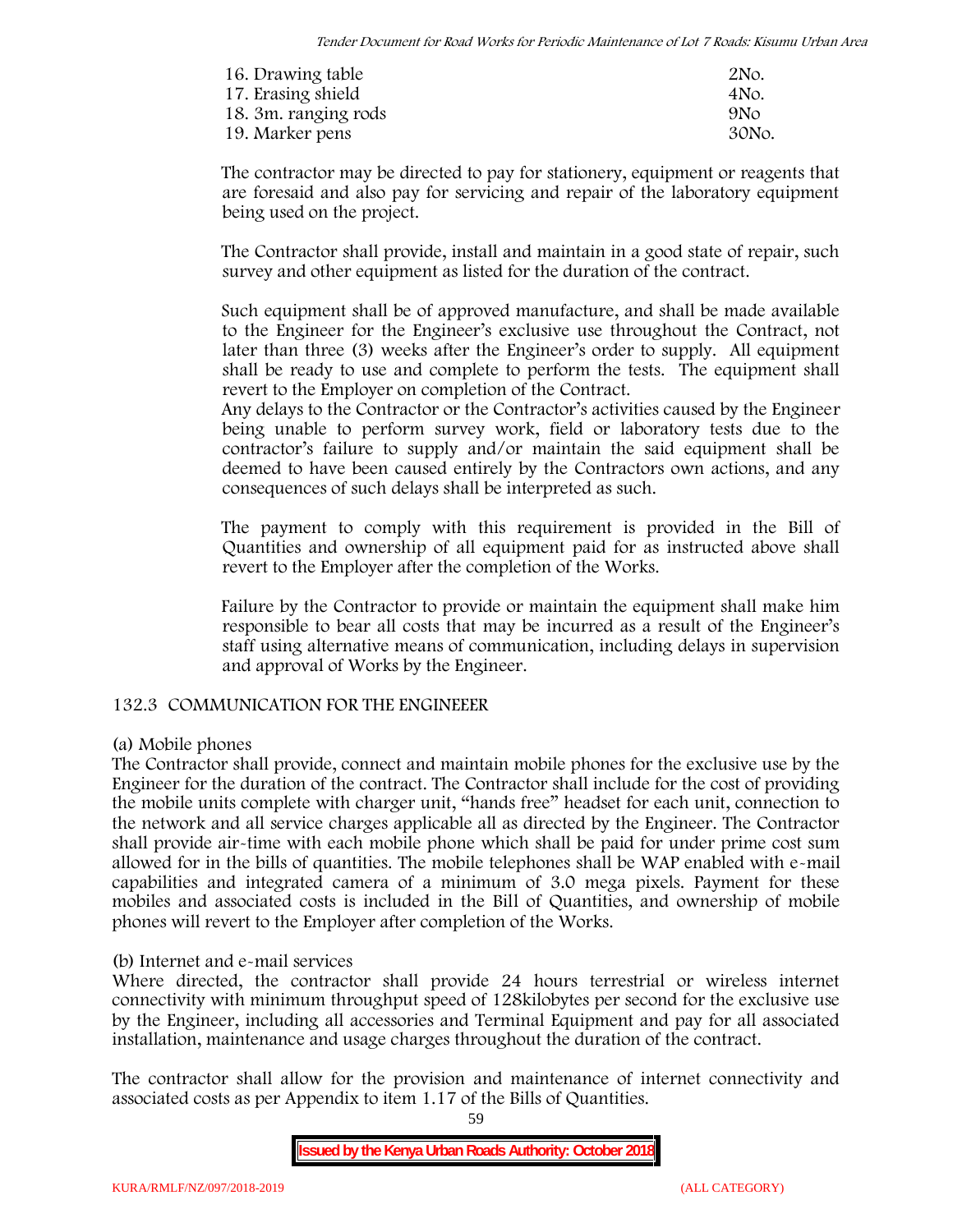## **137 ATTENDANCE UPON THE ENGINEER AND HIS STAFF**

In addition to the staff stated in Clause 135, the following staff will be provided for the supervision of work: 1No. Artisans, 2No. Labourers, 1No. Office assistants, 2No. Lab attendants. Additional attendant staff, as required by the Engineer, shall be paid for under Item 01-80-030 of the Bill of Quantities.

## **138 VEHICLES AND DRIVERS FOR THE ENGINEER AND HIS STAFF AND METHOD OF PAYMENT**

In addition to provisions of the Clause 138 of the Standard Specification, the Contractor shall when instructed, provide and maintain in good working condition for the exclusive use of the Engineer and his staff throughout the Contract, the following types and numbers of brand new vehicles or as specified. The Engineer shall approve the type of vehicles and confirm the number of each type to be provided. The Contractor shall insure the vehicles comprehensively for any licensed drivers and shall provide competent drivers during normal working hours and whenever required by the Engineer. The cost of provision of the vehicle shall be inclusive of the first 4,000 kilometers travelled in any month.

.Should any vehicle supplied not be in roadworthy condition, the Contractor shall provide an acceptable equivalent replacement vehicle until such a time as the original vehicle is repaired to the satisfaction of the Engineer and returned for use.

## **(a) Type 1 Vehicles (Double Cabin 4WD Pick up)**

Type 1 Vehicles should be four Wheel Drive (4WD), with power assisted steering, Double wishbone independent suspension at front axle and rigid axle with leaf springs at rear, diesel propelled engine maximum 2,500 cc. The starting mileage of the vehicles shall not exceed 60,000km odometer reading. The vehicles should be fitted with other accessories below:

- (a) Spare tyre and wheel jack;
- (b) FM radio and CD player;
- (c) Power Windows;
- (d) Full Air-conditioning;
- (e) Immobilizer and antitheft security system;
- (e) Driver and passenger SRS Airbags;
- (f) Canvas cover over the carrying deck at the back.

At the end of the contract, all type 1 vehicles shall revert to the Contractor.

## **(c) Type 2 Vehicles (station wagon/saloon)**

Specifications for Type 2 Vehicles shall be station wagon/saloon vehicles; petrol propelled engine maximum 1,800 cc. The starting mileage of the vehicles shall not exceed 60,000km odometer reading. shall in addition be fitted with a fibre glass body or similar and two columns of sitting benches on the carting deck at the back.

The Contractor shall insure comprehensively the vehicles for any licensed drivers and shall provide competent drivers during normal working hours and whenever required by the Engineer.

At the end of the contract, all type 2 vehicles shall revert to the Contractor.

Payment of vehicle shall be per vehicle month in item 01-80-017/18 of the BOQ.

60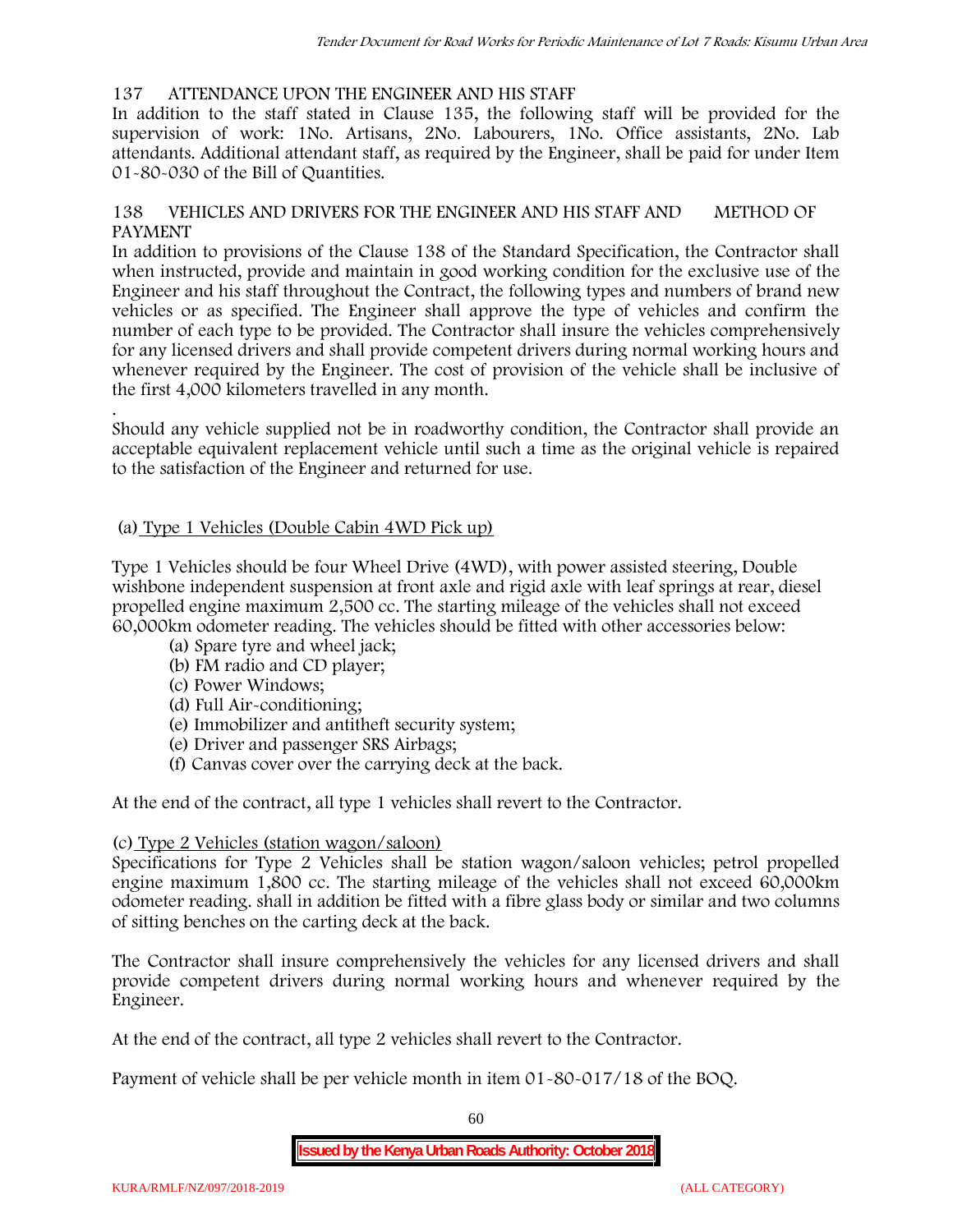## **139 MISCELLANEOUS ACCOUNTS**

The Contractor maybe instructed by the Engineer to make payments of general miscellaneous accounts for such items as stationary, stores and equipment and miscellaneous supervision personnel and claims or the Engineer may direct the Contractor to purchase or pay for the above. The Contractor will be paid on a prime cost basis plus a percentage for overheads and profits under appropriate items in the Bills of Quantities.

## **142 ENVIRONMENTAL PROTECTION**

The Contractor shall comply with the Statutory Regulations in force in Kenya regarding environmental protection and waste disposal, and shall liaise with the National Environmental Management Agency (NEMA).

The Contractor shall ensure so far as is reasonably practicable and to the satisfaction of the Engineer; that the impact of the construction on the environment shall be kept to a minimum and that appropriate measures are taken to mitigate any adverse effects during the construction.

- (a) The Contractor shall exercise care to preserve the natural landscape and shall conduct his construction operations so as to prevent any unnecessary destruction, scarring, or defacing of the natural surroundings in the vicinity of the work. Except where clearing is required for permanent works, all trees, native shrubbery, and vegetation shall be preserved and shall be protected from damage by the Contractor's construction operations and equipment. All unnecessary destruction, scarring, damage or defacing resulting from the Contractor's operations shall be repaired, replanted, reseeded or otherwise corrected as directed by the Engineer, and at the Contractor's expense.
- (b) The Contractor shall ensure that measures are in place to control soil erosion and water pollution, by use of berms, dykes, silt fences, brush barriers, dams, sediment basins, filter mats, netting, gravel, mulches, grasses, slope drains, contour banks, and other erosion control devices and methods. Temporary erosion control provisions shall be coordinated with permanent erosion control features to assure economical, effective and continuous measures throughout the period of the works. The Contractor's attention is drawn to the requirements of Clause 502, in that works need to be progressively finished so that permanent vegetation can establish quickly to mitigate soil erosion and erosion of drains.
- (c) The Contractor shall provide all the labour, equipment, materials, and means required and shall carry out proper and efficient measures wherever and as often as necessary to minimise the dust nuisance.
- (d) The Contractor shall comply with all applicable Kenyan laws, orders and regulations concerning the prevention, control and abatement of excessive noise. Blasting, use of jackhammers, pile driving, rock crushing, or any other activities producing highintensity impact noise may be performed at night only upon approval of the Engineer.
- (e) Immediately after extraction of materials, all borrows pits shall be backfilled to the satisfaction of the Engineer. In particular borrow pits near the project road shall be backfilled in such a way that no water collects in them.
- (f) Spilling of bitumen fuels Oils and other pollutants shall be cleared up.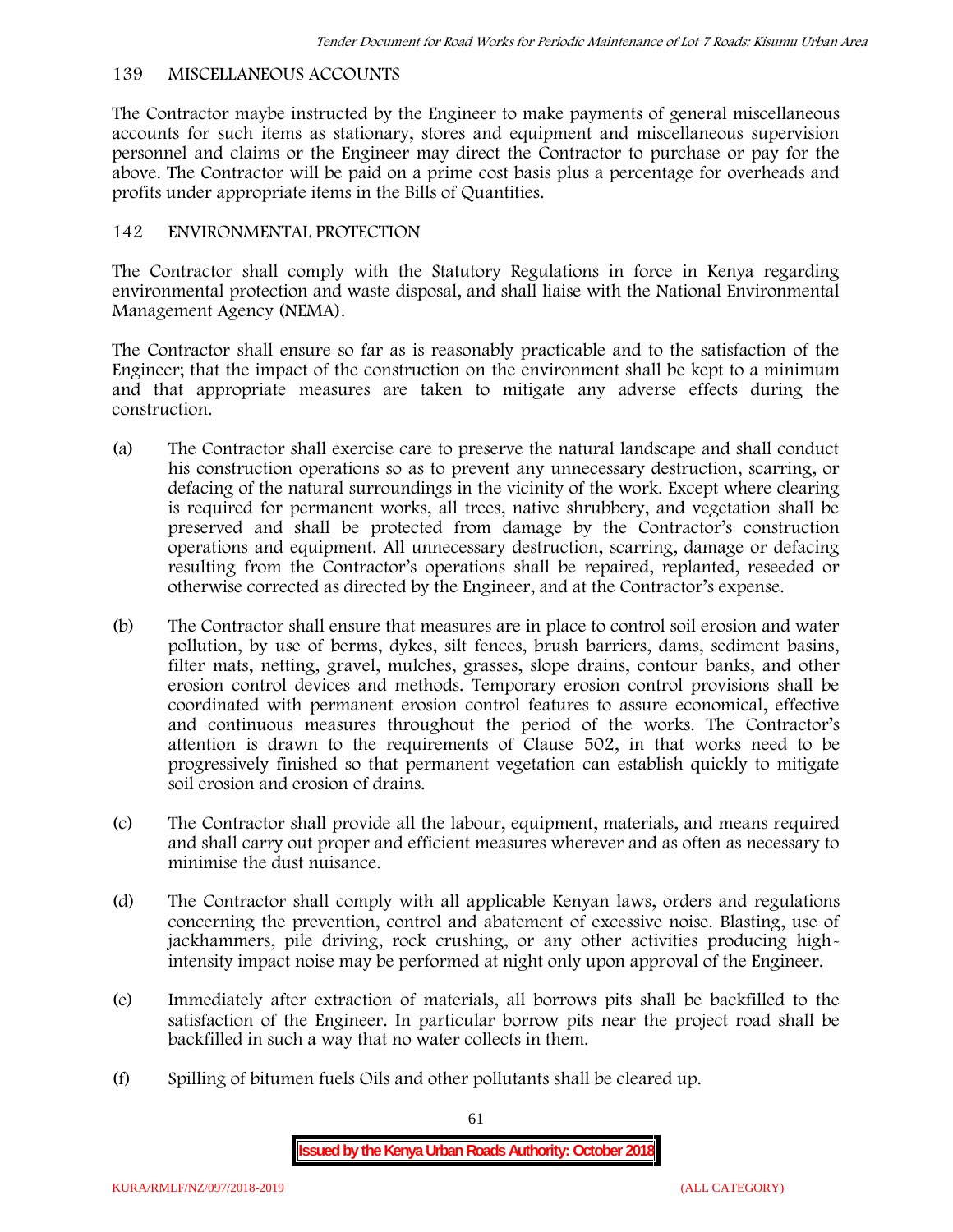(g) The Contractor's attention is drawn to the requirements of the Standard Specification in regard to the environment and in particular to the following clauses: Clause 115: Construction Generally

| Clause 110. Construction dencrally                                  |
|---------------------------------------------------------------------|
| Clause 116: Protection from Water                                   |
| Clause 136: Removal of Camps                                        |
| Clause 605: Safety and Public Health Requirements Clause            |
| Clause 607: Site Clearance and Removal of Topsoil and<br>Overburden |

(h) No additional payment will be made to the Contractor to cover costs arising from the requirements for this Clause and the Contractor must include these costs in the rates inserted into the Bills of Quantities.

#### **143 STAFF TRAINING**

The Contractor shall allow for training of engineers, technicians and other support staff as may be instructed by the Engineer.

The payment of the allowances of such staff shall be made as instructed by the Engineer under the relevant provisions in the Bills of Quantities.

62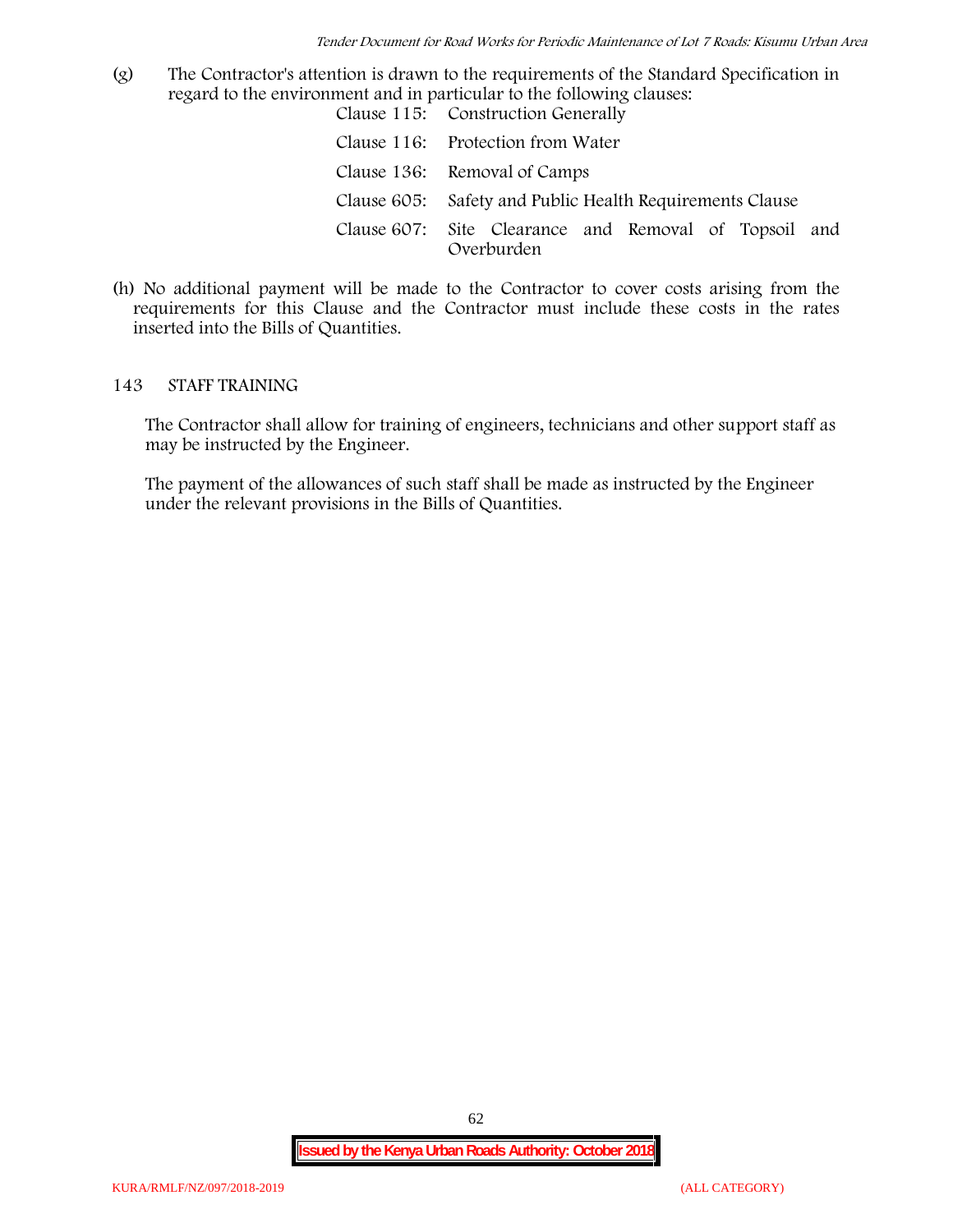## **SECTION 2 - MATERIALS AND TESTING OF MATERIALS**

All materials testing shall be in accordance with Section 2 of the Standard Specifications.

#### **SECTION 3 - SETTING OUT & TOLERANCES**

#### **301 SETTING OUT**

a) In addition to the provisions of clause 3.01(a) if the traverse points to be used for the setting out are close to the existing carriageway and interfere with construction works then the Contractor will have to relocate them to a location where they will not be disturbed. The co ordinates and heights of all traverse points so located shall be listed and provided to the Engineer for checking and/or approval. Contractor shall also monument the new centreline every 200m along straight and all salient points along curves by a pin in the concrete beacon before commencement of any works.

The road reserve boundary posts shall have 12mm diameter steel pins embedded in concrete, 200mm long with 25mm exposed to the air, sticking out form its top surface. This pin shall be co-ordinated and heighted and result of the same shall be provided to the Engineer for approval. Cost of these works shall be included in the rates as no separate item has been provided.

Commencement of the works shall not be permitted until this basic survey data has been provided and approved by the Engineer for at least 2 Kms of the road.

b) Detailed Setting Out

Reference pegs shall be 50mm by 50mm in section 600mm long driven 400mm firmly into ground and painted white above the ground. The offset from centre line shall be indicated by small nail 20mm to 25mm long with its head driven flush with the top of the peg.

Chainages, offset and reference elevation shall be clearly indicated to the sides of the peg to the satisfaction of the Engineer.

After cutting of benches and prior to commencement of earthworks or subgrade works, Contractor shall take cross-sections again and submit the copy of the same to Engineer for agreement. These cross-sections shall then be used as basis of measurement for all subsequent layers, unless otherwise stated.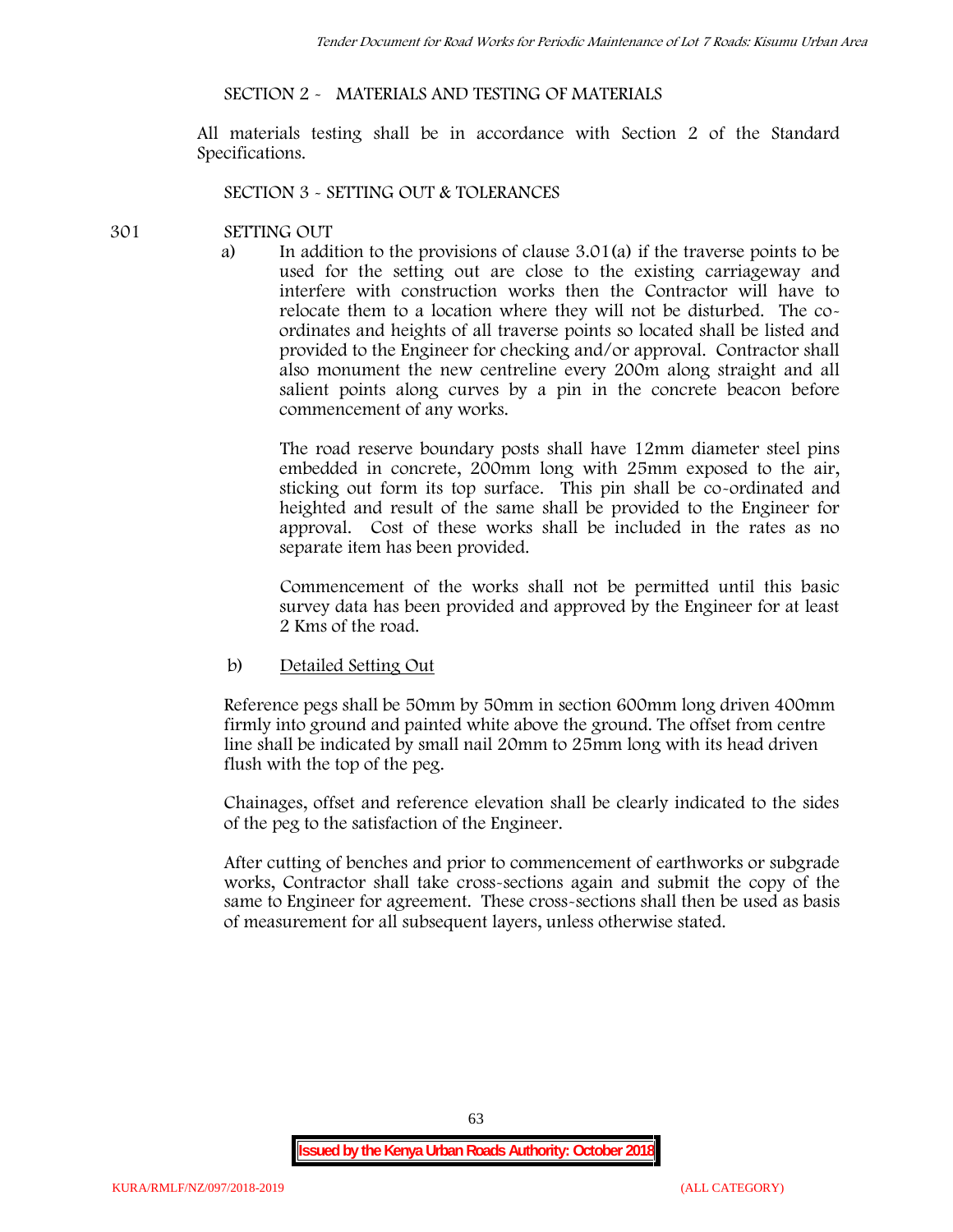**SECTION 4- SITE CLEARANCE AND TOP SOIL STRIPPING**

## **401 SITE CLEARANCE**

Site Clearance shall be carried out as directed by the Engineer.

**402 REMOVAL OF TOPSOIL**

Topsoil shall include up to 200mm depth of any unsuitable material encountered in existing or newly constructed drains, drainage channels, and accesses.

**403 REMOVAL OF STRUCTURES, FENCES AND OBSTRUCTIONS**

When instructed by the Engineer, the Contractor shall demolish or remove any structure and payment for this shall be made on day works basis.

64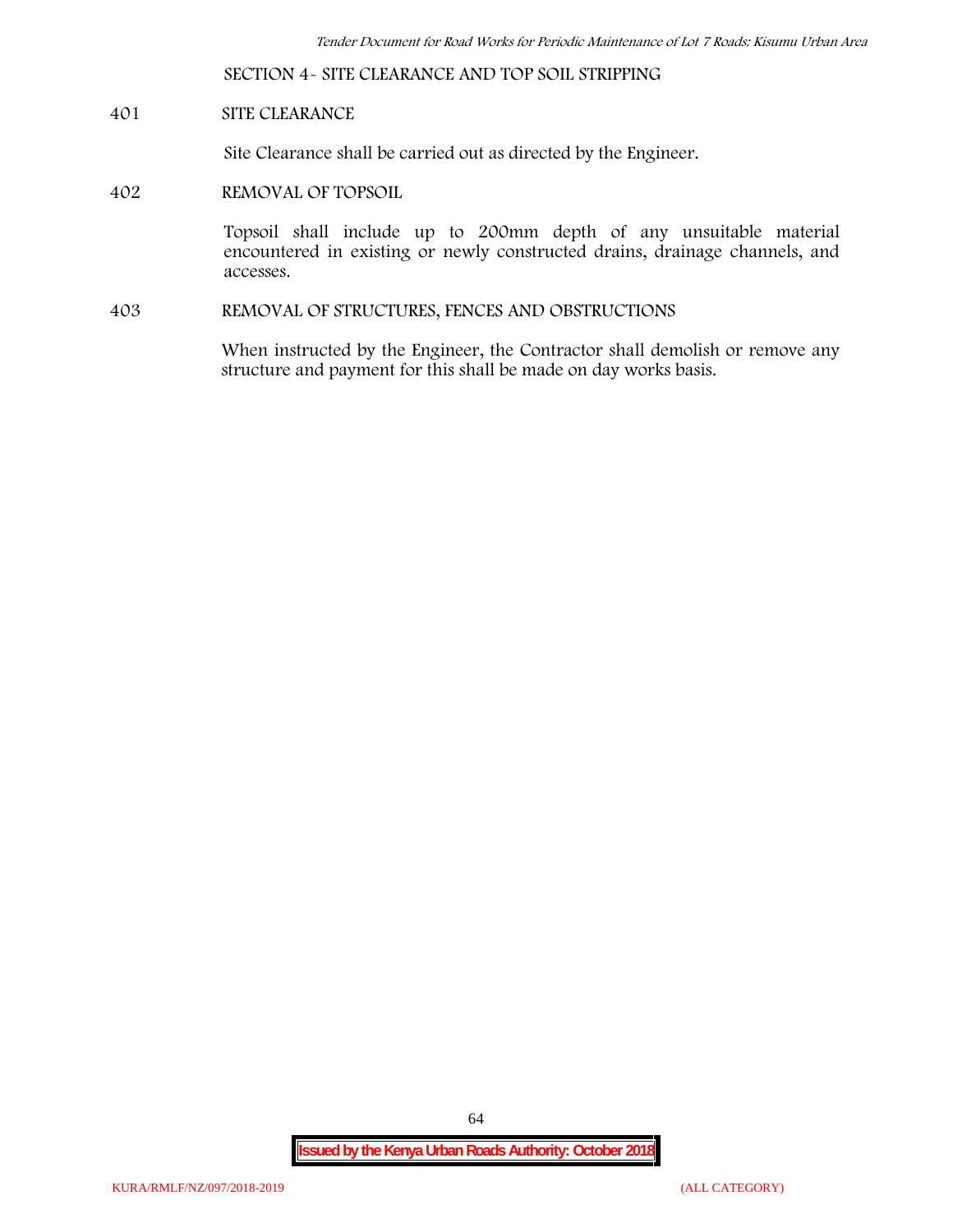**SECTION 5 - EARTHWORKS**

#### **504 PREPARATION PRIOR TO FORMING EMBANKMENT**

Where benching is required for existing pavement to accommodate earthworks subgrade or subbase for widening the road, the rate for compaction of existing ground shall be deemed to cover this activity.

Excavation in the pavement of the existing road shall be kept dry. In the event of water penetrating the underlying layer, construction of the subsequent layers shall be postponed until the underlying layers are dry enough to accommodate the construction plant without deforming or otherwise showing distress.

Step construction shall be carried out per layer at the joint where excavating both vertically and perpendicular to the direction of the travel. The step shall be 500mm perpendicular to the direction of the travel and 150mm vertical unless otherwise instructed by the Engineer.

Special care shall be taken when compacting the new material at the joint ensuring that specified density is achieved.

## **505 CONSTRUCTION OF EMBANKMENTS**

Only material approved by the Engineer shall be used for fill in embankments. Material with high swelling characteristics or high organic matter content and any other undesirable material shall not be used, unless specifically directed by the Engineer. Unsuitable material shall include:

- (i) All material containing more than 5% by weight or organic matter (such as topsoil, material from swamps, mud, logs, stumps and other perishable material)
- (ii) All material with a swell of more than 3% (such as black cotton soil)
- (iii) All clay of plasticity index exceeding 50.
- (iv) All material having moisture content greater than 105% of optimum moisture content (Standard Compaction)

Subgrade: Shall mean upper 300mm of earthworks either insitu or in fill and subgrade shall be provided for as part of earthworks operation and payment shall be made as "fill". The material for subgrade shall have a CBR of not less than 8% measured after a 4 day soak in a laboratory mix compacted to a dry density of 100% MDD (AASHTO T99) and a swell of less than 1%.

Subgrade repair: Where directed by the Engineer, any localized failure in the subgrade shall be repaired by filling in selected soft, hard or natural of minimum CBR 30% and compacted in accordance with clauses in the specifications applying to normal subgrade.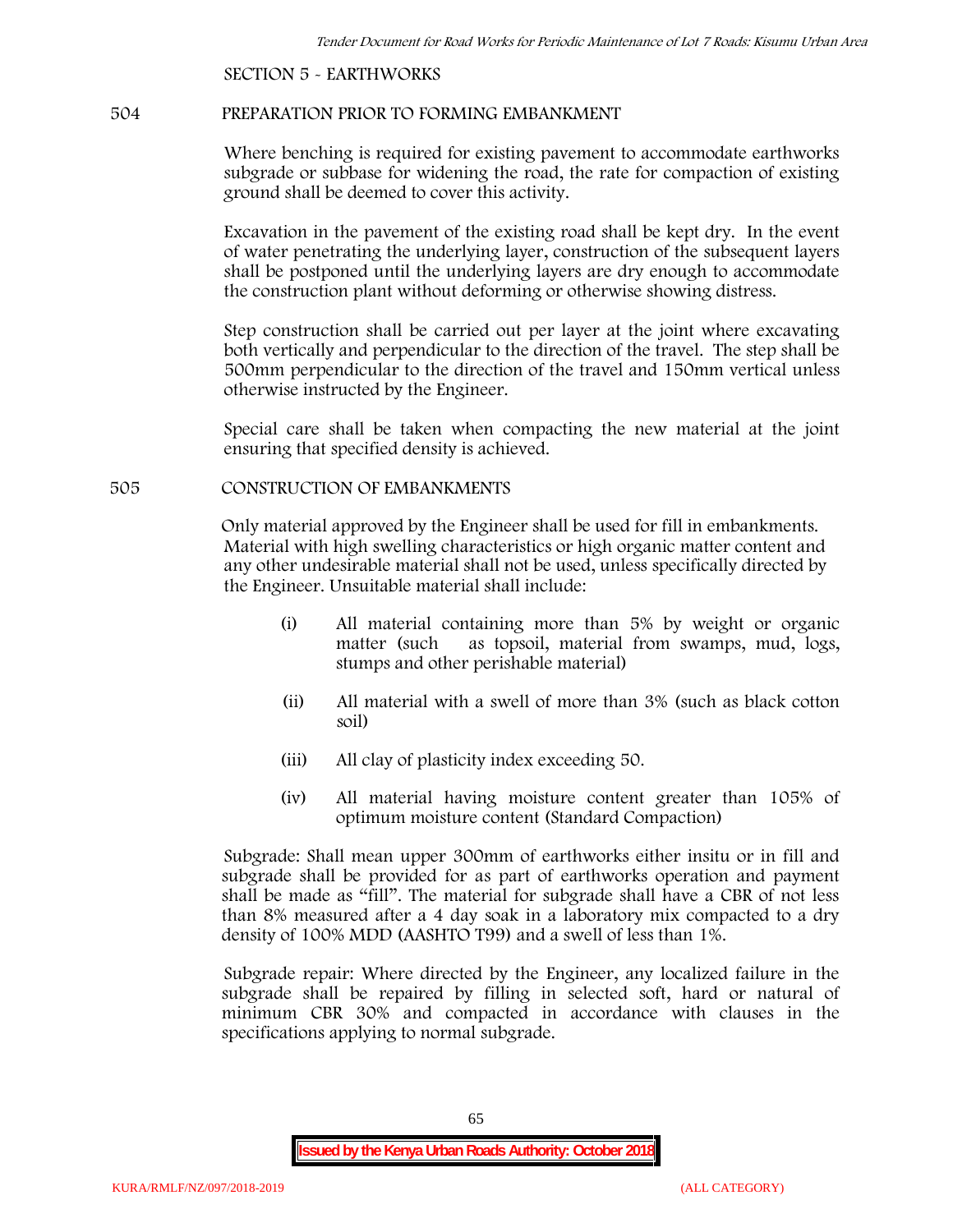Embankment repair: Where directed by the Engineer, any localized filling in soft, hard or natural; selected material requirements shall be executed in accordance with Clause 505.

#### **508 COMPACTION OF EARTHWORKS**

At pipe culverts, all fill above ground level around the culverts shall be compacted to density of 100% MDD (AASHTO T.99) up to the level of the top of the pipes or top of the surround(s), if any and for a width equal to the internal diameter of the pipe on either side of the pipe(s) or surround(s) as applicable.

At locations adjacent to structures, all fill above ground level upto the underside of the subgrade shall be compacted to density of 105% MDD (AASHTO T.99). In case of fill around box culverts this should be carried out for the full width of the fill and for a length bounded by the vertical plane passing through the ends of the wingwalls.

Notwithstanding the provision of clause 503 of the standard Specification, Compaction of subgrade material (i.e. material immediately below formation) in cut areas shall not be carried out by the contractor in areas where the formation is formed in hard material, unless specific instructions to the contrary are issued by the Engineer.

Where improved sub-grade material shall be required, this shall be compacted and finished to the same standards and tolerances as those required for normal subgrade and clauses in the specifications applying to normal subgrade shall also apply.

#### **511 BORROW PITS**

The first part of the Standard Specification is amended as follows:-

Fill material which is required in addition to that provided by excavation shall be obtained from borrow pits to be located and provided by the Contractor but to the approval of the Engineer contrary to what has been stated.

#### **517 MEASUREMENT AND PAYMENT**

Notwithstanding the provisions of clause 517 of the standard specifications, the rate for compaction of fill in soft material shall allow for the requirements of clause 508 of the special specification and no extra payment shall be made for compaction around pipe culverts (100% MDD AASHTO T.99).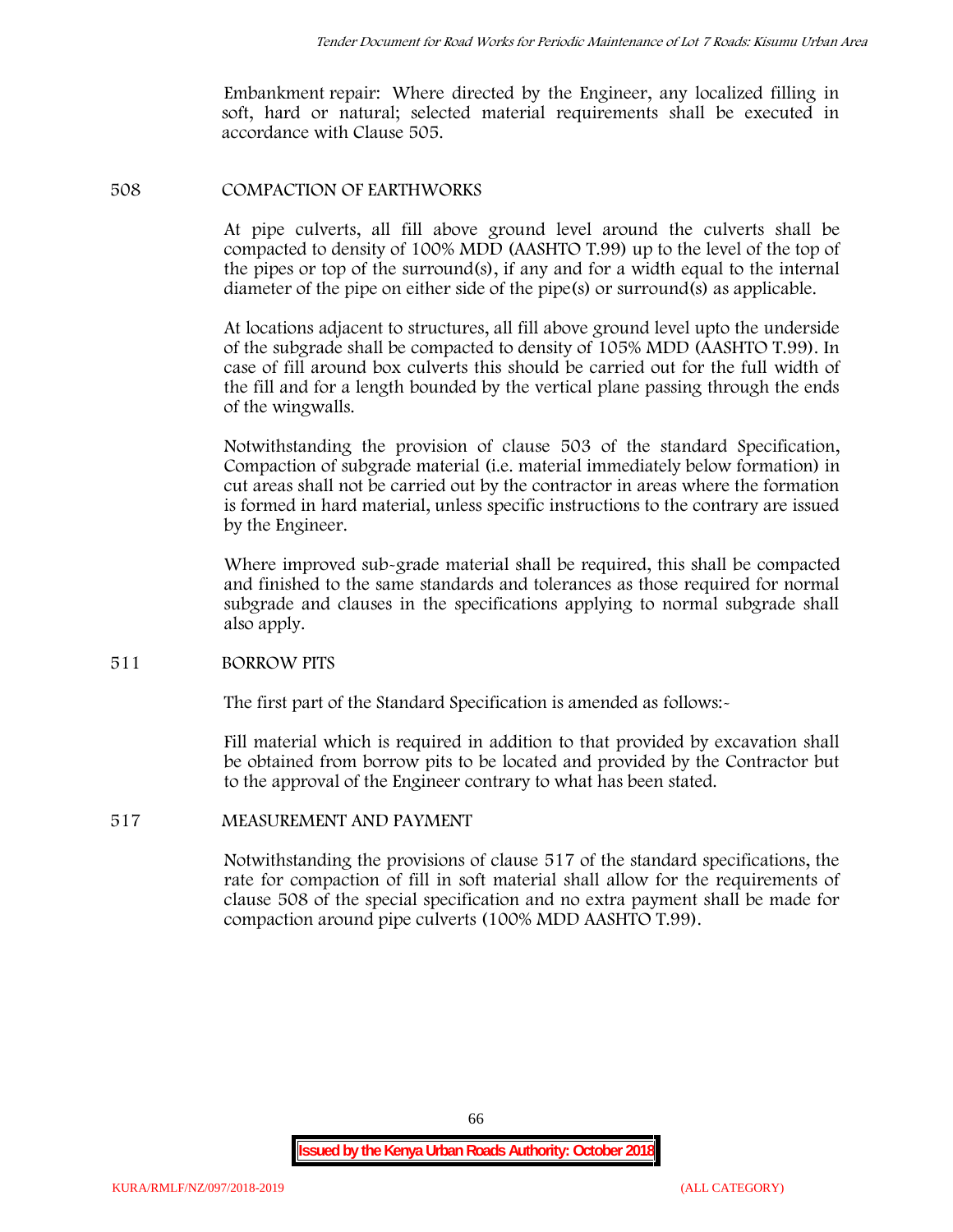**SECTION 6 - QUARRIES, BORROW PITS, STOCKPILES AND SPOIL AREAS**

#### **601 GENERAL**

Notwithstanding any indications to the contrary in the Standard specification the Engineer will not make available to the Contractor any land for quarries, borrow pits, stockpiles and spoil areas, except for those areas in road reserves specifically approved by him.

The contractor will be entirely responsible for locating suitable sources of materials complying with the Standard and Special Specifications, and for the procurement, Wining, haulage to site of these materials and all costs involved therein. Similarly the contractor will be responsible for the provision and costs involved in providing suitable areas for stockpiling materials and spoil dumps. Should there be suitable sites for spoil dumps or stockpiles within the road reserve forming the site of the works the Contractor may utilise these subject to the approval of the Engineer.

No additional payment will be made to the Contractor to cover costs arising from the requirements for this Clause and the Contractor must include these costs in the rates inserted into the Bills of Quantities.

#### **602 MATERIAL SITES**

The information on possible material sites is given for the general guidance of bidders. Bidders are however advised to conduct their own investigation as the information contained therein is neither guaranteed nor warranted

#### **603 PROVISION OF LAND**

Notwithstanding any indications to the contrary in the Standard specification the Engineer will not make available to the Contractor any land for quarries, borrow pits, stockpiles and spoil areas, except for those areas in road reserves specifically approved by him.

The contractor will be entirely responsible for locating suitable sources of materials complying with the Standard and Special Specifications, and for the procurement, Wining, haulage to site of these materials and all costs involved therein. Similarly the contractor will be responsible for the provision and costs involved in providing suitable areas for stockpiling materials and spoil dumps. Should there be suitable sites for spoil dumps or stockpiles within the road reserve forming the site of the works the Contractor may utilise these subject to the approval of the Engineer.

No additional payment will be made to the Contractor to cover costs arising from the requirements for this Clause and the Contractor must include these costs in the rates inserted into the Bills of Quantities.

#### **605 SAFETY AND PUBLIC HEALTH REQUIREMENTS**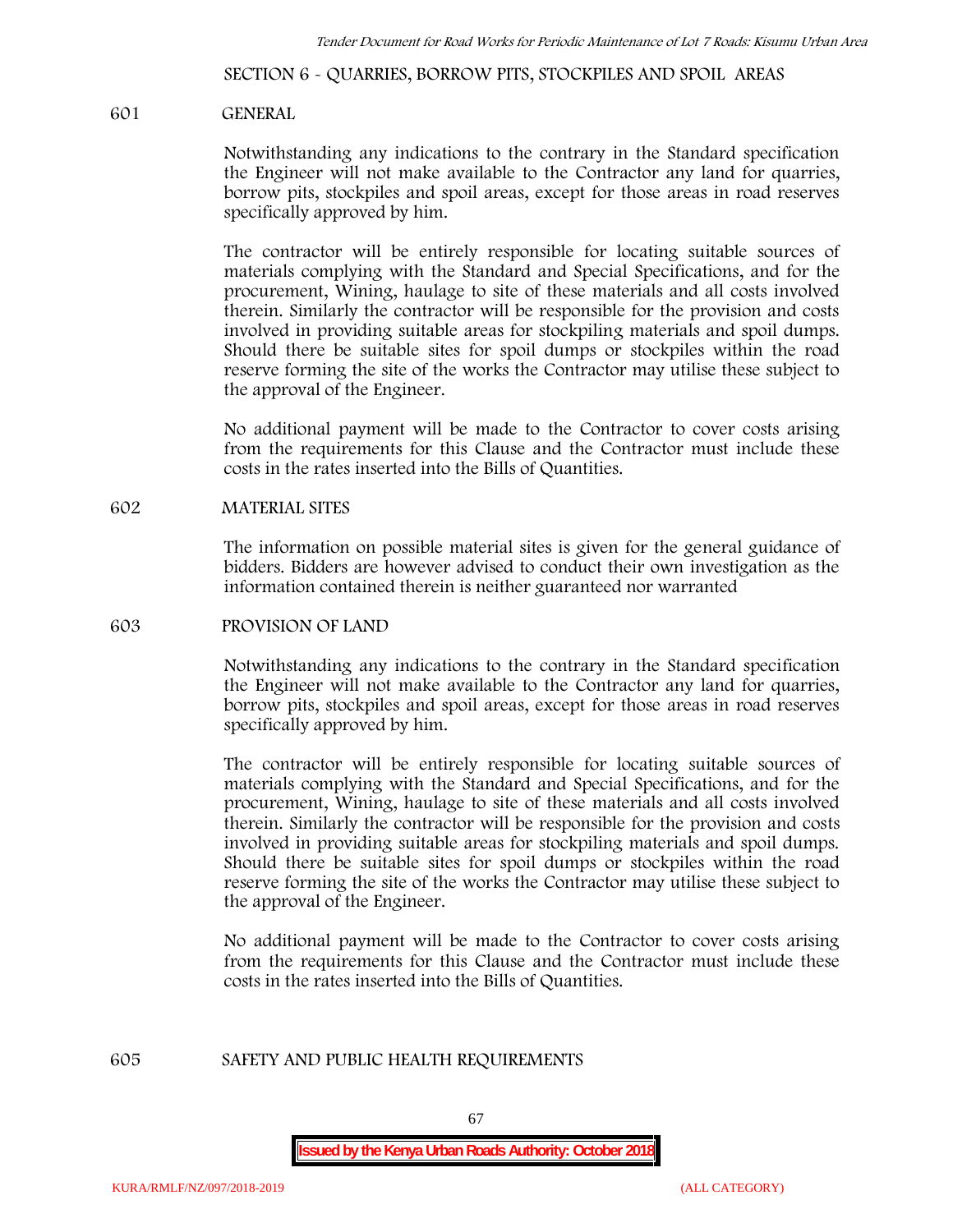In addition to clause 605, the contractor shall allow for professionals to conduct lectures to the workers regarding the spread of HIV/Aids.

**SECTION 7 - EXCAVATION AND FILLING FOR STRUCTURES**

#### **703 EXCAVATION OF FOUNDATIONS FOR STRUCTURES**

Unless otherwise instructed by the Engineer, all excavated surfaces in material other than hard material, on which foundations for structures shall be placed, shall be compacted to 100% MDD (AASHTO T.99) immediately before structures are constructed.

Paragraph 4, last line: - Replace "95%" with "100%".

#### **707 BACKFILLING FOR STRUCTURES**

Unless otherwise instructed by the Engineer, all backfilling material shall be compacted to a minimum of 100% MDD (AASHTO T.99).

## **709 EXCAVATIONS FOR RIVER TRAINING AND NEW WATER COURSES**

Payments for river training and establishment of new watercourses shall only be made where such work constitute permanent works. Works done for road deviation or other temporary works shall not qualify for payment.

#### **710 STONE PITCHING**

Stone pitching to drains, inlets and outlets of culverts to embankments and around structure shall consist of sound unweathered rock approved by the Engineer.

The stone as dressed shall be roughly cubical in shape with minimum dimensions of 150 x 150mm for normal thickness of stone pitching.

The surface to receive the pitching shall be compacted and trimmed to slope and the stone laid, interlocked and rammed into the material to give an even finished surface.

In areas where stone pitching has been damaged, the Contractor shall identify such areas and notify the Engineer for his agreement of the extent of the Works required and his approval and instructions to proceed with the Works. Stone Pitching Repair and Reconstruction shall be carried out in accordance with Clause 710 of the Standard Specifications.

The Works shall involve removal of the damaged stone pitching and reconstruction of the said areas in accordance with Clause 710 of the Standard Specifications by use of the sound salvaged material together with any necessary additional material where all such materials shall comply with Section 7 of the Standard Specifications.

Contrary to clause 713 of the standard specifications, the rates inserted for stone pitching shall allow for grouting.

68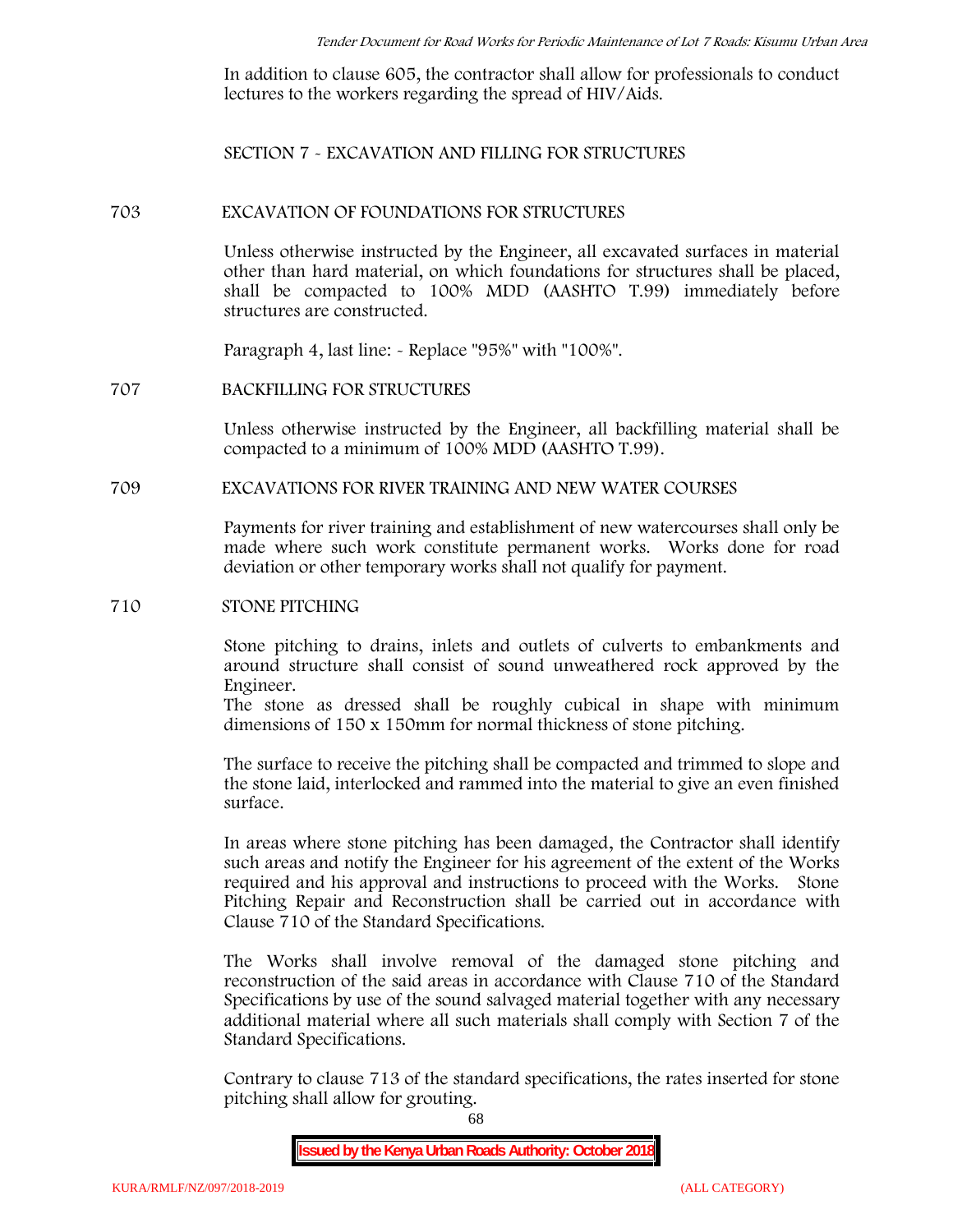## **711 GABIONS**

Where instructed by the Engineer the Contractor will install gabions as protection works to washout areas or bridge Piers and or Abutments. Gabions shall be constructed in accordance with Clause 711 of the Standard Specification.

I n cases where existing gabions have been damaged, the Contractor shall identify them and notify the Engineer for his agreement of the extent of the Work required and his approval and instructions to proceed with the Works.

The Works shall involve removal of the damaged gabions / rocks, excavation to the correct levels and grades as directed by the Engineer, and in accordance with Clause 711 of the Standard Specifications and reconstruction with new gabions and other necessary materials as necessary. The damaged gabions shall be recovered and transported to the nearest KURA'S Yard or M.O. R &P.W Department depot.

## **712 RIP-RAP PROTECTION WORK**

Quarry waste or similar approved material shall be used to backfill scoured and eroded side, outfall and cut-off drain. The material shall be compacted to form a flat or curved surface preparatory to stone [pitching of drainage channels, existing and new scour checks as directed by the Engineer.

The surface to receive the pitching shall be compacted and trimmed to slope and the stone hand laid, interlocked and rammed into the material to give an even finished surface. The interstices of the Pitching shall be rammed with insitu material. The insitu material immediately behind the pitching shall be compacted to minimum density of 100% MDD compaction (AASHTO T.99)

## **714 BACKFILL BELOW STRUCTRURES**

Where instructed this shall be carried out in compliance with the requirements of Clause 507 and 804 of the Standard Specification.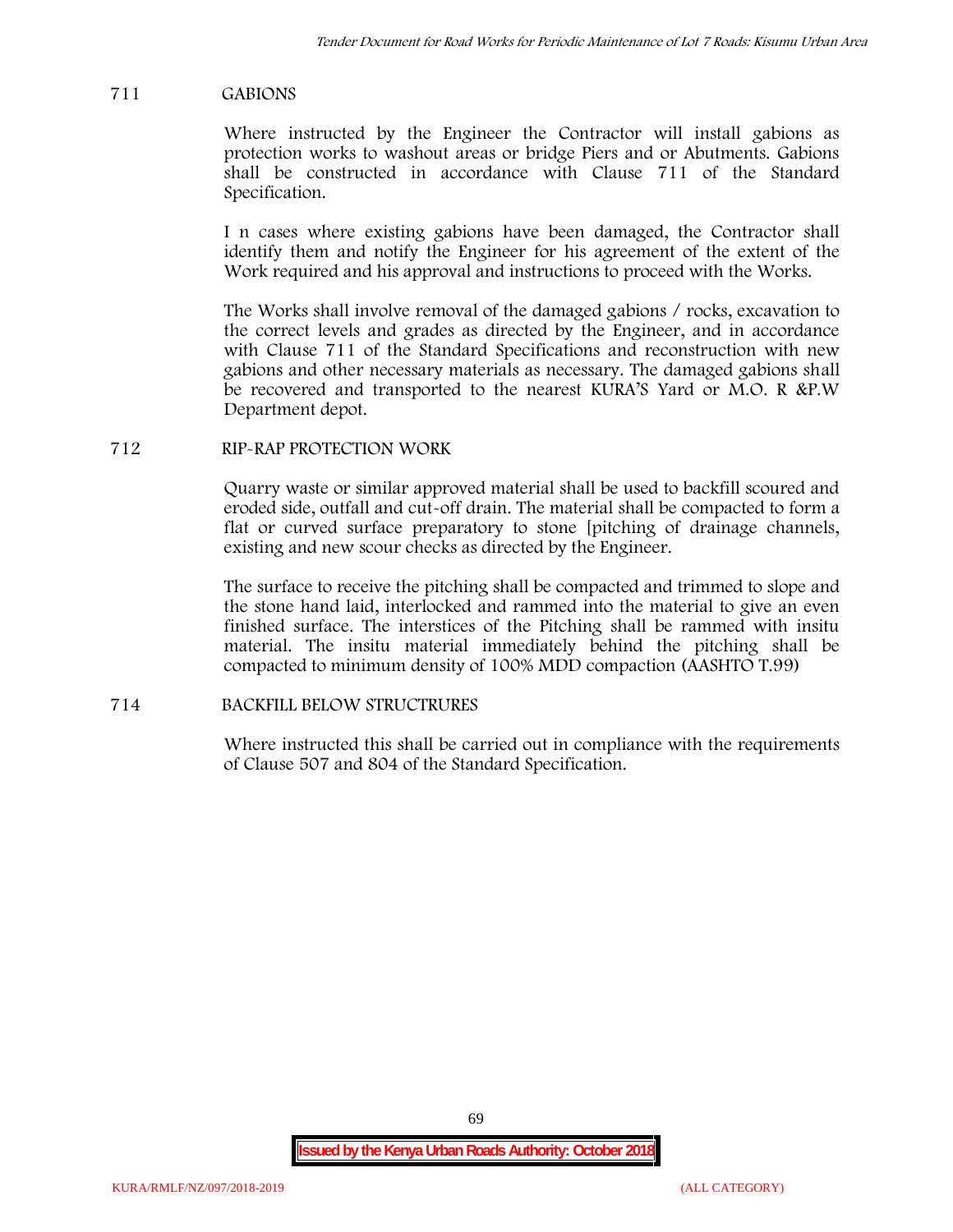**SECTION 8 - CULVERTS AND DRAINAGE WORKS**

#### **801 SCOPE OF SECTION**

The operations specified in this section apply to the installation of drainage works and reinstatement and improvement of the same.

In addition, this Section covers: -

- Extending of existing 450mm, 600mm and 900mm diameter pipes to be compatible with the increased road width or access.
- Desilting and cleaning of existing pipes and outfall drains to make them free flowing.

**804 EXCAVATION FOR CULVERTS AND DRAINAGE WORKS**

In the Standard Specifications, make the following amendments: -

culverts as shall be directed by the Engineer.

- (a) In paragraph 6, line 3, and in paragraph 7, line 5 and in paragraph 11, line 6, delete "95%" and insert "100%".
- (b) Removal of Existing Pipe Culverts

Where instructed by the Engineer, the Contractor shall excavate and remove all existing blocked or collapsed culvert pipes of 450mm, 600mm and 900mm diameter including concrete surround, bedding, inlet and outlet structure.

The void left after removal of culvert pipes shall be widened as necessary to accommodate new concrete bedding, pipe and haunching. The payment of this work shall be per linear metre of pipes removed, and the volume in m<sup>3</sup> of inlet/outlet structure removed. The void left by removal of these pipes shall be carefully preserved in order to accommodate replacement of 450mm, 600mm or 900mm diameter pipe

- (c) Removal of Other Existing Drainage Structures When instructed by the Engineer, the Contractor shall demolish or remove any other structure and payment for this shall be made on day work basis.
- (d) Excavation for Culverts and Drainage Works The Contractor shall carry out all excavations for new culverts and drainage works to the lines, levels, inclinations, and dimensions shown on the drawings or as instructed by the Engineer.

#### **805 EXCAVATION IN HARD MATERIAL**

In the Standard Specifications, Sub-clauses 805(a) and 805 (b) delete "95%" and insert "100%".

In sub-clause 809(a), paragraph 1, line 1, substitute "95%" with "100%".

70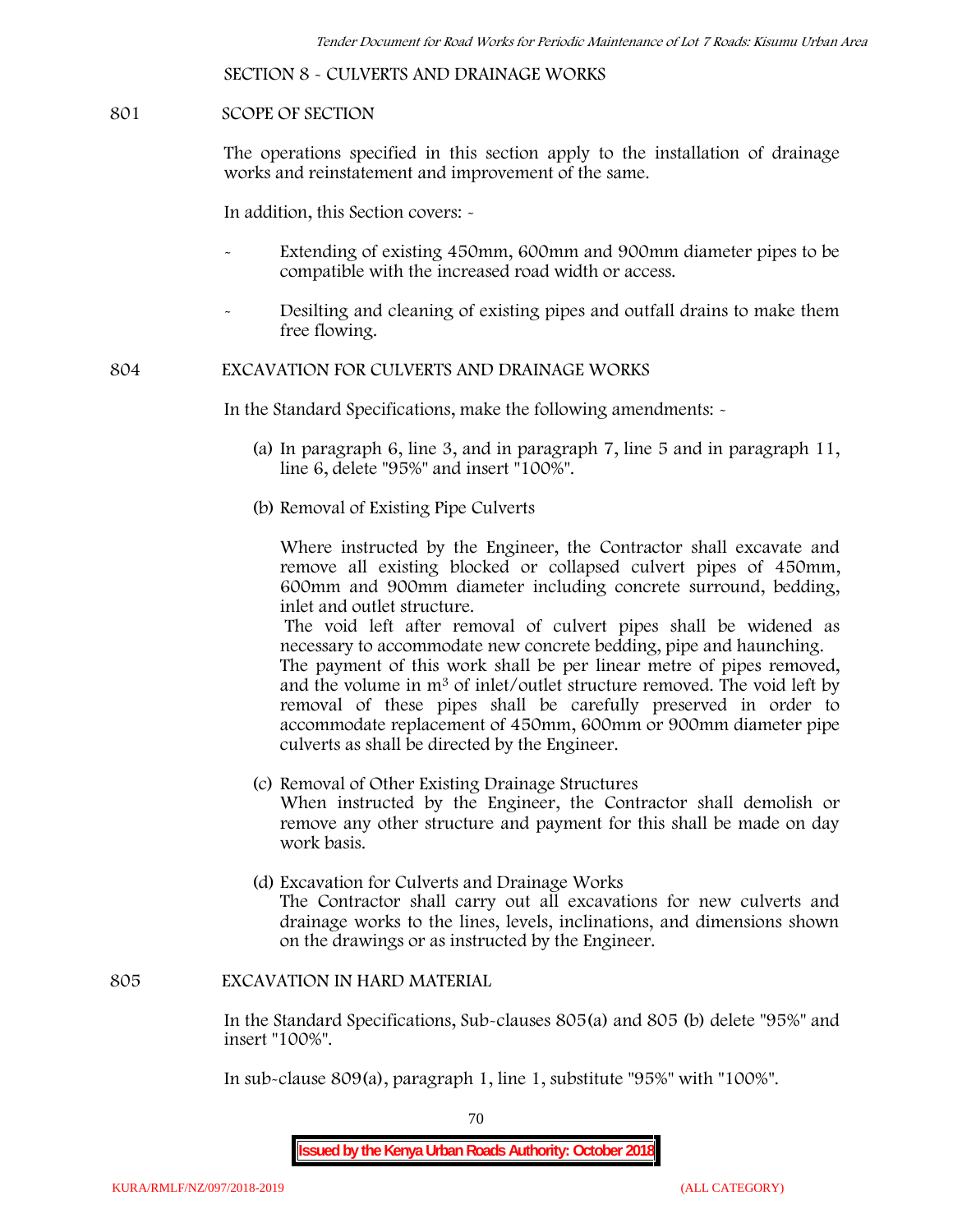In sub-clause 809(c), paragraph 2, line 4, between the words "compacted" and "and shaped" insert the words "to 100% MDD (AASHTO T.99)".

Hard material is material that can be excavated only after blasting with explosives or barring and wedging or the use of a mechanical breaker fitted with a rock point in good condition and operated correctly. Boulders of more than 0.2m<sup>3</sup> occurring in soft material shall be classified as hard material.

#### **809 BEDDING AND LAYING OF PIPE CULVERTS**

Concrete pipes shall be laid on a 150mm thick concrete bed of class 15/20 and the pipes shall be bedded on a 1:3 cement: sand mortar at least 50mm thick, 150mm wide and extending the full length of the barrel.

The rates inserted shall allow for compaction of the bottom of excavation to 100% MDD (AASHTO T.99).

#### **810 JOINTING CONCRETE PIPES**

The concrete pipes for the culverts shall have ogee joints and will be jointed by 1:2 cement: sand mortar and provided with fillets on the outside as described in clause 810 of the Standard Specification.

#### **812 BACKFILLING OVER PIPE CULVERTS**

In the Standard Specifications, clause 812

a) Wherever the expression "dry density of 95% MDD (AASHTO T. 99)" occurs delete and replace with "dry density of 100% MDD (AASHTO T.99)".

The rates entered for laying of pipe culverts shall allow for backfilling to pipe culverts and compacting to 100% MDD (AASHTO T.99) and these works shall not be measured and paid for separately.

## **814 SUBSOIL DRAINS**

In the event of excavation for repairs exposing local seepage, springs or unacceptably high water table, the Engineer may instruct the provision of counter fort or French drains.

These drains shall consist of a trench excavated to the alignment, width, depth and gradient instructed by the Engineer, and backfilled with approved compacted clean hard crushed rock material as specified in clause 815 of the standard specification. Where these drains lie within the carriageway the carriageway shall be reinstated with compacted stabilised gravel and surfaced with hot asphalt or a surface dressing as instructed by the Engineer.

#### **815 INVERT BLOCK DRAINS AND HALF ROUND CHANNELS**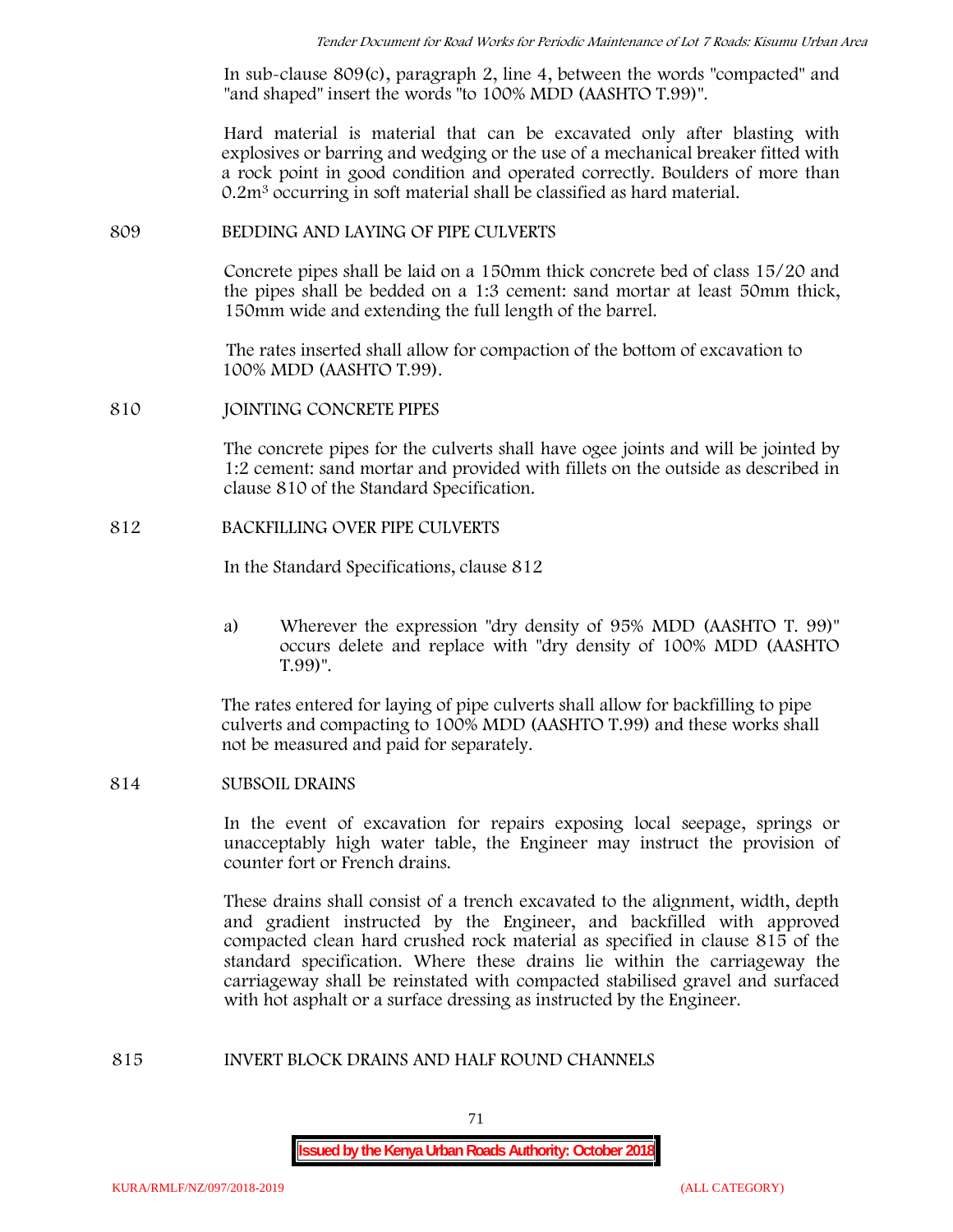Invert Block Drains and Half Round Channels shall be constructed as shown in the drawings provided in accordance with the Standard Specifications where directed by the Engineer.

- **817 REPAIRS TO DRAINS**
- **817.1 Cleaning and Repair of Existing Drains**

In areas of existing side drains, mitre or outfall drains where such are blocked, the Engineer shall instruct the Contractor to clean and clear the drains to free flowing condition.

The work shall consist of:

- (a) Stripping and removal of any extraneous material to spoil including vegetation and roots in the drains to the satisfaction of the engineer.
- (b) Spreading of any spoil to the satisfaction of the Engineer.

Shaping the drains to free flowing condition as directed by the Engineer. Removing any broken side slabs for inverted block drains and replacing with a new removing any broken inverted block drains and replacing with a new one well jointed.

Measurement and Payment for cleaning drains shall be by linear metre of drain cleaned measured as the product of plan area and vertical depth of extraneous material instructed to be removed. No extra payment will be made for removal of vegetation and roots.

**817.2 Channels**

The Engineer may instruct that the Contractor provides open channels in place of existing subdrains where the latter may be damaged or in any other place. The rates entered by the Contractor in the bills of quantities must include for removal and disposal of any subdrain material, excavation to line and level, backfilling and compaction as directed by the engineer. The channels shall be constructed of precast class 20/20 concrete of minimum 80mm thickness and lengths or widths not exceeding 1000mm. Joints shall be at least 15mm wide filled with 1:2 cement sand mortar.

**817.3 Rubble fills for protection work**

Quarry waste or similar approved material shall be used to back fill scoured and eroded side, outfall and cut-off drains. The material shall be compacted to form a flat or curved surface preparatory to stone pitching of drainage channels, existing and new scour checks as directed by the Engineer.

## **817.4 Stone Pitching**

Stone pitching shall be constructed in accordance with clause 710 of the standard Specification.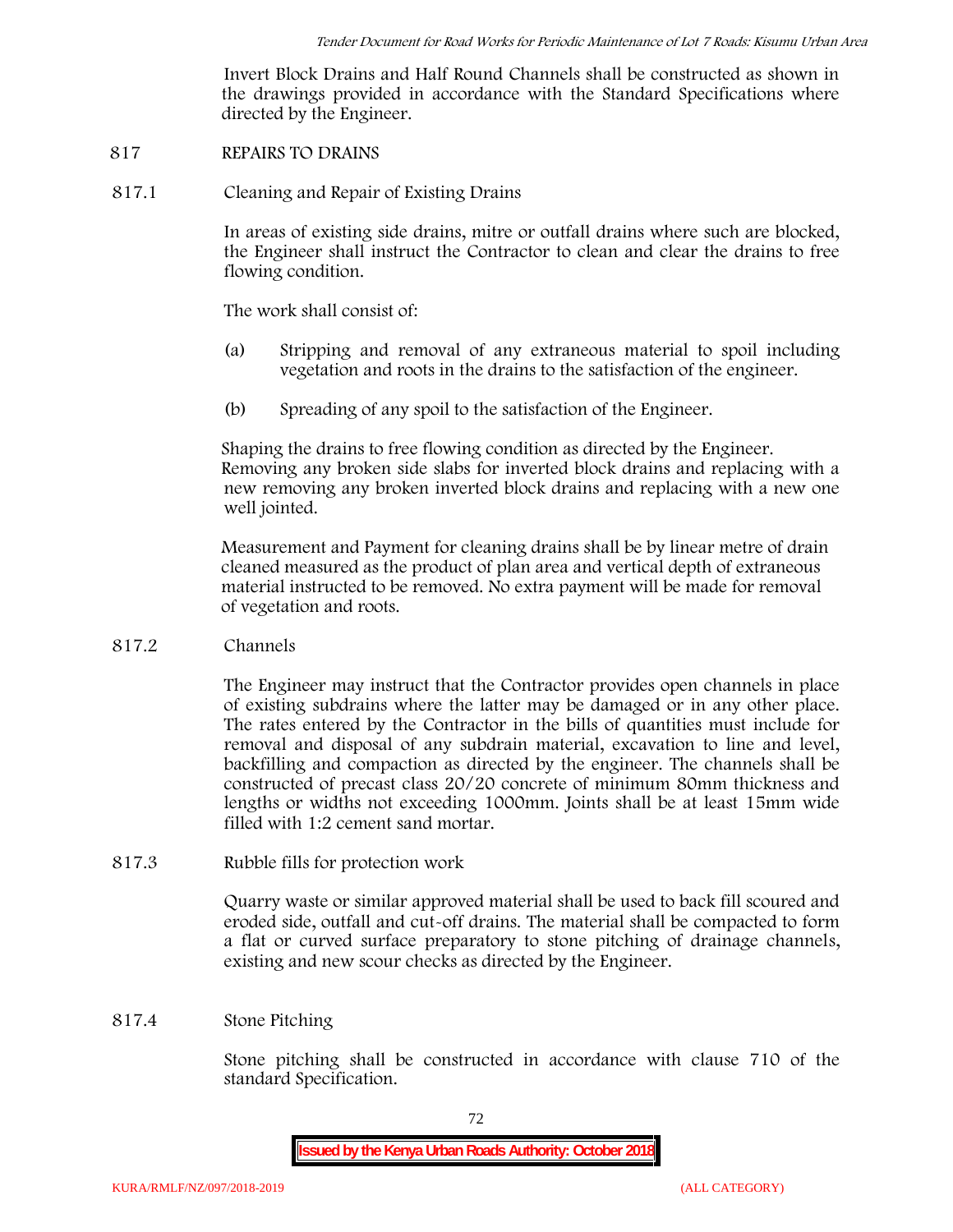**817.5 Gabions**

Gabions shall be constructed in accordance with clause 711 of the standard Specification.

**817.6 Spoil Material**

The Contractor shall be responsible for removal from site of all materials excavated in the course of undertaking works in this section of the specifications, unless suitable for re-use, and deposit of the material in a spoil dump to be approved by the Engineer.

**818 SCOUR CHECKS**

Scour checks are to be constructed in mass concrete in accordance with clause 818 of the standard Specifications and the drawings as shall be provided.

- **819 CLEANING AND MAINTENANCE**
- **819.1 Desilting of Pipe Culverts**

Where instructed, Contractor shall desilt the existing pipe culverts by removing all the material from the pipe to make them clean and free flowing.

Measurement and payment shall be by the linear metres of pipes de-silted, regardless of diameter size.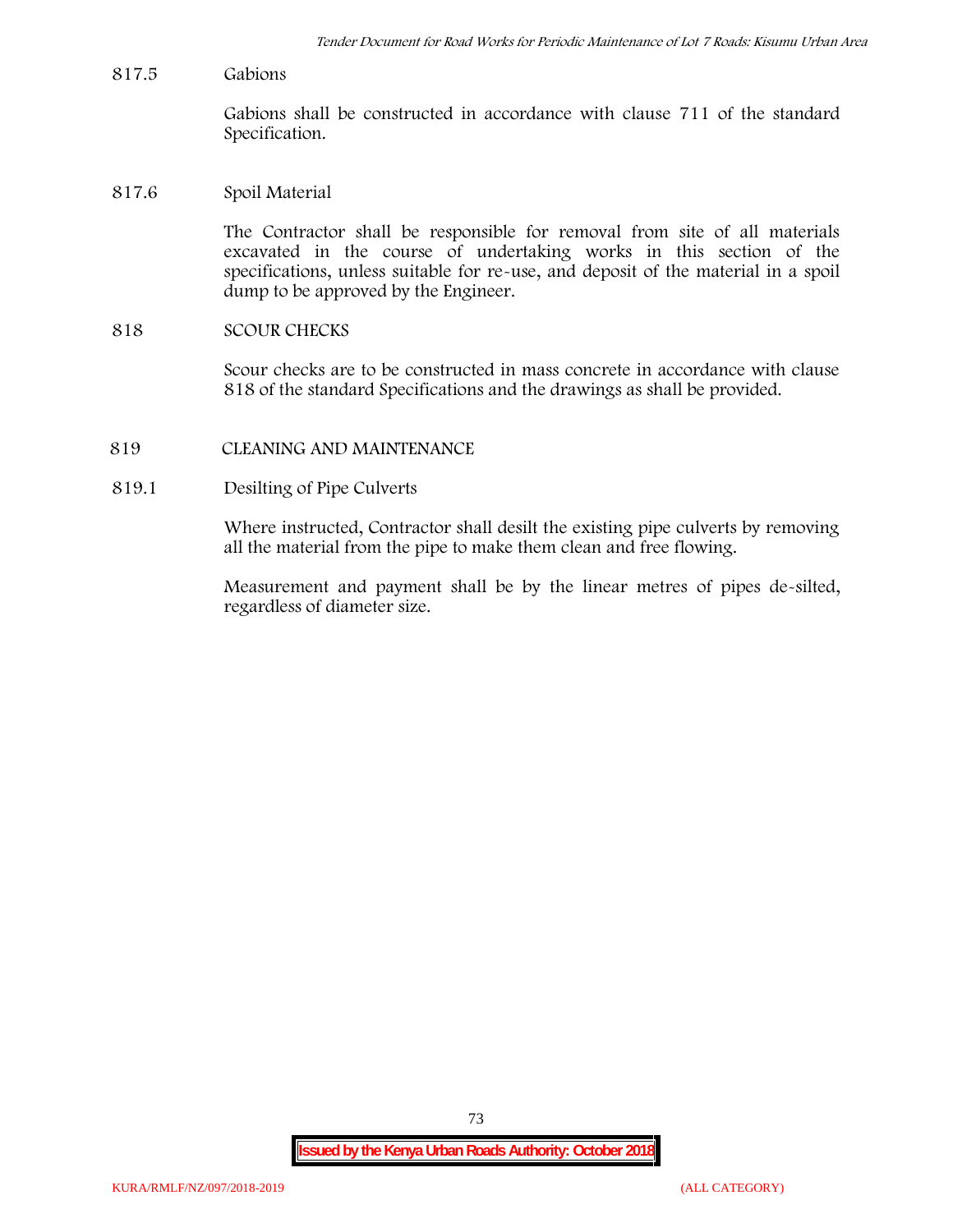**SECTION 9 - PASSAGE OF TRAFFIC**

#### **901 SCOPE OF THE SECTION**

The Contractor shall so arrange his work to ensure the safe passage of the Traffic at all times and if necessary construct and maintain an adequate diversion for traffic complete with all the necessary road traffic signs.

The contractor shall provide to the satisfaction of the Engineer adequate warning signs, temporary restriction signs, advance warning signs, barriers, temporary bumps and any other device and personnel equipped with two way radios to ensure the safe passage of traffic through the works.

When carrying out the Works the Contractor shall have full regard for the safety of all road users.

The Contractor shall also provide sign posts and maintain to the satisfaction of the Engineer all deviations necessary to complete the works. The contractor should allow for the costs of complying with the requirements of this clause in his rates.

The contractor will be deemed to have inspected the site and satisfied himself as to the adequacy of his bid for these works and no additional payments will be made to the contractor for any expenditure on traffic control or the provision of deviations. The employer shall not be liable for inadequate prior investigations of this nature by the contractor.

#### **903 MAINTENANCE OF EXISTING ROADS**

The Contractor shall when instructed, maintain the existing project road ahead of works using compacted asphalt concrete type I in accordance with the provisions in clause 1601B – 1607B of the Special Specifications or gravel material depending on the nature of the wearing course surface.

### **904 CONSTRUCTION OF DEVIATIONS**

(a) **General**

In addition to requirement of this clause, the Contractor shall when instructed construct and complete deviations to the satisfaction of the Engineer before commencing any permanent work on the existing road. Also during these works the contractor is supposed to provide a detour of adequate pipe culverts for pedestrian and traffic crossing where there is bridge works.

Subject to the approval by the Employer, the Contractor may maintain and use existing roads for deviation. Payment for this, made in accordance with clause 912 (a) (i), shall be by the Kilometre used depending on the type of road used, whether bituminous or earth/gravel. The rates shall include for the provision of materials and the works involved.

b) **Geometry**

74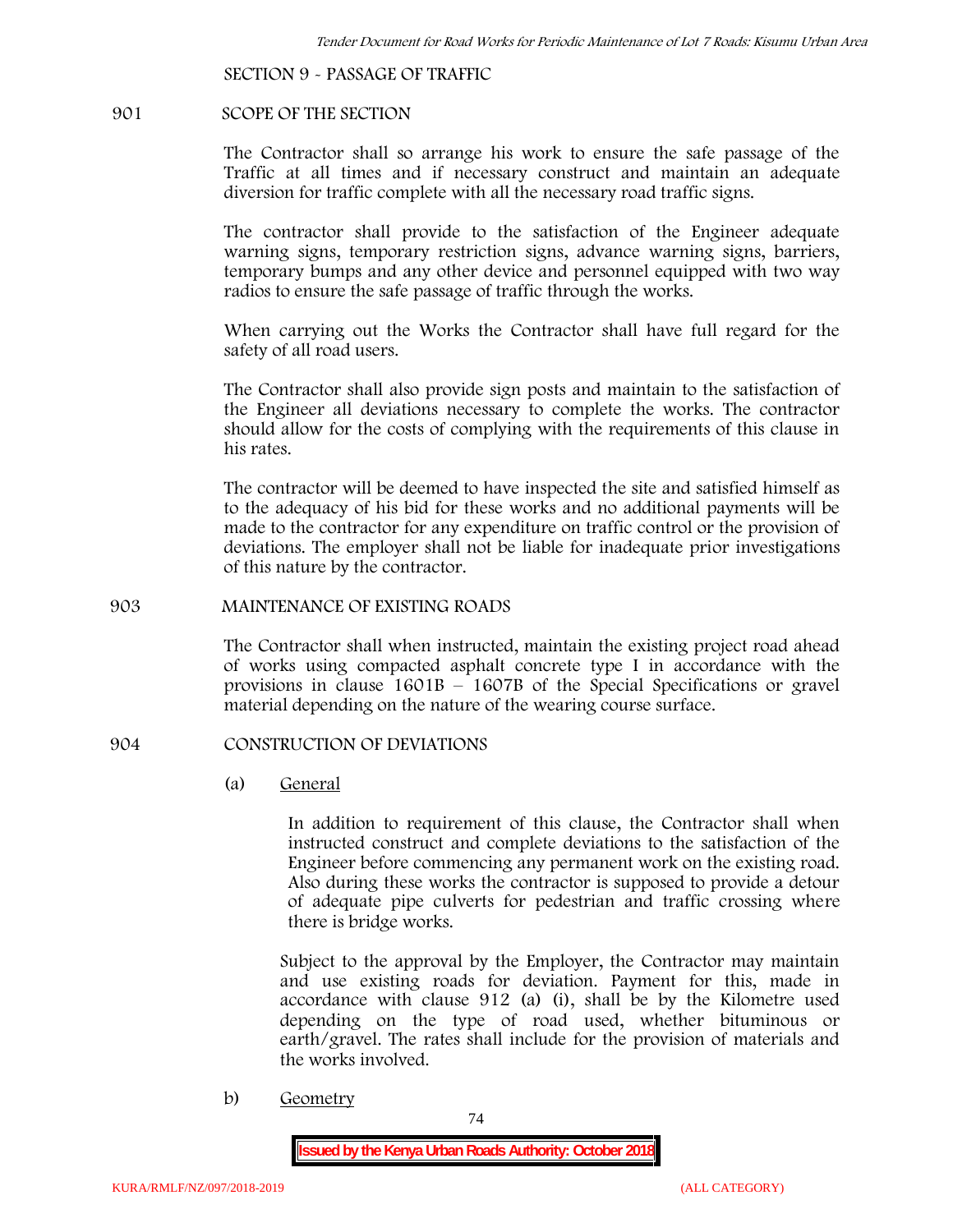The carriageway width of the deviations shall not be less than 6m wide and suitable for 2-way lorry traffic unless otherwise specified.

c) **Construction**

Unless otherwise instructed gravel wearing course for the deviation shall be 150mm compacted thickness complying with section 10 of the Standard Specification. The Contractor shall allow in his rate for removal of any unsuitable material before placing of gravel wearing course, as this will not be paid for separately.

In addition to provision of this clause, Contractor is required to sprinkle water at least 4 times a day at the rate of 1 to  $1.4$  litres/ $M<sup>2</sup>$  in regular interval to minimise the effects of dust. Latest sprinkling time shall be one hour before the sunset.

Where existing neighbouring roads are used as deviation, Contractor shall carry out repairs and maintenance in parent materials used for the existing base and surfacing of the road being used.

# **906 PASSAGE OF TRAFFIC THROUGH THE WORKS**

The Contractor shall arrange for passage of traffic through the works during construction whenever it is not practicable to make deviations.

Any damage caused by passing traffic through the works shall be made good at the contractor's own cost.

## **907 SIGNS, BARRIERS AND LIGHTS**

Contractor shall provide signs, barriers and lights as shown in the drawing in Book of Drawings at the locations where the traffic is being carried off the existing road to the deviation and back again to existing road. The Contractor shall provide ramps and carry out any other measures as instructed by the Engineer to safely carry traffic from the road to deviation.

Contrary to what has been specified in this clause the road signs provided shall be fully reflectorised and in conformity with clause 9.1 of the "Manual for Traffic Signs in Kenya Part II".

# **909 ASSISTANCE TO PUBLIC**

In addition to provision of clause 909, Contractor shall maintain close liaison with the relevant authorities to clear any broken down or accident vehicles from the deviations and the main road, in order to maintain smooth and safe flow of the traffic. Further, the Contractor shall provide a traffic management plan to be approved by the Engineer before the commencement of any construction works and execute the same, to the satisfaction of the Engineer, during the entire period of project implementation. A draft traffic management plan shall be submitted with Bid.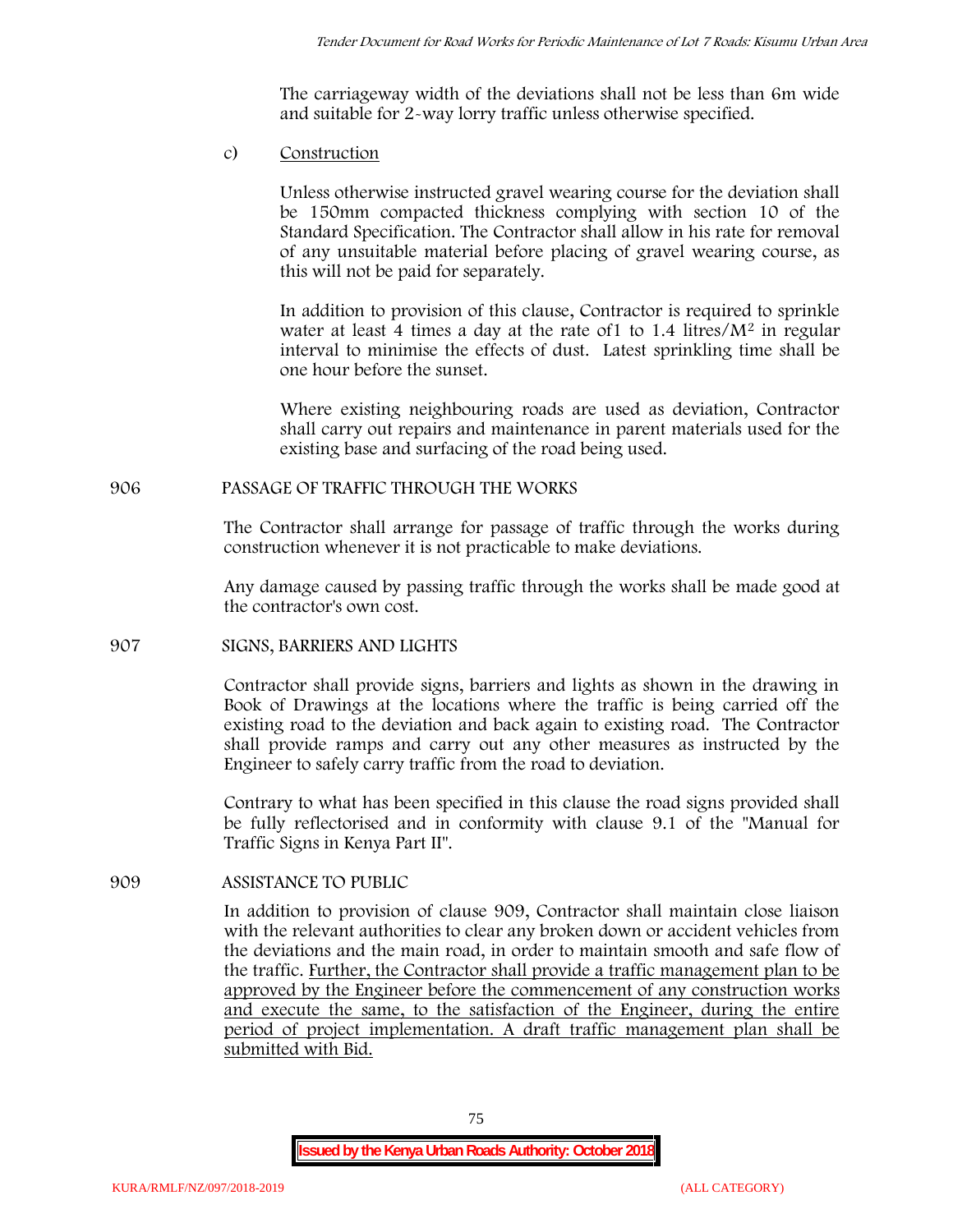## **912 MEASUREMENT AND PAYMENT**

## **Construct Deviation**

#### **Road Deviation**

The Contractor shall be paid only 50% of the rate for this when he completes deviation road to the satisfaction of the Engineer. The balance shall be paid in equal monthly instalments over the contract period, as he satisfactorily maintains the deviation (as per clause 904 and 905 above) when it is in operation.

Where existing neighbouring road has been used as deviation, payment shall be by the kilometre rate and shall include the cost of repairs and maintenance of the road carried out in parent base and subbase materials.

#### **Deviation using Pipe Culverts**

The Contractor shall be paid only 50% of the rate for this when he completes deviation to the satisfaction of the Engineer. The balance shall be paid in equal monthly instalments over the contract period, as he satisfactorily maintains the deviation when it is in operation. The Contractor shall be paid full amount when the bridge under construction will be in use.

## **Maintain existing road**

Asphalt Concrete or gravel for maintaining the existing road shall be measured by the cubic metre placed and compacted upon the road

**Passage of traffic through the works**

Payment shall be made on Lump Sum basis.

#### **Assistance to Public**

The Contractor will be deemed to have included cost of this item in other items and no separate payment shall be made.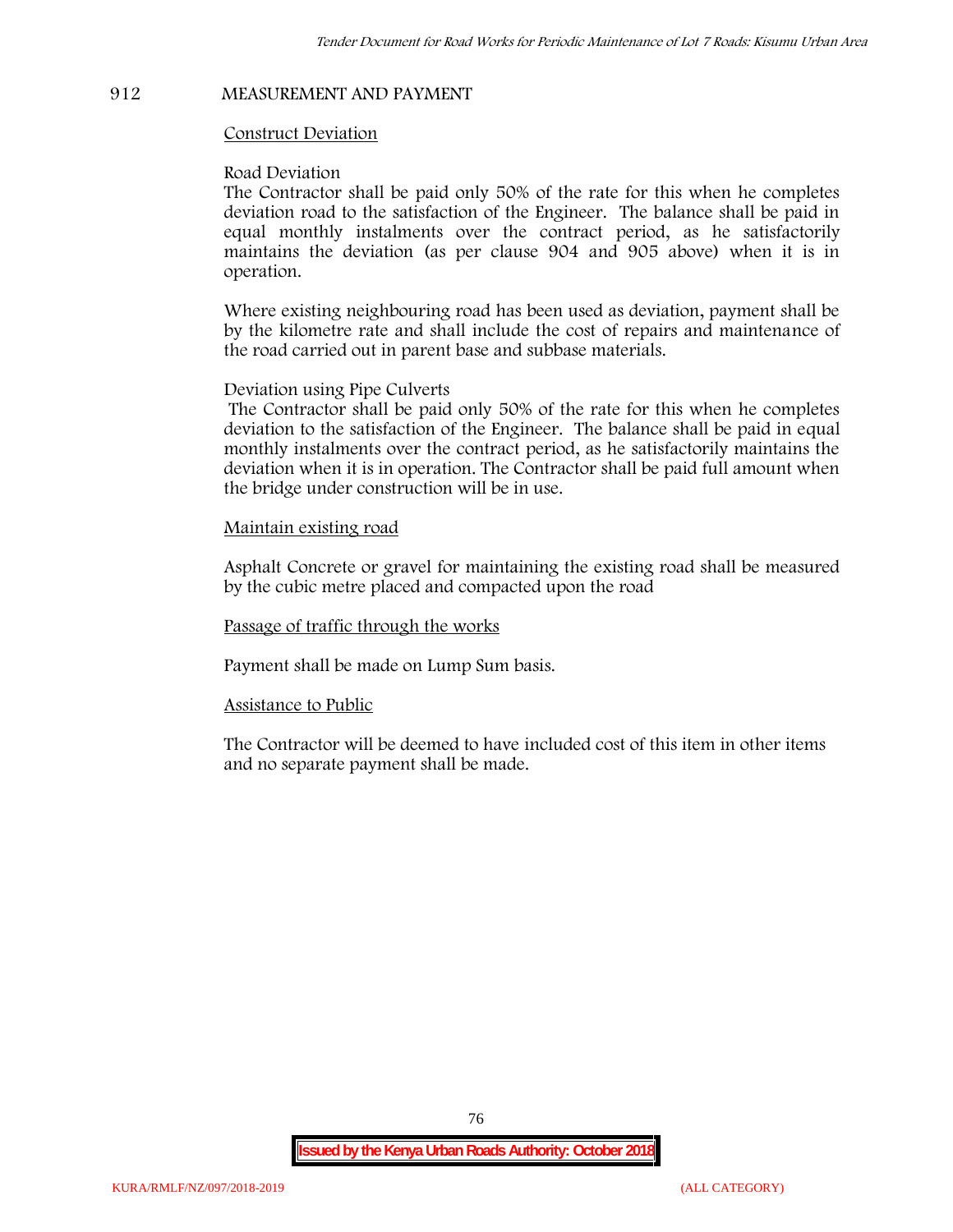# **SECTION 10 – GRADING AND GRAVELLING**

## **1001 GENERAL**

Grading covers the works involved in the reinstatement of the road carriageway to the camber by removing the high points and filling up gullies, corrugations and wheel ruts to restore smooth running surface. Gravelling consists of excavation, loading, hauling, spreading, watering and compaction of gravel or softstone wearing course material on the formation of the road carriageway.

# Ditch and Shoulder grading

The activity consists of cutting of a  $V$  – ditch and reinstating or reforming of the shoulders of road using either Towed or Motor grader.

# Carriageway grading

# **(i) Light grading**

This consists of trimming of the carriageway to control roughness and corrugations using either a towed grader or a motorized grader.

# **(ii) Heavy grading**

This consists of scarifying the existing carriageway surface, cutting high spots and moving materials to fill potholes, corrugations and wheel ruts and reshaping of the surface to the specified camber, using either a towed grader or a motorized grader. All loose rocks, roots, grasses shall be removed and disposed well clear off the drains.

Heavy grading will be considered if 70% of the road has potholes, corrugations and wheel ruts of over 200mm deep.

The material shall be bladed toward the center of the road starting from both edges until the specified camber is achieved.

# **1002 MATERIALS**

Gravel shall include lateritic gravel, quartzitic gravel, calcareous gravel, decomposed rock, softstone/quarry waste material, clayey sand and crushed rock.

## **1003 MATERIAL REQUIREMENTS**

Gravel material shall conform to the requirements given below: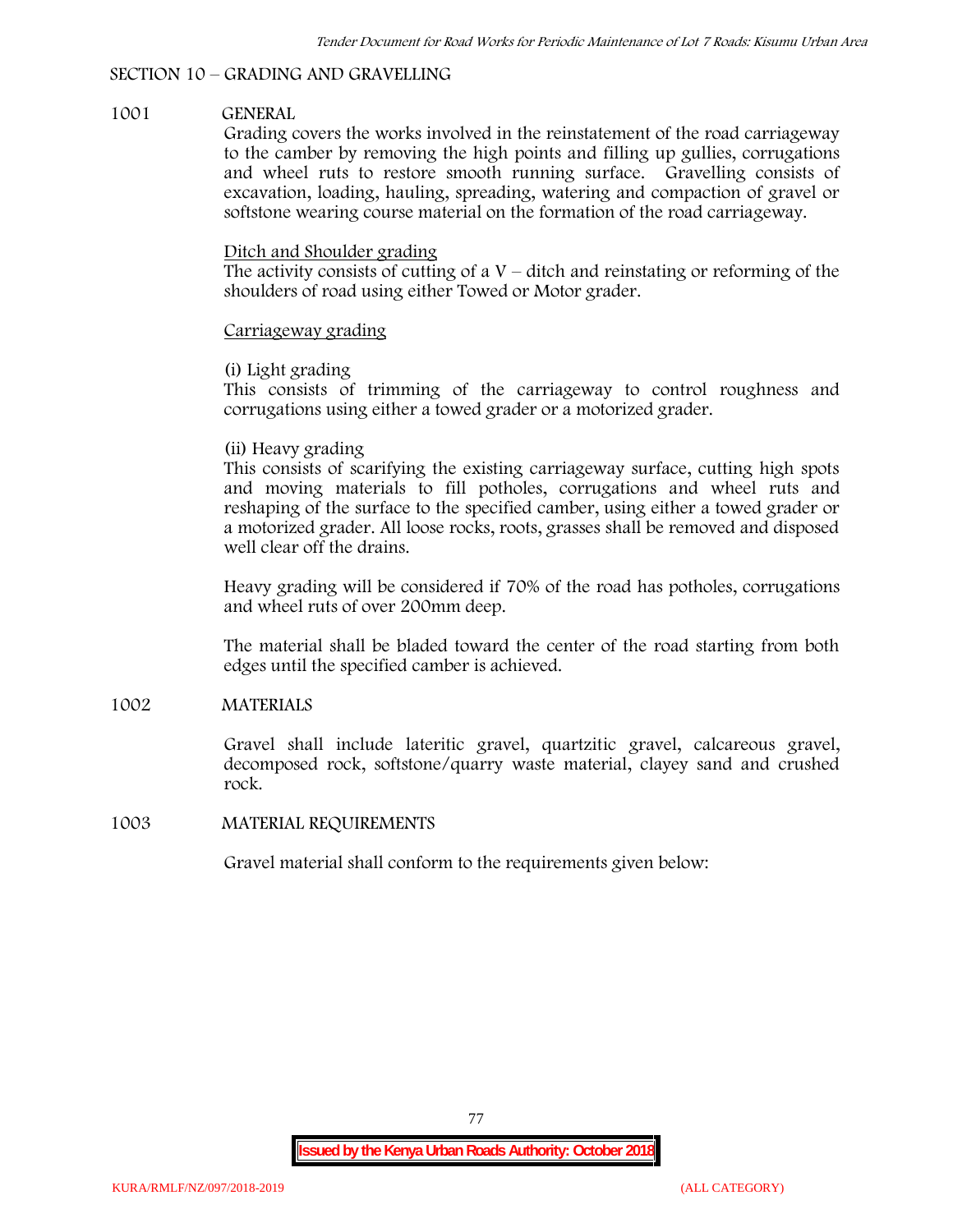| <b>GRADING REQUIREMENTS</b> |                                  |     |
|-----------------------------|----------------------------------|-----|
| <b>AFTER COMPACTION</b>     |                                  |     |
| Sieve                       | % by weight                      |     |
| (mm)                        | passing                          |     |
| 40                          | 100                              |     |
| 28                          | $95 - 100$                       |     |
| 20                          | $85 - 100$                       |     |
| 14                          | $65 - 100$                       |     |
| 10                          | $55 - 100$                       |     |
| 5                           | $35 - 92$                        |     |
| $\overline{2}$              | $23 - 77$                        |     |
| 1                           | $18 - 62$                        |     |
| 0.425                       | $14 - 50$                        |     |
| 0.075                       | $10 - 40$                        |     |
|                             | PLASTICITY INDEX REQUIREMENTS PI |     |
| Zone                        | Min                              | Max |
| <b>WET</b>                  | 5.                               | 15  |
| DRY                         | 10                               | 25  |

| BEARING STRENGTH REQUIREMENTS                   |            |                |  |  |
|-------------------------------------------------|------------|----------------|--|--|
| Traffic                                         | <b>CBR</b> | DCP Equivalent |  |  |
| Commercial                                      |            | mm/Blow        |  |  |
| VPD                                             |            |                |  |  |
| Greater than                                    | 20         | 11             |  |  |
| 15                                              |            |                |  |  |
| Less than 15                                    | 15         | 14             |  |  |
| CBR at 95% at MDD, Modified AASHTO and 4        |            |                |  |  |
| days soak                                       |            |                |  |  |
| Lower quality material (CBR 15) may be accepted |            |                |  |  |
| if no better material can be found              |            |                |  |  |

NB: Wet Zone – mean annual rainfall greater than 500mm Dry Zone – mean annual rainfall less than 500mm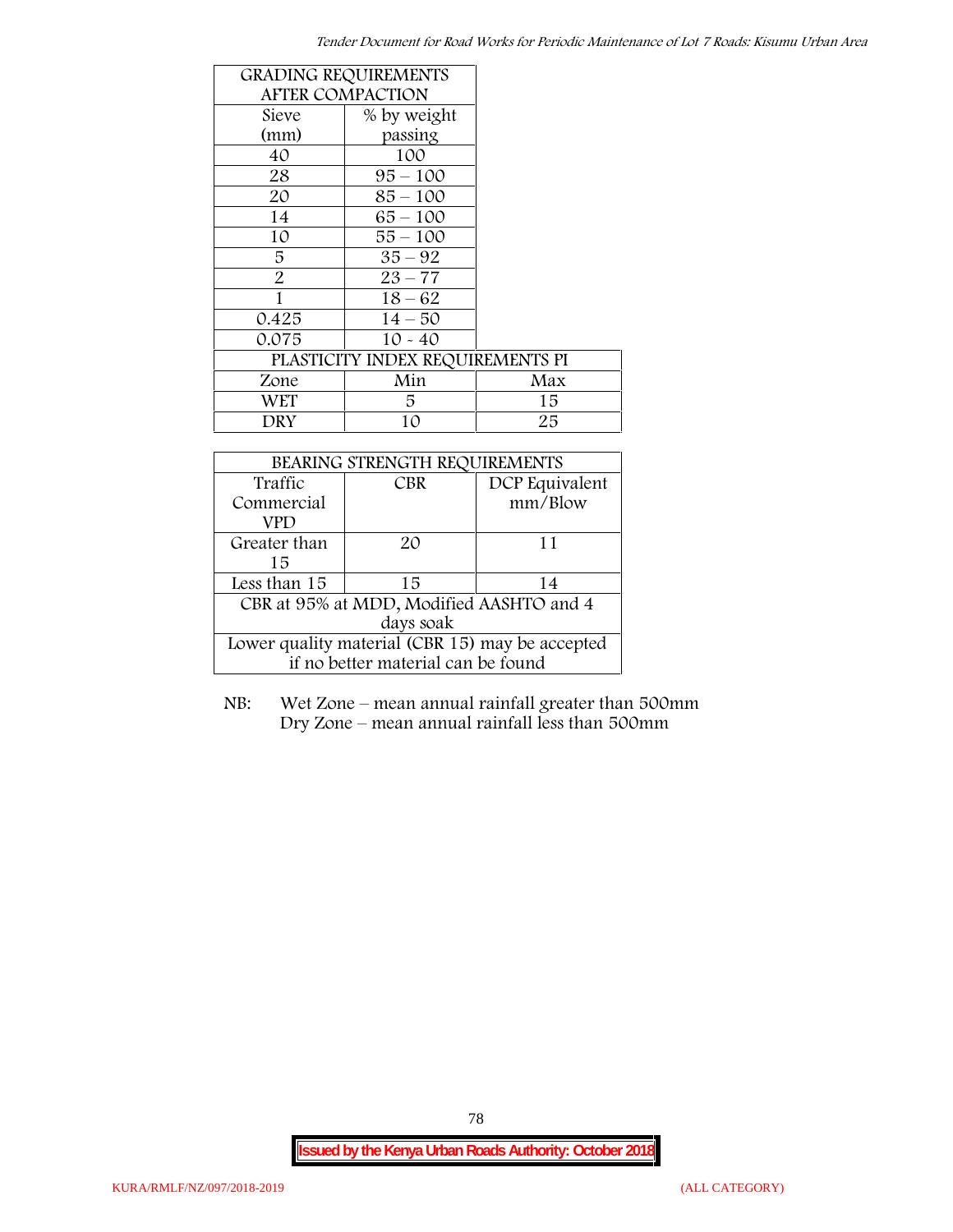#### **SECTION 11 – SHOULDERS TO PAVEMENT**

#### **1101 GENERAL**

Shoulders shall be constructed in accordance with guidelines given in 1102 and as directed by the Engineer.

For sections where shoulders are extremely low and requires fill material before the shoulder is reconstructed, the construction of fill embankment shall be in accordance with Section 5 of this specification.

#### **1102 MATERIAL FOR CONSTRUCTION OF SHOULDERS**

The shoulders shall be 1.0m wide both sides and shall be formed of 150mm thick well compacted soft stone material and topsoiled with red coffee soil and planted with grass.

Low shoulder shall be reconstructed by cutting benches, filling and compacting approved fill material to form the formation to the shoulders.

Shoulder reconstruction shall be same in all sections including the slip roads.

#### **1105 SURFACE TREATMENT OF SHOULDERS**

The shoulders shall be planted with creeping type kikuyu grass.

#### **1106 MEASUREMENT AND PAYMENT**

Payment for shoulder construction shall be in accordance with the relevant clauses in sections 11, 12, 14, 15 and 23 of the relevant Specifications. Payment for fill material on shoulder shall be in accordance with Section 5 of this specification.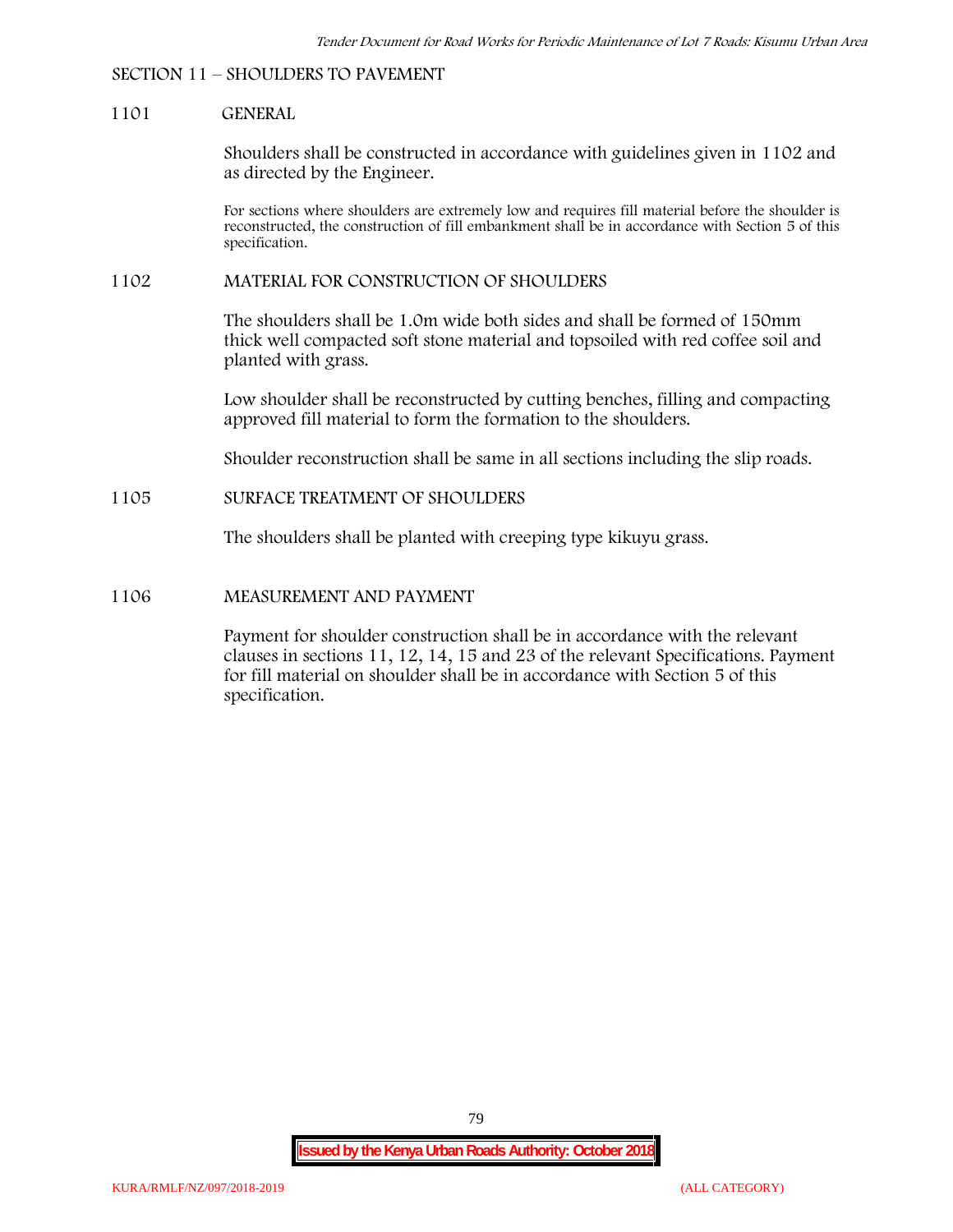#### **SECTION 12 - NATURAL MATERIAL SUBBASE AND BASE**

#### **1201 GENERAL**

Where instructed by the Engineer, the Contractor shall undertake repairs, widening and reprocessing to the existing carriageway and shoulders in accordance with sections 12 and 14 of the Special Specifications.

**a) Areas to be scarified and reprocessed**

The contractor will scarify, add new material and reprocess sections as determined by the Engineer.

**b) Pavement repairs**

The Contractor will carry out repairs to base and subbase as directed by the Engineer and according to Specifications given in Sections 12 and 14 of the Standard Specifications.

**c) Pavement widening**

The Contractor shall, as directed by the Engineer, bench and compact the subgrade to 100% MDD (AASHTO T99), provide lay and compact material for subbase and base as directed by the Engineer and in accordance with Sections 5 and 12 of the Standard Specifications.

#### **1203 MATERIAL REQUIREMENTS**

Natural materials for base and subbase shall conform to the specifications given in Section 12 of the Standard Specifications for Road and Bridge Construction for cement and lime improved base and subbase.

**1209 MEASUREMENT AND PAYMENT**

Natural material for subbase and base shall be measured by the cubic metre placed and compacted upon the road calculated as the product of the compacted sectional area laid and the length.

**1210 HAND PACKED STONE**

Hand packed stone base is a layer of hand laid stone of defined size and durable in nature, laid in a manner such that when proof rolled and compacted it forms a stable and dense matrix as a road base.

**a) Material for Hand Packed Stone Base**

This shall consist of durable stone with nominal base dimensions of 75 mm square and minimum height of 150 mm or when compacted to give a layer of 150 mm. The stone shall be class C with the following requirements: **LAA 45 max ACV 32 max SSS 12 max**

80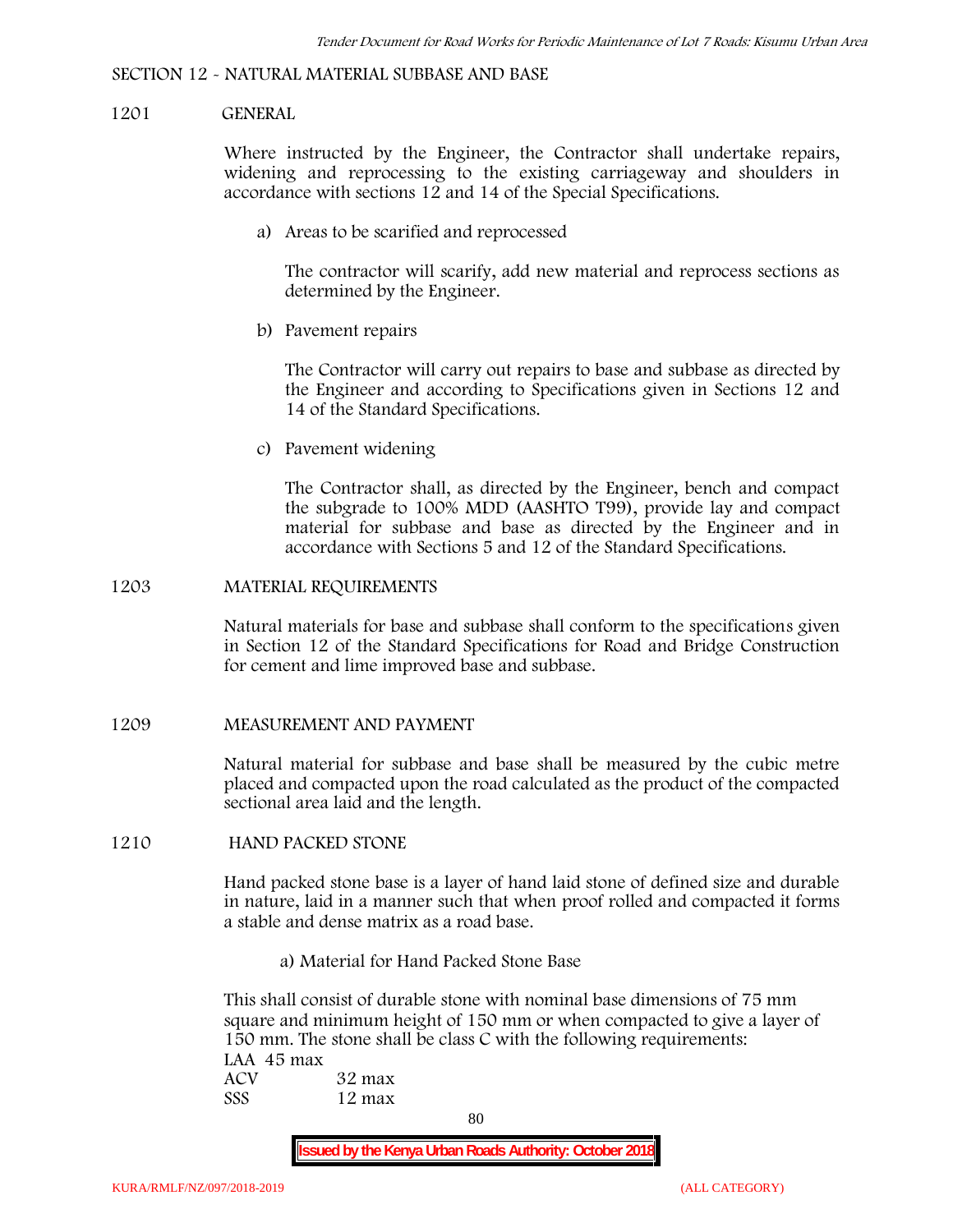| FI | 30 max  |
|----|---------|
| CR | 60 min. |

It shall be free from foreign matter. The fines passing 0.425 mm sieve shall be **NONPLASTIC**

#### **b) Laying**

The stone shall be laid by hand closely together. The stone shall be carefully bedded and tightly wedged with suitable spalls. The base of the stone shall alternate with the apex in all directions or as directed by the Engineer. The layer shall be proof rolled with a loaded scrapper or truck with a minimum axle load of 8 tonnes in the presence of the Engineer who shall approve of its stability before compaction.

## **c) Compaction**

This shall be by a steel wheeled roller of at least five tonnes per metre width of roll. It shall consist of four static runs or until there is no movement under the roller. There shall follow vibratory compaction until an average dry density of 85% minimum of specific gravity of stone has been achieved. No result shall be below 82% of specific gravity. The surface of the compacted layer shall then be levelled by quarry dust (0/6 mm). The dust shall have the following specifications:

| <b>Grading</b> |            |  |  |  |  |
|----------------|------------|--|--|--|--|
| Sieve Size     | % Passing  |  |  |  |  |
| 10             | 100        |  |  |  |  |
| 6.3            | $90 - 100$ |  |  |  |  |
|                | 75-95      |  |  |  |  |
| 2              | 50-70      |  |  |  |  |
|                | $33 - 50$  |  |  |  |  |
| 0.425          | 20-33      |  |  |  |  |
| 0.300          | 16-28      |  |  |  |  |
| 0.150          | $10 - 20$  |  |  |  |  |
| 0.075          | $6 - 12$   |  |  |  |  |

The stone shall be class C

The dust shall be free from foreign matter and fines passing 0.425 mm sieve shall be **NON-PLASTIC**. The maximum layer shall be 40 mm or as directed by the Engineer

## **d) Measurement and Payment**

Payment shall be by the cubic metre laid  $(m<sup>3</sup>)$ . Measurement of volume shall be determined as the product of length and compacted thickness laid. The rate quoted for this item should include the cost for laying the levelling quarry dust layer, as no extra payment shall be made for this layer.

# **1211 REPROCESSING EXISTING PAVEMENT LAYERS**

**(b) General**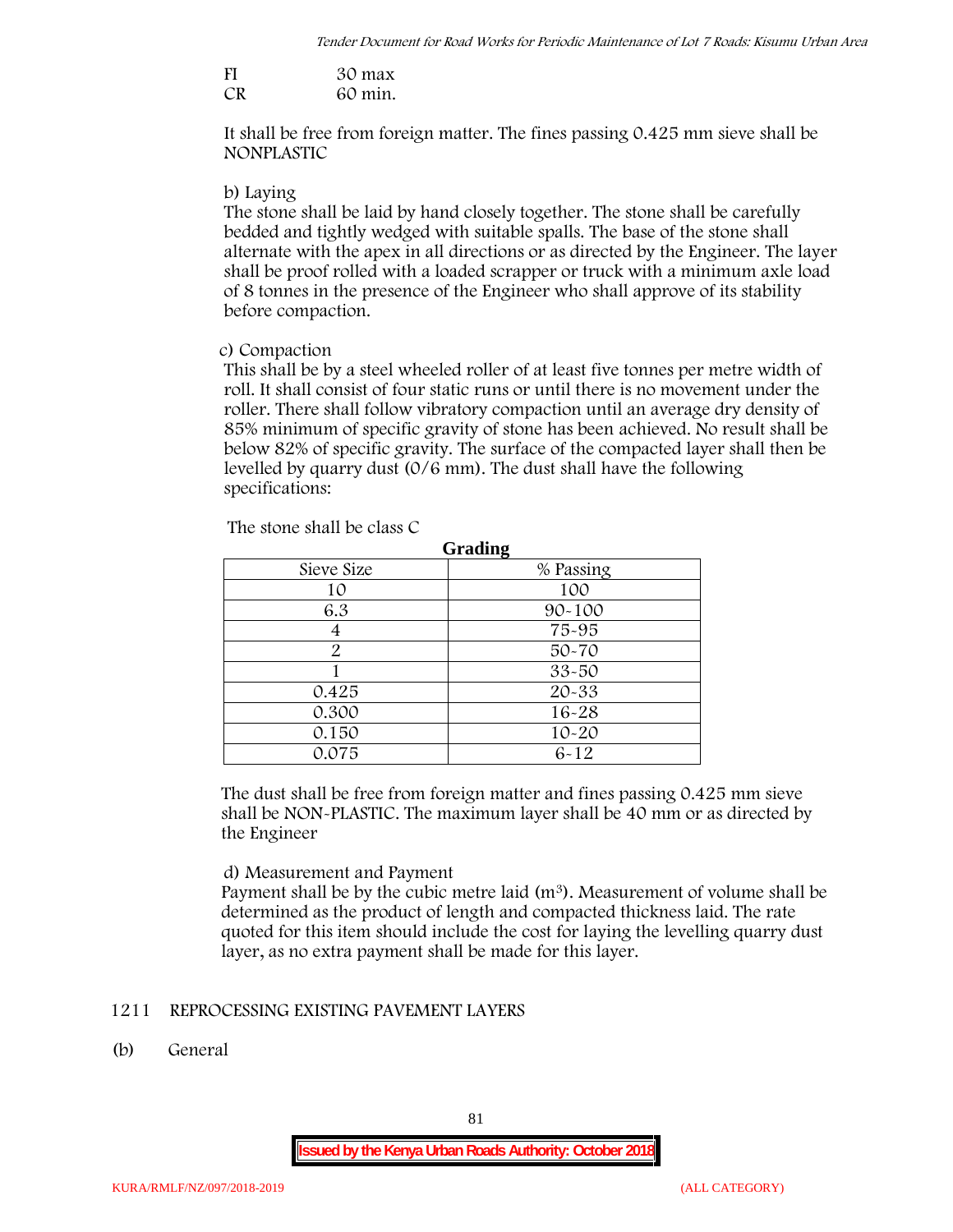The existing surfacing and the base shall be reprocessed with additional material and the composite mixture shall be compacted to form the subbase layer.

Before commencement of the work the Contractor shall propose plants and equipments he proposes to use for this activity.

The Contractor after approval of his proposal shall carry out test section in accordance with Section 3 of the Standard Specifications.

- (c) The existing surfacing and base course shall be broken up to specified depth and reprocessed in place, where required. The underlying layers shall not be damaged, and material from one layer may normally not be mixed with that of another layer. Where unauthorized mixing occurs or where the material is contaminated in any way by the actions of the Contractor, and the contaminated material does not meet the specified requirements of for the particular layer, he shall remove such material and replace it with other approved material, all at his own expense.
- (d) Any mixture composition of the new layer must not contain more than 30% of the bituminous material by volume. The mixture must not contain pieces of bound bituminous material larger than 37.5mm, and any such material shall be removed at the Contractor's cost.
- (e) The requirements for imported material used in the respective pavement layers shall comply with the limitations, norms, sizes and strengths specified in the Standard Specifications clause 1203(b) and (d) and shall be worked as per Section 14 of the Standard Specification.
- (f) Material reworked in-situ or that obtained from existing pavement is not expected to comply with the material requirements but the reworking should achieve the specified requirements.
- (g) Where the thickness of any existing pavement layer requires to be supplemented within reprocessing and the thickness of the additional material after compaction will be less than 100mm, the existing layer shall be scarified to a depth that will give a layer thickness of at least 100mm after compacting the loosened existing and the additional material.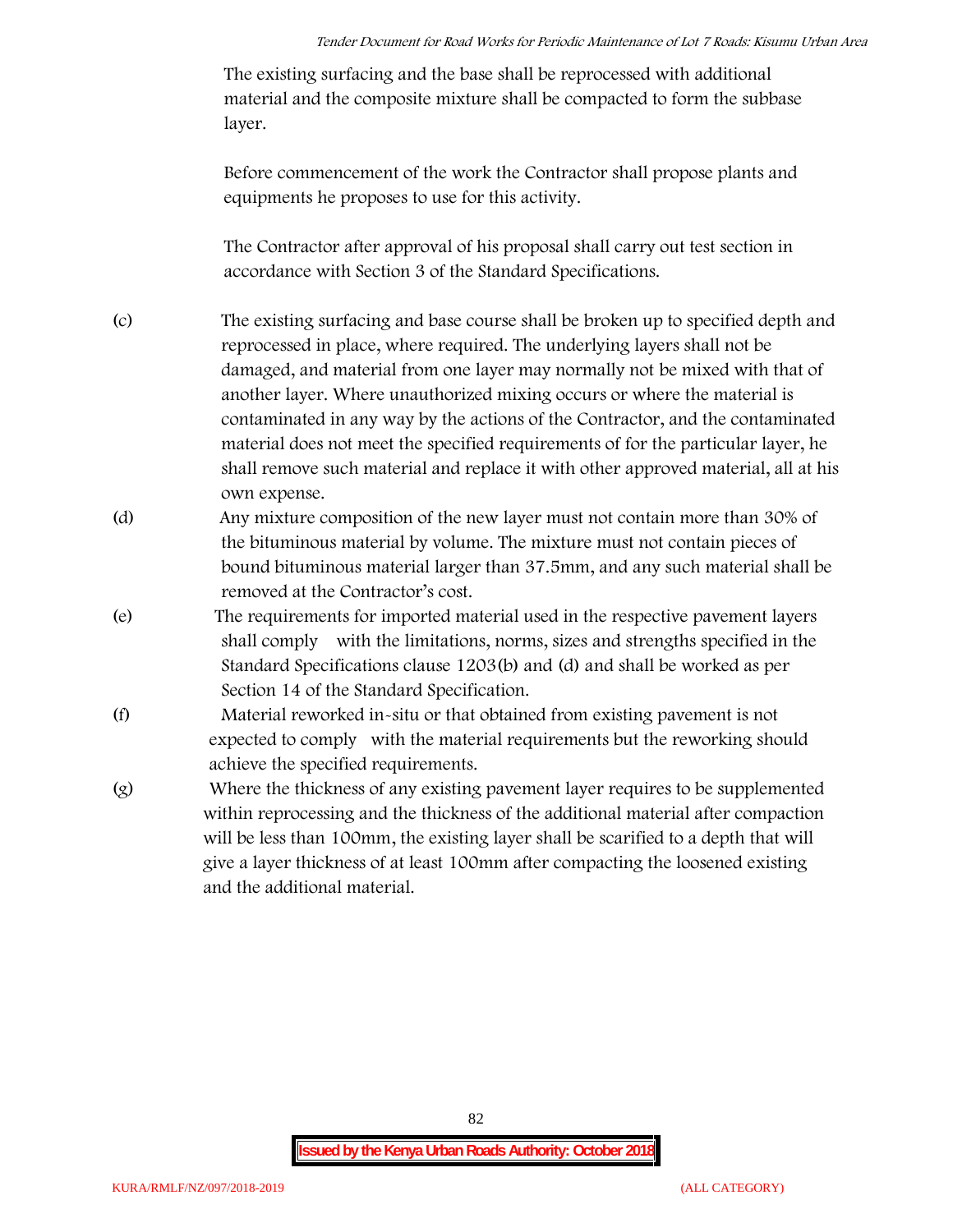# **Controlling the Reworked Depth**

The Contractor shall submit a proven method to method to control the depth of excavation, or layer to be reworked, to the Engineer for approval. The Engineer may order a trial section to be reprocessed before any major length of the road is rehabilitated.

# **Excavations**

Excavations in the pavement shall be kept dry. In the event of water penetrating the underlying layers, construction of the consecutive layers shall be postponed until the underlying layers are dry enough to accommodate the construction plant without deforming or otherwise showing distress.

Step construction shall be carried out per layer at the joint when excavating, both longitudinally (if appropriate) and perpendicular to the direction of travel. The step width shall be 500mm perpendicular to the direction of travel, and 150mm long longitudinally, unless otherwise instructed by the Engineer.

Special care shall be taken when compacting the new material at the joint, ensuring that the specified density is achieved.

# **Measurement and Payment**

(a) Item: In-situ reprocessing of existing pavement layers as subbase compacted to specified density (95% MDD AASHTO T180) and thickness.

## Unit: M<sup>3</sup>

The tendered rate shall include full compensation for breaking up the existing pavement layer to specified depth, breaking down and preparing the material and the spreading and mixing in of any additional material

(b)Item: The addition of extra gravel to subbase.

Unit: M<sup>3</sup>

The tendered rate shall include full compensation for procuring and addition of the material to the in-situ scarified layers and the transportation of the material over unlimited free-haul distance. The tendered rates will also include full compensation for prospecting for materials and any payments necessary to acquire the specified quality material.

(c) Excavation of existing bituminous pavement materials including unlimited free-haul.

Unit: M<sup>3</sup>

The tendered rates shall include full compensation for excavating the existing bituminous material from the pavement layers and for loading, transporting the material for unlimited free-haul, off-loading and disposing of the materials as specified.

(d) Excavation of the existing pavement

Unit:  $M^3$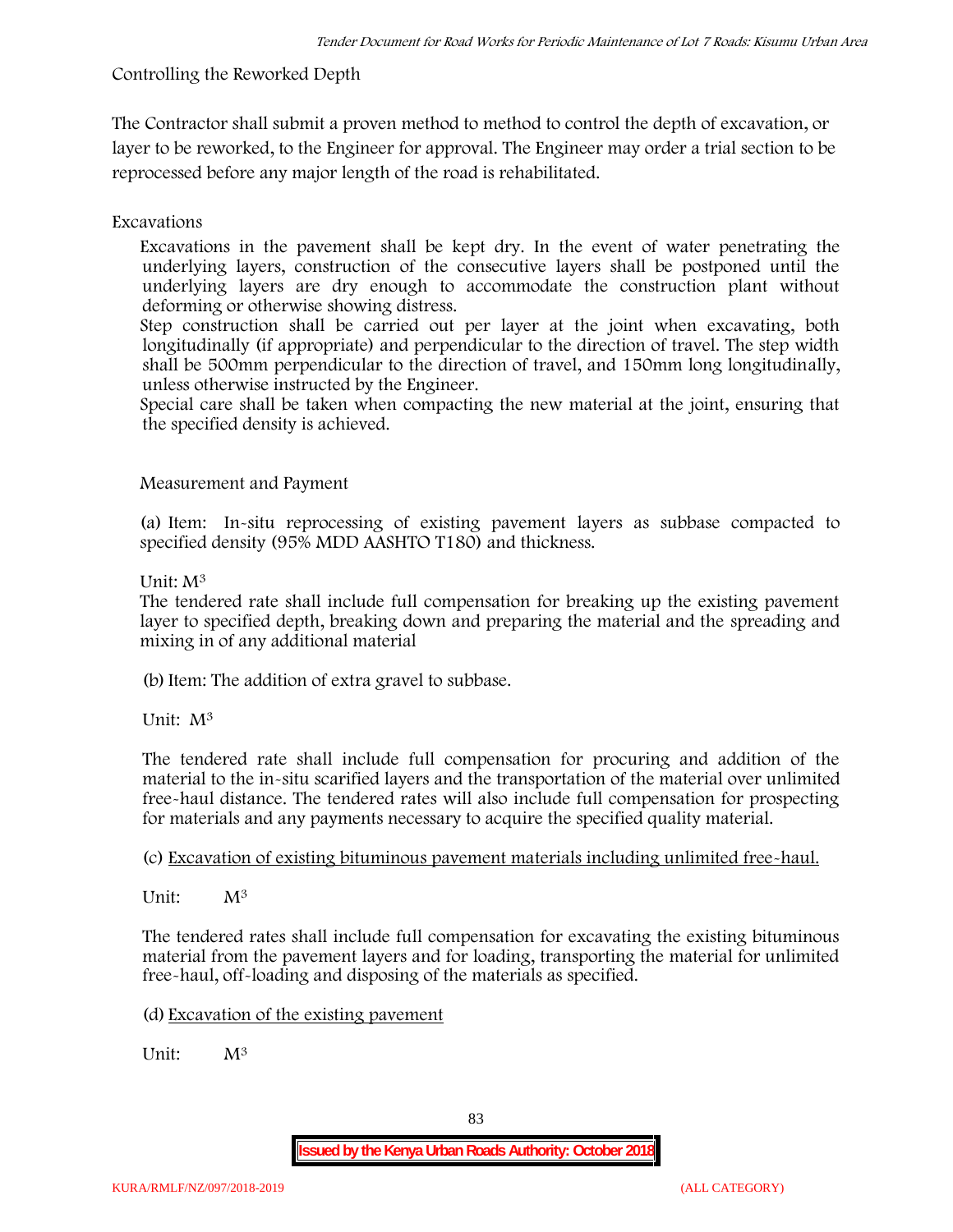The tendered rate shall include full compensation for excavating the existing material from the pavement layers and for loading, transporting the material for unlimited free-haul distance, off-loading and disposing of the material as specified.

Payment will only be made for breaking up and excavating existing pavement layers to the specified depth if the material is to be removed to spoil.

## **SECTION 15 - BITUMINOUS SURFACE TREATMENTS**

#### **1501B PREPARATION OF SURFACE**

In addition to requirements of Clause 1503B of the Standard Specifications, the contractor shall prepare and Repair Cracks, Edges, Potholes and Other Failures as follows: **-**

a) **Cracks 3.0mm or less in width**

The entire crack area shall be cleaned by brushing with a wire brush and then blowing with a compressed air jet and the crack sealed with 80/100 cutback bitumen using a pouring pot or pressure lance and hand squeegee. The surface shall then de dusted with sand or crushed dust.

b) **Cracks greater than 3.0mm in width**

Before these cracks are filled a steel wire brush or router shall be used to clean them and then a compressed air jet shall be used to clean and remove any foreign or lose material in the crack until the entire crack area is clean.

When the crack and surrounding area have been thoroughly cleaned, dry sand shall be forced into the crack until it is sealed in the manner specified for cracks less than 3.0mm width.

c) **Potholes, edges and other repair areas**

Where instructed, the Contractor shall prepare areas for the repair of potholes, road edges and other repair areas by excavating off unsuitable or failed material and debris, trimming off excavated edges, cleaning and compacting the resulting surfaces and applying MC 30 or MC 70 cut-back bitumen prime coat at a rate of  $0.8-1.2$  litres/m<sup>2</sup>, all as directed by the Engineer. Measurement and payment shall be made under the relevant item of Bill No 15. Where the surface repair on potholes and edges are to be carried out, Asphalt Concrete Type I (0/14gradation) shall be used. Bituminous material for repair of failures and other repair areas shall be paid for under the relevant item of Bill No 16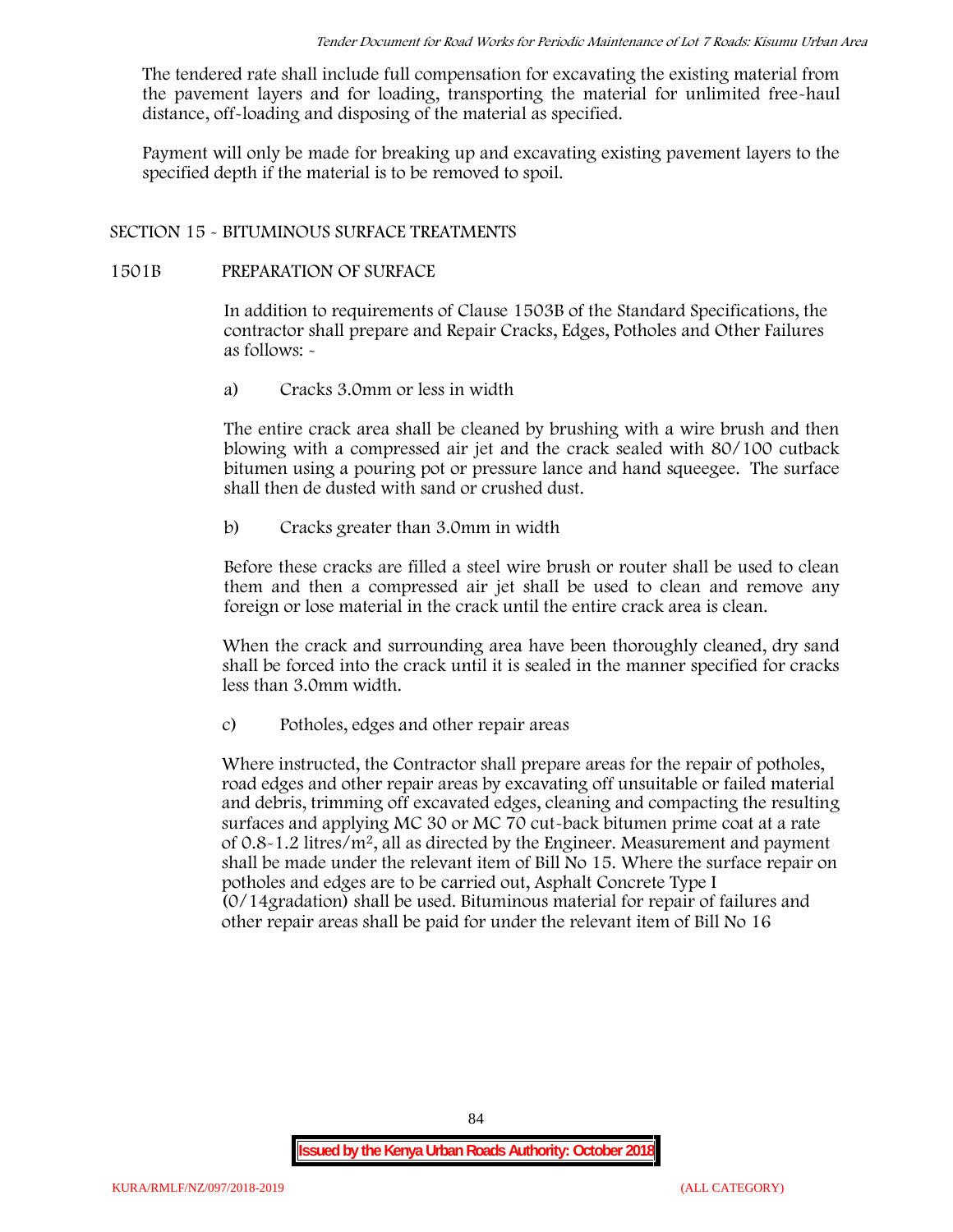#### **PART B - PRIME COAT**

### **1502B MATERIALS FOR PRIME COAT AND TACK COAT.**

For prime coat, the binder shall be a medium-curing cutback MC 70 unless otherwise directed by the Engineer.

The rate of spray of bituminous prime coat refers to the gross volume of the cutback bitumen, that is to say the volume of the bitumen plus dilatants.

Prime coat shall be applied to gravel areas that are to receive bituminous mixes as directed by the Engineer.

The tack coat shall consist of bitumen emulsion KI-60 unless otherwise directed by the Engineer.

The rates of spray of the binder shall be as instructed by the Engineer and shall generally be within the range 0.8-1.2 litres/square metre.

### **1511C MEASUREMENT AND PAYMENT**

(a) Seal coat

Seal coats shall be measured by the litre, for each type of bituminous binder for each seal coat, calculated as the product of the area in square metres sprayed and the rate of application in litres/square metres, corrected to 15.6  $\circ$  C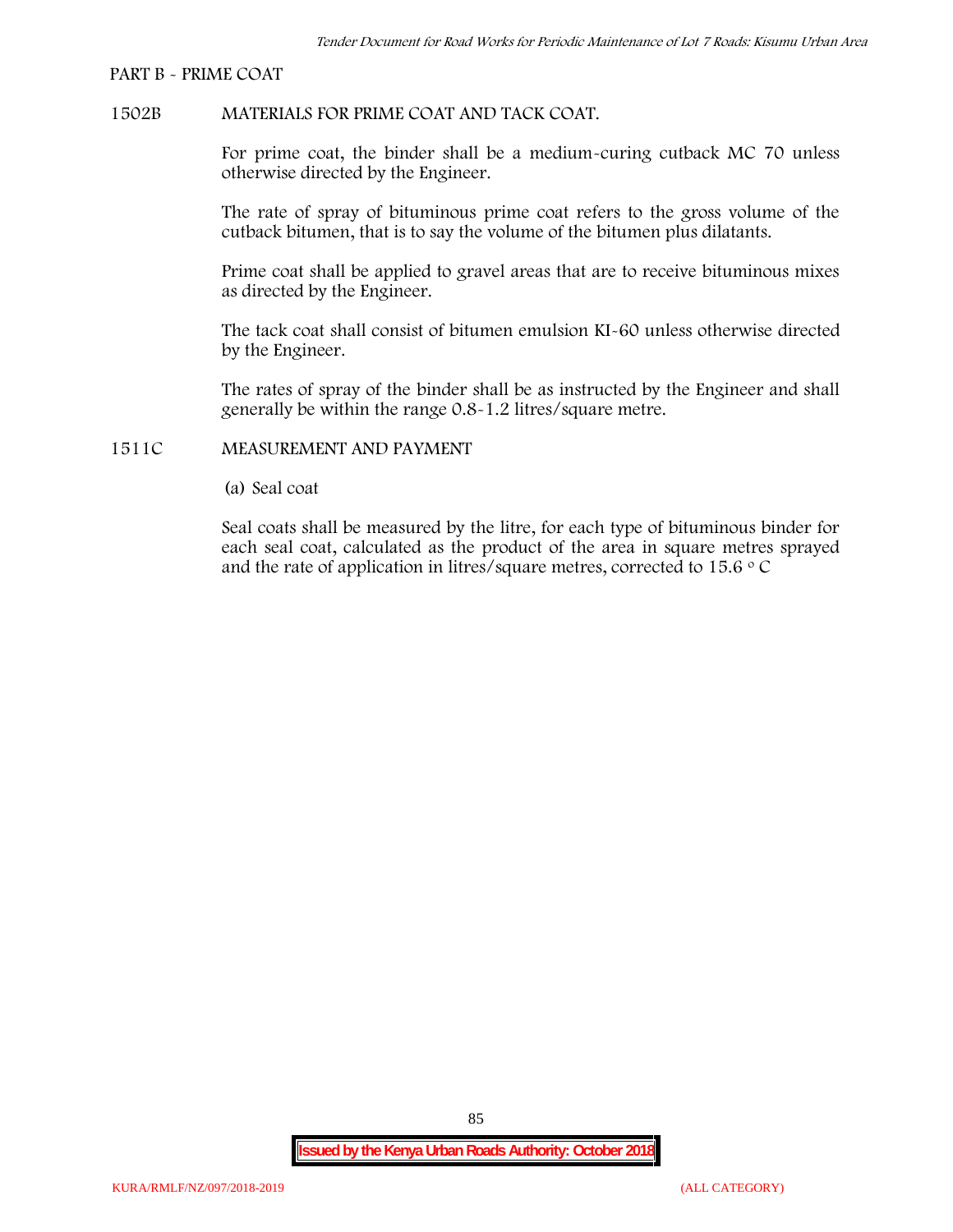**SECTION 16 - BITUMINOUS MIX BASES, BINDER COURSES AND WEARING COURSES**

This section covers different types of bituminous mixes for base and surface (wearing and binder courses) and is divided into the following parts: -

Part A General

Part B Asphalt Concrete for carriageway

### **PART A –GENERAL**

### **1601A SCOPE OF PART A**

Part A comprises all the general requirements for bituminous mixes, which apply to Part B as well.

#### **1602A REQUIREMENTS FROM OTHER SECTIONS**

The following sections of this Specification apply to Part B of this section and shall be read in conjunction therewith: -

| Materials and Testing of Materials                 |
|----------------------------------------------------|
| Setting Out and Tolerances                         |
| Quarries, Borrow Pits, Stockpile and Spoil Areas   |
| Bituminous Surface Treatments and Surface Dressing |
|                                                    |

## **1603A CONSTRUCTION PLANT**

(a) **General**

The Contractor shall submit to the Engineer in accordance with Section 1 of its Specification, full details of the construction plant he proposes to use and the procedures he proposes to adopt for carrying out the permanent Works.

The Engineer shall have access at all times to construction plant for the purposes of inspection. The Contractor shall carry out regular calibration checks in the presence of the Engineer and shall correct forthwith any faults that are found.

All construction plant used in the mixing, laying and compacting of bituminous mixes shall be of adequate rated capacity, in good working condition, and shall be acceptable to the Engineer. Obsolete or worn-out plant will not be allowed on the work.

(b) **Mixing Plant**

Bituminous materials shall be mixed in a plant complying with ASTM Designation D995 and shall be located on the Site unless otherwise agreed by the Engineer. It shall be equipped with at least three bins for the storage of heated aggregates and a separate bin for filler. All bins shall be covered to prevent the ingress of moisture.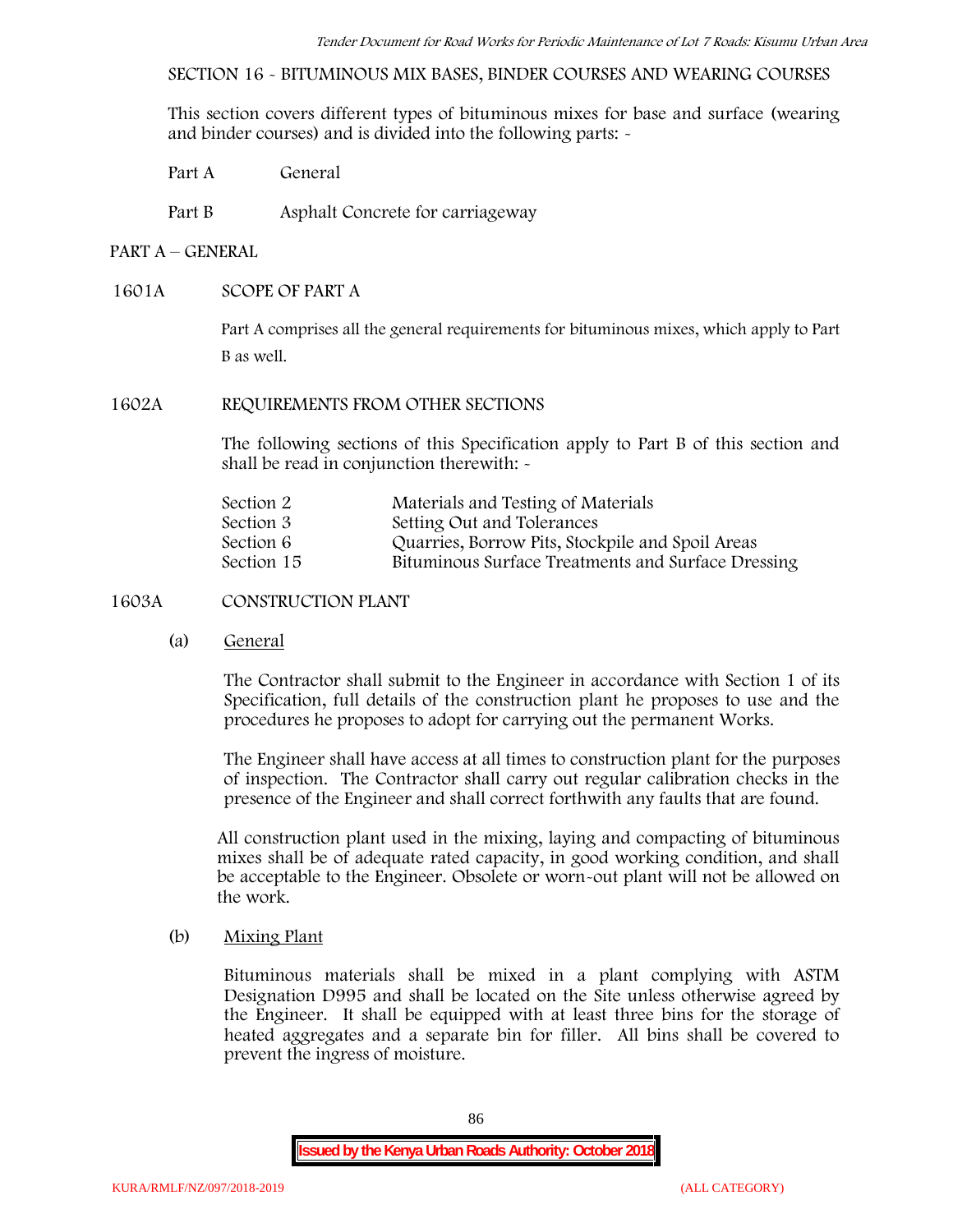The plant may be either the batch-mix type or the continuous-mix type and shall be capable of regulating the composition of the mixture to within the tolerances specified in Clause 1614A of this Specification.

The bitumen tank shall be capable of maintaining its contents at the specified temperature within a tolerance of 50C and a fixed thermometer easily read from outside the tank. Any bitumen that has been heated above  $180^{\circ}$ C or has suffered carbonisation from prolonged heating shall be removed from the plant and disposed of.

(c) **Laying Plant**

Bituminous materials shall be laid by a self-propelled spreader finisher equipped with a hopper, delivery augers and a heated adjustable vibrating screed. It shall be capable of laying bituminous materials with no segregation, dragging, burning or other defects and within the specified level and surface regularity tolerance. Delivery augers shall terminate not more than 200mm from the edge plates.

# (d) **Compaction Plant**

The Contractor shall provide sufficient rollers of adequate size and weight to achieve the specified compaction. Prior to commencing the laying of bituminous mixes in the permanent Works the Contractor shall carry out site trials in accordance with Section 2 of this Specification to demonstrate the adequacy of his plant and to determine the optimum method of use and sequence of operation of the rollers.

It is important to achieve as high a density as possible at the time of construction and it is expected that vibrating rollers will be required to produce the best results. However, it is essential that thorough pre-construction trials are carried out to ensure that:-

- (a) The roller is set up to have the optimum amplitude and frequency of vibration for the particular material being laid
- (b) That the roller does not cause breakdown of the aggregate particles.
- (c) That the optimum compaction temperatures are established which allow compaction without causing ripple effects or other distortions of the surfacing.

# **1604A PREPARATION OF SURFACE**

Immediately before placing the bituminous mix in the pavement, the existing surface shall be cleaned of all material and foreign matter with mechanical brooms or by other approved methods. The debris shall be deposited well clear of the surface to be covered.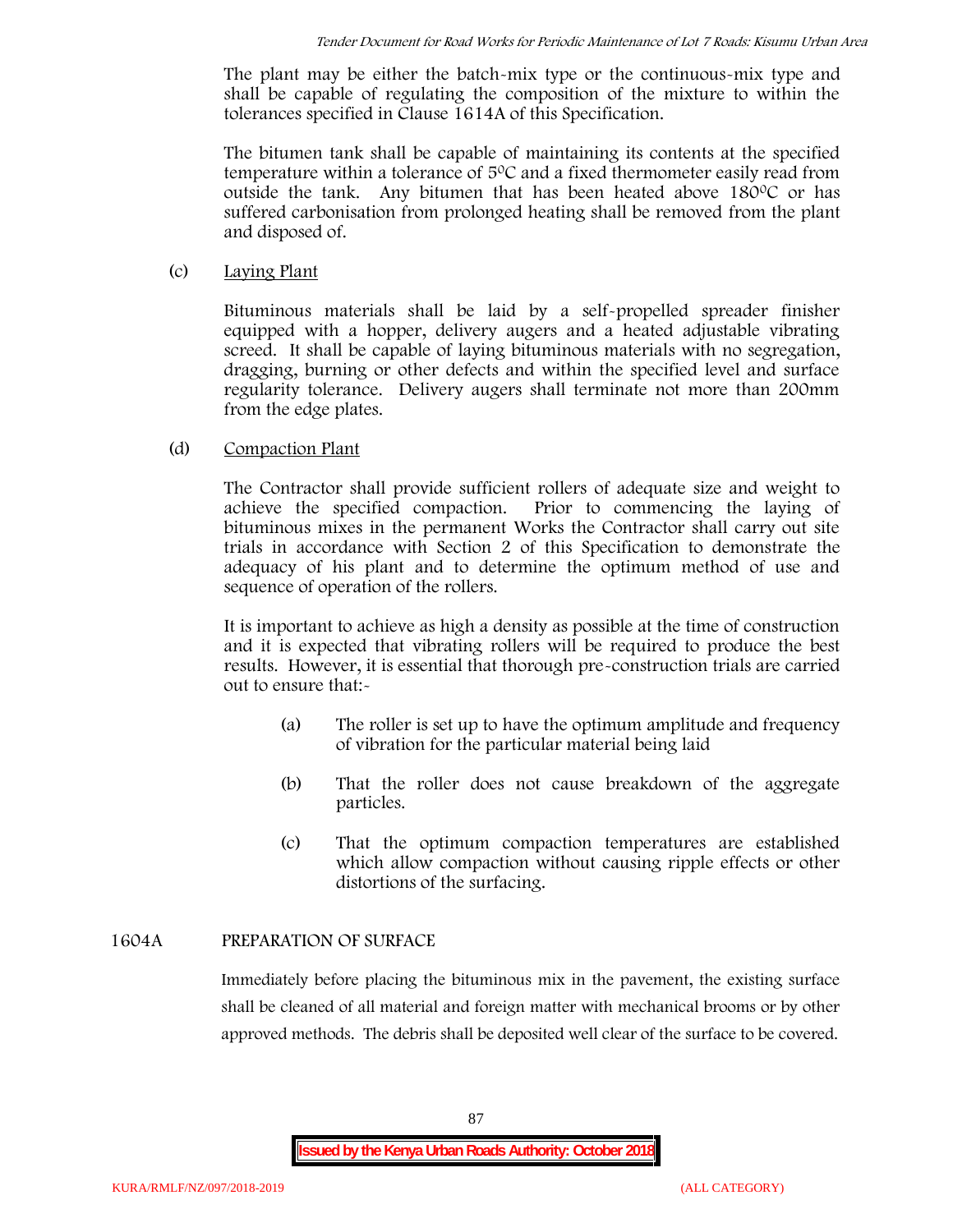Any defect of the surface shall be made good and no bituminous mix shall be laid until the Engineer has approved the surface.

A tack coat shall be applied in accordance with Section 15 of this Specification. If the Engineer considers a tack coat is required prior to laying the bituminous mix or between layers of the bituminous mix, due solely to the

Contractor's method of working, then such tack coat shall be at the Contractor's expense.

#### **1605A DESIGN AND WORKING MIXES**

At least two months prior to commencing work using a bituminous mix, the Contractor shall, having demonstrated that he can produce aggregates meeting the grading requirements of the Specification, submit samples of each constituent of the mix to the Engineer. The Engineer will then carry out laboratory tests in order to decide upon the proportion of each constituent of the initial design mix or mixes to be used for site trials to be carried out in accordance with Clause 1606A of this Specification.

Should the Engineer conclude from the site trials that the mix proportion or aggregate grading are to be changed, the Contractor shall submit further samples of the constituents and carry out further site trials all as directed by the Engineer.

The Engineer may instruct the alteration of the composition of the -75 micron fraction of the aggregates by the addition or substitution of mineral filler. The Engineer may also instruct the alteration of all or part of the -6.3mm fraction of the aggregates by the addition or substitution of natural sand.

The Contractor shall make the necessary adjustments to his plant to enable the revised mix to be produced.

Following laboratory and site trials the Engineer will determine the proportions of the working mix and the Contractor shall maintain this composition within the tolerances given in Clause 1614A.

Should any changes occur in the nature or source of the constituent materials, the Contractor shall advise the Engineer accordingly. The procedure set out above shall be followed in establishing the new mix design.

## **1606A SITE TRIALS**

Full scale laying and compaction site trials shall be carried out by the Contractor on all asphalt pavement materials proposed for the Works using the construction plant and methods proposed by the Contractor for constructing the Works. The trials shall be carried out with the agreement, and in the presence of the Engineer, at a location approved by the Engineer.

The trials shall be carried out to: -

a) Test materials, designed in the laboratory, so that a workable mix that satisfies the specification requirements can be selected.

88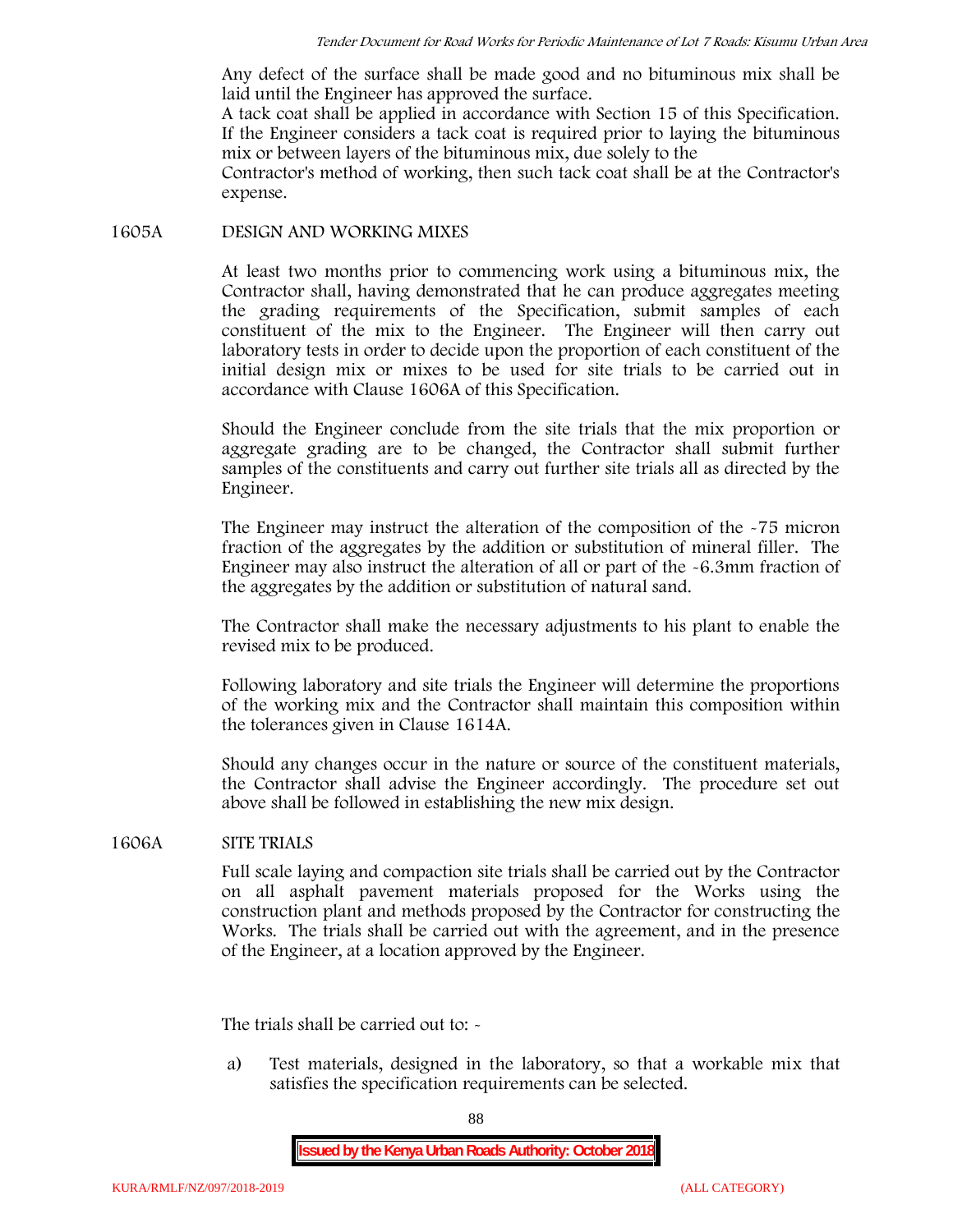b) To enable the Contractor to demonstrate the suitability of his mixing and compaction equipment to provide and compact the material to the specified density and to confirm that the other specified requirements of the completed asphalt pavement layer can be achieved.

Each trial area shall be at least 100 metres long and to the full construction width and depth for the material. It may form part of the Works provided it complies with this Specification. Any areas that do not comply with this Specification shall be removed.

The Contractor shall allow in his programme for conducting site trials and for carrying out the appropriate tests on them. The trial on any pavement layer shall be undertaken at least 21 days ahead of the Contractor proposing to commence full-scale work on that layer.

The Contractor shall compact each section of trial over the range of compactive effort the Contractor is proposing and the following data shall be recorded for each level of compactive effort at each site trial:  $\sim$ 

- i. The composition and grading of the material including the bitumen content and type and grade of bitumen used.
- ii. The moisture content of aggregate in the asphalt plant hot bins.
- iii. The temperature of the bitumen and aggregate immediately prior to entering the mixer, the temperature of the mix on discharge from the mixer and the temperature of the mix on commencement of laying, on commencement of compaction and on completion of compaction. The temperature of the mixture is to be measured in accordance with BS 598, Part 3, Appendix A.
- iv. The type, size, mass, width of roll, number of wheels, wheel load, tyre pressures, frequency of vibration and the number of passes of the compaction equipment, as appropriate for the type of roller.
- v. The target voids and other target properties of the mix together with the results of the laboratory tests on the mix.
- vi. The density and voids achieved.
- vii. The compacted thickness of the layer.
- viii. Any other relevant information as directed by the Engineer.

At least eight sets of tests shall be made by the Contractor and the Engineer on each 100 metres of trial for each level of compactive effort and provided all eight sets of results over

the range of compactive effort proposed by the Contractor meet the specified requirements for the material then the site trial shall be deemed successful. The above data recorded in the trial shall become the agreed basis on which the particular material shall be provided and processed to achieve the specified requirements.

## **1607A MIXING OF AGGREGATES AND BITUMEN**

The bitumen shall be heated so that it can be distributed uniformly and care shall be taken not to overheat it. The temperature shall never exceed 170 $\degree$ C for 80/100-penetration grade bitumen.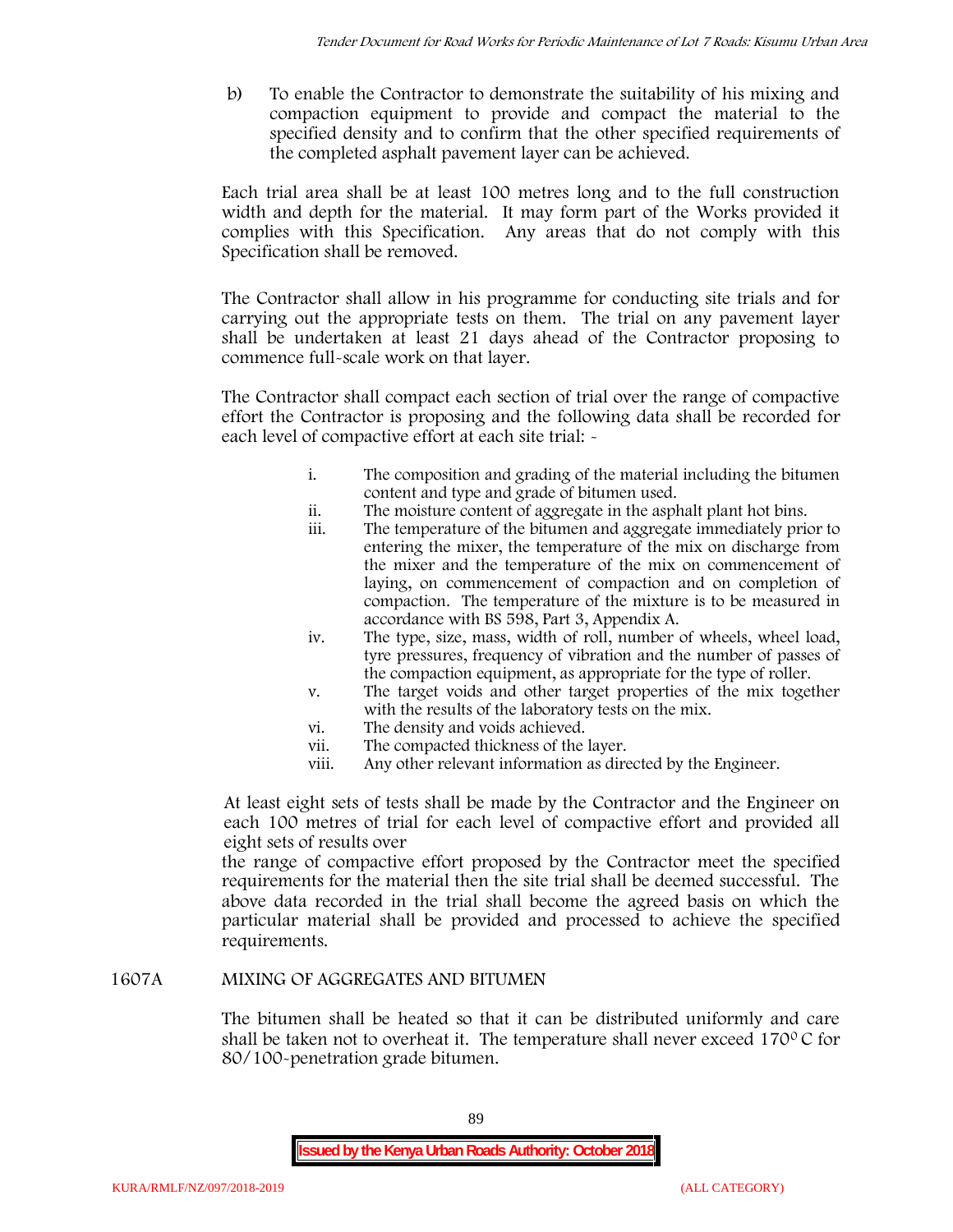The aggregates shall be dried and heated so that they are mixed at the following temperatures: -

#### 125-1650C when 80/100 bitumen is used

The dried aggregates shall be combined in the mixer in the amount of each fraction instructed by the Engineer and the bitumen shall then be introduced into the mixer in the amount specified. The materials shall then be mixed until a complete and uniform coating of the aggregate is obtained.

The mixing time shall be the shortest required to obtain a uniform mix and thorough coating. The wet mixing time shall be determined by the Contractor and agreed by the Engineer for each plant and for each type of aggregate used. It shall normally not exceed 60 seconds.

#### **1608A TRANSPORTING THE MIXTURE**

The bituminous mix shall be kept free of contamination and segregation during transportation. Each load shall be covered with canvas or similar covering to protect it from the weather and dust.

## **1609A LAYING THE MIXTURE**

Immediately after the surface has been prepared and approved, the mixture shall be spread to line and level by the laying plant without segregation and dragging.

The mixture shall be placed in widths of one traffic lane at a time, unless otherwise agreed by the Engineer. The compacted thickness of any layer shall be at least 2.5 times the maximum size of the aggregate for wearing course and at least 2 times for binder course. The minimum thickness shall be 25mm.

Only on areas where irregularities or unavoidable obstacles make the use of mechanical laying impracticable, may the mixture be spread and compacted by hand.

## **1610A COMPACTION**

Immediately after the bituminous mixture has been spread, it shall be thoroughly and uniformly compacted by rolling.

The layer shall be rolled when the mixture is in such a condition that rolling does not cause undue displacement or shoving.

The number, weight and type of rollers furnished shall be sufficient to obtain the required compaction while the mixture is in a workable condition. The sequence of rolling operations shall be as agreed with the Engineer and proved during site trials. Initial rolling

with steel tandem or three-wheeled roller shall follow the laying plant as closely as possible. The rollers shall be operated with the drive roll nearest the laying plant, at a slow and uniform speed (not exceeding 5 Km/Hr).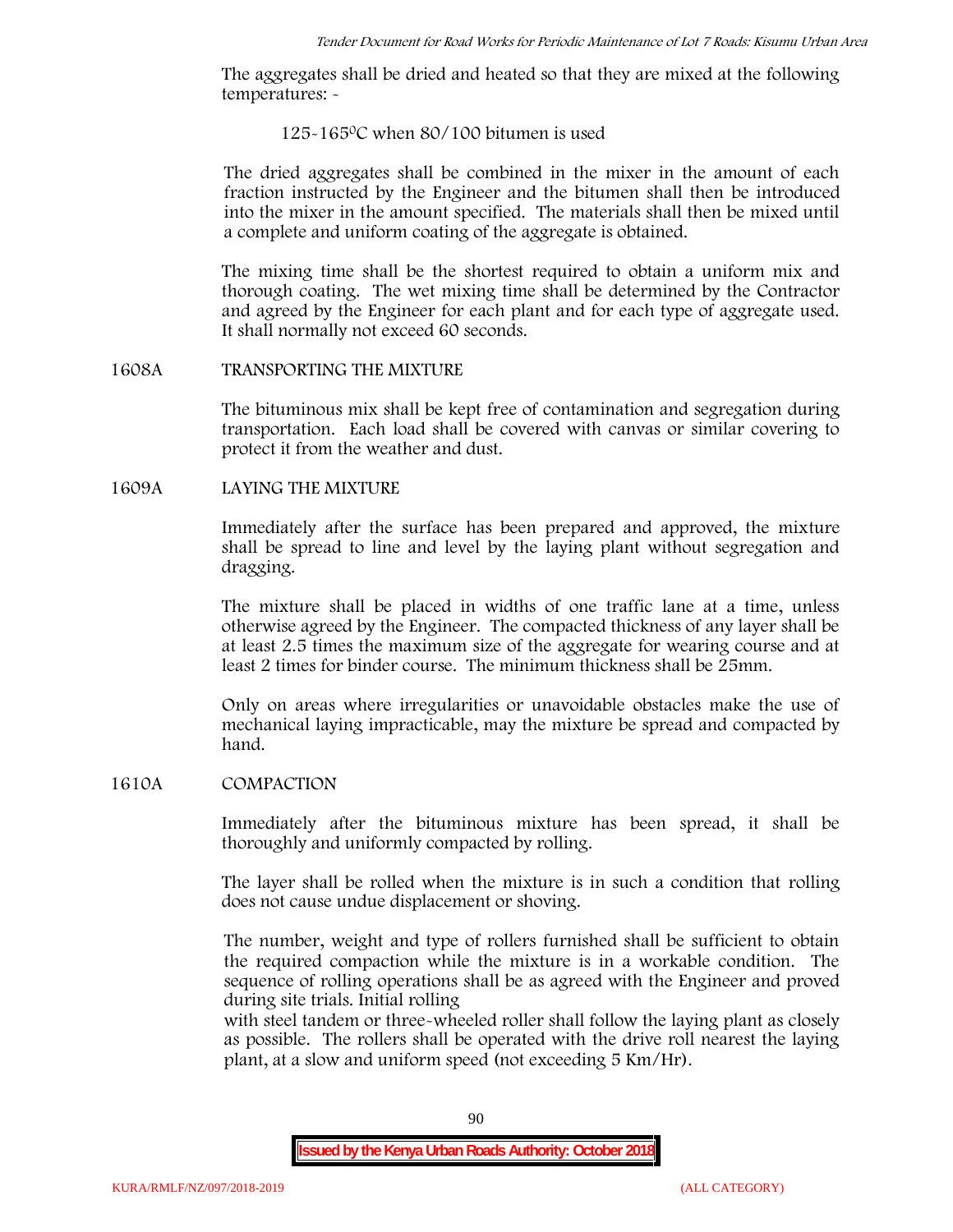Rolling shall normally commence from the outer edge and proceed longitudinally parallel to the centreline, each trip overlapping one half of the roller width. On super elevated curves, rolling shall begin at the low side and progress to the high side. Where laying is carried out in lanes care must be taken to prevent water entrapment.

Intermediate rolling with a pneumatic-tyred or vibratory roller shall follow immediately. Final rolling with a steel-wheeled roller shall be used to eliminate marks from previous rolling.

To prevent adhesion of the mixture to the rollers, the wheels shall be kept lightly moistened with water.

In areas too small for the roller, a vibrating plate compactor or a hand tamper shall be used to achieve the specified compaction.

## **1611A FINISHING, JOINTS AND EDGES**

Any mixture that becomes loose and broken, mixed with dirt or foreign matter or is in any way defective, shall be removed and replaced with fresh hot mixture, which shall be compacted to conform to the surrounding area.

Spreading of the mixture shall be as continuous as possible. Transverse joints shall be formed by cutting neatly in a straight line across the previous run to expose the full depth of the course. The vertical face so formed shall be painted lightly with hot 80/100 penetration grade bitumen just before the additional mixture is placed against it.

Longitudinal joints shall be rolled directly behind the paving operation. The first lane shall be placed true to line and level and have an approximately vertical face. The mixture placed in the abutting lane shall then be tightly crowded against the face of the previously placed lane. The paver shall be positioned to spread material overlapping the joint face by 20-30mm. Before rolling, the excess mixture shall be raked off and discarded.

When the abutting lane is not placed in the same day, or the joint is destroyed by traffic, the edge of the lane shall be cut back as necessary, trimmed to line and painted lightly with hot 80/100 penetration grade bitumen just before the abutting lane is placed.

Any fresh mixture spread accidentally on the existing work at a joint shall be carefully removed by brooming it back on to uncompacted work, so as to avoid formation of irregularities at the joint. The finish at joints shall comply with the surface requirements and shall present the same uniformity of finish, texture and density as other sections of the work.

The edges of the course shall be rolled concurrently with or immediately after the longitudinal joint. In rolling the edges, roller wheels shall extend 50 to 100mm beyond the edge.

#### **1612A SAMPLING AND TESTING OF BITUMINOUS MIXTURES**

The sampling of bituminous mixtures shall be carried out in accordance with AASHTO T168 (ASTM Designation D979).

91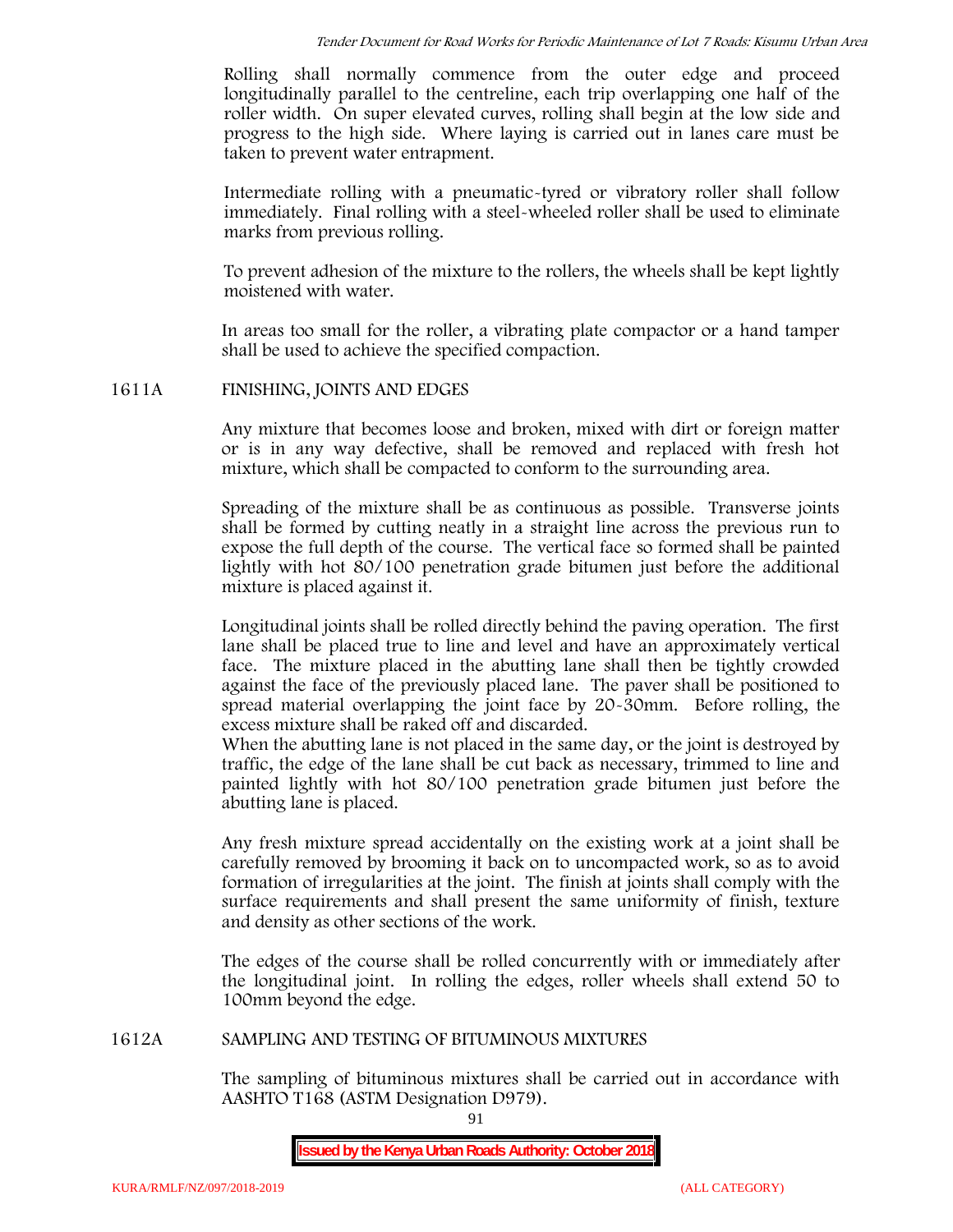## **1613A QUALITY CONTROL TESTING**

During mixing and laying of bituminous mixtures, control tests on the constituents and on the mixed material shall be carried out in accordance with Clause 1612A and Section 2 of this Specification.

If the results of any tests show that any of the constituent materials fail to comply with this Specification, the Contractor shall carry out whatever changes may be necessary to the materials or the source of supply to ensure compliance.

If the results of more than one test in ten on the mixed material show that the material fails to comply with this Specification, laying shall forthwith cease until the reason for the failure has been found and corrected. The Contractor shall remove any faulty material laid and replace it with material complying with this Specification all at his own expense.

#### **1614A TOLERANCES**

Surfacing courses and base shall be constructed within the geometric tolerances specified in Section 3 of this Specification.

The Contractor shall maintain the composition of the mixture as determined from the laboratory and site trials within the following tolerances, per single test: -

| Bitumen Content         | 0.3% (by total weight of total mix)                               |
|-------------------------|-------------------------------------------------------------------|
| Passing 10mm sieve      | 6% (by total weight of dry aggregate                              |
| and larger sieves       | including mineral filler)                                         |
| Passing sieves between  | 4% (by total weight of dry aggregate                              |
| 10mm and 1.0mm sieves   | including mineral filler)                                         |
| Passing sieves between  | 3% (by total weight of dry aggregate                              |
| 1.0mm and 0.075mm sieve | including mineral filler)                                         |
| Passing 0.075mm sieve   | 2% (by total weight of dry aggregate<br>including mineral filler) |

The average amount of bitumen in any length of any layer, calculated as the product of the bitumen contents obtained from single tests and the weight of mixture represented by each test, shall not be less than the amount ordered.

The average amount of bitumen for each day's production calculated from the checked weights of mixes shall not be less than the amount ordered.

The average amount of bitumen in any length of any layer, calculated as the product of the bitumen contents obtained from single tests and the weight of mixture represented by each test, shall not be less than the amount ordered.

The average amount of bitumen for each day's production calculated from the checked weights of mixes shall not be less than the amount ordered.

92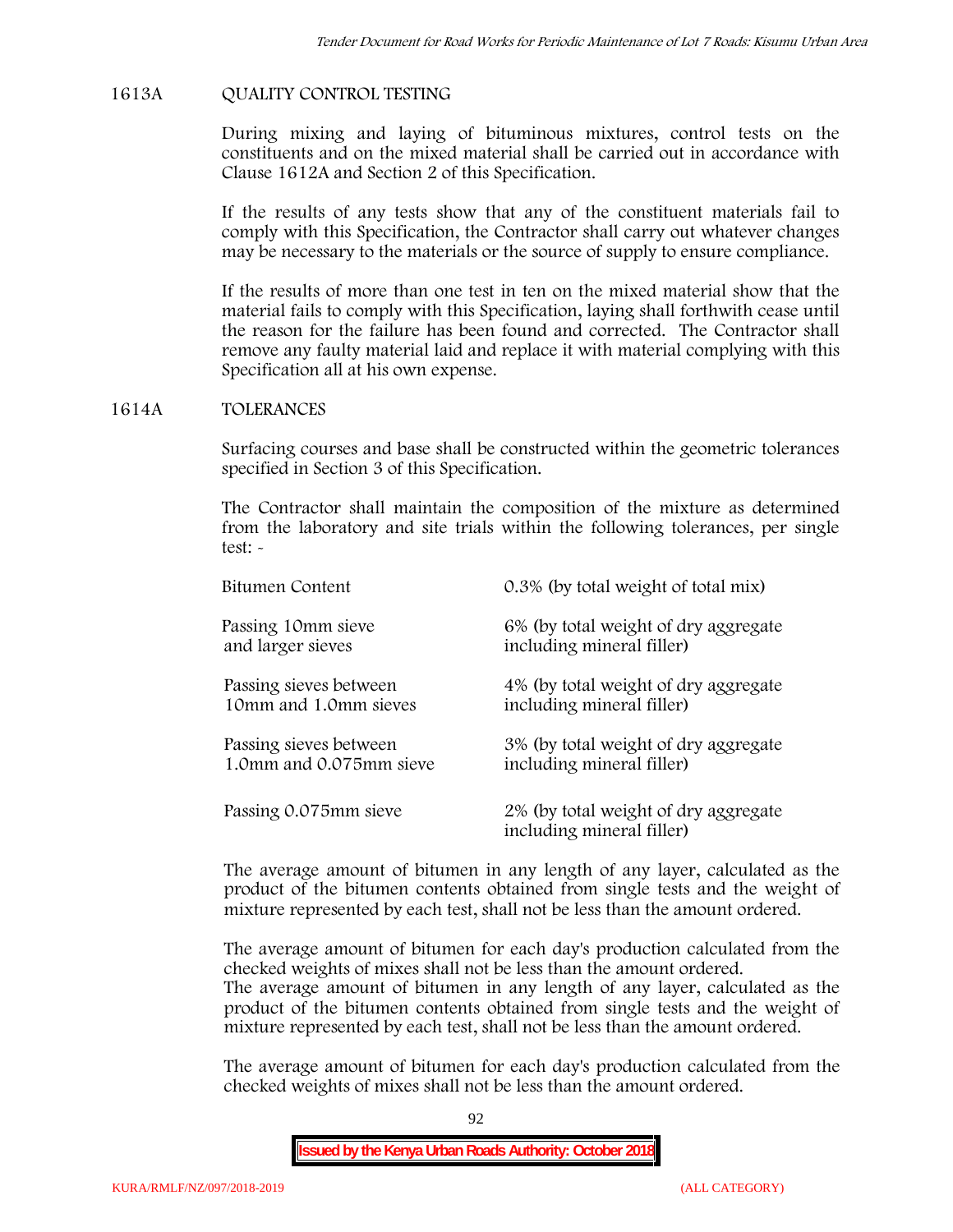The final average overall width of the upper surface of a bituminous mix layer measured at six equidistant points over a length of 100m shall be at least equal to the width specified. At no point shall the distance between the centreline of the road and the edge of the upper surface of a bituminous mix layer be narrower than that specified by more than 13mm.

# **1615A MEASUREMENT AND PAYMENT**

No separate measurement and payment shall be made for complying with the requirements of Clauses 1601A to 1614A inclusive and the Contractor shall be deemed to have allowed in his rates in Parts B and C of Section 16 of this Specification for the costs of complying with the requirements of Part A of Section 16 of this Specification

93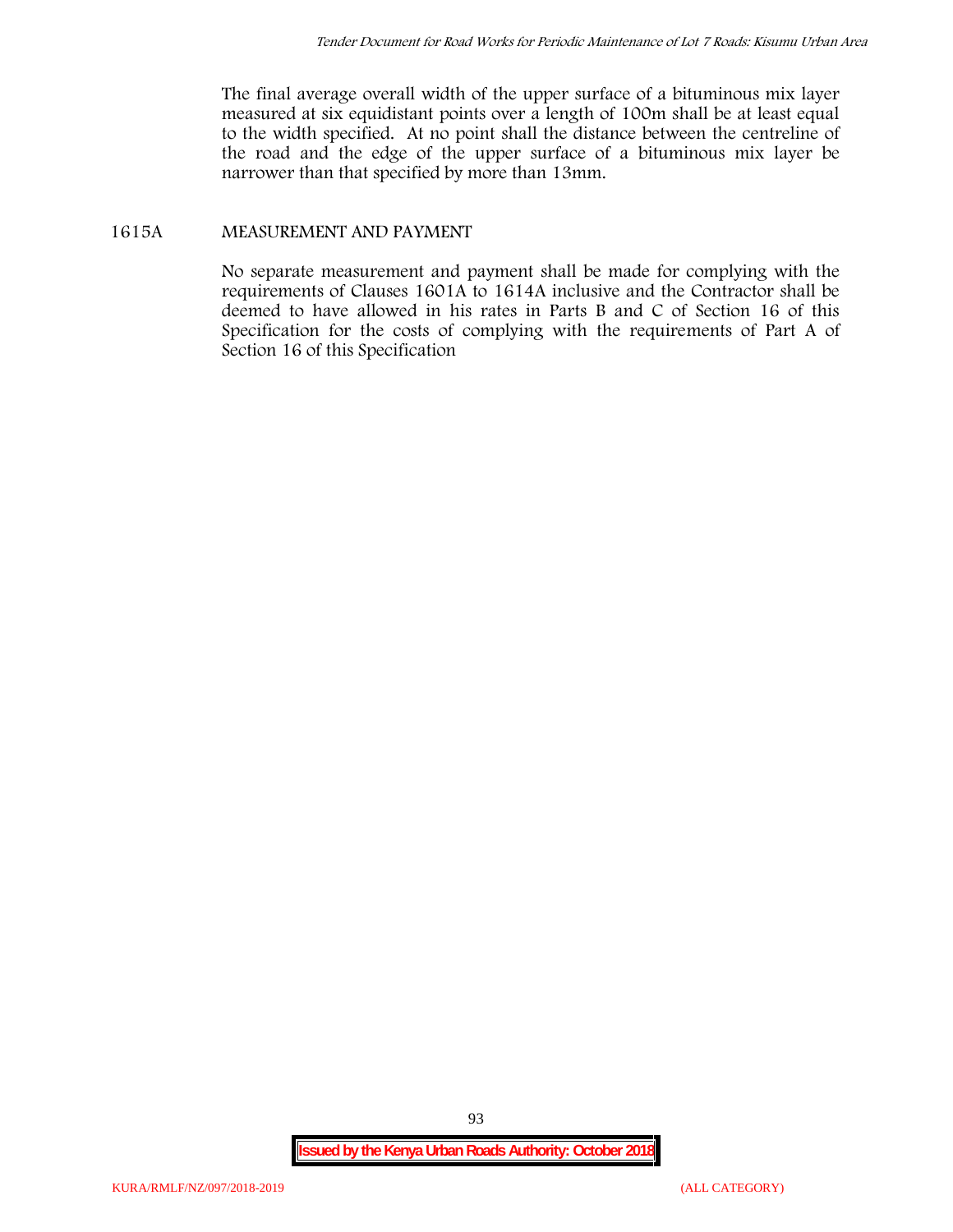## **PART B - ASPHALT CONCRETE FOR SURFACING**

#### **1601B DEFINITION**

Asphalt concrete means a thoroughly controlled, hot-mixed, hot-laid, plant mixture of well-graded dried aggregate and penetration grade bitumen, which, when compacted forms a dense material.

A distinction is drawn between asphalt concrete Type I (High Stability) and asphalt concrete Type II (Flexible). The asphalt concrete type to be used will be Type I.

### **1602B MATERIALS FOR ASPHALT CONCRETE TYPE 1**

a) **Type of bituminous material**

The type of material to be used on severe sites will be of the continuously graded type similar to Asphaltic Concrete or Close Graded Macadam. It is essential that these materials are sealed with a single or double surface dressing or a Cape seal.

b) **Penetration Grade Bitumen**

Bitumen shall be 80/100 penetration grade since material is being laid at an altitude of more than 2,500m.

c) **Aggregate**

Coarse aggregate (retained on a 6.3mm sieve) shall consist of crushed stone free from clay, silt, organic matter and other deleterious substances. The aggregate class will be specified in the Special Specification and it shall comply with the requirements given in Table 16B-1(b). The grading for 0/20 mm for carriageway and 0/14mm for shoulders for binder course is as specified below:

| <b>Sieve size</b> | 0/20       | 0/14       |
|-------------------|------------|------------|
| 28                | 100        |            |
| 20                | $90 - 100$ | 100        |
| 14                | 75-95      | $90 - 100$ |
| 10                | 60-82      | 70-90      |
| 6.3               | $47 - 68$  | $52 - 75$  |
| 4                 | $37 - 57$  | $40 - 60$  |
| $\overline{2}$    | 25-43      | $30 - 45$  |
|                   | 18-32      | $20 - 35$  |
| 0.425             | $11 - 22$  | $12 - 24$  |
| 0.300             | $9 - 17$   | $10 - 20$  |
| 0.150             | $5 - 12$   | $6 - 14$   |
| 0.075             | $3 - 7$    | $4 - 8$    |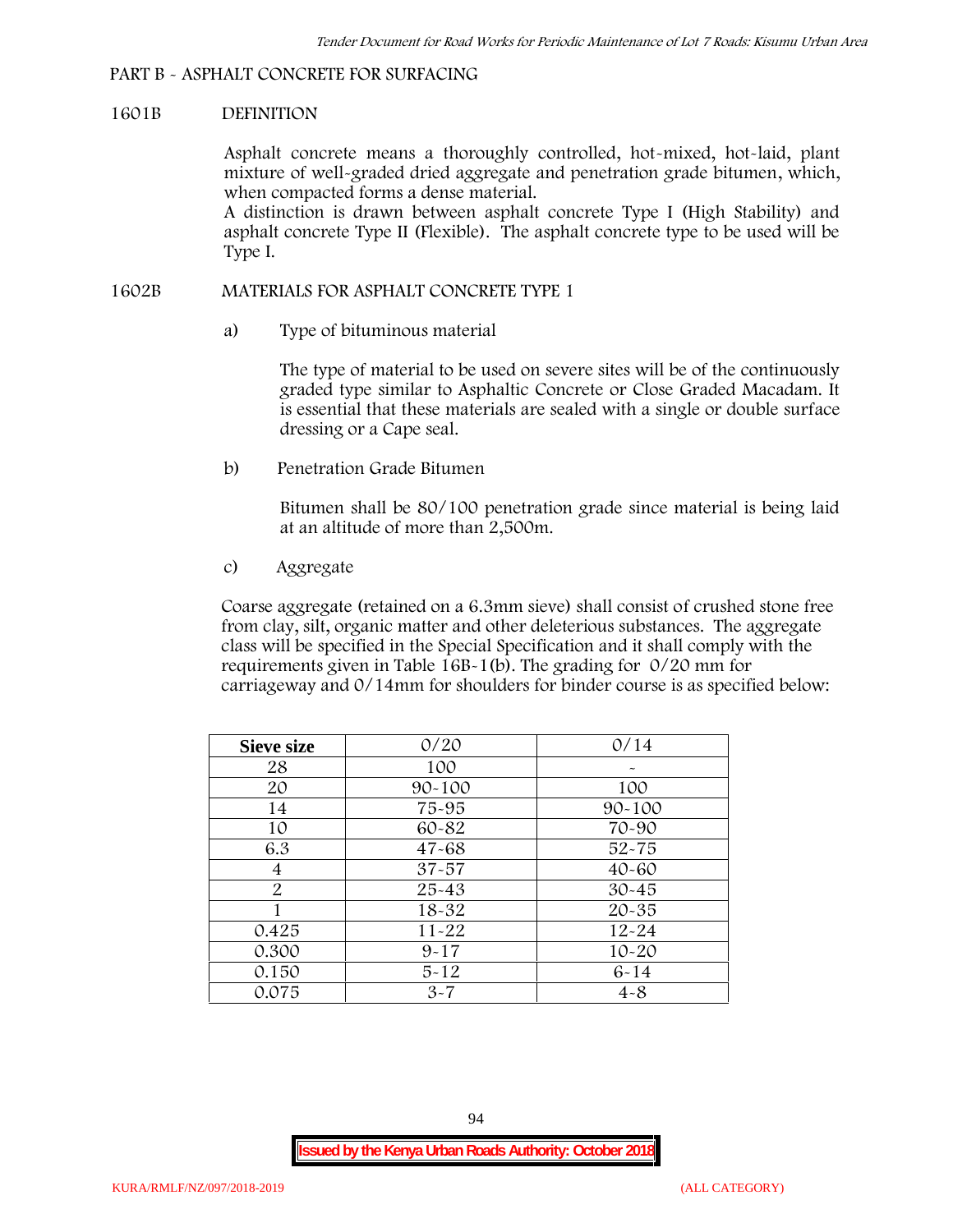# **TABLE 16B-1(b) - REQUIREMENTS FOR COARSE AGGREGATE**

| Coarse Aggregate<br>(Retained on a 6.3mm Sieve) |                       |  |  |  |  |
|-------------------------------------------------|-----------------------|--|--|--|--|
| Test                                            | Maximum Value         |  |  |  |  |
| LAA<br><b>ACV</b><br>SSS                        | 30<br>25<br>12.<br>25 |  |  |  |  |

Fine aggregate (passing a 6.3mm sieve) shall be free from clay, silt, organic and other deleterious matter and shall be non-plastic. Unless otherwise specified in the Special Specification it shall consist of entirely crushed rock produced from stone having a Los Angeles Abrasion of not more than 40. The Sand Equivalent of the fine aggregate shall not be less than 40 and the SSS not more than 12.

## **b) Mineral Filler**

Mineral Filler shall consist of ordinary Portland Cement

## **1603B GRADING REQUIREMENTS**

The grading of the mixture of coarse and fine aggregate shall be within and approximately parallel to the grading envelopes given in Table 16B-1(b), for 0/14mm as specified for binder course, as described below.

## **GRADING REQUIREMENTS**

To arrive at a suitable design it is necessary to investigate a number of gradings so that a workable mix, which also retains a minimum of 3 % voids at refusal density, is identified.

The largest particle size used should not be more than 25mm so that the requirements of the Marshall test method can be complied with.

Although the complete range of nominal maximum particle sizes is shown in the Tables, the total thickness of material laid should not be more than 75mm.

## **1604B REQUIREMENTS FOR ASPHALT CONCRETE TYPE 1**

The mixture shall comply with the requirements given in Table 16B-2 as specified in the Specification. In addition, minimum Marshall Stability for 2 x 75 blows shall be 9 kN and maximum 18 kN and at compaction to refusal shall have 3% VIM.

The proportion, by weight of total mixture, of bitumen shall be  $5.0 - 6.5 %$  for  $0/14$  mm and  $4.5 - 6.5$  % for  $0/20$ mm. This shall be termed the nominal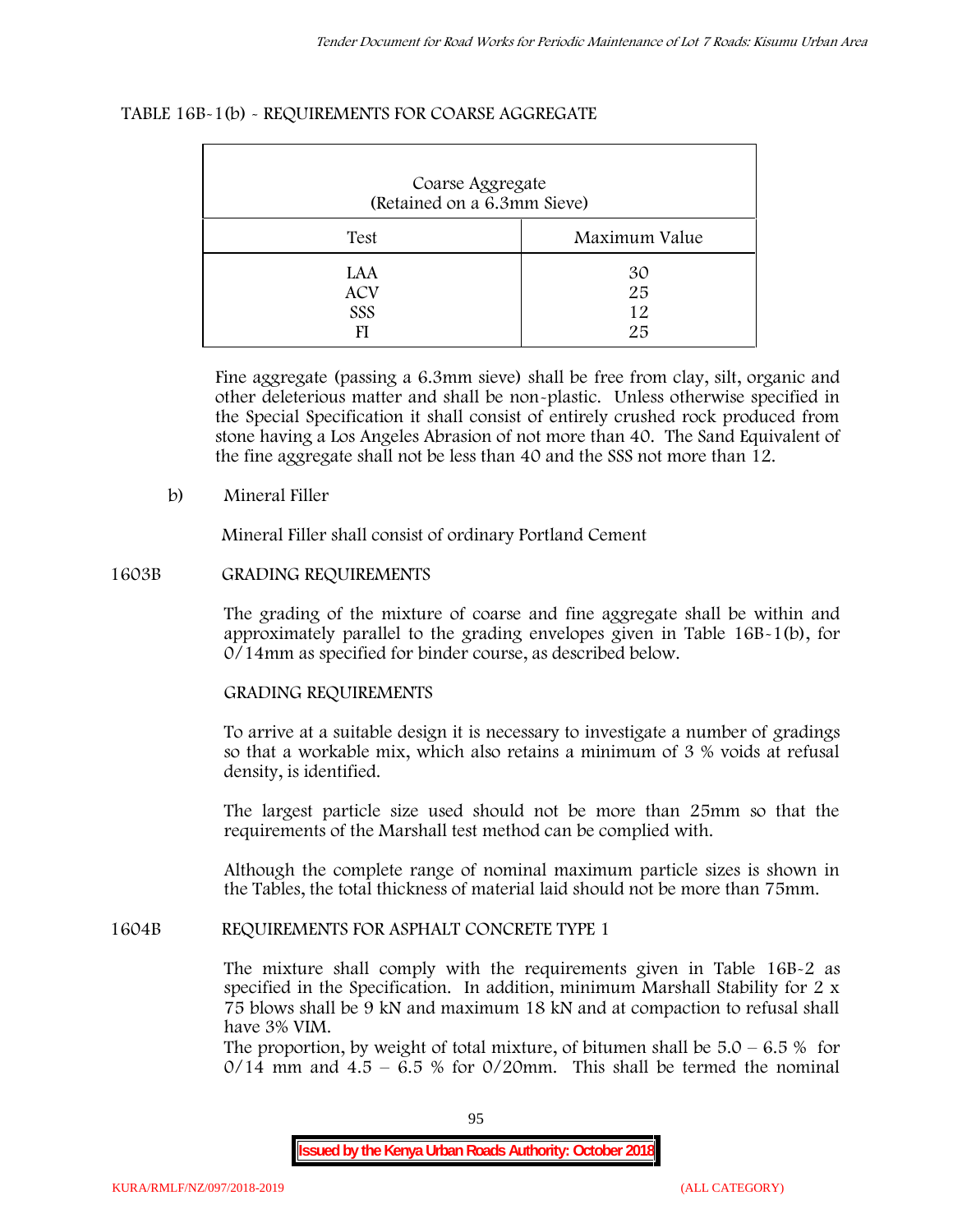binder content. The binder content of the working mix will be instructed by the Engineer following laboratory and site trials.

In order to determine the suitability of a coarse aggregate source a Marshall test programme shall be carried out. It will be advantageous to use a crushed rock which is known from past experience to give good results in this test procedure. A grading conforming to the Type I Binder Course detailed in Table 16B-1(a) 0/20 of this Specification should be tested (but with 100% passing the 25mm sieve) and it shall meet the requirements of Table 16B-2 of this Specification.

Having established the suitability of the aggregate source several grading shall be tested in the laboratory, including that used for the Marshall test, to establish relationships between bitumen content and VIM at refusal density. For each mix, samples will be made up to a range of bitumen contents and compacted to refusal using a gyratory compactor and a vibratory hammer in accordance with the procedure described in BS 598 (Part 104 : 1989), with one revision.

It should first be confirmed that compaction on one face of the sample gives the same refusal density as when the same compaction cycle is applied to both faces of the same sample. The procedure, which gives the highest density, must be used.

From the bitumen content-VIM relationship it will be possible to identify a bitumen content which corresponds to a VIM of 3 - 7%. If it is considered that the workability of the mix may be difficult then compaction trials should be undertaken. It is advisable to establish two or more gradings for compaction trials.

The mixes identified for compaction trials should be manufactured to the laboratory design bitumen content and to two other bitumen contents of +0.5% and +1% additional bitumen. Cores will be cut to determine the density of the compacted material, having completed this the core will then be reheated to  $145+/5$  C in the appropriate mould and compacted torefusal in the vibrating hammer test. To be acceptable the cores cut from the compaction trial must have a density equivalent to at least 95% of refusal density.

The compaction trials will identify a workable mix which can be made to a bitumen content which gives 3% VIM at refusal density.

#### **1605B MIXING AND LAYING HEAVY DUTY ASPHALT**

The temperature of the bitumen and aggregates when mixed shall be 110+/- 3C above the softening point (R&B) of the bitumen.

Compaction should commence as soon as the mix can support the roller without undue displacement of material and completed before the temperature of the mix falls below 900C.

The minimum thickness of individual layers should be as follows:-

| a) | For the 37.5mm mix | 65mm |  |
|----|--------------------|------|--|
| b) | For the 25.0mm mix | 60mm |  |
| C) | For the 19.0mm mix | 50mm |  |
| d) | For the 12.5mm mix | 40mm |  |
|    |                    |      |  |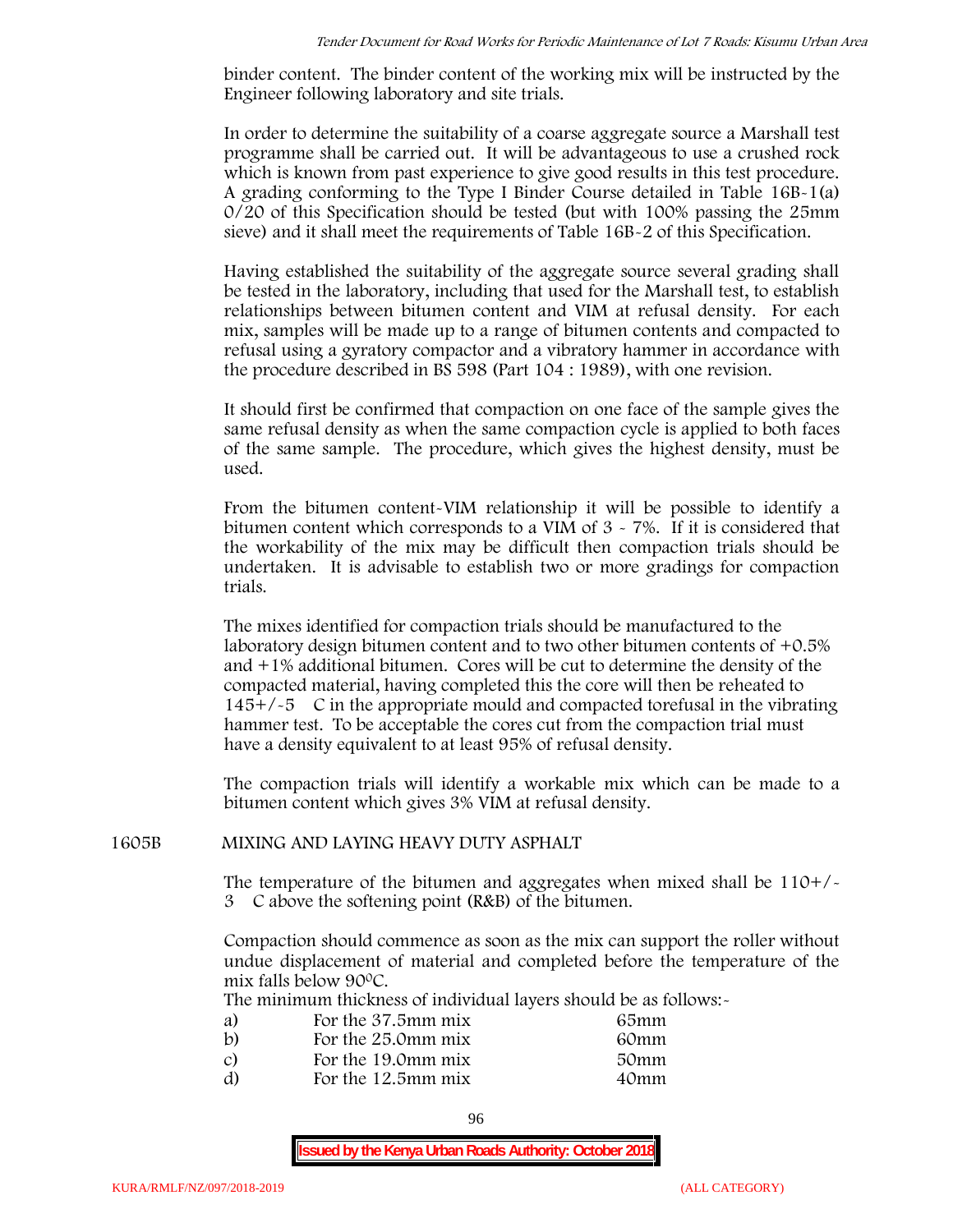## **1606B COMPACTION**

Rolling shall be continued until the voids measured in the completed layer are in accordance with the requirement for a minimum density of 98% of Marshall optimum, or, a minimum mean value of 95% of refusal density (no value less than 93%) as appropriate.

## **1607B MEASUREMENT AND PAYMENT**

a) Item : Asphalt Concrete

Unit : m<sup>3</sup> of Asphalt Concrete Used

Asphalt concrete shall be measured by the cubic metre compacted on the road calculated as the product of the length instructed to be laid an the compacted cross-sectional area shown on the Drawings or instructed by the Engineer.

The rate for asphalt concrete shall include for the cost of providing, transporting, laying and compacting the mix with the nominal binder content and complying with the requirements of Parts A and B of Section 16 of this Specification.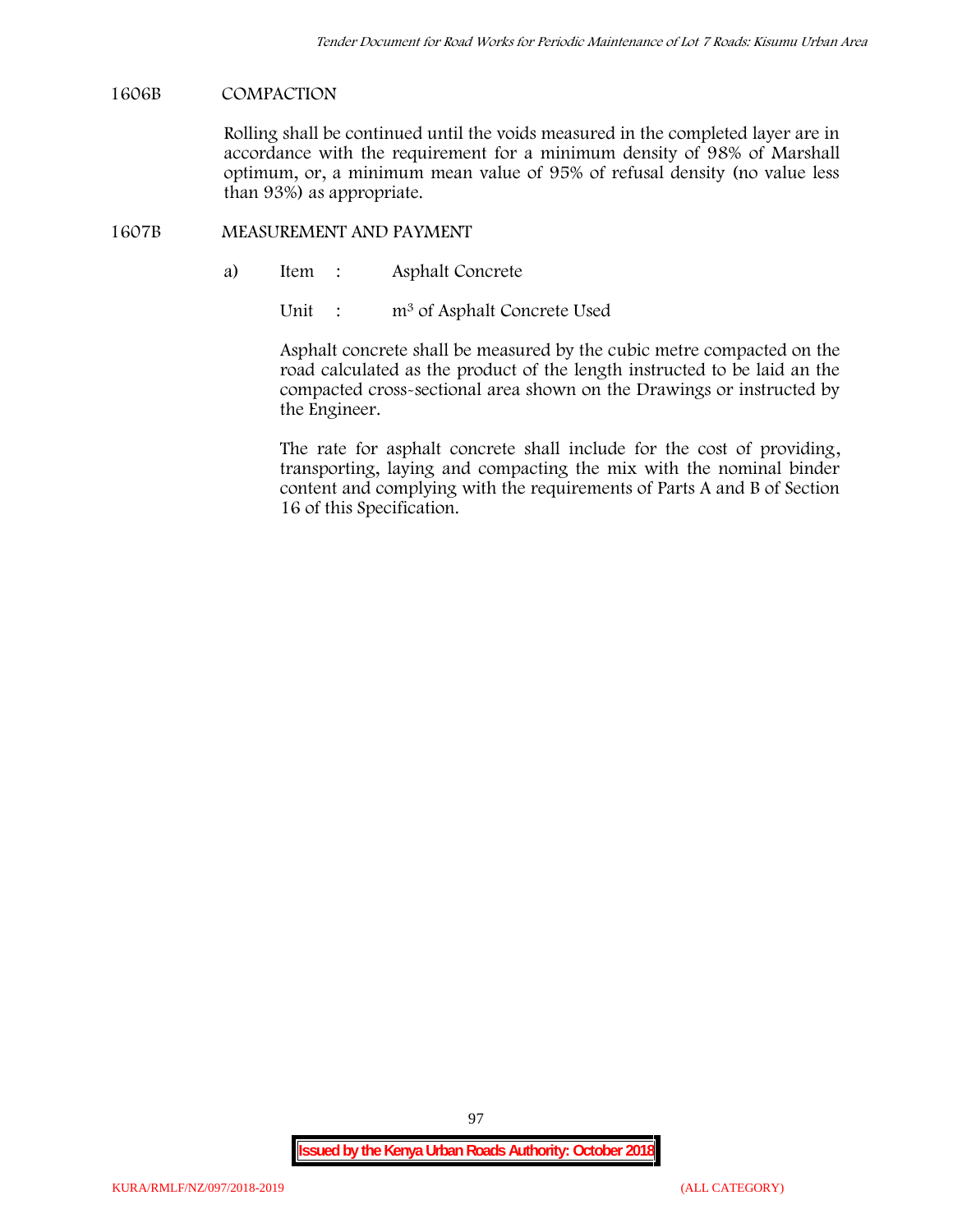# **SECTION 17 - CONCRETE WORKS**

# **1703 MATERIALS FOR CONCRETE**

This work shall consist of placing selected approved material of 250mm minimum diameter on the foundation put after excavation to receive levelling concrete in accordance with these specifications and in conformity with the lines, grades and cross sections shown on the Drawings as directed by the Engineer.

(a) **Materials**

Selected rock: The selected rock builders to be placed for this work shall be hard, sound, durable quarry stones as approved by the Engineer. Samples of the stone to be used shall be submitted to and approved by the Engineer before any stone is placed.

The maximum size of the stone boulders shall be 300mm.

(b) **Construction Method**

After completion of the structural excavation the surface of the loose soil shall be levelled and compacted. Then the stone of the above sizes shall be placed in one layer of 250mm over the compacted bed where the bottom slab will rest. Coarse sand shall be spread to fill up the voids in the stone boulders, and compaction with vibratory compactors should be performed to make this layer dense whereon a concrete of levelling course shall be placed.

(c) **Measurement and payment**

Measurement for the bedding materials shall be made in cubic metres for the completed and accepted work, measured from the dimension shown on the Drawings, unless otherwise directed by the Engineer.

Payment for the bedding Materials for Levelling Concrete Works shall be full compensation for furnishing and placing all materials, all labour equipment, tools and all other items necessary for proper completion of the work in accordance with the Drawings and specifications and as directed by the Engineer.

# **1703(A) LEVELLING CONCRETE (CLASS 15/20) FOR BOTTOM SLAB INCLUSIVE OF COST OF FORM WORKS**

This work shall consist of placing and levelling lean concrete class 15/20 over the prepared bed of stone boulders in the foundation for bottom slab and wingwalls in accordance with these specifications and which conformity with the lines, grades, thickness and typical cross-sections shown on the drawings unless otherwise directed by the Engineer.

(a) **Materials for Levelling Concrete**

Requirement for the concrete class  $15/20$  is specified as follows:-Design compressive strength (28) days : 15N/mm2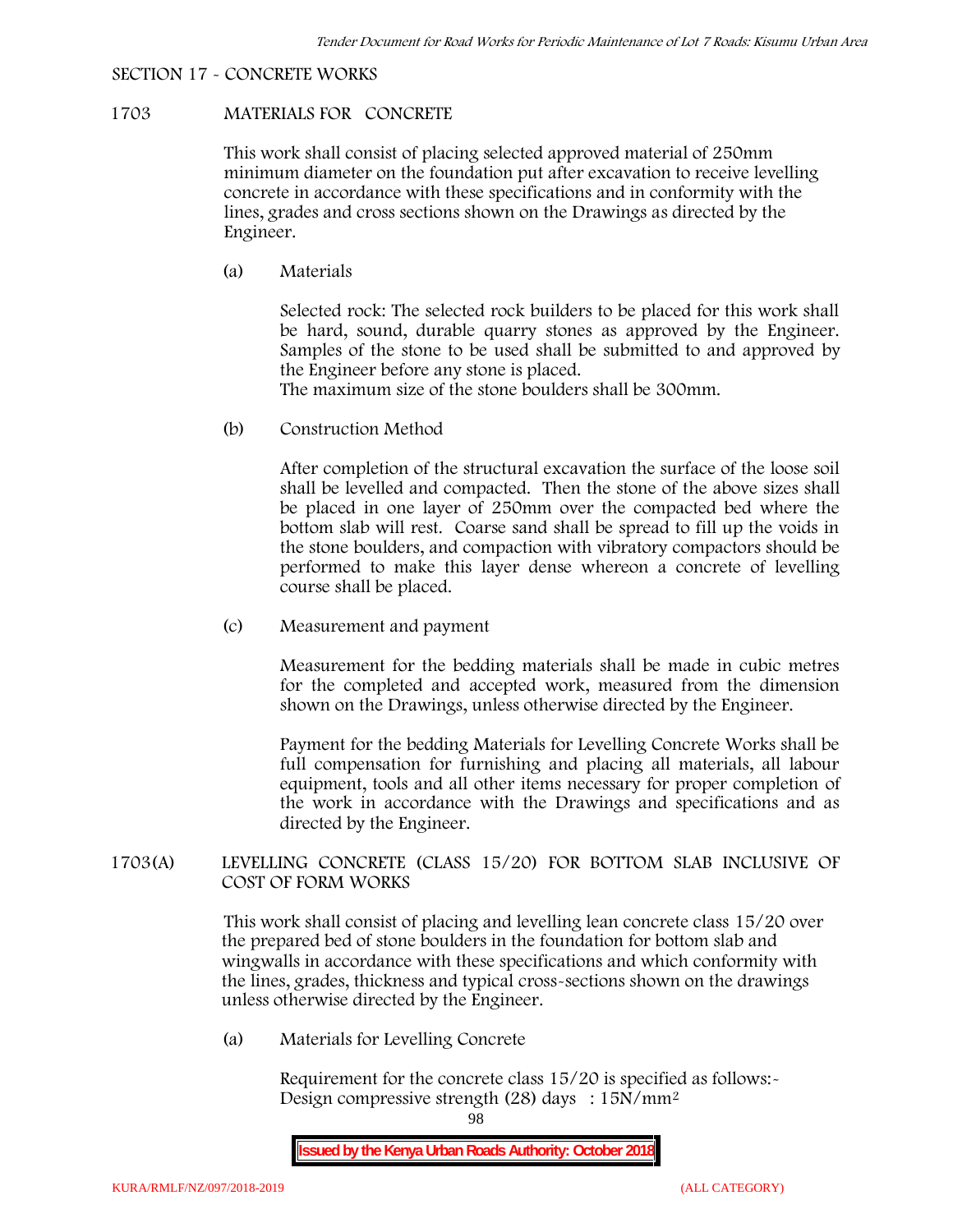Maximum size of coarse aggregate : 20mm Maximum cement content  $: 300 \text{ kg/m}^3$ . Maximum water/cement ration of 50% with slump of 80mm.

## (b) **Construction Method**

The bed of stone boulders upon which the levelling concrete will be placed shall be smooth, compacted and true to the grades and crosssection shall be set to the required lines and grades.

# **37.2** (c) **Measurement and payment**

Measurement for levelling concrete (class 15/20) shall be made in cubic metres completed and accepted levelling concrete work measured in place which is done in accordance with the Drawings and the Specifications.

Payment for this work shall be the full compensation for furnishing and placing all materials, labour, equipment and tools, and other incidentals to Specifications and as directed by the Engineer.

Pay item No. 17/02 Levelling Concrete Works (Class 15/20) for Box Culvert and wingwalls inclusive of Cost of Form works.

# **1703 (C) FORMWORK FOR CULVERT WALLS**

This work shall consist of all temporary moulds for forming the concrete for culvert walls and slabs together with all temporary construction required for their support. Unless otherwise directed by the Engineer all formworks shall be removed on completion of the walls and slabs.

(a) **Materials**

Forms shall be made of wood or metal and shall conform to the shape, lines and dimensions shown on the Drawings.

All timber shall be free from holes, loose material, knots, cracks, splits and warps or other defects affecting the strength or appearance of the finished structure.

Release Agents – Release agents shall be either neat oils containing a surface activating agent, cream emulsions, or chemical agents to be approved by the Engineer.

# (b) **Construction Method**

(i) **Formworks**

Formworks shall be designed to carry the maximum loads that may be imposed, and so be rigidly constructed as to prevent deformation due to load, drying and wetting, vibration and other causes. After forms have been set in correct location, they shall be inspected and approved by the Engineer before the concrete is placed.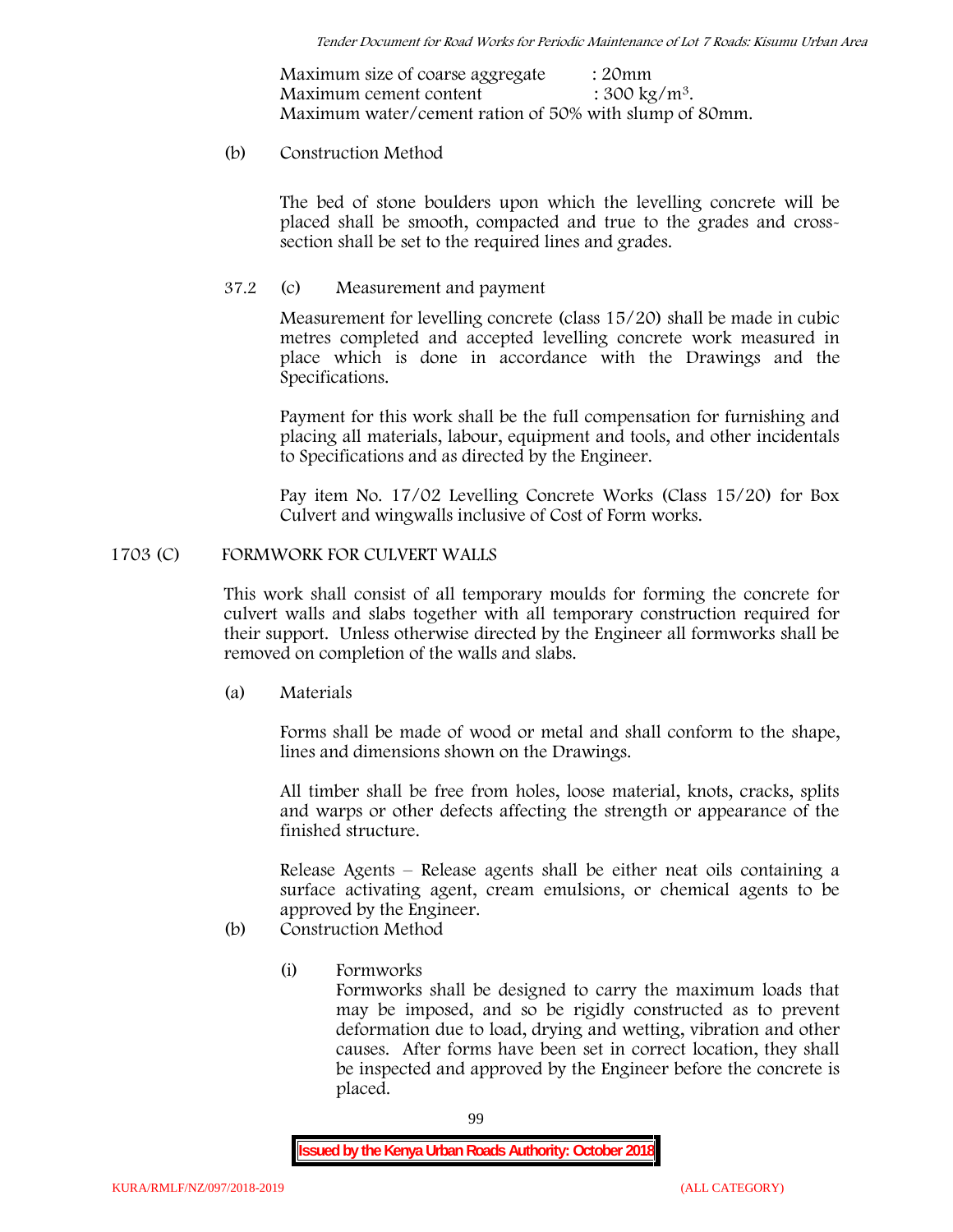If requested, the contractor shall submit to the Engineer working drawings of the forms and also, if requested, calculations to certify the rigidity of the forms.

## **1703(D) CONCRETE WORKS (CLASS 20/20) OF CULVERT WALLS AND SLABS**

This work shall consist of furnishing, mixing, delivering and placing of the concrete for the construction of culvert walls and slabs, in accordance with these Specifications and in conformity with the requirements shown on the Drawings.

Concrete class 20/20 shall be used for Culvert walls and slabs.

**(a) Concrete Materials**

(i) Cement: Cement shall be of Portland type and shall conform to the requirements of BS 12 or equivalent.

The contractor shall select only one type or brand of cement or others. Changing of type or brand of cement will not be permitted without a new mix design approved by the Engineer. All cement is subject to the Engineer's approval; however, approval of cement by the Engineer shall not relieve the Contractor of the responsibility to furnish concrete of the specified compressive strength.

Conveyance of cement by jute bags shall not be permitted. Storage in the Contractor's silo or storehouse shall not exceed more than two (2) months, and age of cement after manufacture at mill shall not exceed more than four (4) months. The Contractor shall submit to the Engineer for his approval the result of quality certificate prepared by the manufacturer.

Whenever it is found out that cement have been stored too long, moist, or caked, the cement shall be rejected and removed from the project.

#### **(b) Aggregates**

Fine and coarse aggregates must be clean, hard, strong and durable, and free from absorbed chemicals, clay coating, or materials in amounts that could affect hydration, bonding, strength and durability of concrete. Grading of aggregates shall conform to the following requirements: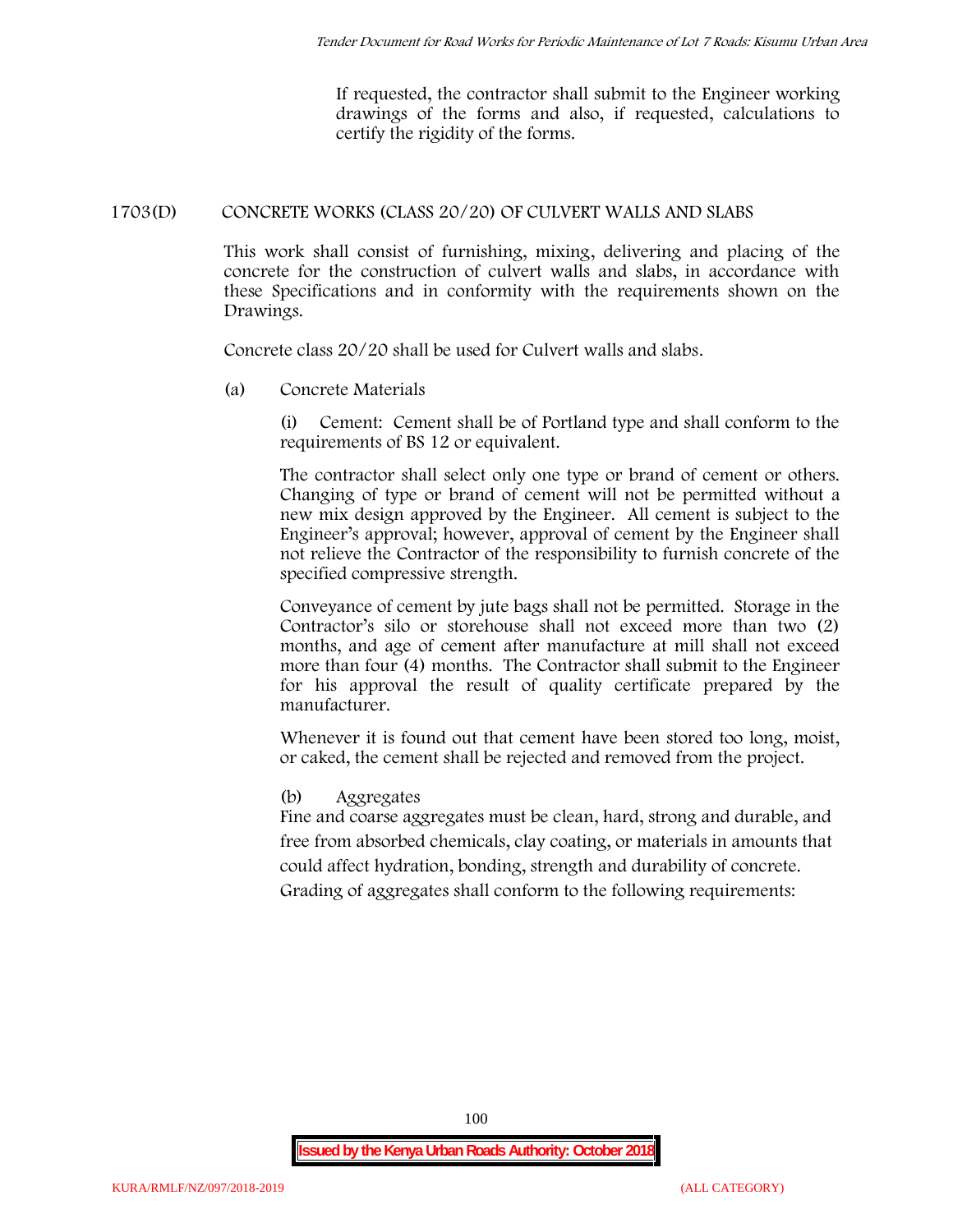**(i) Grading of Fine Aggregates**

| <b>Sieve Size</b> | <b>Percentage by Weight Passing</b> |
|-------------------|-------------------------------------|
| 10<br>mm          | 100                                 |
| 5<br>mm           | 89-100                              |
| $2.5$ mm          | $60 - 100$                          |
| $1.2$ mm          | $30 - 100$                          |
| 0.6 mm            | $15 - 54$                           |
| $0.3$ mm          | $5 - 40$                            |
| $0.15 \text{ mm}$ | $0 - 15$                            |

# **(ii) Grading of Coarse Aggregates**

| Size     |                       |                       |    | of Amounts finer than each standard sieve percentage by |    |         |          |
|----------|-----------------------|-----------------------|----|---------------------------------------------------------|----|---------|----------|
| Coarse   | weight                |                       |    |                                                         |    |         |          |
| Aggregat | 40                    | 30                    | 25 | 20                                                      | 15 |         | 局        |
|          | 2.5                   |                       |    |                                                         |    |         |          |
|          | 100                   | $\tilde{\phantom{a}}$ |    | $90 - 100$ -                                            |    | - 30-69 | $0 - 10$ |
|          | $\tilde{\phantom{a}}$ |                       |    |                                                         |    |         |          |

Other requirements for aggregates are as follows:

**(iii) Fine Aggregates**

| Fitness Modulus, AASHTO M-6                           | $: 2.3 - 3.1$      |
|-------------------------------------------------------|--------------------|
| Sodium Sulphate Soundness, AASHTO T104: Max. 10% loss |                    |
| Content of Friable Particles AASHTO 112               | : Max 1% by weight |
| Sand Equivalent, AASHTO T176                          | : Min. 75          |

**(iv) Coarse Aggregate**

| Abrasion, AASGTO T96                             | : Max. $405$ loss      |
|--------------------------------------------------|------------------------|
| Soft Fragment and shale, AASHTO M80              | : Max. $5\%$ by weight |
| Thin and elongated Pieces, AASHTO M80 : Max. 15% |                        |

**(v) Water**

All sources of water to be used with cement shall be approved by the Engineer. Water shall be free from injurious quantities of oil, alkali, vegetable matter and salt as determined by the Engineer.

**(vi) Admixture**

Only admixture, which have been tested and approved in the site laboratory through trial mixing for design proportion shall be used. Before selection of admixture, the Contractor shall submit to the Engineer the specific information or guarantees prepared by the admixture supplier.

The contractor shall not exclude the admixture from concrete proportions.

**Concrete class 20/20**

101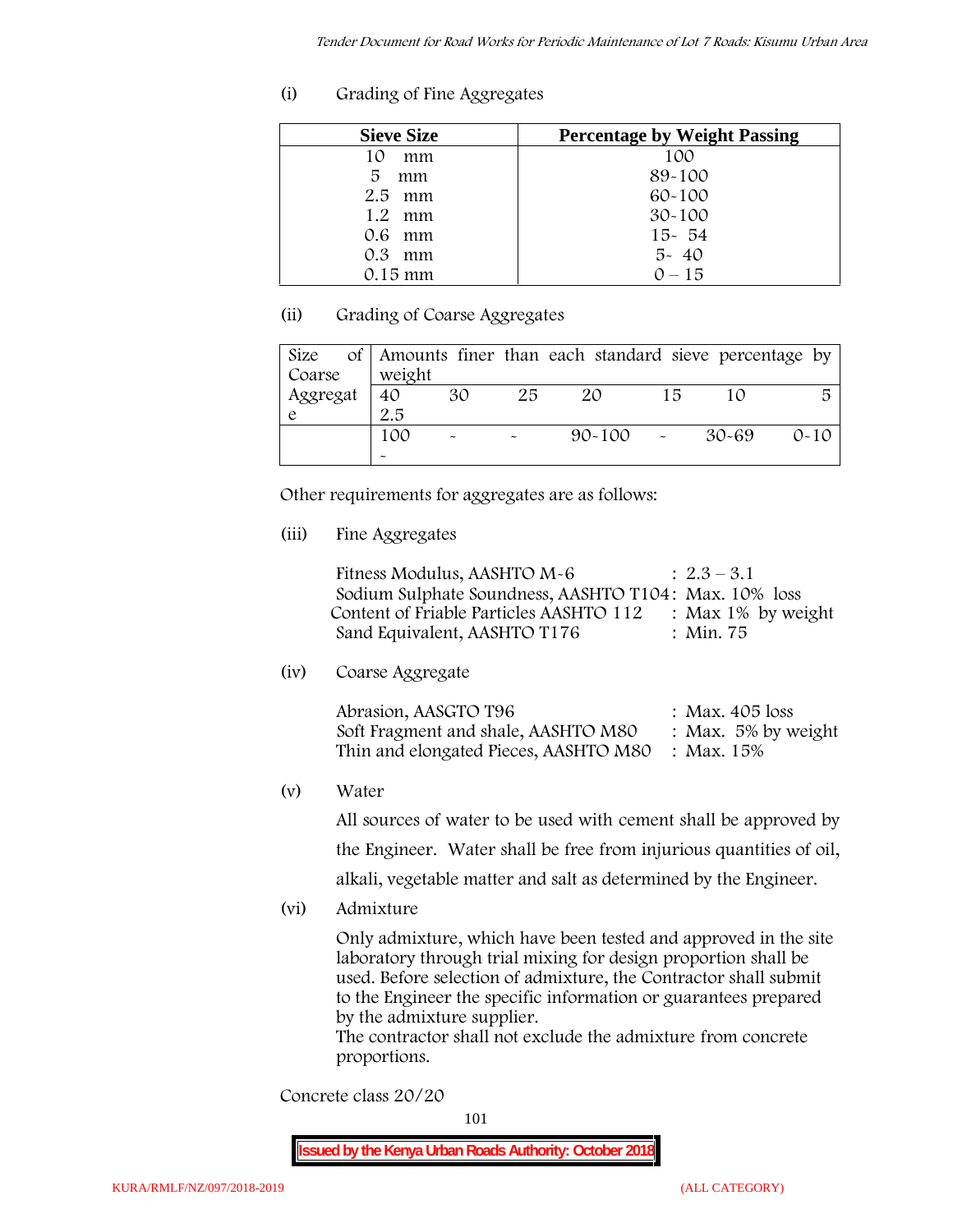Concrete class 20/20 shall be used for culvert walls and slabs. The requirements of Concrete class 20/20 are provided as follows unless otherwise the Engineer will designate any alteration.

Design compressive strength (28 days) : 20N/mm<sup>2</sup> Maximum size of coarse aggregates : 20mm Maximum water/cement ratio of 45% with slump of 80mm

(d) **Proportioning Concrete**

The Contractor shall consult with the Engineer as to mix proportions at least thirty (30) days prior to beginning the concrete work. The actual mix proportions of cement, aggregates, water and admixture shall be determined by the Contractor under supervision of the Engineer in the site laboratory.

The Contractor shall prepare the design proportions which has 120% of the strength requirement specified for the designated class of concrete.

No class of concrete shall be prepared or placed until its job-mix proportions have been approved by the Engineer.

- (e) **Concrete Work**
	- **(ii) Batching**

Batching shall be done by weight with accuracy of:

| Cement              | $\frac{1}{2}$ percent |
|---------------------|-----------------------|
| Aggregate           | $\frac{1}{2}$ percent |
| Water and Admixture | : 1 percent.          |

Equipment should be capable of measuring quantities within these tolerances for the smartest batch regularly used, as well as for larger batches.

The accuracy of batching equipment should be checked every month in the presence of the Engineer and adjusted when necessary.

**(iii) Mixing and delivery**

Slump of mixed concrete shall be checked and approved at an accuracy of +25mm against designated slump in these specifications.

**(iv) Concrete in hot weather**

No concrete shall be placed when the ambient air temperature is expected to exceed thirty three degrees celsius (330c) during placement operations).

102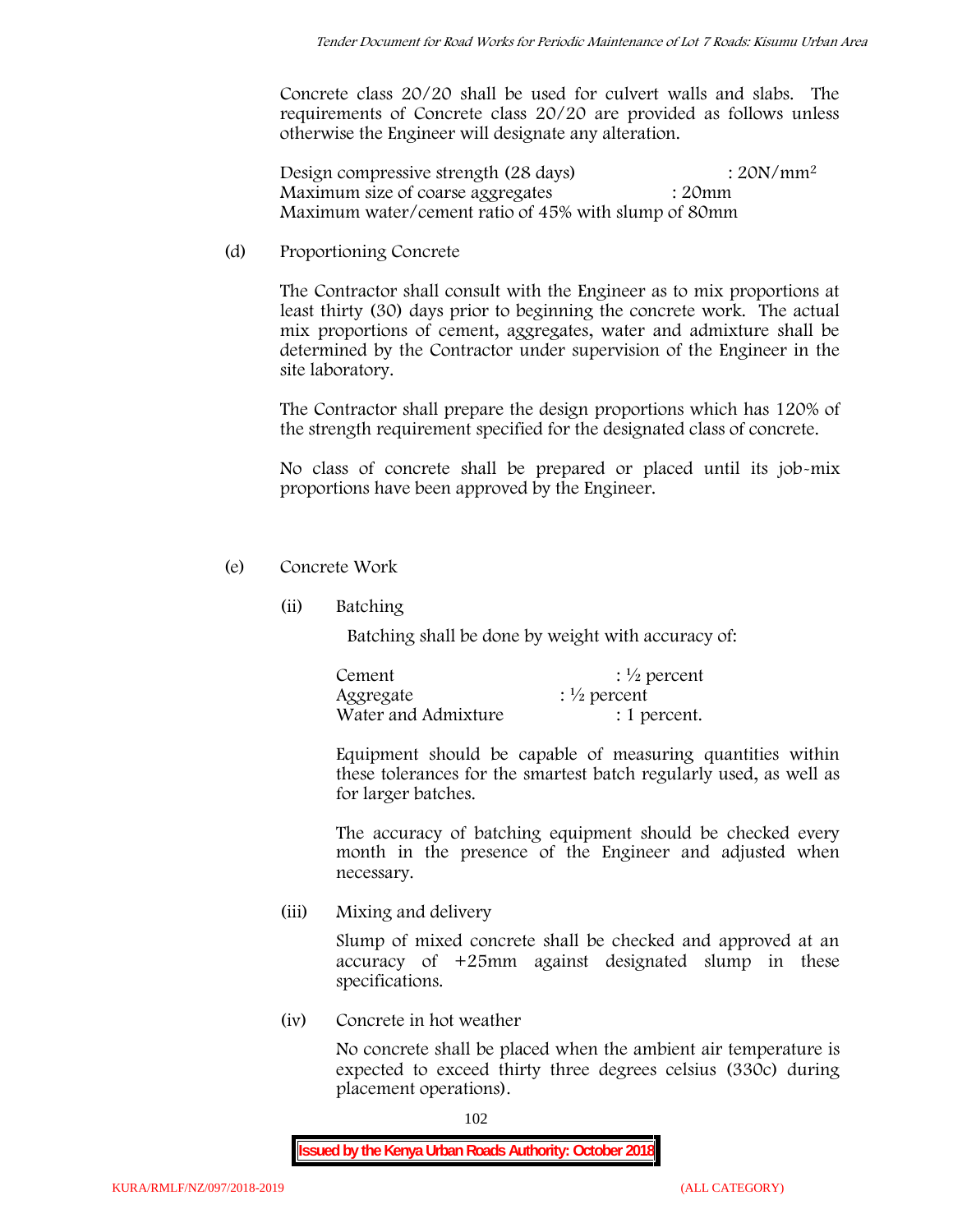*Tender Document for Road Works for Periodic Maintenance of Lot 7 Roads: Kisumu Urban Area*

**(v) Concreting at night**

No concrete shall be mixed, placed or finished when natural light is insufficient, unless an adequate approved artificial lighting system is operated; such night work is subject to approval by the engineer.

**(vi) Placing**

In preparation of the placing of concrete, the interior space of forms shall be cleaned and approved by the engineer prior to placing concrete. All temporary members except tie bars to support forms shall be removed entirely from the forms and not buried in the concrete. The use of open and vertical chute shall not be permitted unless otherwise directed by the engineer.

The Contractor shall provide a sufficient number of vibrators to properly compact each batch immediately after it is placed in the forms.

(f) **Measurement and Payment**

Measurements for the Concrete Works Class 20/20 of culvert walls and slabs shall be made in cubic metres for the walls and slabs actually constructed, measured from their dimensions shown on the Drawings. Payment for the Concrete Works (Class 20/20) of culvert walls and slabs shall be the full compensation for furnishing all materials of the concrete mixing, delivering, placing and curing the concrete, equipment and tools, labour and other incidental necessary for the completion of the work in accordance with the Drawings and these Specifications and as directed by the Engineer.

## **SECTION 20 - ROAD FURNITURE**

## **2001 ROAD RESERVE BOUNDARY POSTS**

Road reserve boundary posts shall be provided as directed by the Engineer and in compliance with Standard Specification clause 2001. They shall be placed at 50m. intervals along the boundary of the road reserve.

#### **2003 EDGE MARKER POST**

Edge marker post shall be provided as directed by the Engineer and in compliance with Standard Specification clause clause 2003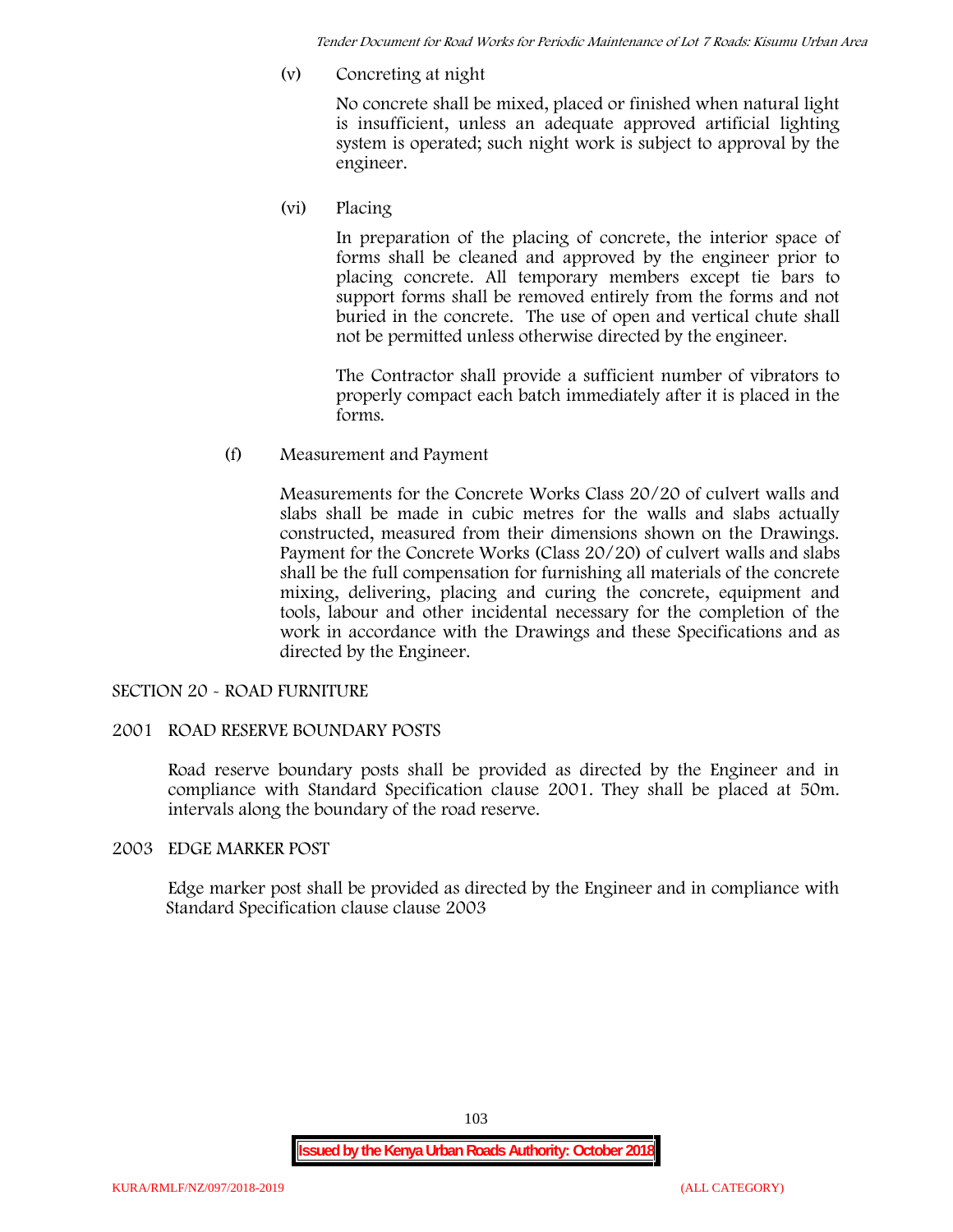#### **2004 PERMANENT ROAD SIGNS**

Permanent Road Signs shall be provided as directed by the Engineer and in compliance with the requirements of the "Manual for Traffic Signs in Kenya" Part II and standard Specification clause 2004.

#### **2004B EXISTING ROAD SIGNS**

Where directed by the Engineer, the Contractor shall take down road signs including all posts, nuts, bolts and fittings, and remove and dispose of the concrete foundation and backfill the post holes. The signs shall be stored as directed by the Engineer.

Measurement and payment for taking down road signs shall be made by the number of signs of any type and size taken down, cleaned and stored as directed.

#### **2005 ROAD MARKING**

Paint for road marking shall be internally reflectorised hot applied thermoplastic material in accordance with Clause 219 of the Standard Specification.

The rates inserted in the Bills of Quantities for road marking shall include for prior application of approved tack coat.

#### **2005A RAISED PAVEMENT MARKERS – ROAD STUDS**

#### **MATERIAL**

Road studs are moulded of acrylonitrile butadiene styrene (ABS) conforming to ASTM Specification D1788 – 68, class  $5 - 2 - 2$  shell filled with inert, thermosetting compound and filler. The lens portion of the marker of the marker is of optical menthly methacrylic.

#### **CONSTRUCTION**

The road studs shall be constructed of high impact ABS containing a multi-biconvex glass lens reflector system. It shall be of monolithic construction, and not less than 98.5. m2. The height of the marker shall not exceed 17mm and the underside shall contain a non-honeycomb base (flat).

#### **REQUIREMENTS**

The markers shall conform to the following requirements

**Colour**

Shall be white, yellow or red as specified and the Retro – reflectance values should conform to the testing procedures of ASTME 809.

### **Impact Resistance**

The market shall not crack or break when tested using a 1000**-**gram weight from a height of 1 metre. (ASTM D 2444) or BS 3900 Part E3.

# **Resistance to Water Penetration**

104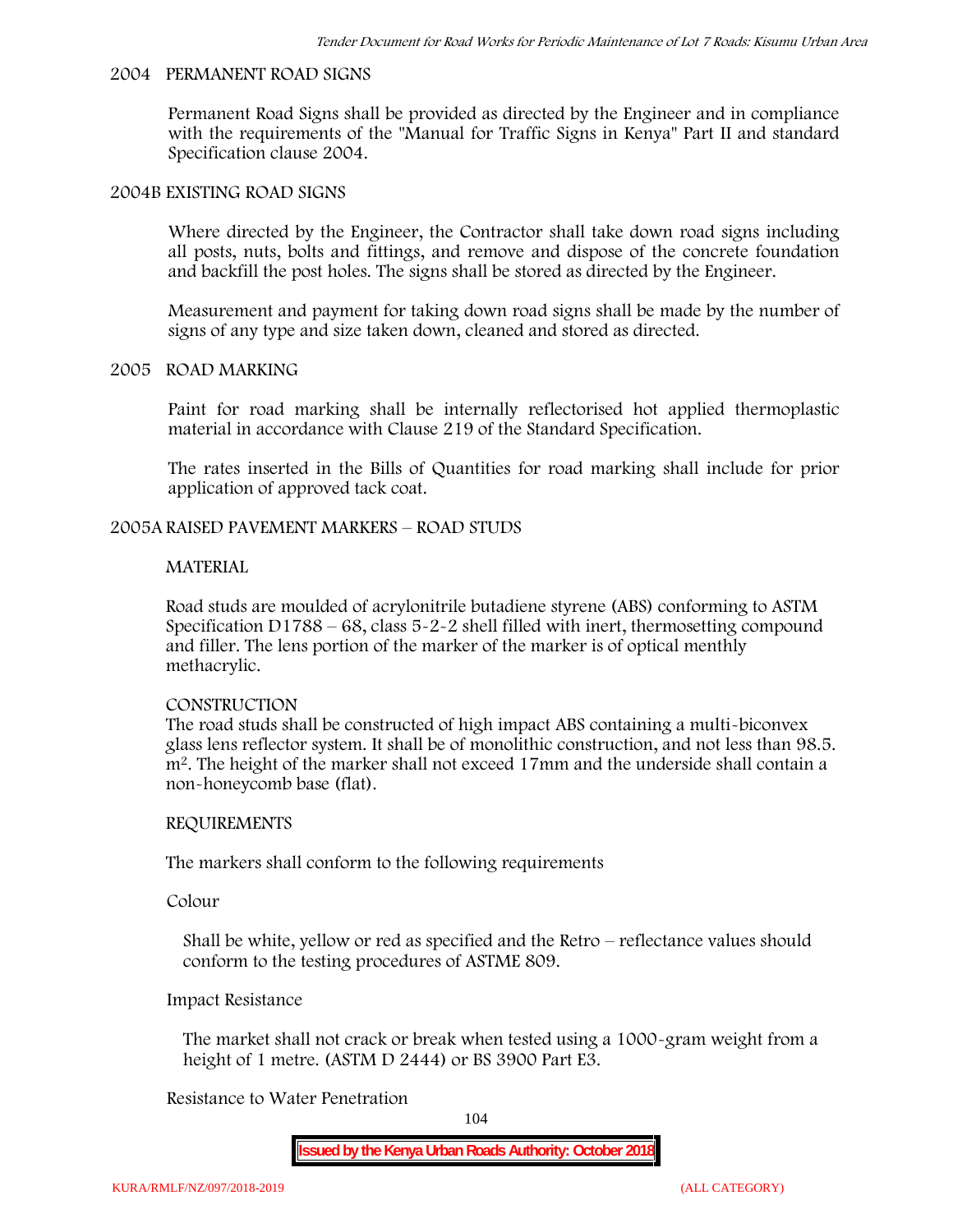Shall not have water penetration behind the lens after submerged in a water bath at 70 + 50 oF for 10 minutes. And it should still meet the reflectance Requirement. BS 998.

**Heat Resistance**

Shall comply with the initial brightness as per BS 873 Part IV of 1978

**Night Visibility**

The marker shall be bright as per BS 873 Part IV of 1978

**Compression Resistance**

There shall be no cracking sound at a pressure lower than 25 tones as per BS 873 Part IV of 1978.

**Corrosion Resistance**

After immersing a sample of Road stud in a solution containing 30g/1 of sodium chloride for 30 days, there shall not be any signs of corrosion **-**(BS998).

**NOTE**: These markers are intended for application directly to pavement surfaces and are compatible with raised pavement makers. These adhesives should be of high quality and tested for conformance to customer requirements.

#### **ADHESIVES**

They shall be of Resin Type–Epoxy of 2 different components part 1 and 2 i.e Adhesive and Reactor without any volatile solvents in both.

| Pot life:             | not less than 20 minutes at 20 $\degree$ C  |
|-----------------------|---------------------------------------------|
| Rotational cure time: | between 20 and 30 minutes at 20 $\degree$ C |
| Hard cure:            | Between 40 and 60 minutes at 20 $\degree$ C |

#### **APPLICATION INSTRUCTION**

**Preparation of Pavements**

Make sure that the road surface is absolutely dry and free of oil and grease**.**

**Mixing of Adhesive**

Pour component B into the container of component A. Stir mixture by hand with a wooden or metal stick until uniform Grey Tint without a striae is obtained.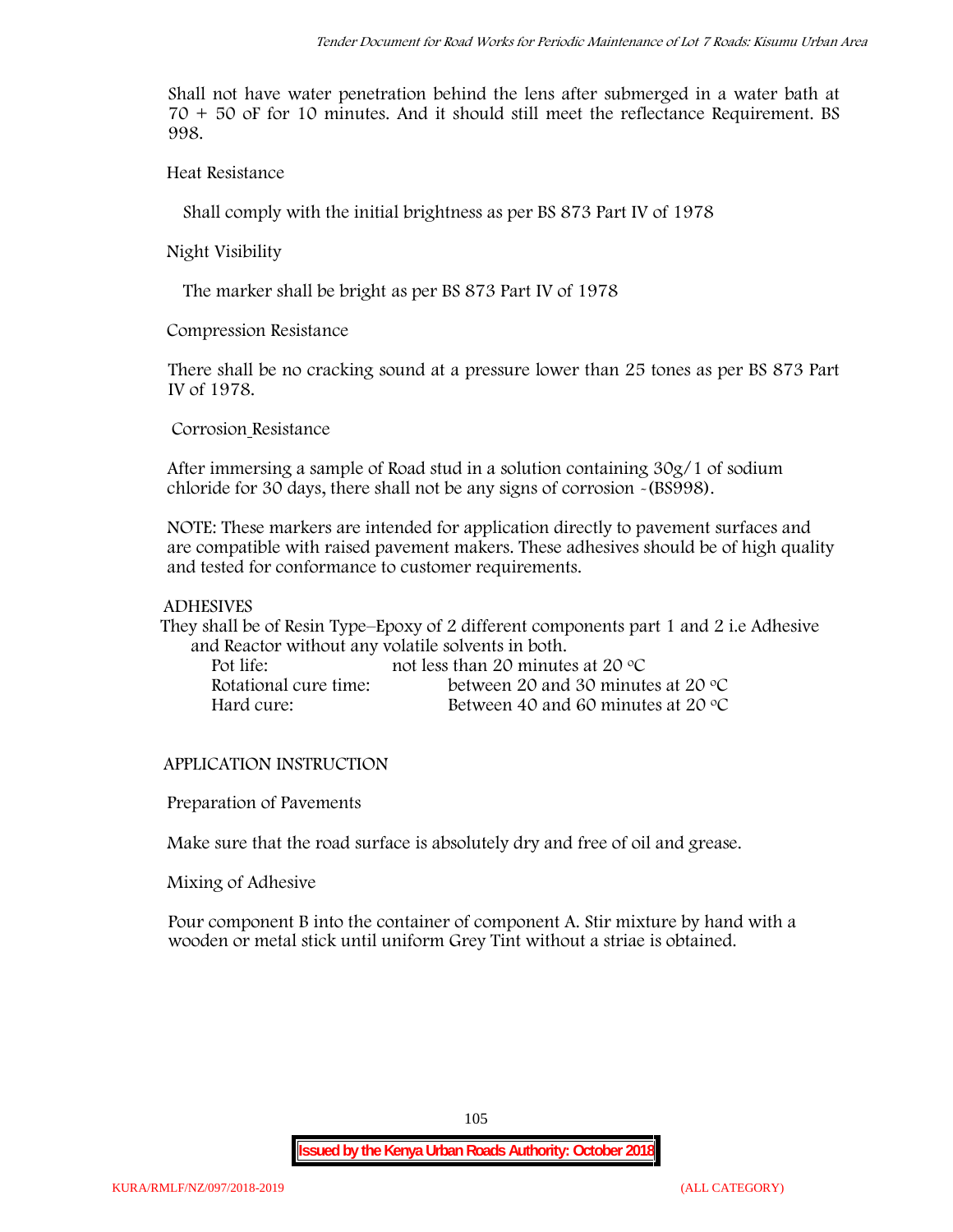## **Installation**

Pour the mixture on to the underside of the road stud. Then place the road stud firmly on the road surface. Adhesive should stand out for about 5mm to 10 mm over the edges of the stud.

**Protection from the Traffic**

Protect studs from traffic for 2 hours until the adhesive has properly hardened. Try by touching the adhesive.

**NUMBER OF STUDS NEEDED FOR LABORATORY TESTS.**

In order to approve a particular type of road stud, 4 sample road studs of each colour shall be submitted.

## **2006 GUARDRAILS**

Contrary to the Standard Specification, guardrail posts shall be concrete 200 mm diameter set vertically at least 1.2m into the shoulder as directed by the Engineer. Spacer blocks shall also be made of concrete.

Beams for guardrails shall be "Armco Flexbeam" or similar obtained from a manufacturer approved by the Engineer.

#### **2007 KERBS**

a) **Vertical Joints**

Vertical joints between adjacent Kerbs shall not be greater than 5 mm in width and shall be filled with a mortar consisting of 1:3 cement: sand by volume.

# b) **Transition between flush and raised kerbs**

The transition between flush and raised kerbs (e.g. at bus bays) shall be termed as ramped kerbs. The transition between flush and raised kerbs shall occur within a length of 2.0 m.

## **2008 KILOMETRE MARKER POSTS**

Kilometre marker posts shall be provided as directed by the Engineer and in compliance with Standard Specification clause 2008.

## **2009 RUMBLE STRIPS**

Where directed by the Engineer, the Contractor shall provide, place, trim, shape and compact to line and level asphalt concrete rumble strips on the finished shoulders. This shall be done to the satisfaction of the Engineer

# **2011 MEASUREMENT AND PAYMENT**

106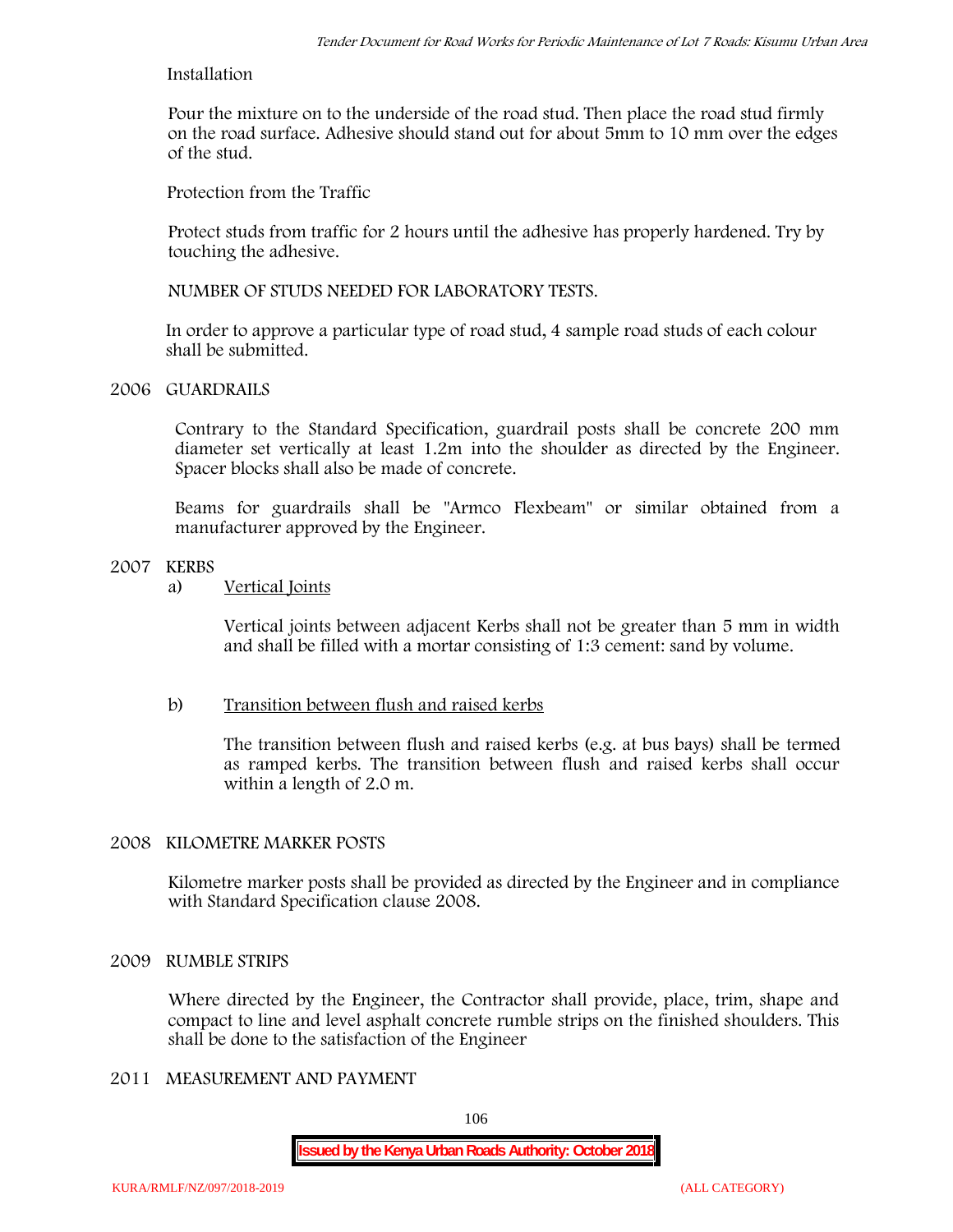#### **Road reserve boundary posts**

Road reserve boundary posts shall be measured by the number erected

## **Permanent road signs**

Permanent road signs shall be measured by the number of each particular size erected.

#### **Road marking**

Road markings in yellow or white material shall be measured in square metres calculated as the plan area painted.

## **Road Studs**

Road studs shall be measured by the number of each particular size erected.

#### **Guardrail**

Guardrail shall be measured by the metre as the length of the guardrail constructed.

**Kerbs**

Kerbs shall be measured by the metre as the length of kerb constructed

# **SECTION 22-DAYWORKS**

## **2202 MEASUREMENTS AND PAYMENT**

(a) Plant

Where items of major plant listed in the schedule of Day works are specified by type (e.g. Concrete mixer etc.) the power rating if such items of plant are provided by the Contractor shall not be lower than the power ratings of such plant manufactured within the last two years prior to the date of BID. Any item of major plant employed upon Dayworks that has a power rating lower than specified above shall be paid for at rates lower than those in the schedule of Dayworks. The reduction in the rate payable shall be in proportion to the reduction in power rating below that specified above.

#### **SECTION 23: CONCRETE PAVING BLOCKS**

This works shall consist of providing, laying and fixing of concrete paving blocks and concrete paving slabs on a sand base on the driveway and walkways and other areas as directed by the Engineer.

## **a. Concrete Paving Blocks**

The paving blocks shall be of type S of any shape fitting within a 295 mm square coordinating space and a work size thickness of at least 30 mm. The blocks shall confirm to the requirements of BS 6717:Pt. 1:1986 or Kenya standard equivalent.

The laying shall be broken at intervals of 50 m by concrete ribs of class 25 concrete.

107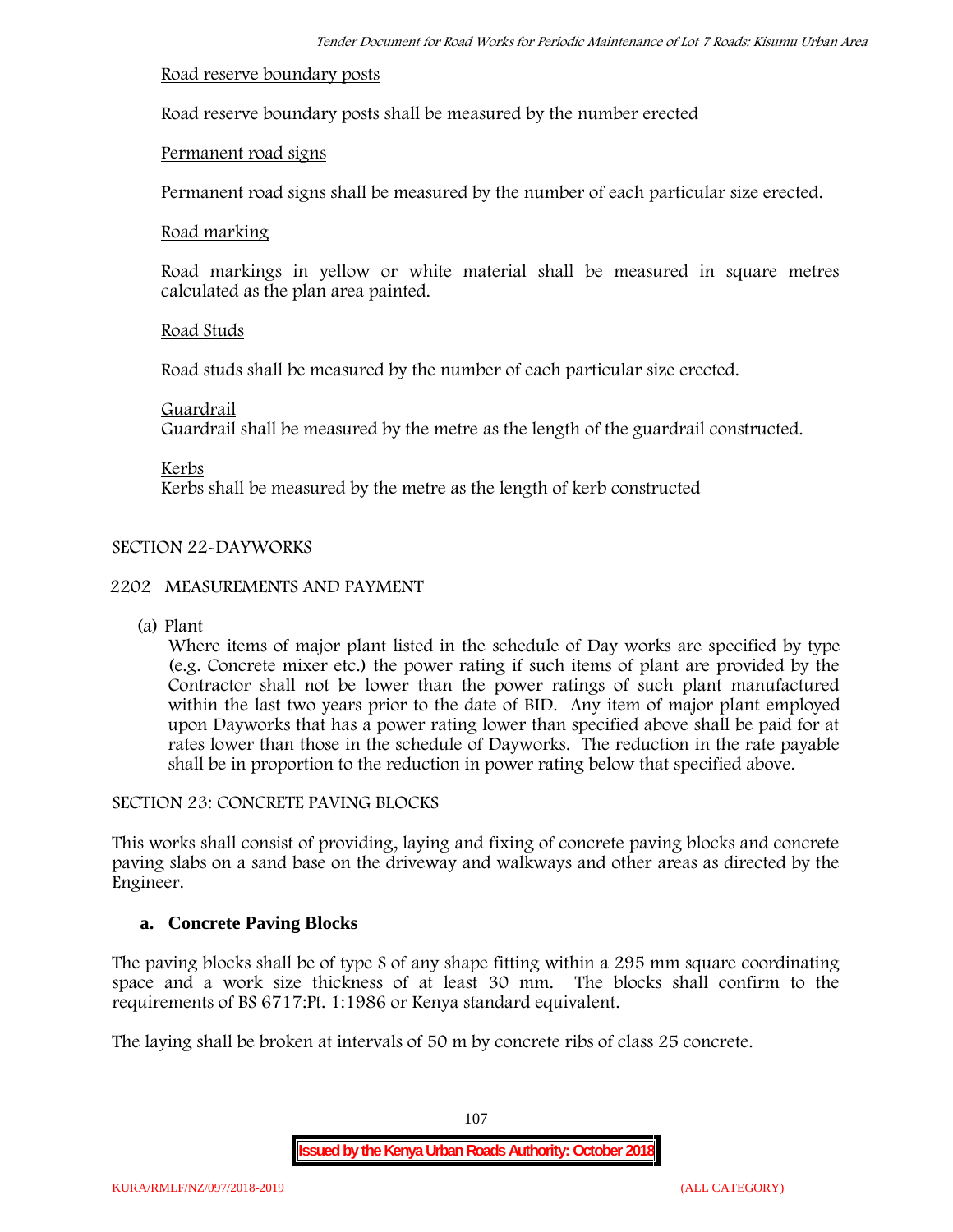The blocks shall be laid on a 40 mm minimum sand base whose specifications are as in section (b) of this specification.

#### **b. Sand For Sand Base**

Sand used as bedding for paving blocks and slabs shall be natural sand either pit or river sand. The grading shall conform and be parallel as much as possible to  $KSO2 - 95$  Parts 1 &2: 1984 for zones  $\tilde{1}, 2$  or 3. The other requirements shall be as specified in section 1703 (c) of Standard Specifications.

#### **c. Measurement and Payment**

Payment for paving blocks and paving slabs shall be by square metre laid. The rate quoted would include the cost of haulage to site of the blocks, slabs and sand, as no extra payment shall be made for haulage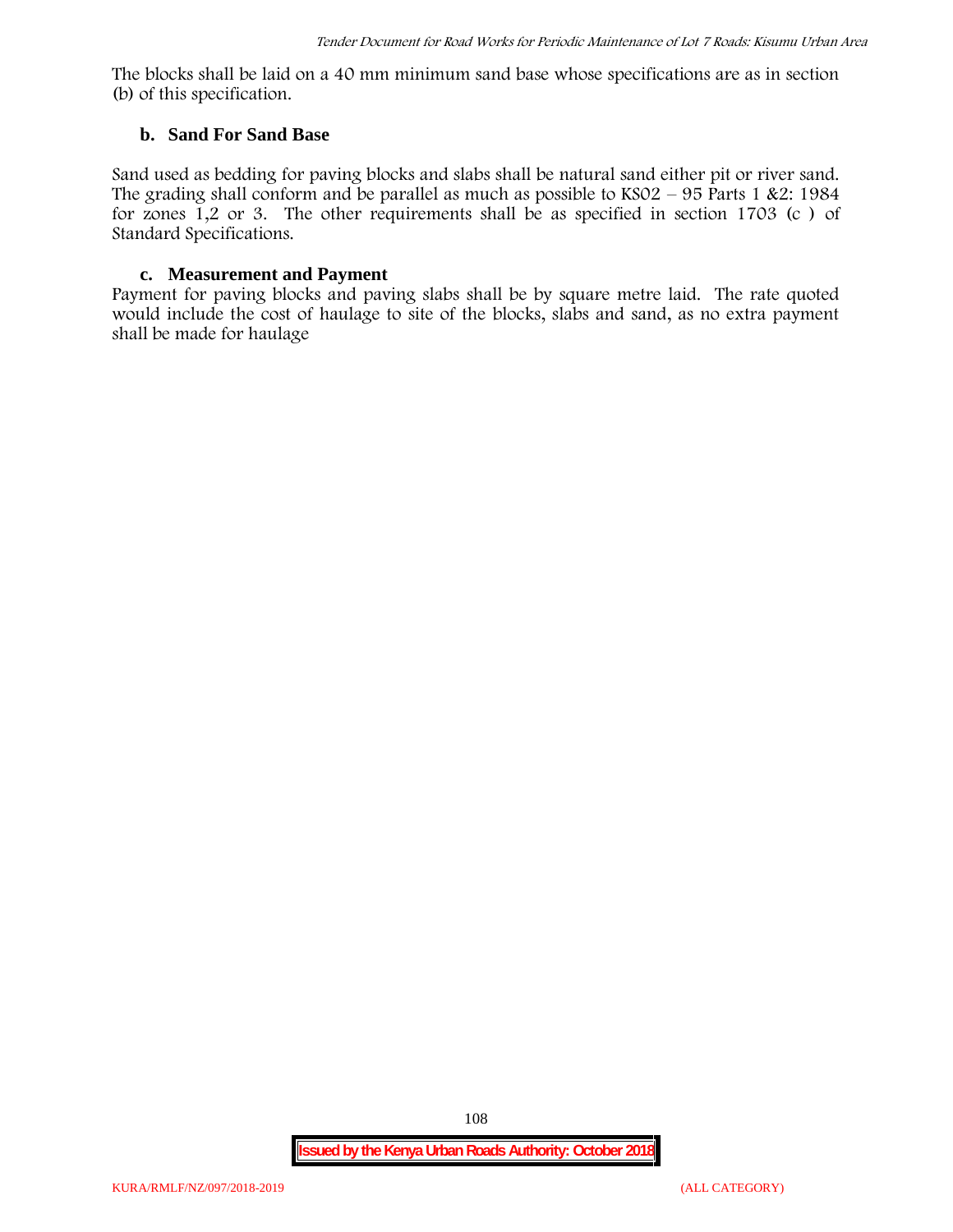**SECTION VI: SUPERVISION AND CONTRACT EVALUATION MANUAL 2012**

The Manual refers to the Ministry of Roads 'Supervision and Contract evaluation Manual for Road Maintenance Works 2012.

**Issued by the Kenya Urban Roads Authority: October 2018**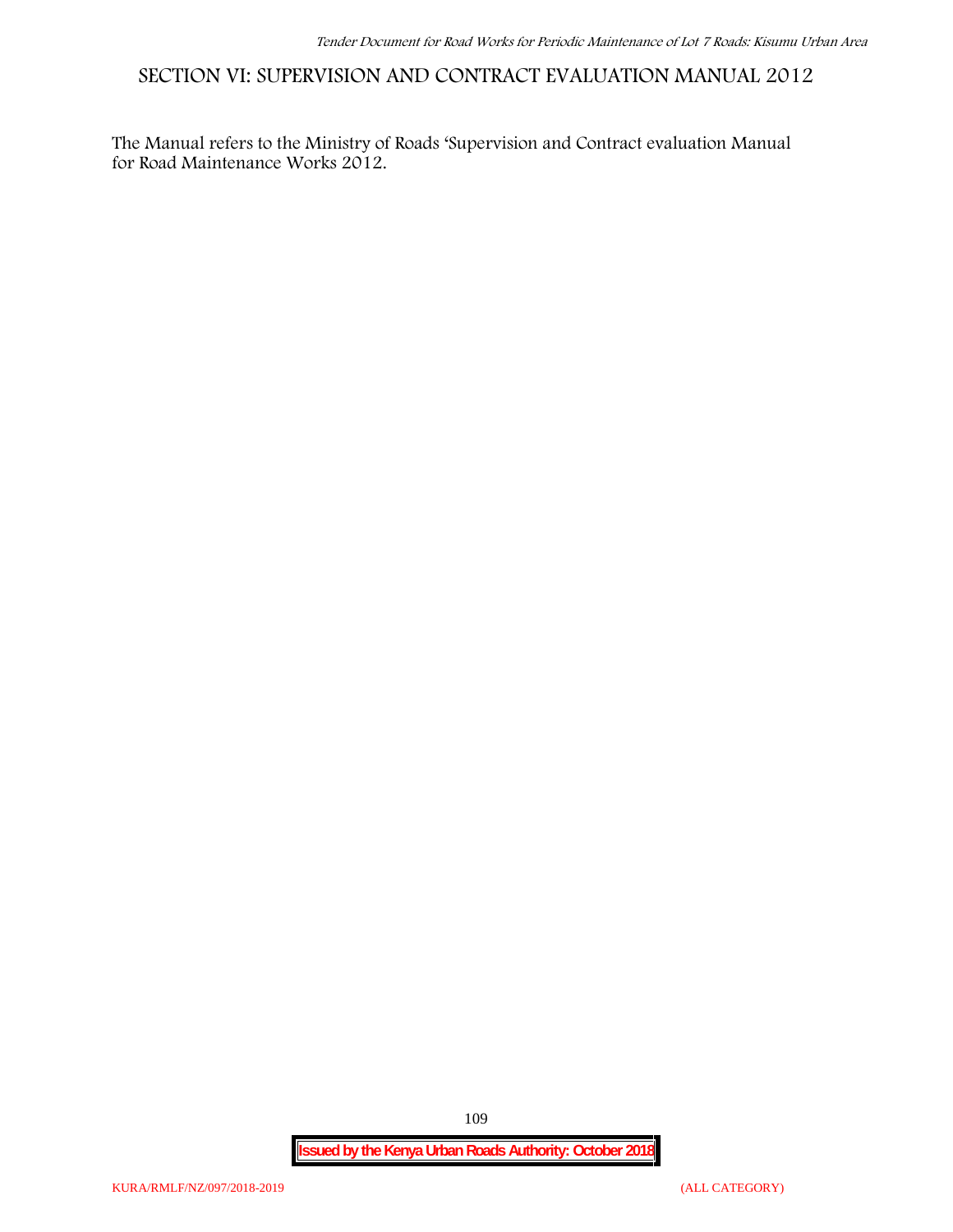## **SECTION VII: DRAWINGS**

The bidder shall provide design drawings on A3 sheets including plan and profile, typical cross-sections, layouts and standard drawings, setting out data and design reports which should include design standards used and key project features as described in section 14.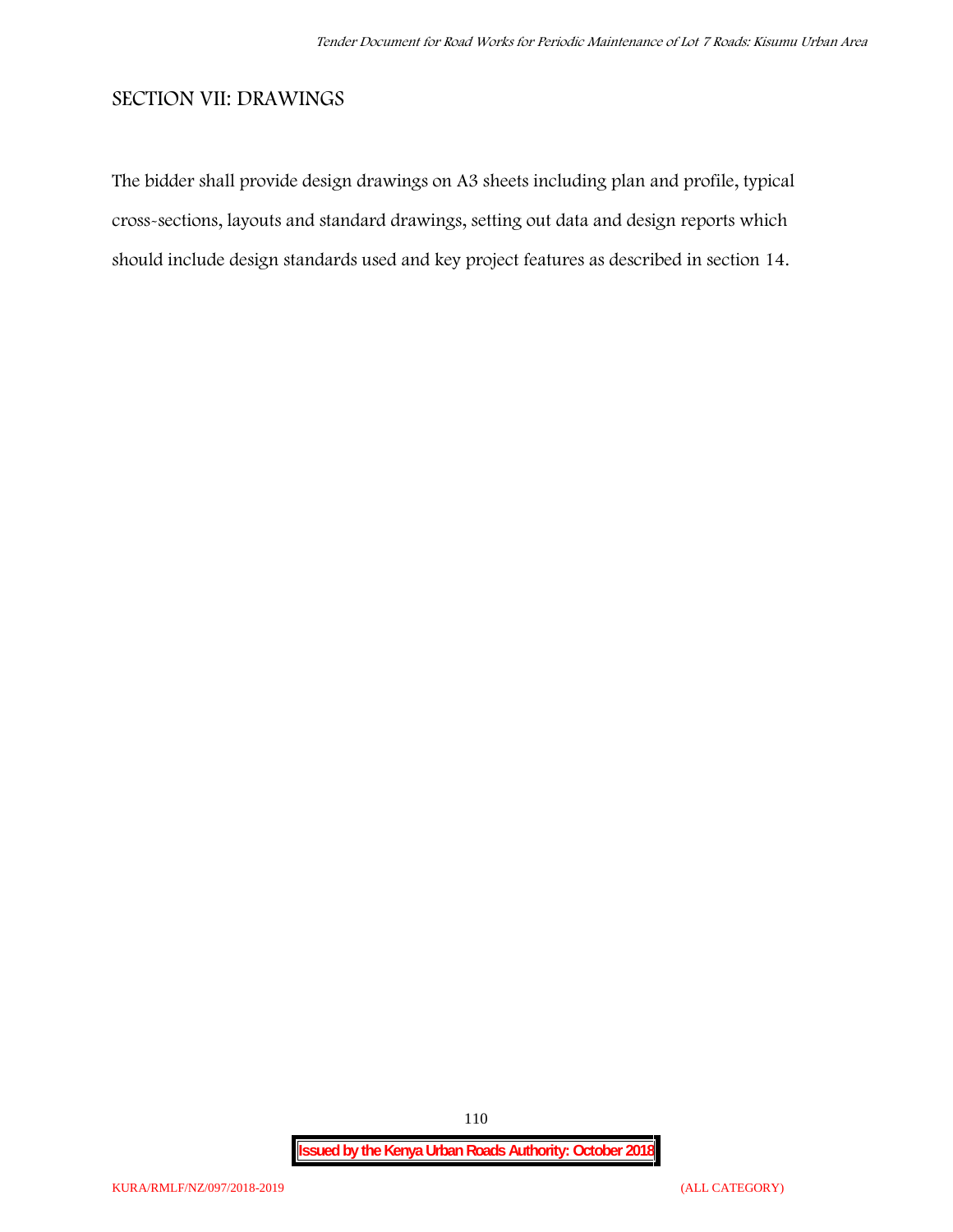## **SECTION VIII: ROAD MAINTENANCE MANUAL**

The Manual refers to the Ministry of Roads 'Road Maintenance Manual, May 2010 Edition'.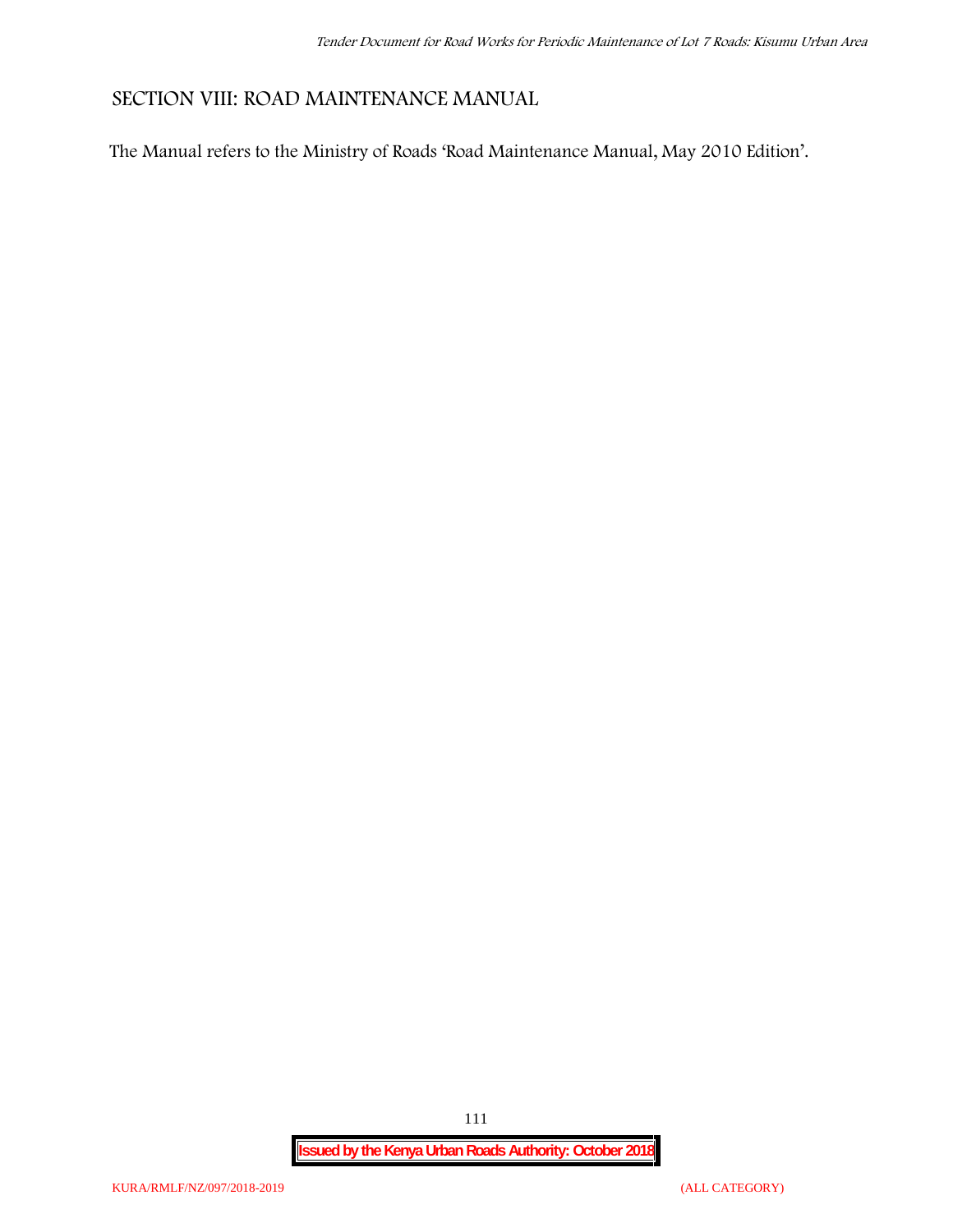## **SECTION IX: BILLS OF QUANTITIES**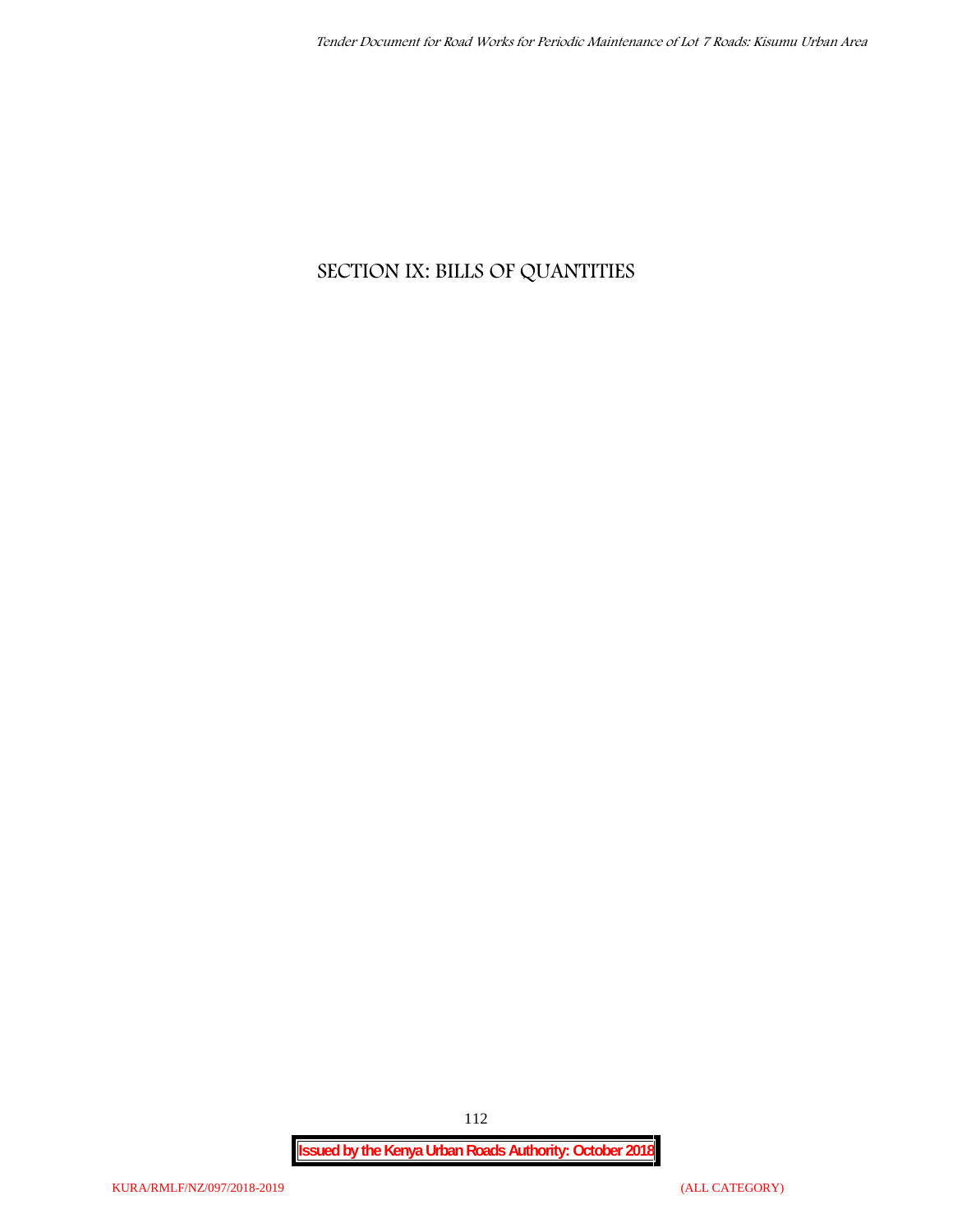#### **PREAMBLE TO BILL OF QUANTITIES**

- 1. The Bills of Quantities forms part of the Contract Documents and are to be read in conjunction with the Instructions to Bidders, Conditions of Contract Parts I and II, Specifications and Drawings.
- 2. The brief description of the items in the Bills of Quantities is purely for the purpose of identification, and in no way modifies or supersedes the detailed descriptions given in the conditions of Contract and Specifications for the full direction and description of work and materials.
- 3. The Quantities set forth in the Bills of Quantities are estimated, representing substantially the work to be carried out, and are given to provide a common basis for bidding and comparing of Bids. There is no guarantee to the Contractor that he will be required to carry out all the quantities of work indicated under any one particular item or group of items in the Bill of Quantities. The basis of payment shall be the Contractor's rates and the quantities of work actually done in fulfilment of his obligation under the Contract.
- 4. The prices and rates inserted in the Bills of Quantities will be used for valuing the work executed, and the Engineer will only measure the whole of the works executed in accordance with this Contract.
- 5. The rates inserted in any road in the tender shall apply to other roads within the same lot upon written instructions to be issued by the Engineer or his representative during execution of works and shall be used only to pay for activities of similar description and nature which may not have been included in the Bills of Quantities for that road.
- 6. A price or rate shall be entered in ink against every item in the Bills of Quantities with the exception of items that already have Provisional sums affixed thereto. The bidders are reminded that no "nil" or "included" rates or "lump-sum" discounts will be accepted. The rates for various items should include discounts if any. Bidders who fail to comply will be disqualified.
- 7. Provisional sums (including Dayworks) in the Bills of Quantities shall be expended in whole or in part at the discretion of the Engineer or his representative.
- 8. Where there are no quantities against the line item especially on dayworks, the bidder shall only fill his rates
- 9. Quantified instructions shall be extracted from the main BOQ for purposes of part implementation of the works and interim measurements/payments shall be based on the quantified instructions read together with the bills of quantities.

The price and rates entered in the Bills of Quantities shall, except insofar as it is otherwise provided under the Contract, include all Constructional plant to be used, labour, insurance, supervision, compliance testing, materials, erection, maintenance of works, overheads and profits, taxes and duties together with all general risks, liabilities and obligations set out or implied in the Contract, transport, electricity and telephones, water, use and replenishment of all consumables, including those required under the contract by the Engineer and his staff.

Errors in the pricing of the Bills of Quantities will be corrected in accordance with Clause (29) of instructions to bidders.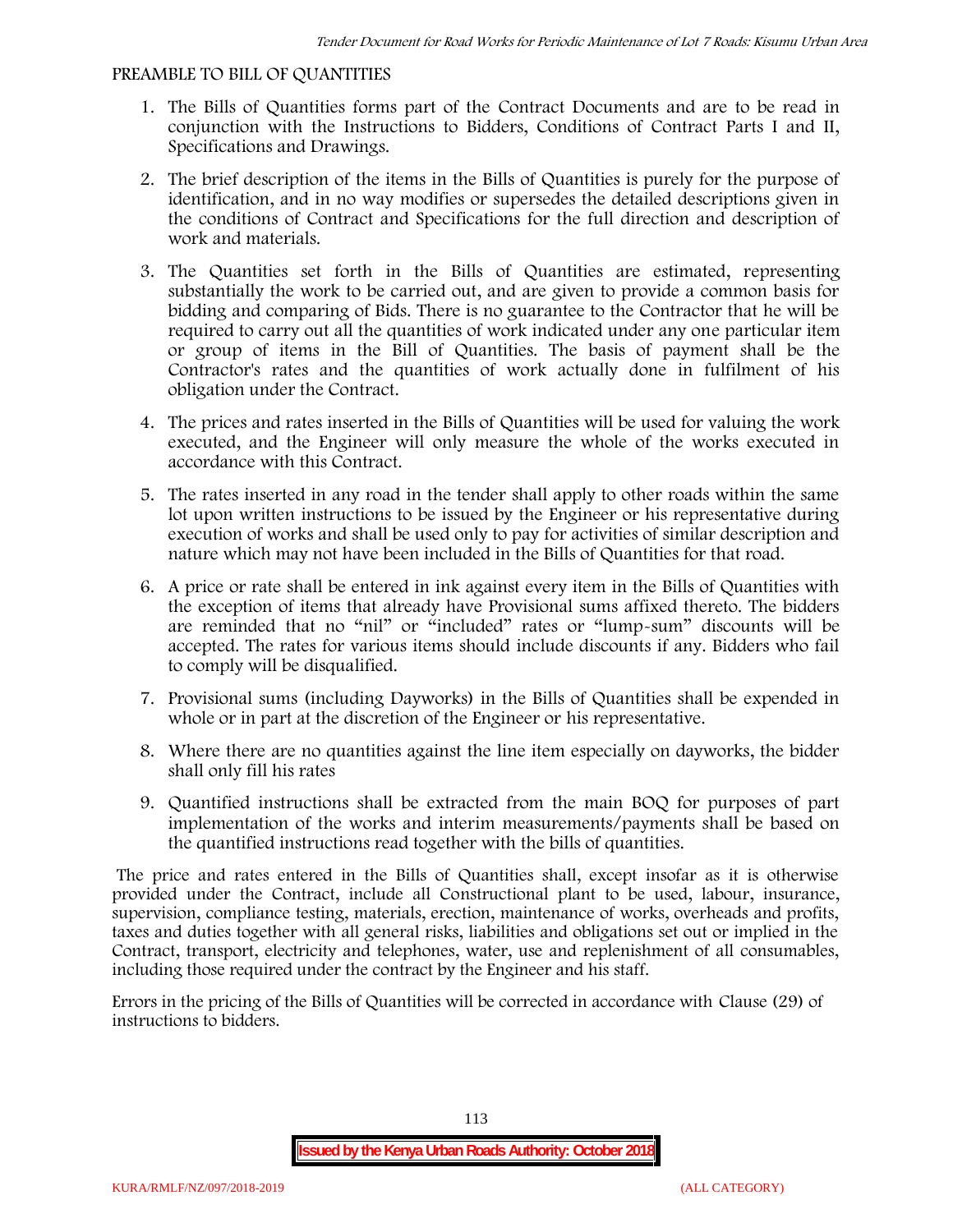**Contract Name PERIODIC MAINTENANCE OF LOT 7 ROADS (KISUMU URBAN AREA) Nyanza BILL OF QUANTITIES 2018-2019 Activity Group Title Road Code Section Name Gor Mahia Road (0.6KM)**

| Bill<br>No.  | <b>ITEM CODE</b> | <b>DESCRIPTION</b>                                                                                                                                                                | Quantity   | <b>UNIT</b> | Unit<br><b>Bid</b><br><b>RATE</b><br>(KShs) | Bill<br>Item<br>Cost<br>without<br><b>VAT</b><br>(KSHs) |
|--------------|------------------|-----------------------------------------------------------------------------------------------------------------------------------------------------------------------------------|------------|-------------|---------------------------------------------|---------------------------------------------------------|
| $\mathbf{1}$ | 01-80-010        | Allow a prime cost of sum for<br>material testing as directed by<br>the Engineer                                                                                                  | 24,000.00  | PC SUM      | 1.00                                        |                                                         |
| $\mathbf{1}$ | 01-80-011        | Extra over item 01-80-010<br>for contractors overheads and<br>profits                                                                                                             | 24,000.00  | $\%$        |                                             |                                                         |
| $\mathbf{1}$ | $01 - 80 - 026$  | Allow a prime cost sum for<br>the REs miscellaneuos account                                                                                                                       | 50,000.00  | PC SUM      | 1.00                                        |                                                         |
| 1            | 01-80-027        | Extra over 01-80-026 for<br>profits and overheads                                                                                                                                 | 50,000.00  | %           |                                             |                                                         |
| $\mathbf{1}$ | 01-80-030a       | Prime cost sum for payment<br>of allowances for Engineer's<br>site staff (Permanent staff)                                                                                        | 200,000.00 | PC SUM      | 1.00                                        |                                                         |
| $\mathbf 1$  | 01-80-030b       | Extra Over on Item 01-80-<br>030a for the Contractor's<br>Overheads and Profit.                                                                                                   | 200,000.00 | $\%$        |                                             |                                                         |
| $\mathbf{1}$ | 01-80-030        | Allow a prime cost for<br>attendance to the RE,s<br>supervisory staff including<br>overtime                                                                                       | 200,000.00 | PC SUM      | 1.00                                        |                                                         |
| $\mathbf 1$  | 01-80-031        | Include percentage of PC sum<br>in item 01-80-030 for<br>contractors overhead and<br>profit                                                                                       | 200,000.00 | $\%$        |                                             |                                                         |
| 8            | 08-50-003        | Drain cleaning                                                                                                                                                                    | 500.00     | Metres      |                                             |                                                         |
| 12           | 12-50-001        | Provide, lay, and compact<br>hand packed stone material<br>including filling of voids with<br>stone dust and watering for<br>Shoulders Base Layer as<br>directed by the Engineer. | 100.00     | Cub.Metres  |                                             |                                                         |
| 15           | 15-92-001        | Provide and Spray MC 30<br>cut-back bitumen as prime<br>coat to carriageway,<br>shoulders, busbays and<br>junctions at rate 0.8-1.2<br>lts/m2 as prime coat                       | 720.00     | Litres      |                                             |                                                         |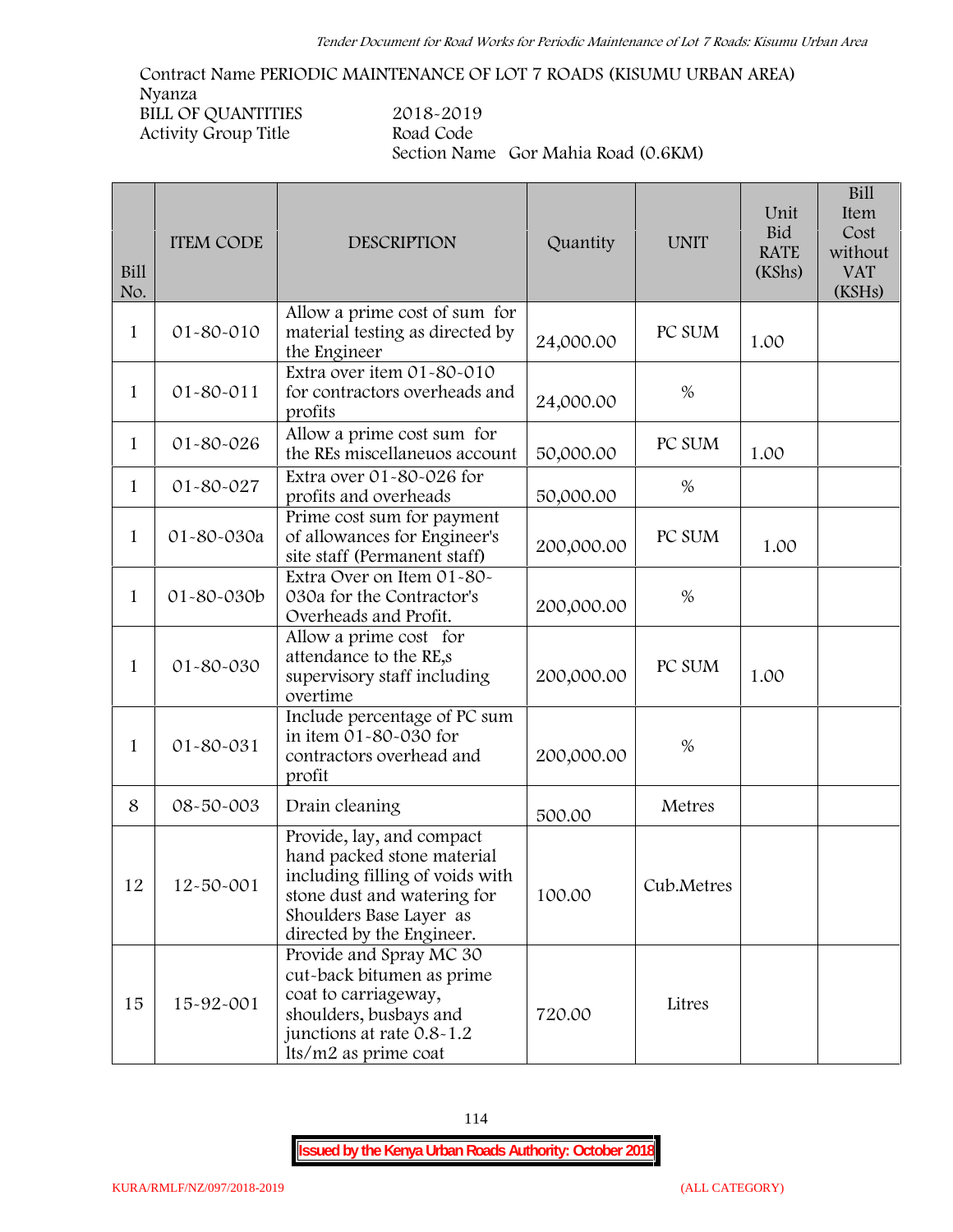| 16 | $16 - 50 - 008$ | Provide, lay and compact AC<br>Type I for repair to potholes<br>and edge repair                                                                        | 24.00    | Cub.Metres     |
|----|-----------------|--------------------------------------------------------------------------------------------------------------------------------------------------------|----------|----------------|
| 16 | 16-80-001       | Provide, lay and roll asphalt<br>concrete type 1 (bitument<br>content 5-6% by weight) as<br>directed by the Engineer for<br>Overlay and shoulders      | 230.00   | Cub.Metres     |
| 16 | 16-80-003       | Provide and spray K-160 as<br>tack coat at a rate of 0.8-1.0<br>$L/sq$ metre as directed by the<br>Engineer                                            | 6,000.00 | Litres         |
| 16 | 16-80-004       | Clearing and cutting of<br>potholes and failed areas                                                                                                   | 120.00   | Cub.Metres     |
| 22 | 22-50-002       | Unskilled Labour                                                                                                                                       | 100.00   | Person<br>days |
| 25 | 25-50-029a      | Collect, erect, brand, maintain<br>publicity sign and return to<br>the employer upon expiry of<br>the contract period as<br>intructed by the Engineer. | 1.00     | No.            |
|    |                 | Sub Total                                                                                                                                              |          |                |
|    |                 | VAT $\omega$ 16%                                                                                                                                       |          |                |
|    |                 | Total taken to Summary                                                                                                                                 |          |                |

|          | SUMMARY OF LOT 7 ROADS |                |
|----------|------------------------|----------------|
| $S/NO$ . | Road Name              | Amount (Kshs.) |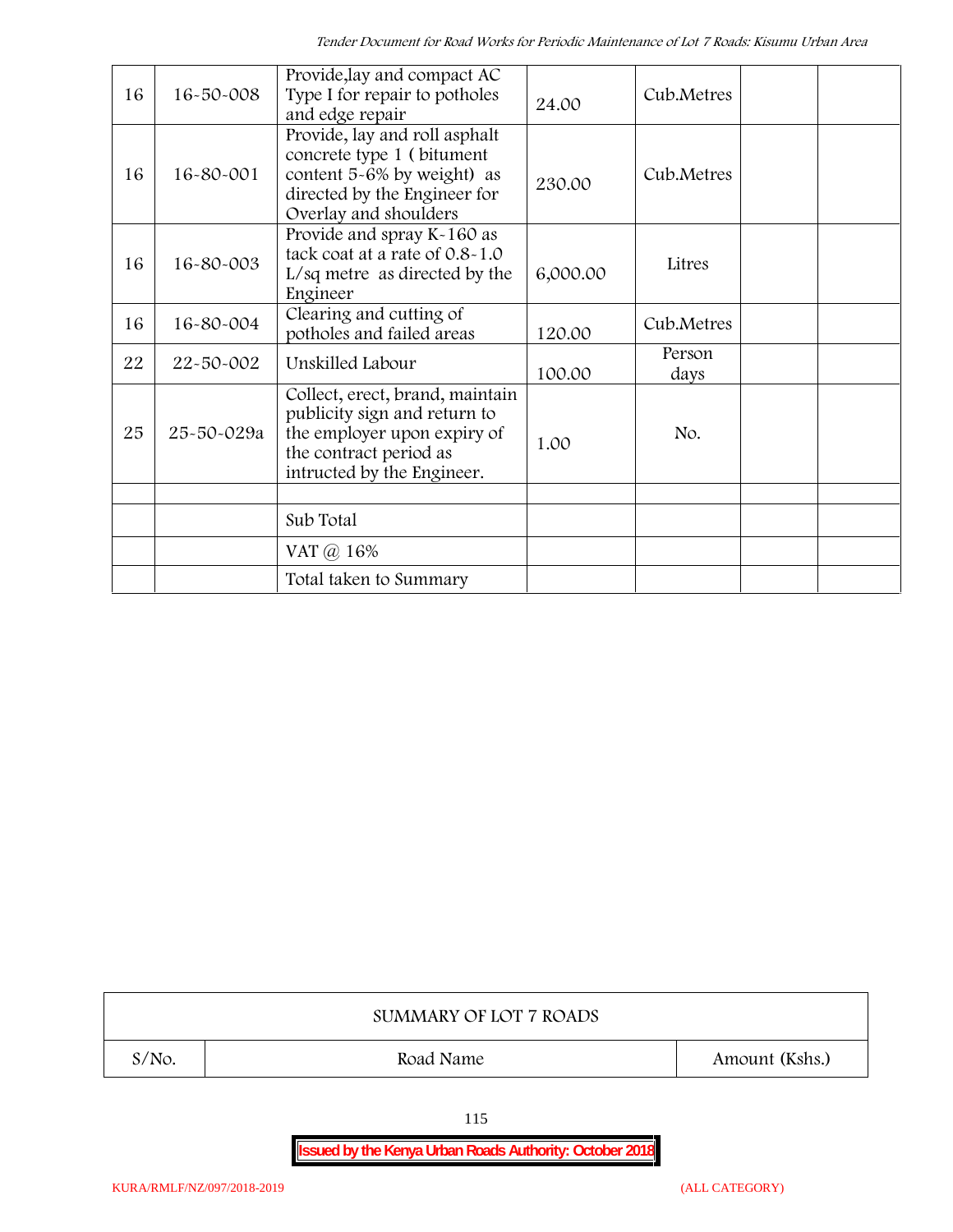| 1. | Gor Mahia Road                             |  |
|----|--------------------------------------------|--|
|    |                                            |  |
|    | Grand Total Carried Forward to Form of Bid |  |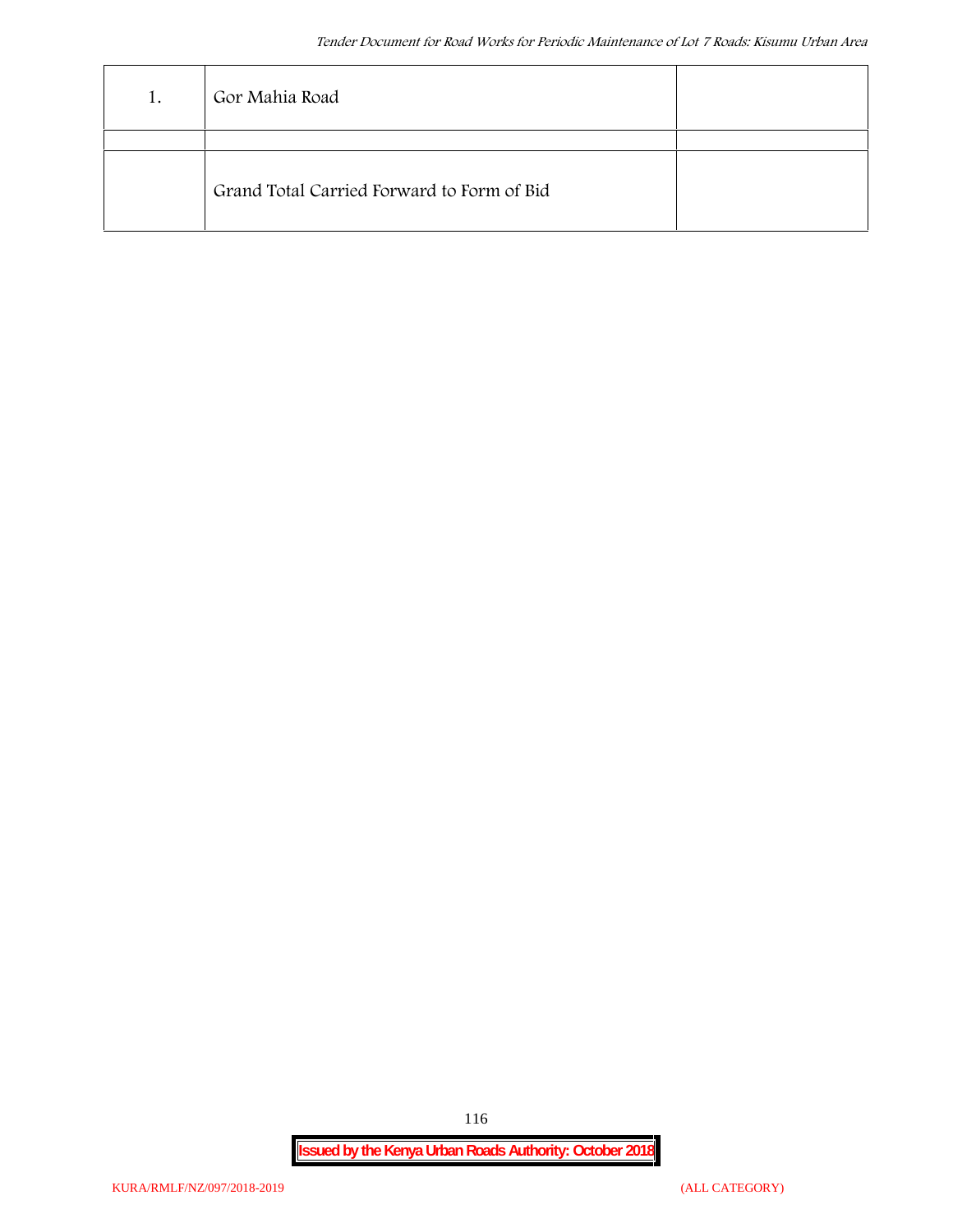## **SECTION X: STANDARD FORMS**

**Issued by the Kenya Urban Roads Authority: October 2018**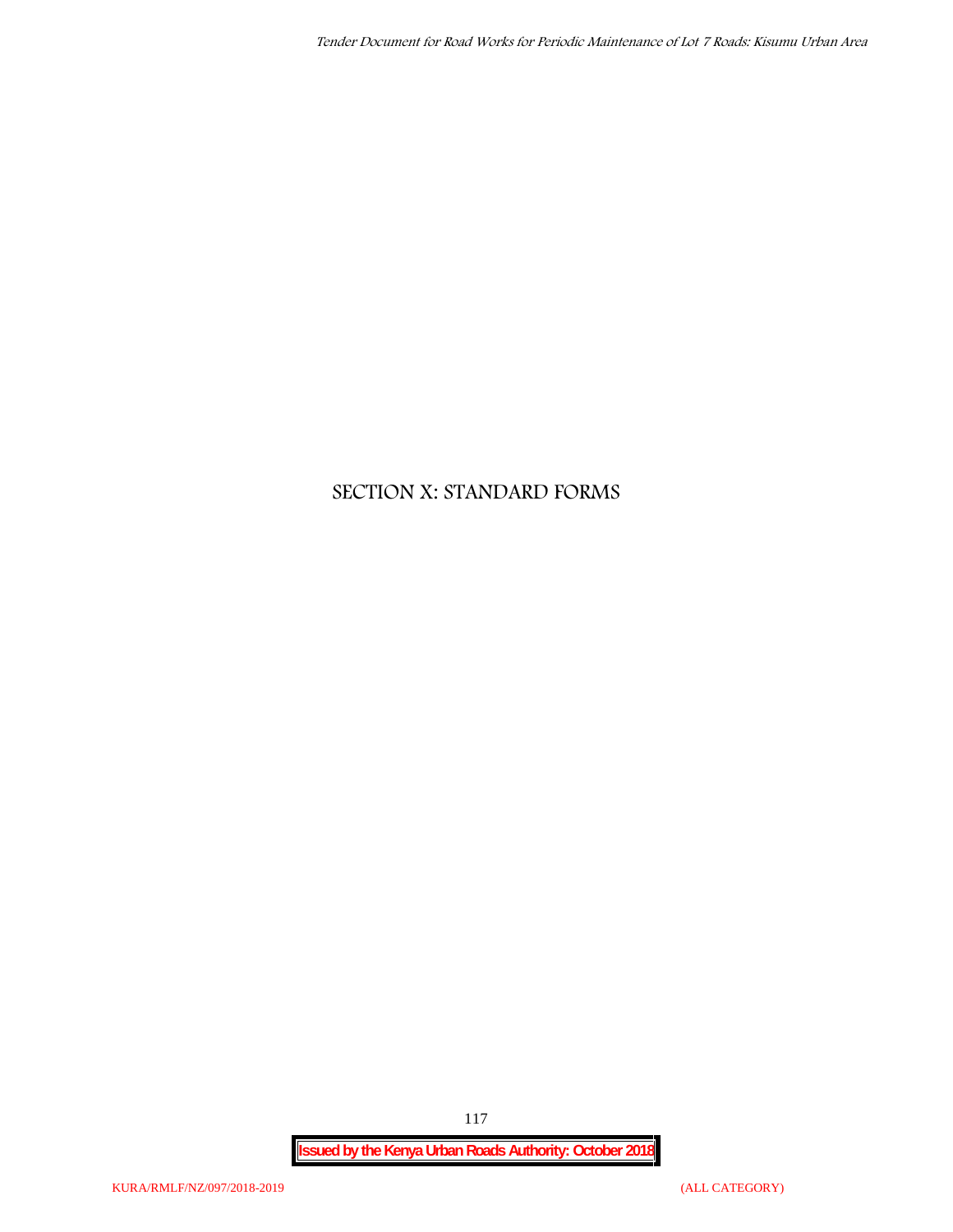## **Form of Bid**

(NOTE: The Appendix forms part of the Bid. Bidders are required to fill all the blank spaces in this form of Bid and Appendix)

**NAME OF CONTRACT:**

#### **PERIODIC MAINTENANCE OF LOT 7 ROADS: KISUMU URBAN AREA**

TO: Director General, Kenya Urban Roads Authority, P. O. Box 41727-00100, **NAIROBI, KENYA**

Sir,

1. Having examined the Conditions of Contract, Specifications, Bill of Quantities, and Drawings for the execution of the above-named works we, the undersigned, offer to construct and install such works and remedy any defects therein in conformity with the said Bill of Quantities, Conditions of Contract, Specifications and Drawings for the sum of

(Insert amount in words)

………………………………………………………………………………………………..

…………………………………………………………………………………………………

(Insert amount in figures)…………………………………………………………………

as specified in the Appendix to Bid or such other sums as may be ascertained in accordance with the said Conditions.

- 2. We undertake, if our bid is accepted, to commence the works within fourteen (14) days of receipt of the Engineer's order to commence, and to complete and deliver the whole of the works comprised in the contract within the time stated in the Appendix to Bid.
- 3. If our bid is accepted we will, when required, obtain the guarantee of a Bank or other sureties (to be approved by you) to be jointly and severally bound with us in a sum not exceeding 5% of the above named sum for the due performance of the contract under the terms of a Bond to be approved by you.
- 4. We agree to abide by this bid for the period of 90 days from the date fixed for receiving the same and it shall remain binding upon us and may be extended at any time before the expiration of that period.
- 5. We understand that you are not bound to accept the lowest or any bid you may receive.
- 6. On the basis of our previous experience we are fully experienced and competent in the type of work included in this tender and we have adequate financial resources to carry

118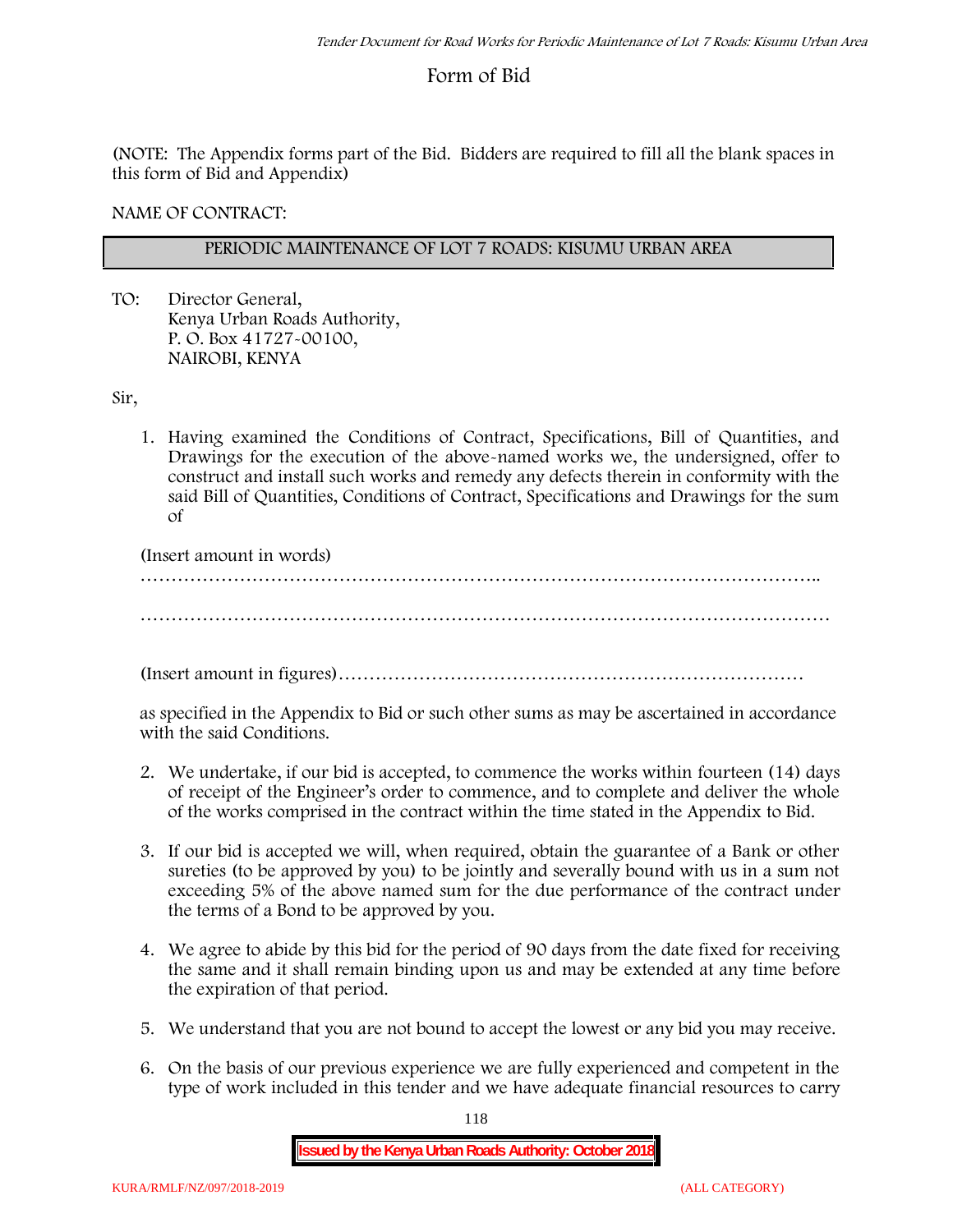out the works described within the period for completion. We are in a position to fulfil the contract for which we have tendered.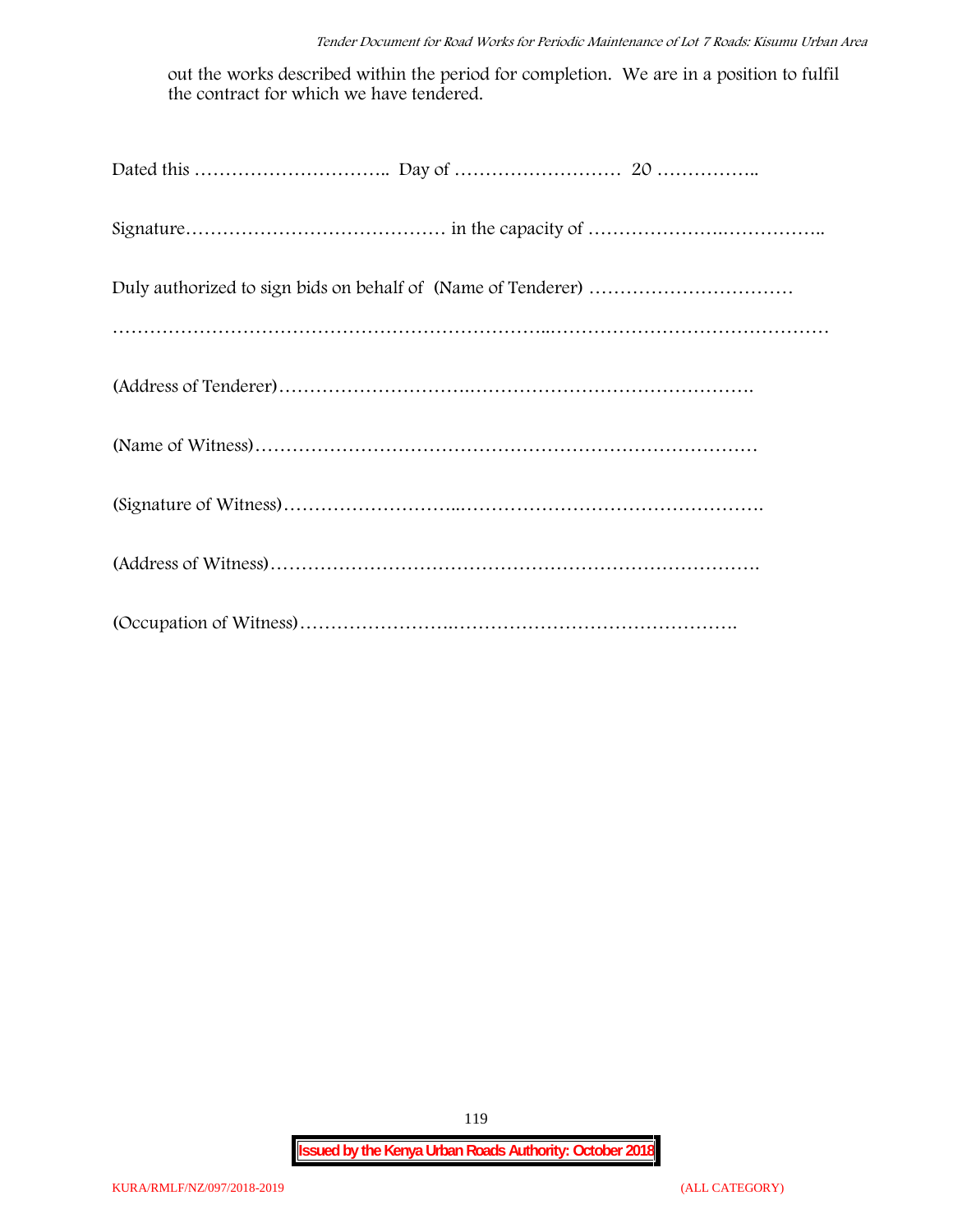**Appendix to Form of Bid**

**Issued by the Kenya Urban Roads Authority: October 2018**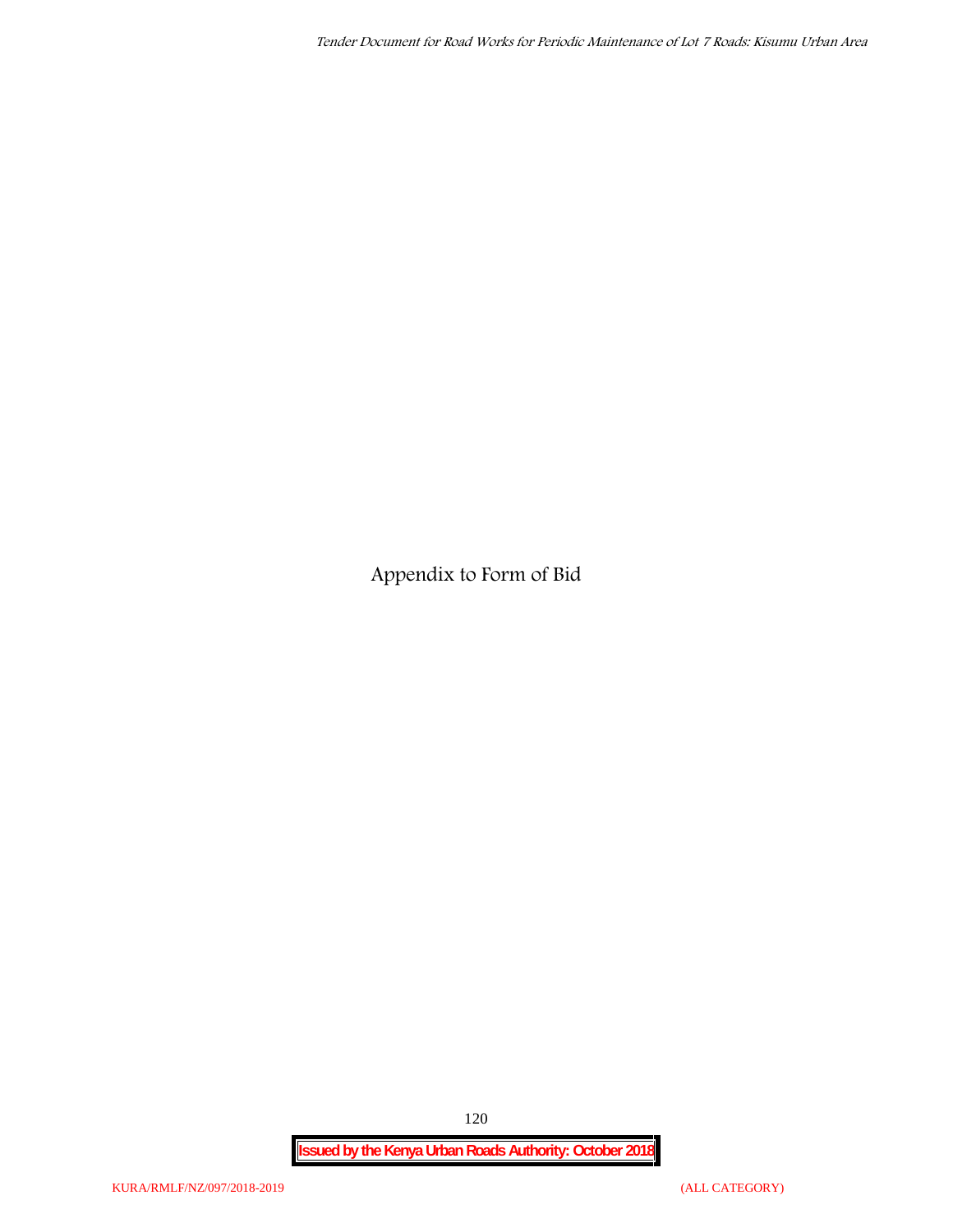|                                                                                              | (This appendix forms part of the bid) |                                                                                                                                                                                                                                                                                                               |
|----------------------------------------------------------------------------------------------|---------------------------------------|---------------------------------------------------------------------------------------------------------------------------------------------------------------------------------------------------------------------------------------------------------------------------------------------------------------|
| CONDITIONS OF CONTRACT                                                                       | <b>CLAUSE</b>                         | <b>AMOUNT</b>                                                                                                                                                                                                                                                                                                 |
| <b>Bid Security</b>                                                                          |                                       | Kshs. 200,000.00 (Unconditional bank<br>guarantee only)                                                                                                                                                                                                                                                       |
| Instructions in Writing                                                                      | 2.5                                   | Execution of works under site instructions<br>from Resident Engineer to commence<br>within three (3) days                                                                                                                                                                                                     |
| Amount of Performance Security<br>(Unconditional Bank Guarantee)                             | 10.1                                  | 5 per cent of Tender Sum in the form of<br>Unconditional Bank Guarantee                                                                                                                                                                                                                                       |
| Program to be submitted                                                                      | 14.1                                  | Immediately after issuance of Order to<br>Commence                                                                                                                                                                                                                                                            |
| Cash flow estimate to be submitted                                                           | 14.3                                  | Immediately after issuance of Order to<br>Commence                                                                                                                                                                                                                                                            |
| Minimum amount of Third Party Insurance                                                      | 23.2                                  | 1% of the Contract Sum                                                                                                                                                                                                                                                                                        |
| Period for commencement, from Engineer's<br>order to commence                                | 41.1                                  | 14 days                                                                                                                                                                                                                                                                                                       |
| Time for completion                                                                          | 43.1                                  | (6) months                                                                                                                                                                                                                                                                                                    |
| Amount of liquidated damages                                                                 | 47.1                                  | 0.05% of Contract Sum per day                                                                                                                                                                                                                                                                                 |
| Limit of liquidated damages                                                                  | 47.1                                  | 5% of Contract Sum                                                                                                                                                                                                                                                                                            |
| Defects Liability period                                                                     | 60.3                                  | 3 months                                                                                                                                                                                                                                                                                                      |
| Percentage of Retention                                                                      | 60.3                                  | 5% of Interim Payment Certificate                                                                                                                                                                                                                                                                             |
| Limit of Retention Money                                                                     | 60.3                                  | 5% of Contract Sum                                                                                                                                                                                                                                                                                            |
| Minimum amount of interim certificates                                                       | 60.2                                  | Kshs 2,000,000.00                                                                                                                                                                                                                                                                                             |
| Time within which payment to be made after<br>Interim Payment Certificate signed by Engineer | 60.10                                 | 28 days                                                                                                                                                                                                                                                                                                       |
| Time within which payment to be made after<br>Final Payment Certificate signed by Engineer   | 60.10                                 | 28 days                                                                                                                                                                                                                                                                                                       |
| Appointer of Adjudicator                                                                     | 67.3                                  | The Chartered Institute of Arbitrators<br>(Kenya)                                                                                                                                                                                                                                                             |
| Notice to Employer and Engineer                                                              | 68.2                                  | The Employers address is:<br>The Director General,<br>Kenya Urban Roads Authority (KURA),<br>P.O. Box 41727 - 00100<br><b>NAIROBI</b><br>The Engineer's address is:<br>Director (Road Asset and Corridor<br>Management),<br>Kenya Urban Roads Authority (KURA),<br>P.O. Box $41727 - 00100$<br><b>NAIROBI</b> |

# **Appendix to Form of Bid**

Signature of Tenderer…………………………………….……. Date ………………………

121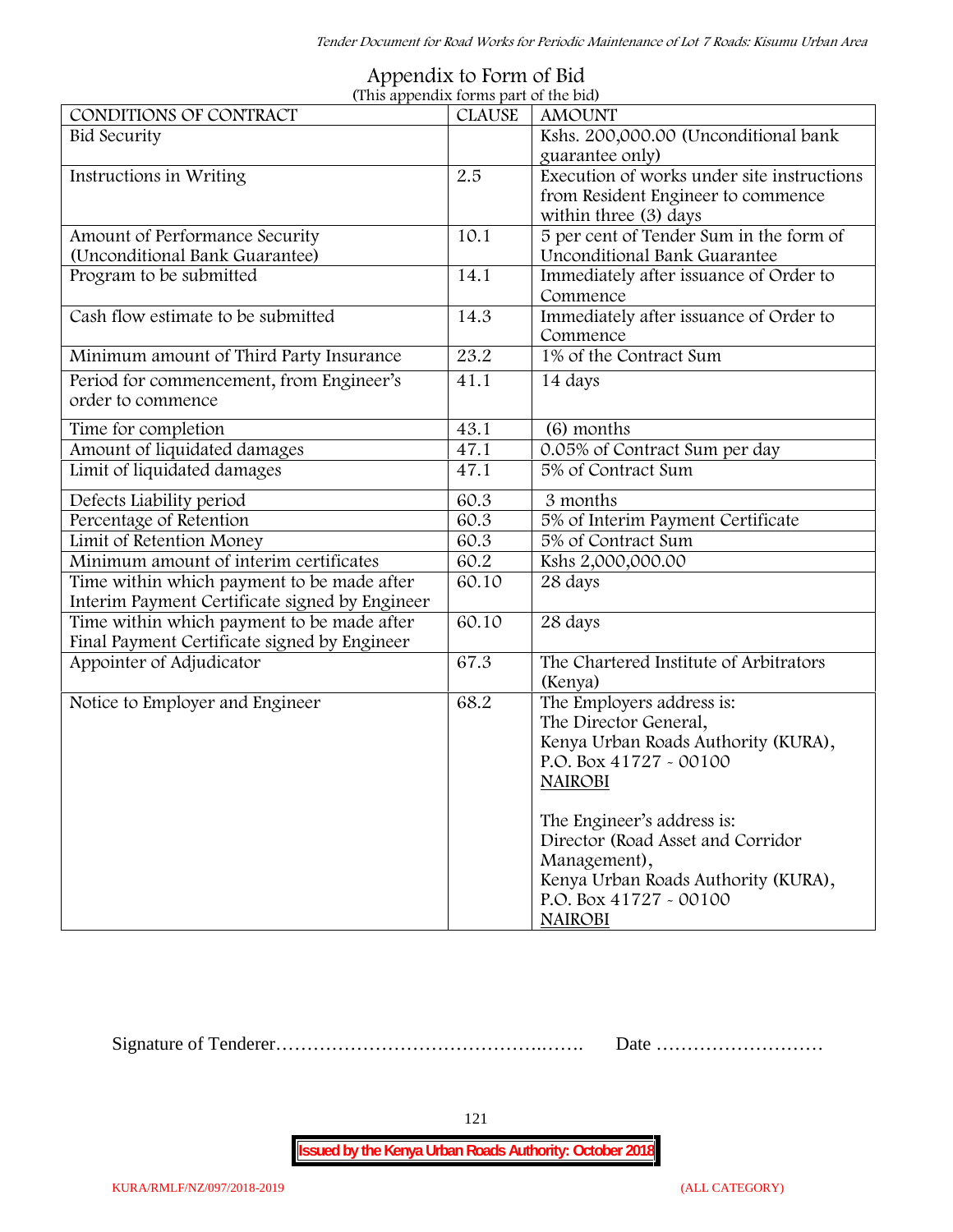**Form of Bid Security**

**Issued by the Kenya Urban Roads Authority: October 2018**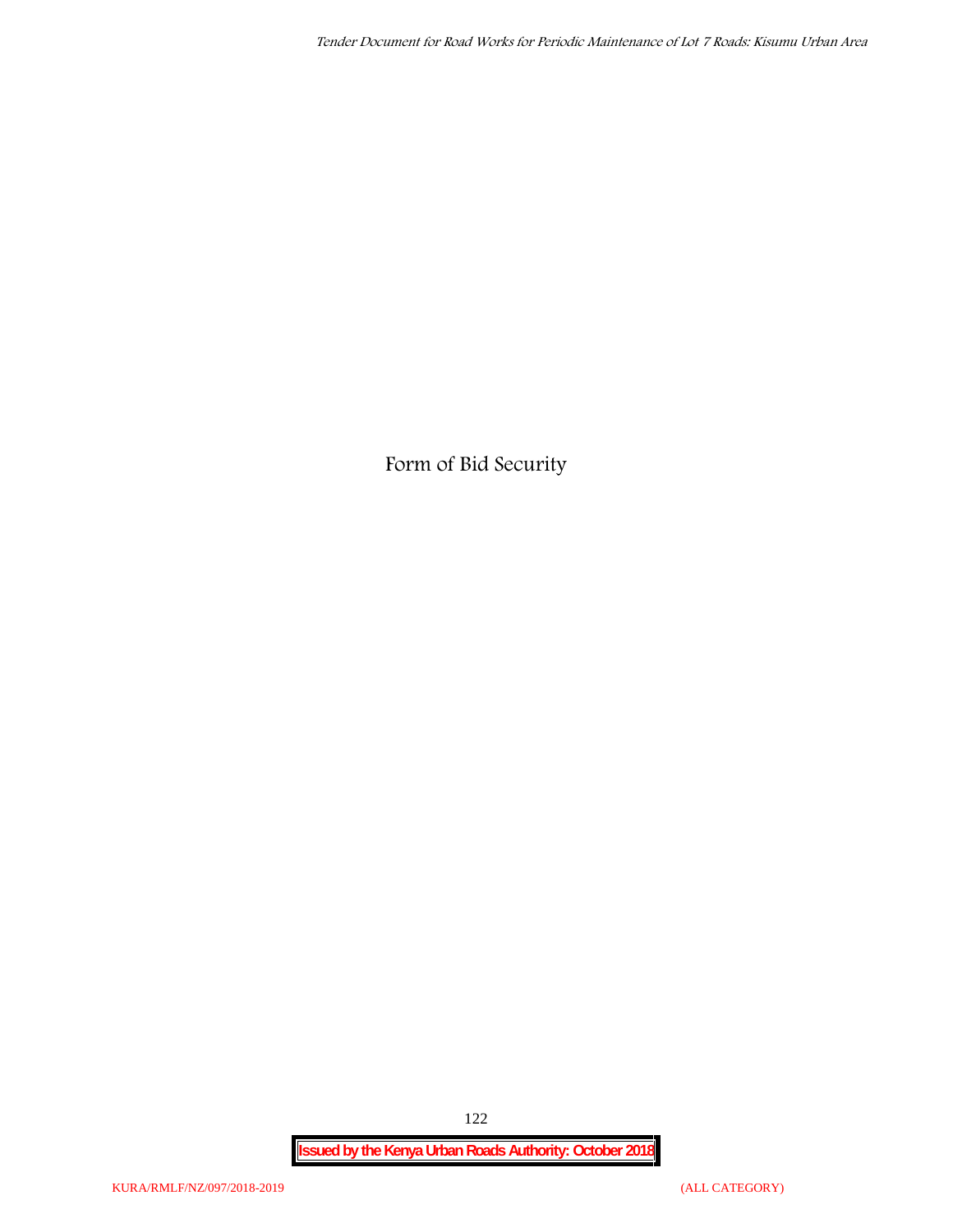#### **TENDER BANK GUARANTEE**

Note: The bidder shall complete only this form of Bank guarantee. No other Form of Bid Bond or any other forms of security will be accepted. Bidders who fail to comply with this requirement will be disqualified.

WHEREAS [*Name of bidder*]. ……………………………………………………………………………………………… ………………………………………………………………………………………………

(herein after called "the Bidder") has submitted his bid dated ………….…………

**for the**

#### **PERIODIC MAINTENANCE OF LOT 7 ROADS: KISUMU URBAN AREA**

, hereinafter called "the bid"

KNOW ALL MEN by these presents that we [*Name of Bank*]

………………………………………………………………………………………………………

of [Name of Country]

………………………………………………………………………………………………

having our registered offices at

………………………………………………………………………………………………

(hereinafter called the Bank) are bound unto the Director General, Kenya Urban Roads Authority, (hereinafter called "the Employer") in the sum of

(in words Kshs)………………………………………………………………………….

……………………………………………………………………………………………

(In figures Kshs)……………………………………………………

for which payment will be well and truly made to the said Employer the Bank binds itself, its successors and assigns by these presents.

SEALED with the common Seal of the said Bank this ……………………… day of 20……..

123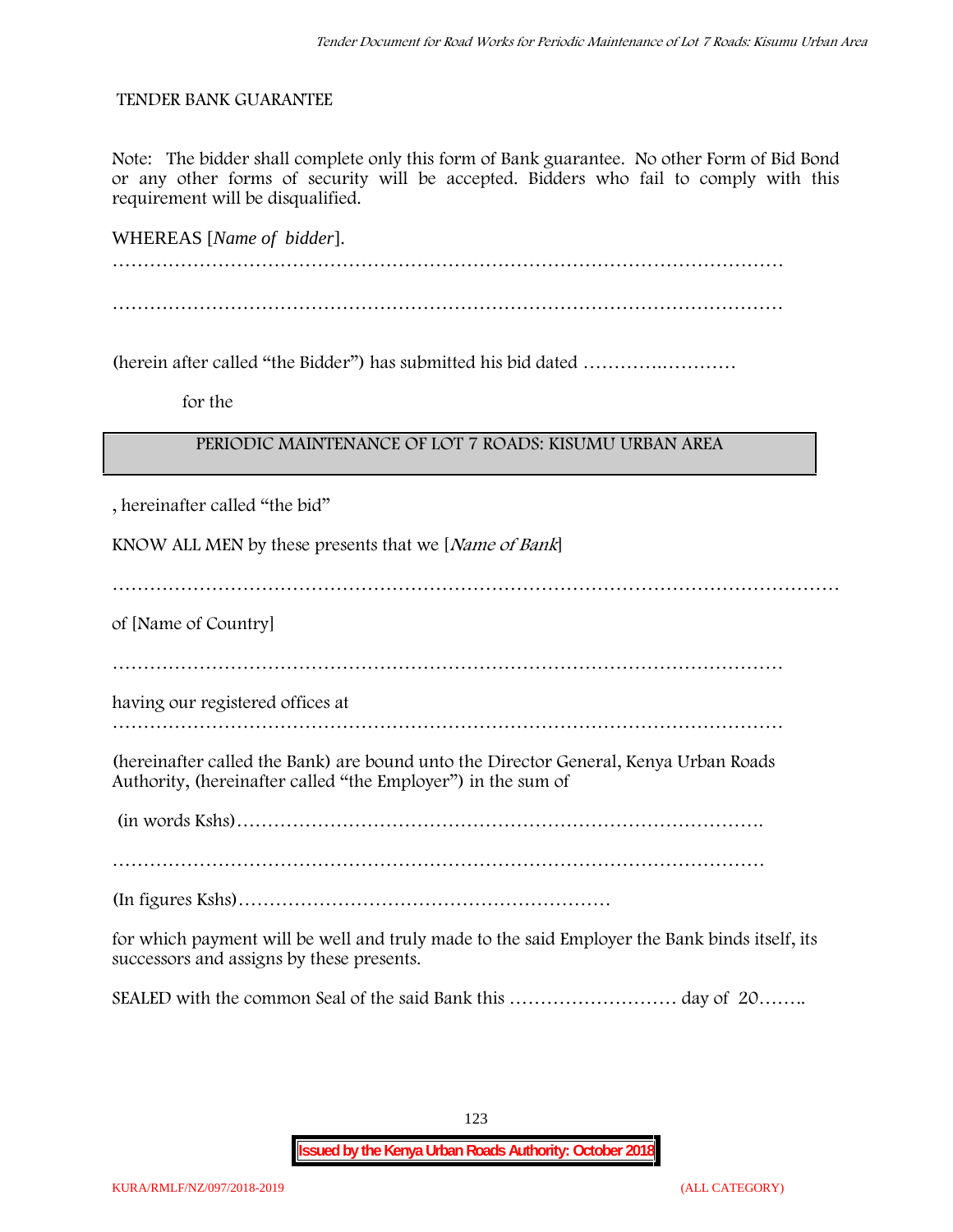#### THE CONDITIONS of this obligation are:

- 1. If the bidder withdraws his Bid during the period of bid validity specified by the Bidder on the Bid Form; or
- 2. If the Bidder refuses to accept the correction of errors in his bid; or
- 3. If the Bidder having been notified of the acceptance of his bid by the Employer during the period of bid validity

(i) Fails or refuses to execute the Form of Agreement in accordance with the Instructions to Tenderers when required or

(ii) Fails or refuses to furnish the Performance Security, in accordance with the Instructions to Bidders.

We undertake to pay to the Employer up to the above amount upon receipt of his first written demand, without the Employer having to substantiate his demand, provided that in his demand the Employer will note that the amount claimed by him is due to him owing to the occurrence of any of the above conditions, specifying the occurred condition or conditions.

This guarantee will remain in force up to and including thirty days after the date of expiration of the bid validity, as stated in the Instructions to Bidders.

At the request of the Employer the Bid validity period may be extended by mutual agreement between the Employer and the Bidder and we undertake to extend the validity of this surety accordingly without you having to inform us of such an extension of the Bid validity period if within this period the Bidder has been notified of the acceptance of his Bid. This Surety shall remain valid up to the time the Contract Agreement has been executed.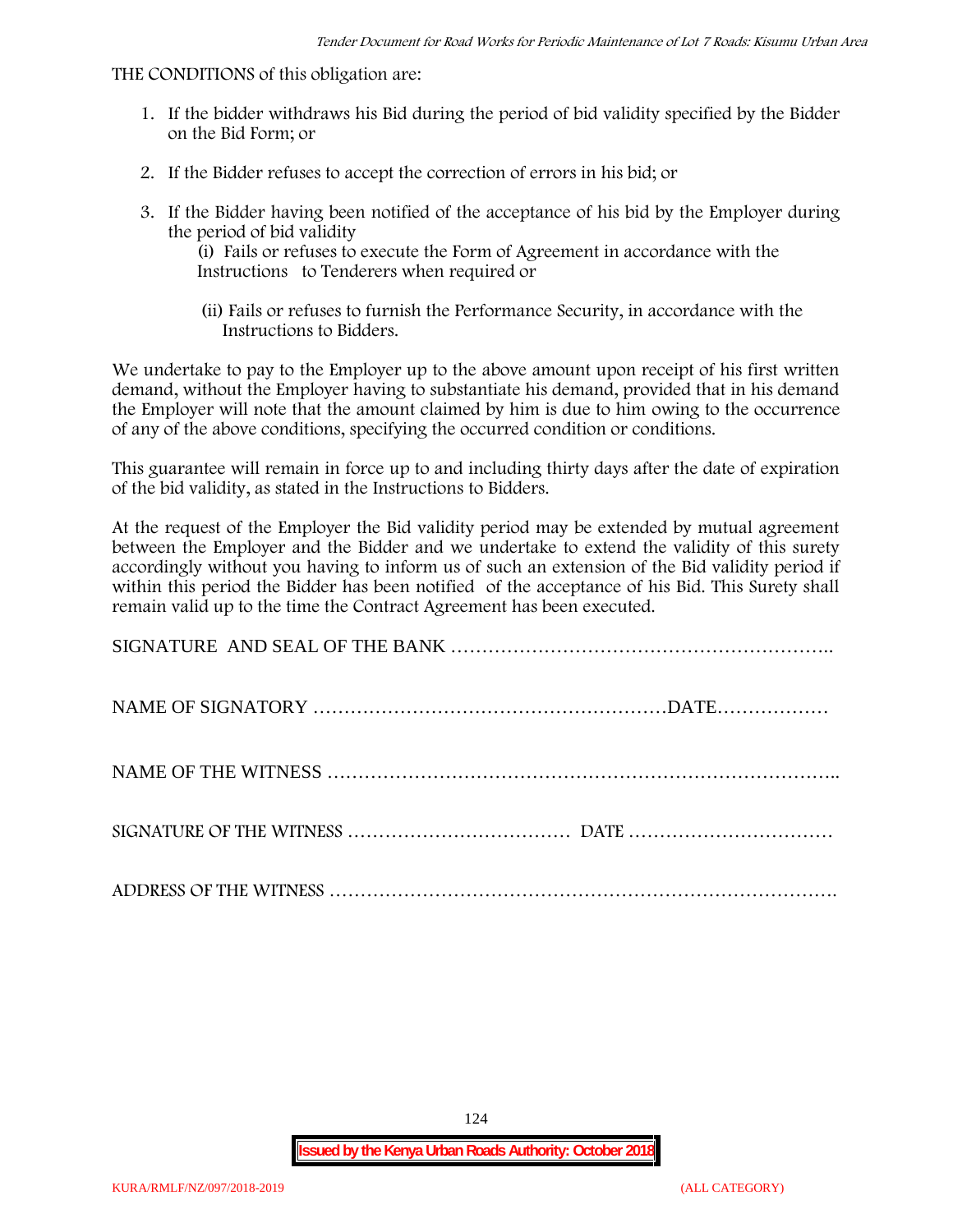## **SECTION XI: SCHEDULES OF SUPPLEMENTARY INFORMATION**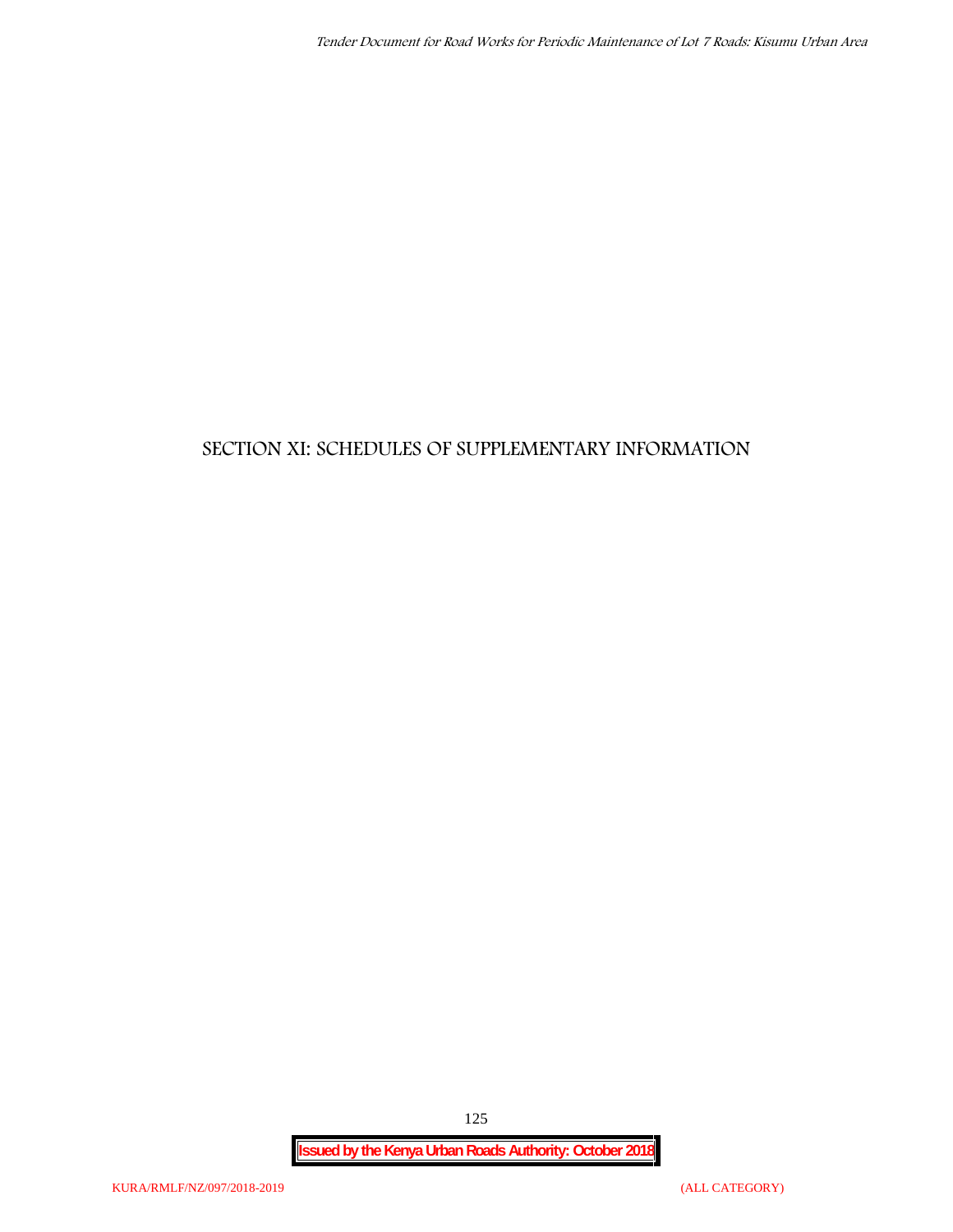| SCHEDULE 4: MAJOR ITEMS OF CONSTRUCTION PLANT AND EQUIPMENTError! Bookmark not |  |
|--------------------------------------------------------------------------------|--|
| defined.                                                                       |  |
|                                                                                |  |
| SCHEDULE 6: SCHEDULE OF ROADWORKS CARRIED OUT BY THE BIDER IN THE LAST         |  |
|                                                                                |  |
|                                                                                |  |
|                                                                                |  |
|                                                                                |  |
|                                                                                |  |
| SCHEDULE 11: DECLARATION FORM (DEBARMENT)  Error! Bookmark not defined.        |  |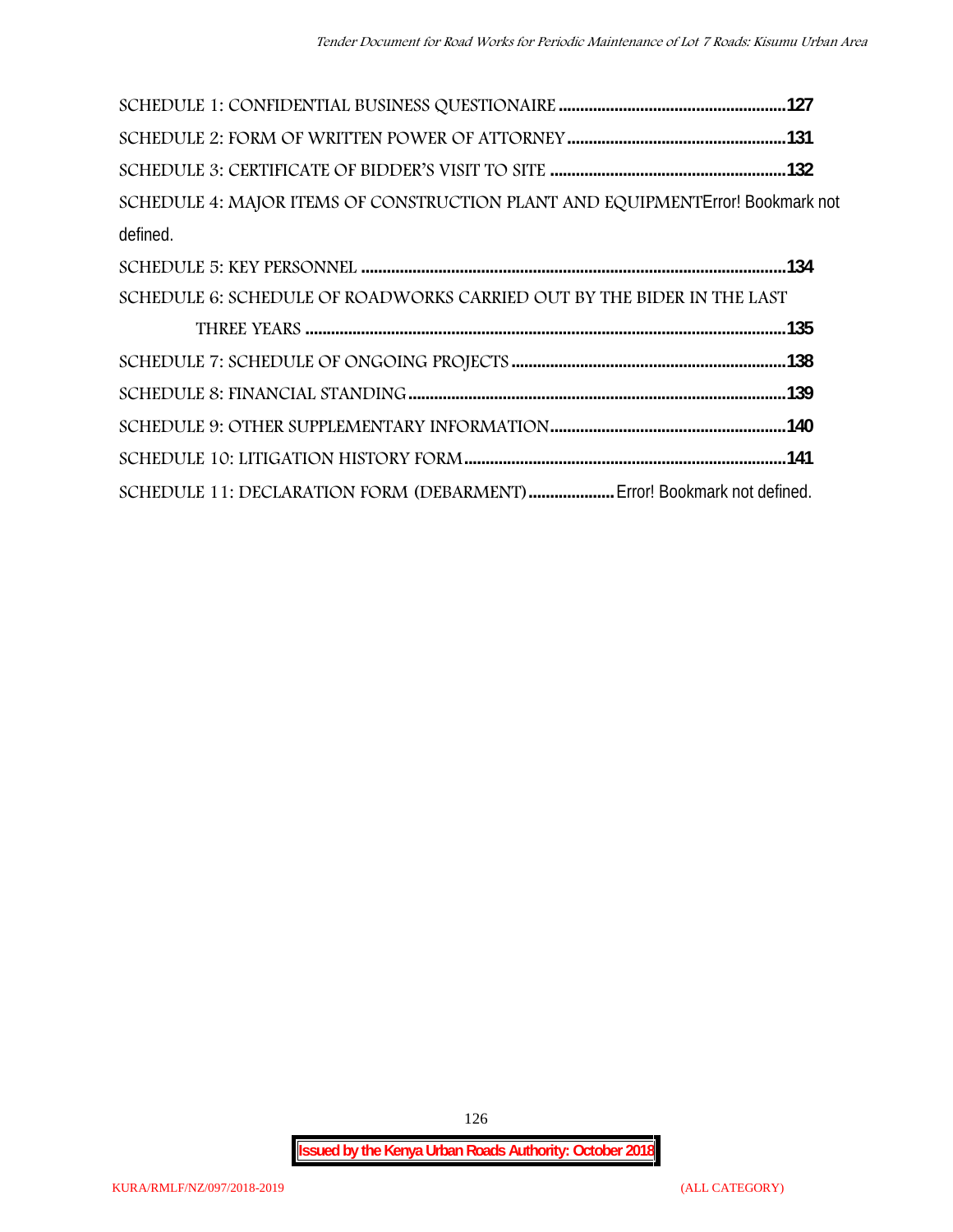**SCHEDULE 1: CONFIDENTIAL BUSINESS QUESTIONAIRE**

This Confidential Business Questionnaire of the Government of Kenya shall be completed by the Bidder.

**Issued by the Kenya Urban Roads Authority: October 2018**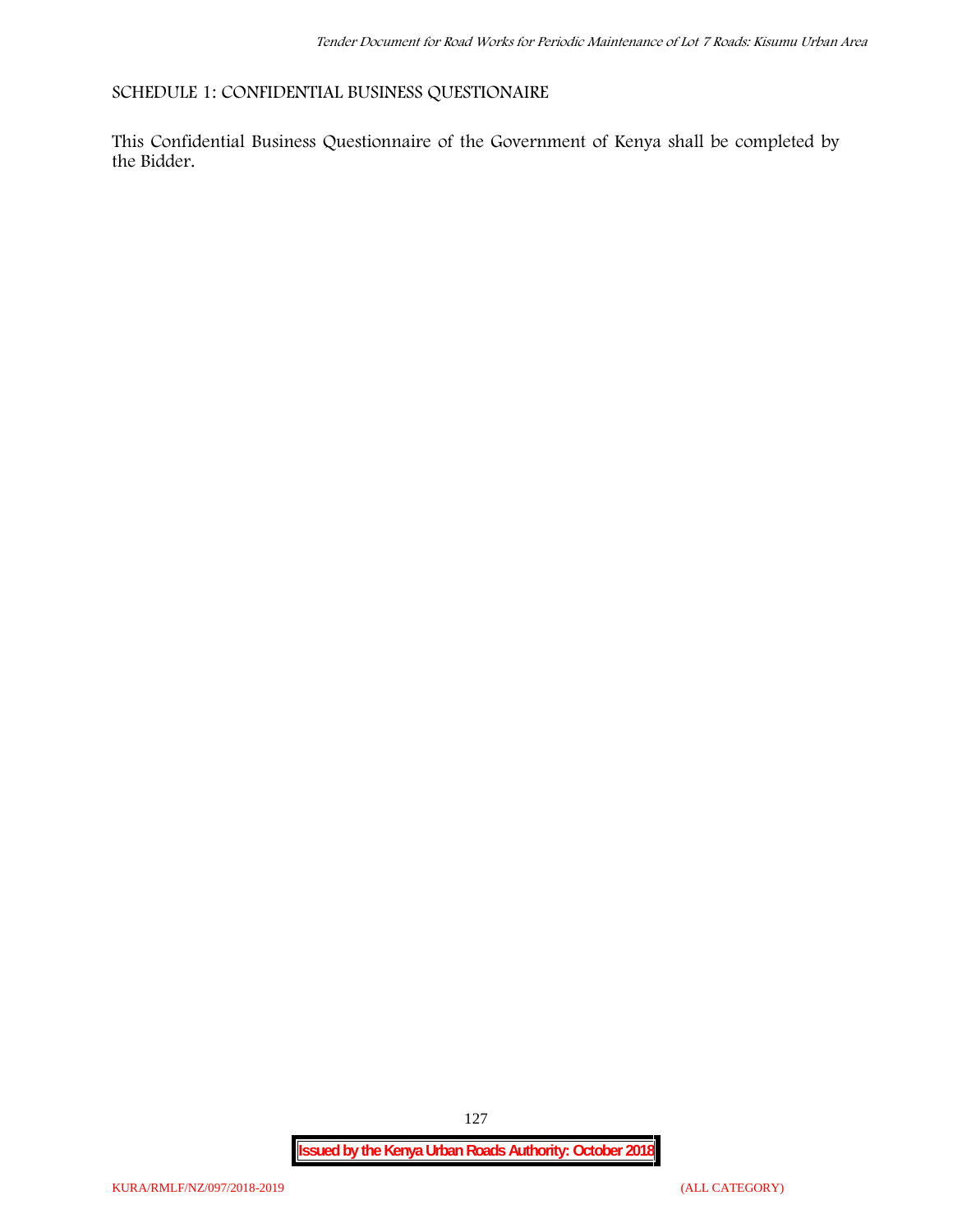#### **REPUBLIC OF KENYA**

#### **CONFIDENTIAL BUSINESS QUESTIONNAIRE**

| You are requested to give the particulars indicated in Part 1 and either Part 2 (a). $2(b)$ or $2(c)$<br>whichever applies to your type of business.<br>You are advised that it is a serious offence to give false information on this Form.<br>Part 1 - General:<br>Business name |  |  |
|------------------------------------------------------------------------------------------------------------------------------------------------------------------------------------------------------------------------------------------------------------------------------------|--|--|
|                                                                                                                                                                                                                                                                                    |  |  |
|                                                                                                                                                                                                                                                                                    |  |  |
|                                                                                                                                                                                                                                                                                    |  |  |
|                                                                                                                                                                                                                                                                                    |  |  |
|                                                                                                                                                                                                                                                                                    |  |  |
| Maximum value of business which you can handle at any one time:                                                                                                                                                                                                                    |  |  |
|                                                                                                                                                                                                                                                                                    |  |  |
|                                                                                                                                                                                                                                                                                    |  |  |
|                                                                                                                                                                                                                                                                                    |  |  |
| Part $2(a)$ - Sole Proprietor:                                                                                                                                                                                                                                                     |  |  |
| Your name in full                                                                                                                                                                                                                                                                  |  |  |
|                                                                                                                                                                                                                                                                                    |  |  |
|                                                                                                                                                                                                                                                                                    |  |  |
|                                                                                                                                                                                                                                                                                    |  |  |
|                                                                                                                                                                                                                                                                                    |  |  |

128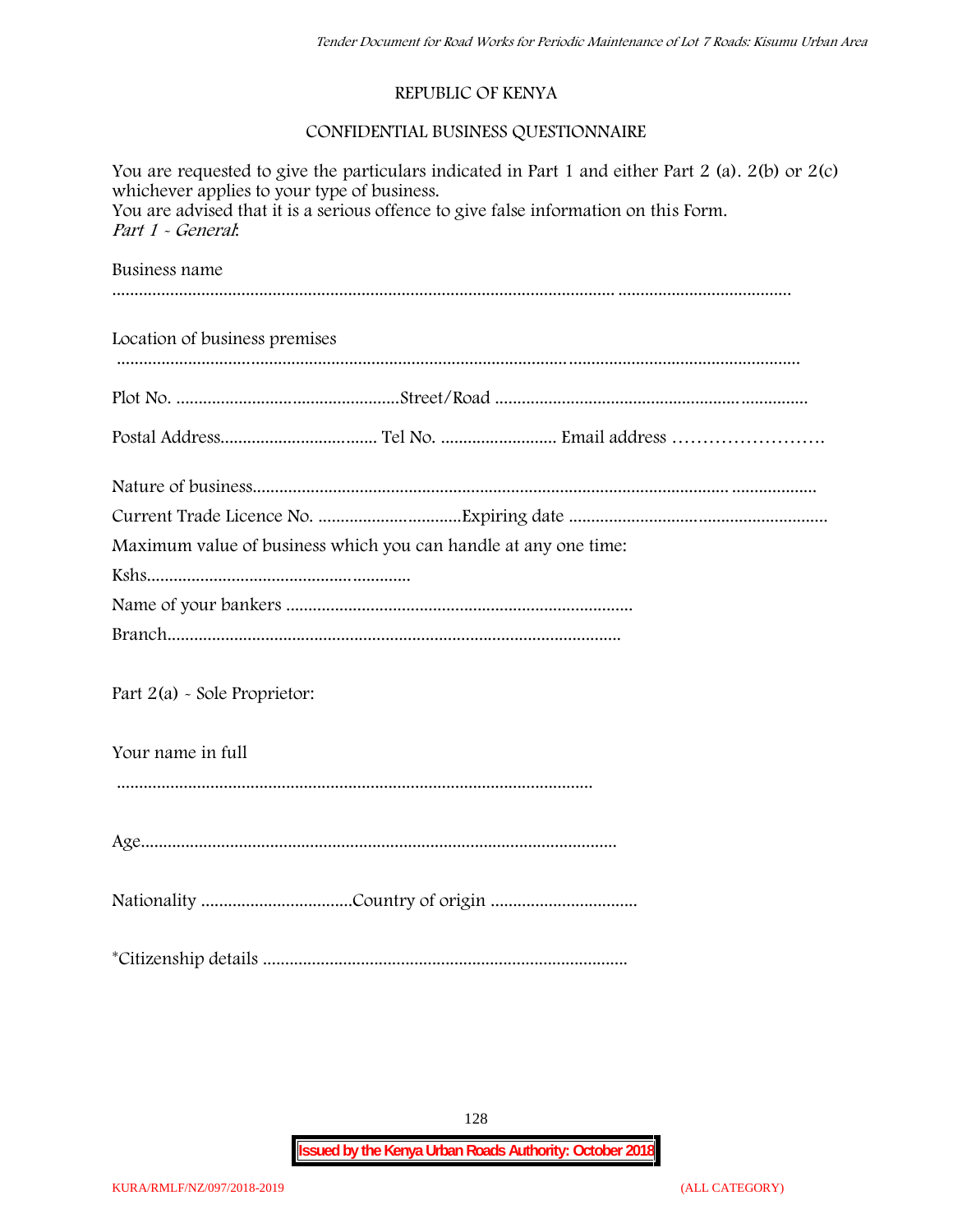| Part $2(b)$ - Partnership: |                                                          |                                  |        |
|----------------------------|----------------------------------------------------------|----------------------------------|--------|
| Name                       | Give details of partners as follows:<br>Nationality      | Citizenship Details <sup>•</sup> | Shares |
|                            |                                                          |                                  |        |
|                            |                                                          |                                  |        |
|                            |                                                          |                                  |        |
|                            |                                                          |                                  |        |
|                            |                                                          |                                  |        |
|                            | Part 2(c) - Registered Company:                          |                                  |        |
|                            |                                                          |                                  |        |
|                            | State the nominal and issued capital of the company-     |                                  |        |
|                            |                                                          |                                  |        |
|                            |                                                          |                                  |        |
| Name                       | Give details of all directors as follows:<br>Nationality | Citizenship Details <sup>•</sup> | Shares |
|                            |                                                          |                                  |        |
|                            |                                                          |                                  |        |
|                            |                                                          |                                  |        |
|                            |                                                          |                                  |        |
|                            |                                                          |                                  |        |

• Attach proof of citizenship (Compulsory)

• Attach certified copy of Form CR12 (Compulsory)

129

**Issued by the Kenya Urban Roads Authority: October 2018**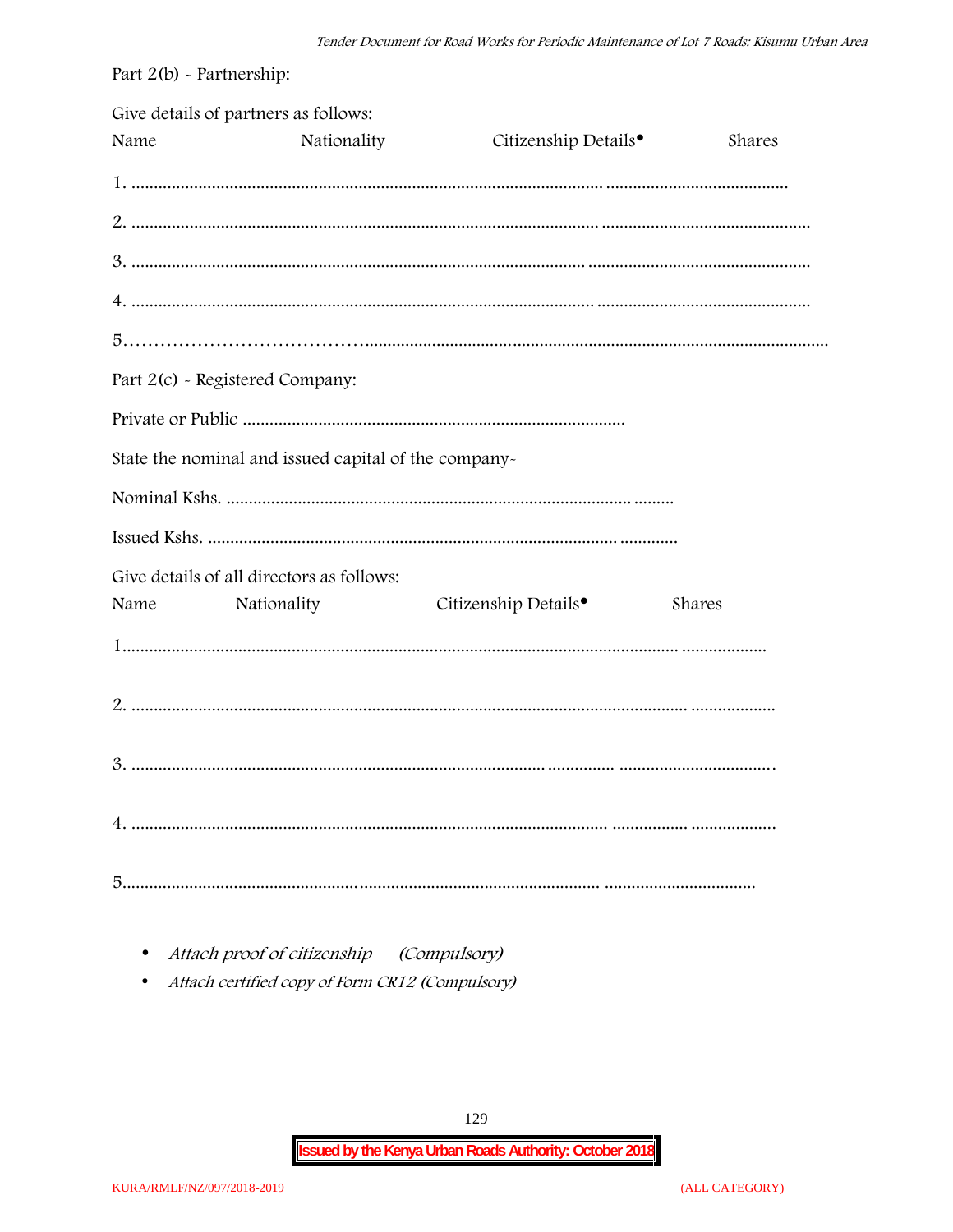Part 3: Interest in the Firm:

Is there any person / persons in the Kenya Urban Roads Authority (KURA) who has interest in this firm? Yes /No\*\*………………………….

I certify that the information given above is correct.

............................... .............................................................. Date Signature of Bidder

**\*\* Delete as necessary**

**Issued by the Kenya Urban Roads Authority: October 2018**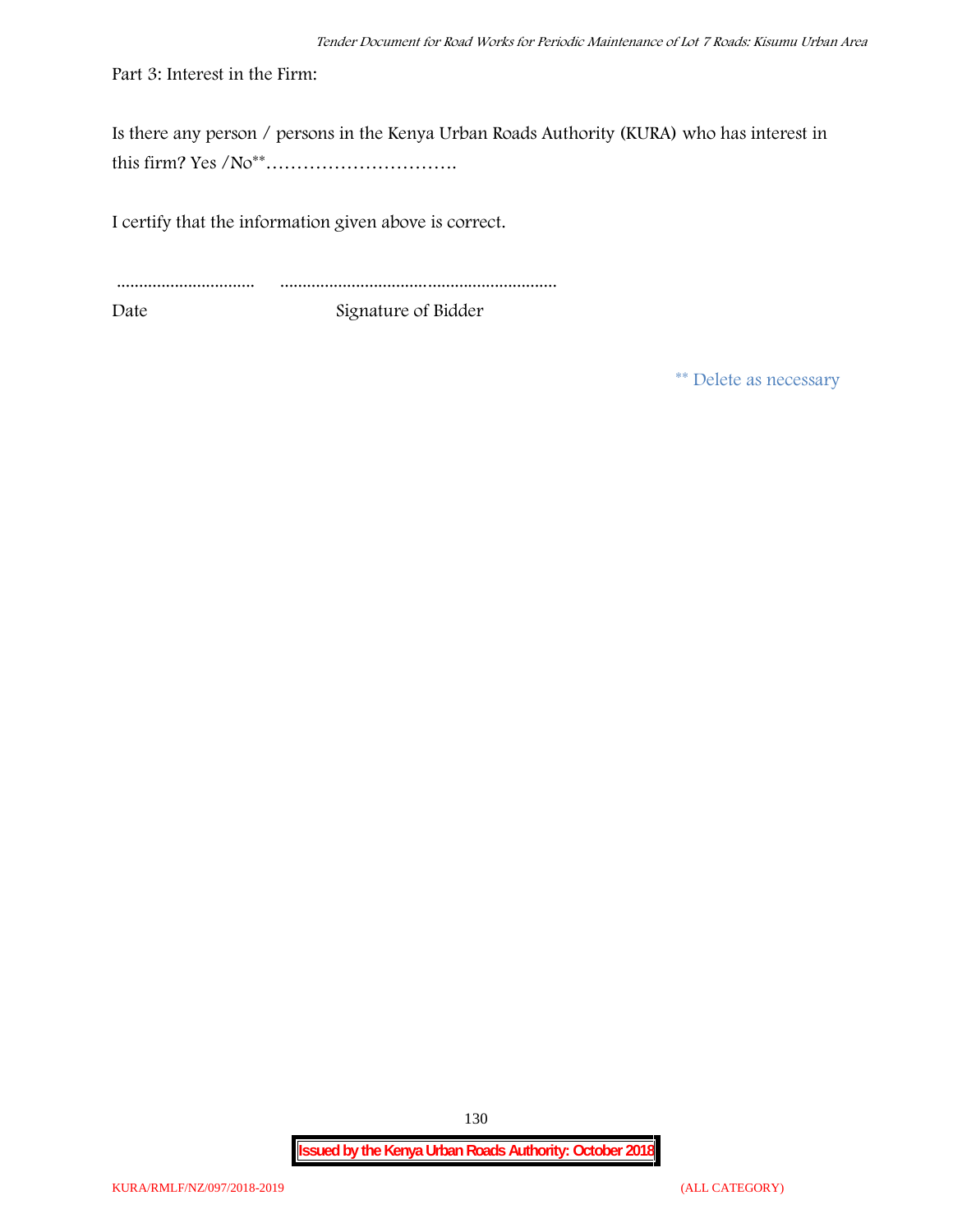#### **SCHEDULE 2: FORM OF WRITTEN POWER OF ATTORNEY**

The Bidder shall state here below the name(s) and address of his representative(s) who is/are authorized to receive on his behalf correspondence in connection with the Bid.

………………………………………………………….. (Name of Bidder's Representative in block letters)

………………………………………………………….. (Address of Bidder's Representative)

………………………………………………………….. (Signature of Bidder's Representative)

Alternate:

………………………………………………………….. (Name of Bidder's Representative in block letters)

………………………………………………………………………… (Address of Bidder's Representative)

………………………………………………………….. (Signature of Bidder's Representative)

\*To be filled by all Bidders.

\*Both representative and alternate **must** attach copy of National Identification card or Passport.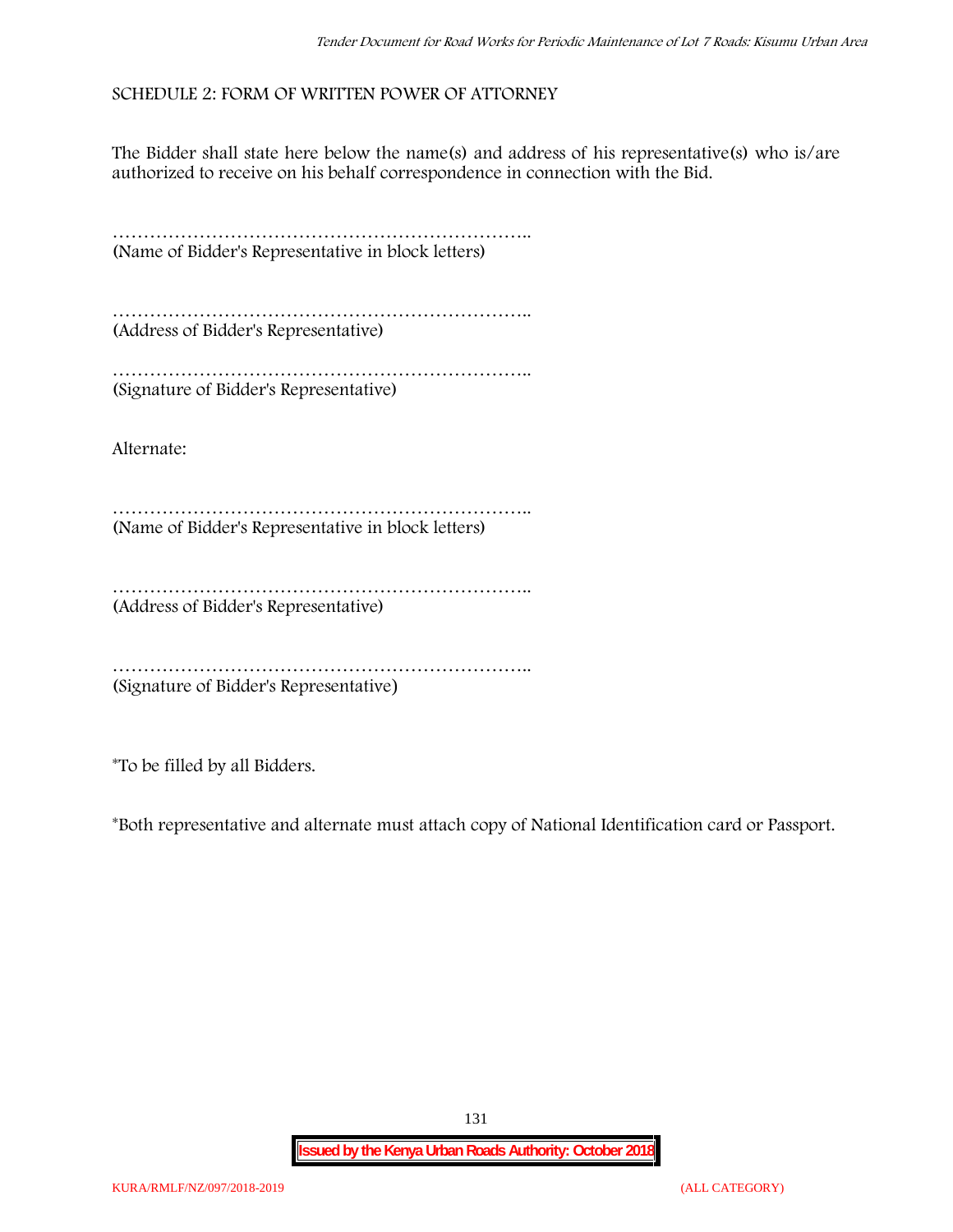| SCHEDULE 3: CERTIFICATE OF BIDDER'S VISIT TO SITE                               |  |  |
|---------------------------------------------------------------------------------|--|--|
| This is to certify that                                                         |  |  |
|                                                                                 |  |  |
|                                                                                 |  |  |
| Being the authorized representative/Agent of [Name of bidder]                   |  |  |
|                                                                                 |  |  |
|                                                                                 |  |  |
| participated in the organised inspection visit of the site of the works for the |  |  |
|                                                                                 |  |  |
| PERIODIC MAINTENANCE OF LOT 7 ROADS: KISUMU URBAN AREA                          |  |  |
|                                                                                 |  |  |
| (Employer's Representative)                                                     |  |  |

NOTE: This form is to be completed at the time of the organized site visit.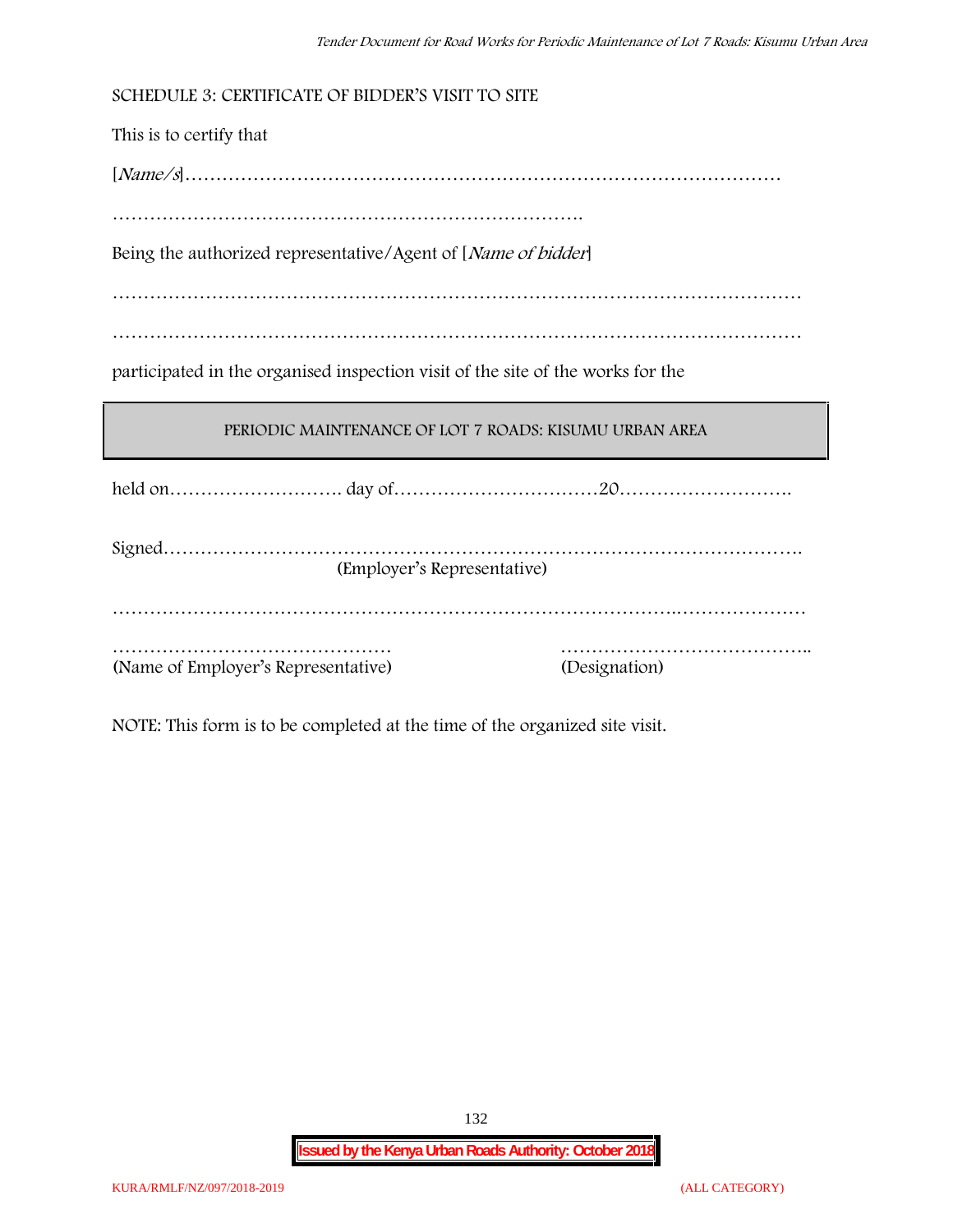#### **SCHEDULE 4: MAJOR ITEMS OF CONSTRUCTION PLANT AND EQUIPMENT**

The Bidder shall enter in this schedule all major items of plant and equipment which he proposes to bring to site. Only reliable plant in good working order and suitable for the work required of it shall be shown on this Schedule. Summary of the same shall be entered in Section 5: Qualification Criteria, Part 7.

| commence)<br>Days after<br>Arrival on<br>Date of<br>Project    |                                                  |  |  |
|----------------------------------------------------------------|--------------------------------------------------|--|--|
| Power<br>Rating                                                |                                                  |  |  |
| $\frac{\mbox{Leased}}{\mbox{imported}}$<br>Owned/              |                                                  |  |  |
| Source                                                         |                                                  |  |  |
| Imported)<br>Estimated<br>CIF<br>Mombasa<br>(If to be<br>Value |                                                  |  |  |
| Capacity t or $\mathbf{m}^3$                                   |                                                  |  |  |
| Used<br>New or                                                 |                                                  |  |  |
| Year of Manufactur $_{\rm e}$                                  |                                                  |  |  |
| each<br>Σό.                                                    |                                                  |  |  |
| Description<br>Type,<br>Model,<br>Make                         |                                                  |  |  |
|                                                                | I certify that the above information is correct. |  |  |
| (Signature of Bidder)                                          | .<br>(Date)                                      |  |  |

133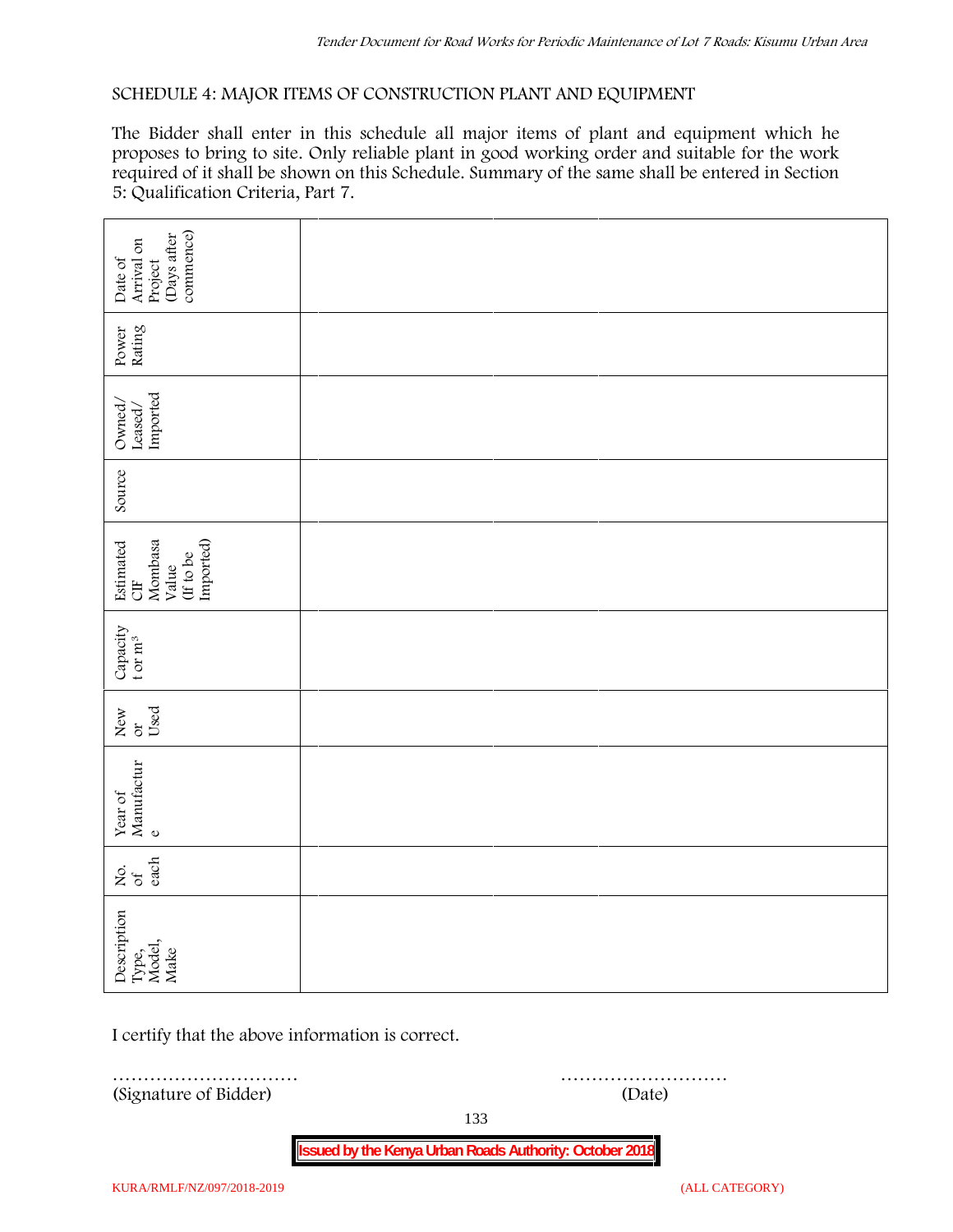#### **SCHEDULE 5: KEY PERSONNEL**

| <b>NAME</b> | <b>NATIONALITY</b> | SUMMARY OF QUALIFICATIONS AND |                                |                                 |  |
|-------------|--------------------|-------------------------------|--------------------------------|---------------------------------|--|
|             |                    | Qualifications                | General<br>Experience<br>(Yrs) | Specific<br>Experience<br>(Yrs) |  |
|             |                    |                               |                                |                                 |  |
|             |                    |                               |                                |                                 |  |
|             |                    |                               |                                |                                 |  |
|             |                    |                               |                                |                                 |  |
|             |                    |                               |                                |                                 |  |
|             |                    |                               |                                |                                 |  |
|             |                    |                               |                                |                                 |  |
|             |                    |                               |                                |                                 |  |
|             |                    |                               |                                |                                 |  |
|             |                    |                               |                                |                                 |  |
|             |                    |                               | <b>EXPERIENCE</b>              |                                 |  |

**Note:** The Bidder shall list in this schedule the key personnel he will employ from the Contractor's headquarters and from the Contractor's site office to direct and execute the work together with their qualifications, experience, position held and nationality in accordance with Clause 15.2 and 16.3 of the Conditions of Contract Part II (where required, use separate sheets to add extra data for column 4). Bidders shall attach certified copies of academic certificates, and CVs of all key staff.

I certify that the above information is correct.

(Signature of Bidder) (Date)

………………………… ………………………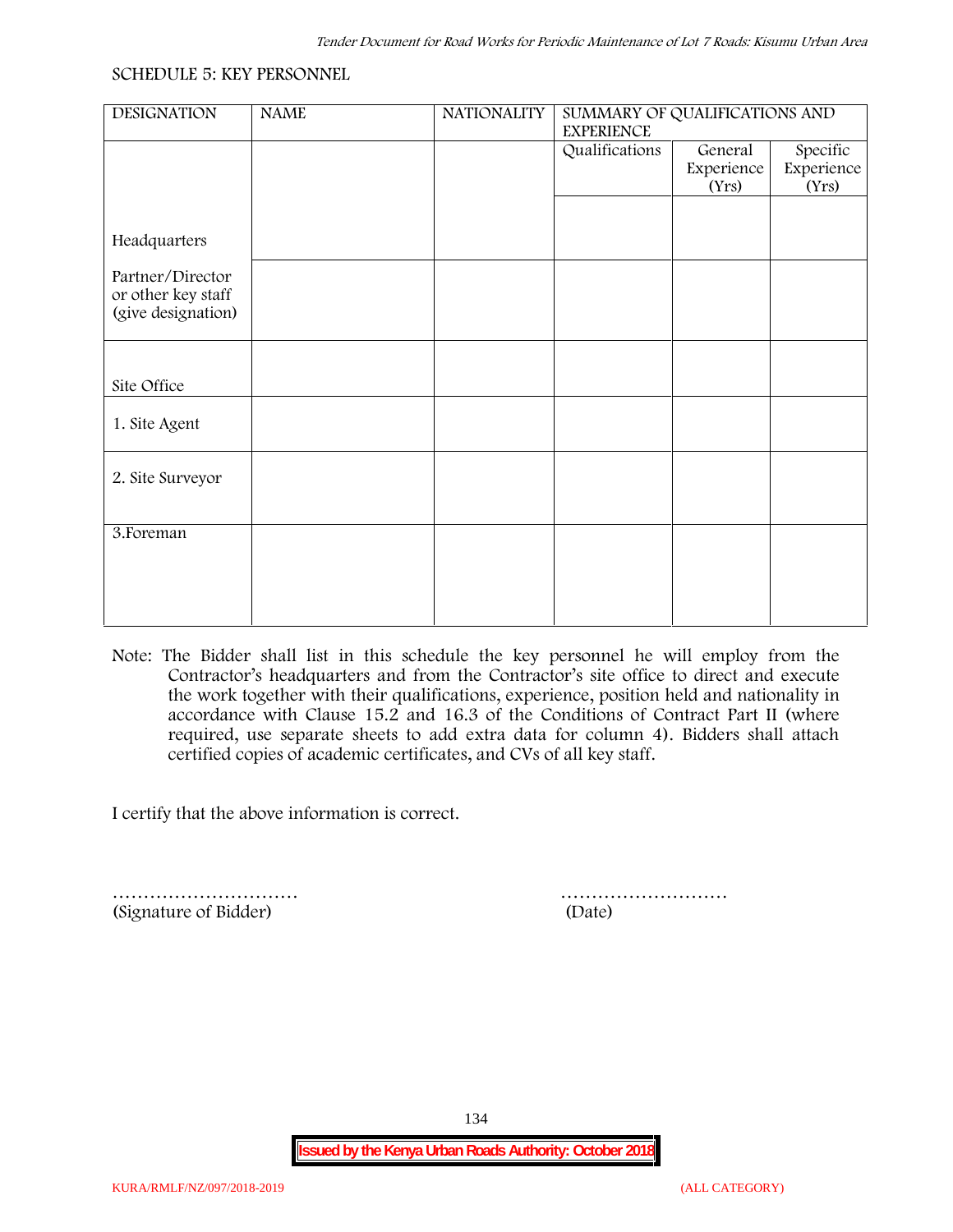#### **SCHEDULE 6: SCHEDULE OF ROADWORKS CARRIED OUT BY THE BIDER IN THE LAST THREE YEARS**

#### **SCHEDULE 6A: COMPLETED WORKS**

| DESCRIPTION OF WORKS | NAME OF CLIENT | VALUE OF<br>WORKS (KSHS) * | YEAR COMPLETED/<br><b>REMARKS</b> |
|----------------------|----------------|----------------------------|-----------------------------------|
|                      |                |                            |                                   |
|                      |                |                            |                                   |
|                      |                |                            |                                   |
|                      |                |                            |                                   |
|                      |                |                            |                                   |
|                      |                |                            |                                   |
|                      |                |                            |                                   |
|                      |                |                            |                                   |
|                      |                |                            |                                   |
|                      |                |                            |                                   |
|                      |                |                            |                                   |
|                      |                |                            |                                   |
|                      |                |                            |                                   |
|                      |                |                            |                                   |

**Note:** Bidders shall attach certified copies of letters of award (for each listed project), certified copies of completion certificates.

I certify that the above works were successfully carried out by this Bidder.

(Signature of Bidder) (Date)

………………………… ………………………

\* **Value in KShs using Central Bank of Kenya mean exchange rate at a reference date 7 days before date of BID opening**

135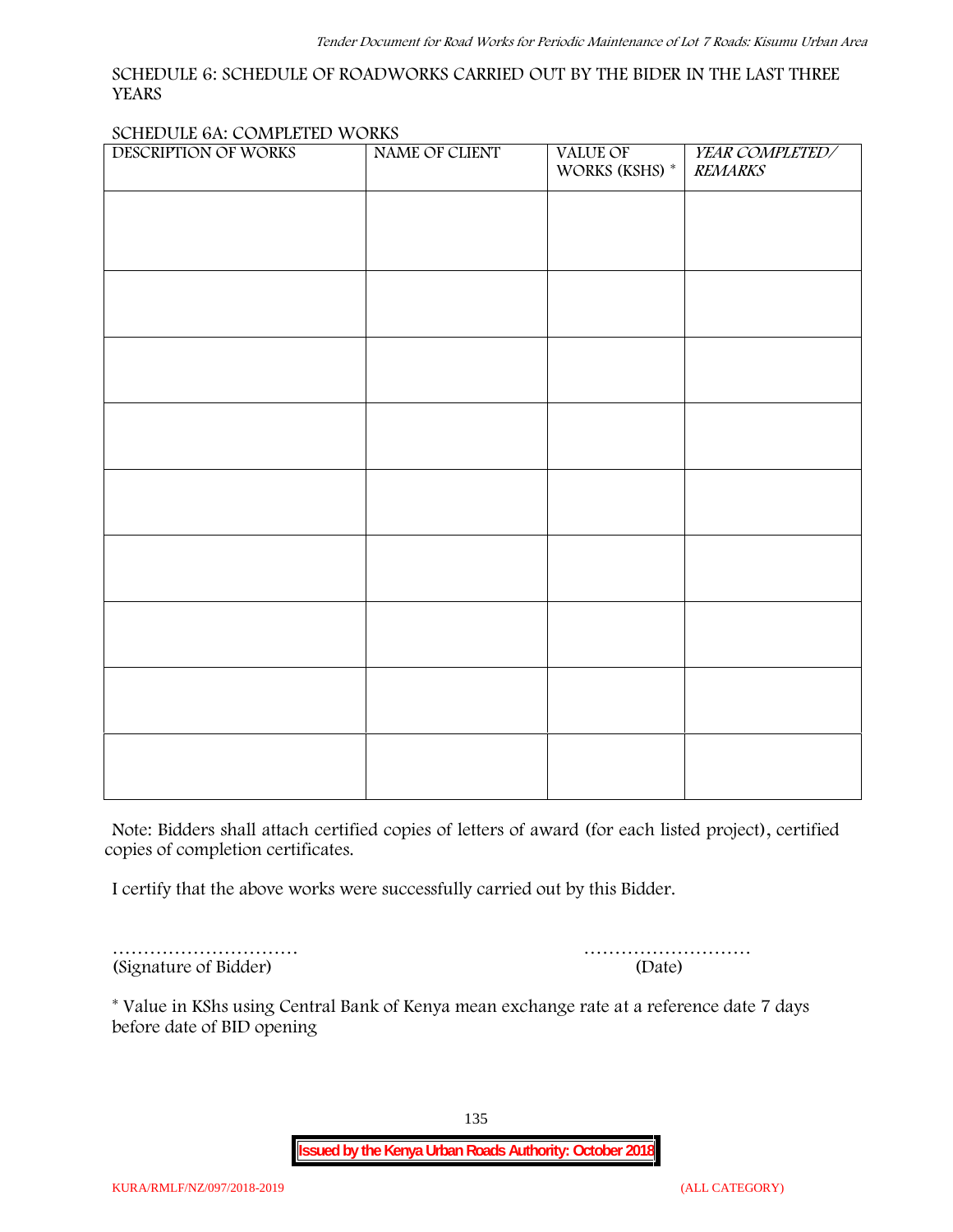#### **SCHEDULE 6B: NON-COMPLETED WORKS BEYOND COMPLETION DATE**

| DESCRIPTION OF WORKS | NAME OF CLIENT | VALUE OF<br>WORKS (KSHS) * | YEAR COMPLETED/<br><b>REMARKS</b> |
|----------------------|----------------|----------------------------|-----------------------------------|
|                      |                |                            |                                   |
|                      |                |                            |                                   |
|                      |                |                            |                                   |
|                      |                |                            |                                   |
|                      |                |                            |                                   |
|                      |                |                            |                                   |
|                      |                |                            |                                   |
|                      |                |                            |                                   |
|                      |                |                            |                                   |
|                      |                |                            |                                   |
|                      |                |                            |                                   |
|                      |                |                            |                                   |
|                      |                |                            |                                   |
|                      |                |                            |                                   |
|                      |                |                            |                                   |
|                      |                |                            |                                   |
|                      |                |                            |                                   |
|                      |                |                            |                                   |
|                      |                |                            |                                   |

**Note:** Bidders shall attach certified copies of letters of award (for each listed project), certified evidence for executed works for non-copleted projects e.g copy of recent payment certificate.

I certify that the above works were successfully carried out by this Bidder.

(Signature of Bidder) (Date)

………………………… ………………………

\* **Value in KShs using Central Bank of Kenya mean exchange rate at a reference date 7 days before date of BID opening**

136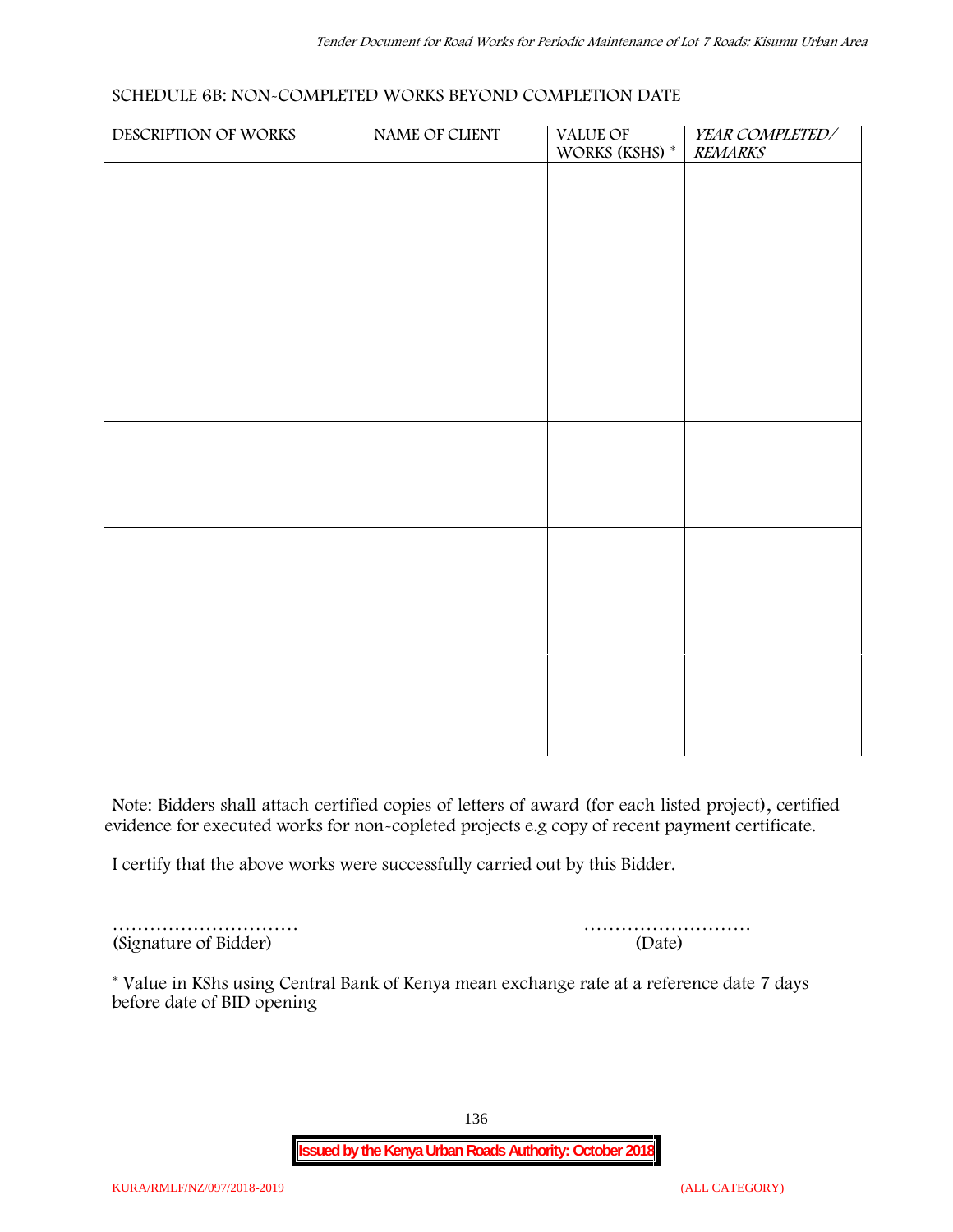#### **SCHEDULE 6C: SPECIFIC EXPERIENCE**

| DESCRIPTION OF WORKS | NAME OF CLIENT | VALUE OF<br>WORKS (KSHS) $^\ast$ | YEAR COMPLETED/<br><b>REMARKS</b> |
|----------------------|----------------|----------------------------------|-----------------------------------|
|                      |                |                                  |                                   |
|                      |                |                                  |                                   |
|                      |                |                                  |                                   |
|                      |                |                                  |                                   |
|                      |                |                                  |                                   |
|                      |                |                                  |                                   |
|                      |                |                                  |                                   |
|                      |                |                                  |                                   |
|                      |                |                                  |                                   |
|                      |                |                                  |                                   |
|                      |                |                                  |                                   |
|                      |                |                                  |                                   |
|                      |                |                                  |                                   |
|                      |                |                                  |                                   |
|                      |                |                                  |                                   |
|                      |                |                                  |                                   |
|                      |                |                                  |                                   |

**Note:** Bidders shall attach certified copies of letters of award (for each listed project), certified evidence for executed works for non-completed projects e.g copy of recent payment certificate.

I certify that the above works were successfully carried out by this Bidder.

(Signature of Bidder) (Date)

………………………… ………………………

\* **Value in KShs using Central Bank of Kenya mean exchange rate at a reference date 7 day before date of BID opening**

137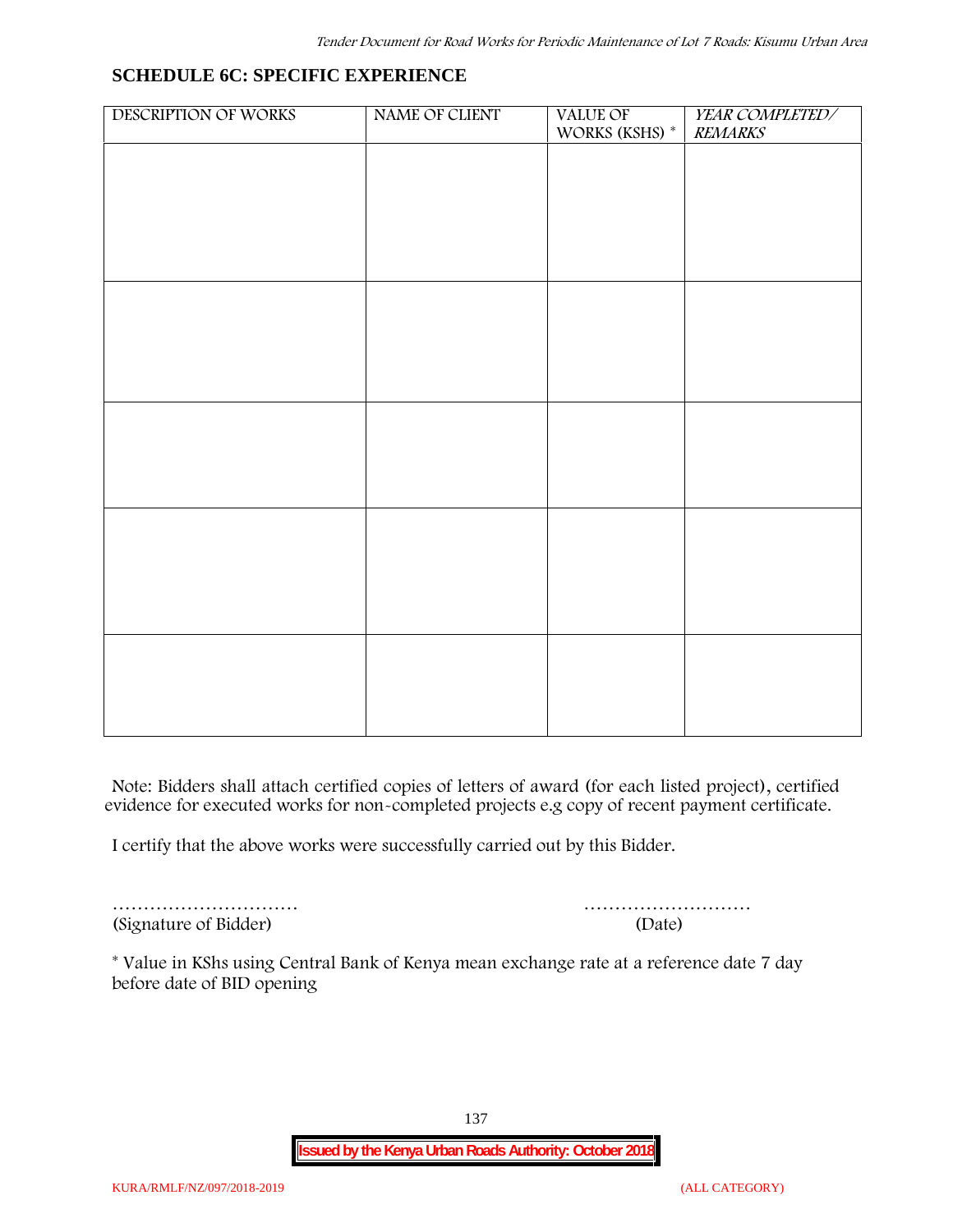#### **SCHEDULE 7: SCHEDULE OF ONGOING PROJECTS**

| DESCRIPTION OF<br><b>WORKS</b> | NAME OF<br><b>CLIENT</b> | DATE OF<br>$\mathsf{COMMENC}$<br><b>EMENT</b> | DATE OF<br>COMPLETION | VALUE OF<br>WORKS (KSHS) | <b>VALUE</b><br>COMPLETED<br>$\,$ UP TO DATE<br>$\%$ | PHYSICALLY<br>COMPLETED<br>$\,$ UP TO DATE<br>$\%$ |  |
|--------------------------------|--------------------------|-----------------------------------------------|-----------------------|--------------------------|------------------------------------------------------|----------------------------------------------------|--|
|                                |                          |                                               |                       |                          |                                                      |                                                    |  |
|                                |                          |                                               |                       |                          |                                                      |                                                    |  |
|                                |                          |                                               |                       |                          |                                                      |                                                    |  |
|                                |                          |                                               |                       |                          |                                                      |                                                    |  |
|                                |                          |                                               |                       |                          |                                                      |                                                    |  |
|                                |                          |                                               |                       |                          |                                                      |                                                    |  |
|                                |                          |                                               |                       |                          |                                                      |                                                    |  |
|                                |                          |                                               |                       |                          |                                                      |                                                    |  |
|                                |                          |                                               |                       |                          |                                                      |                                                    |  |

**Note:** 1. Bidders shall attach certified copies of letters of award (for each listed project) and any certified evidence for executed works e.g copy of recent payment certificate.

2. Bidders must indicate all their on-going works as at the time of bidding. Any non disclosure shall constitute non-responsiveness)

I certify that the above works are being carried out by me and that the above information is correct.

(Signature of Bidder) (Date)

………………………… ………………………

138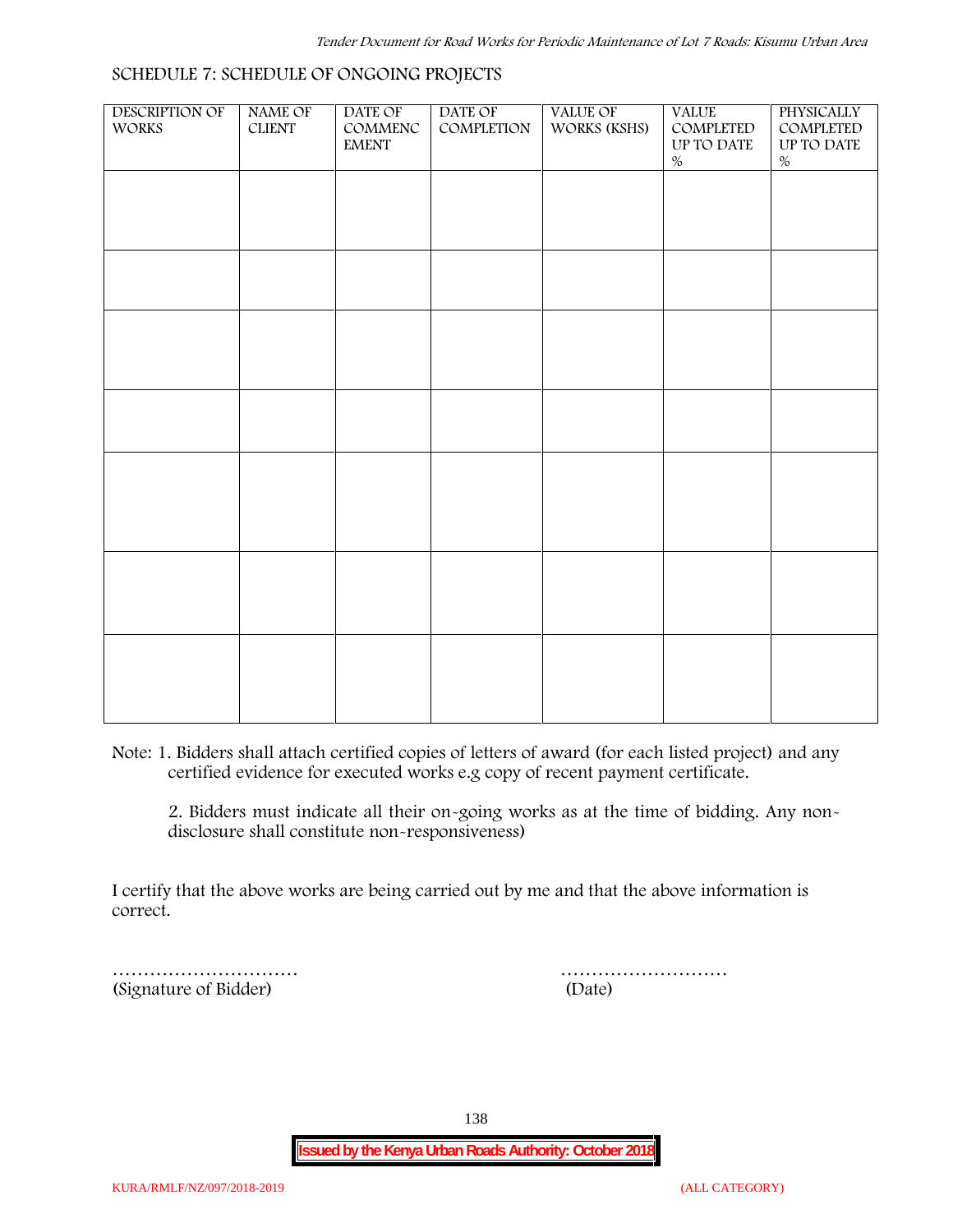#### **SCHEDULE 8: FINANCIAL STANDING**

- 1 Submit copies of audited profit and loss statements and balance sheet for the last five calendar years and estimated projection for the next two years with certified English translation where appropriate.
- 2 Give turnover figures for each of the last two (2) financial years. Quote in millions and decimal thereof.

|                               | Year 1(2016) | Year 2(2017) |
|-------------------------------|--------------|--------------|
|                               | Ksh.         | Ksh.         |
| Road works                    |              |              |
| Other civil Engineering works |              |              |
| Other (specify)               |              |              |
| Total                         |              |              |

#### SUMMARY OF ASSETS AND LIABILTIES OF THE AUDITED FINANCIAL STATEMENTS OF THE LAST TWO (2) FINANCIAL YEARS.

|                              | Year 1(2016) | Year 2(2017) |
|------------------------------|--------------|--------------|
|                              | KShs.        | KShs.        |
| 1. Total Assets              |              |              |
| 2. Current Assets            |              |              |
| 3. Bank Credit Line Value    |              |              |
| 4. Total Liabilities         |              |              |
| 5. Current Liabilities       |              |              |
| 6. Net Worth (1-4)           |              |              |
| 7. Working capital $(2+3-4)$ |              |              |

#### (a) Name/Address of Commercial Bank providing credit line

………………………………………………………………………………………………

………………………………………………………………………………………………

(b) Total amount of credit line KShs………………………………………………

Attach a certified copy of Undertaking of the Bank to provide the credit.

(c) Attach bank statements for the last six (6) months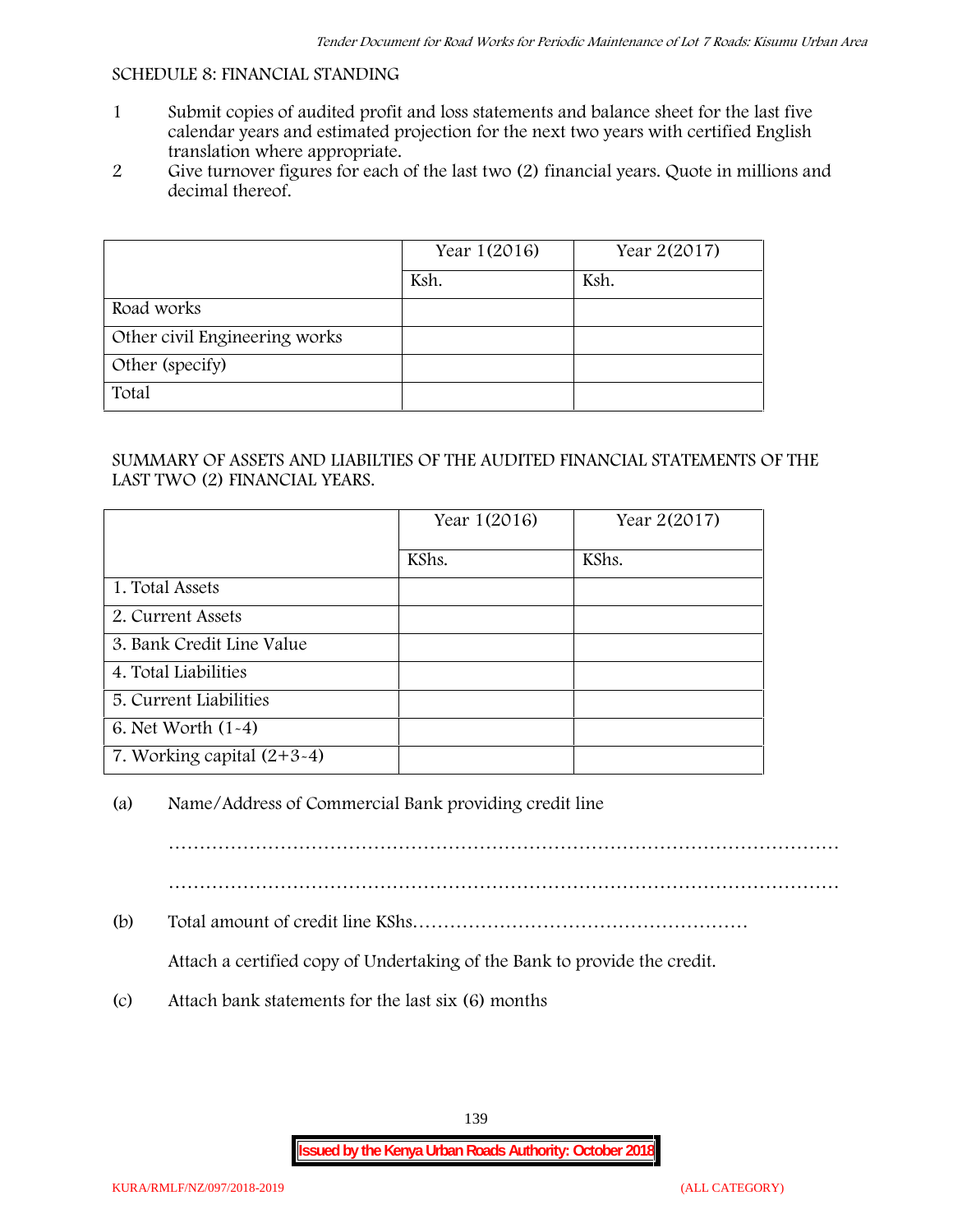#### **SCHEDULE 9: OTHER SUPPLEMENTARY INFORMATION**

Financial reports for the last three years, balance sheets, profit and loss statements, auditors' reports etc. List them below and attach copies. ………………………………………………………………………………………………… ………………………………………………………………………………………………… ………………………………………………………………………………………………… ………………………………………………………………………………………………… Evidence of access to financial resources to meet the qualification requirements. Cash in hand, lines of credit etc. List below and attach copies of supporting documents ………………………………………………………………………………………………… …………………………………………………………………………………………………. ………………………………………………………………………………………………… Name, address, telephone, telex, fax numbers and email of the Bidders Bankers who may provide reference if contacted by the Contracting Authority. ……………………………………………………………………………………………….. ………………………………………………………………………………………………. ………………………………………………………………………………………………. I certify that the above information is correct. ……………………………. …………………………………….. Date Signature of Bidder

(To be signed by authorized representative and officially stamped)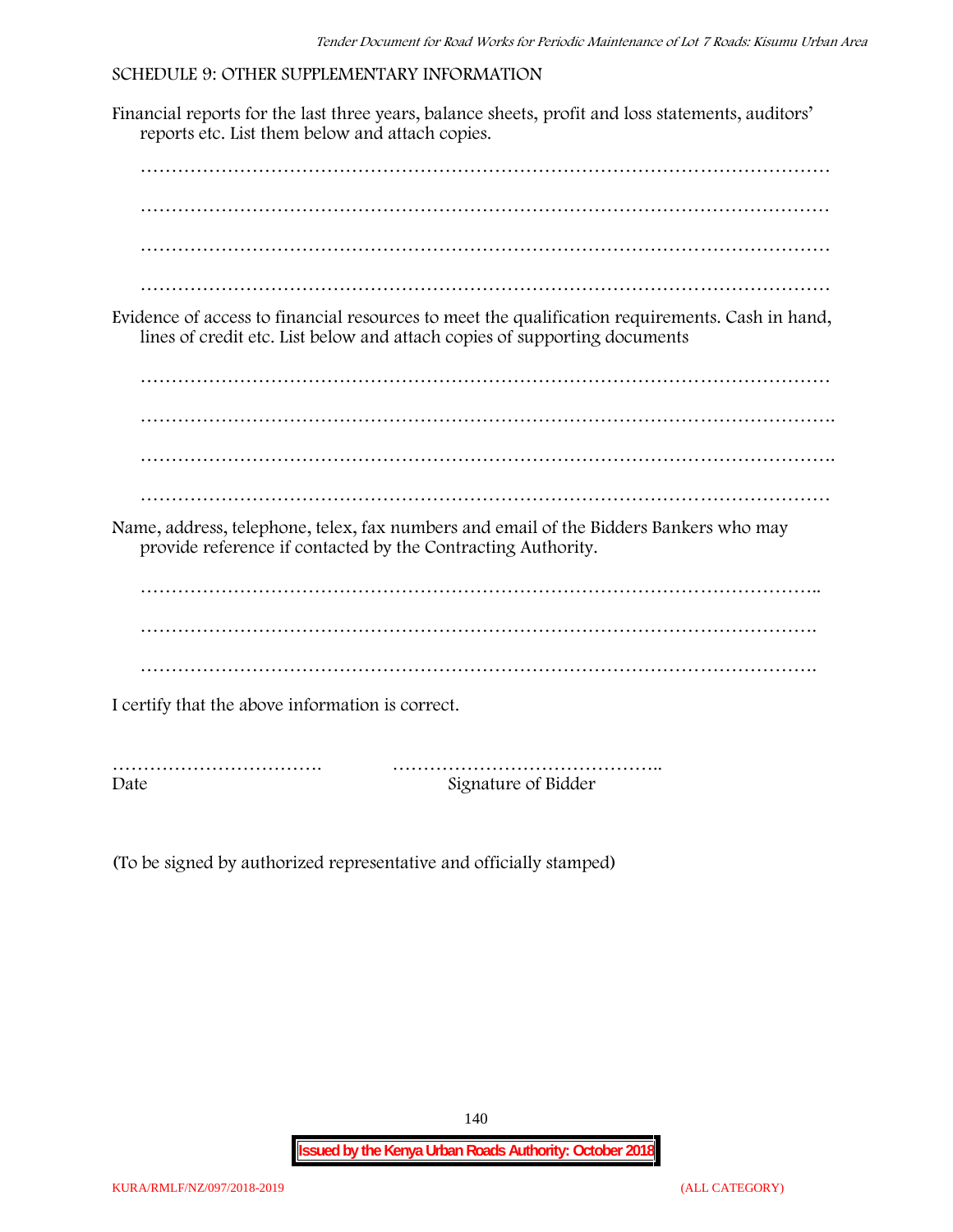#### **SCHEDULE 10: LITIGATION HISTORY FORM**

Information on current litigation in which the Bidder is involved.

| <b>OTHER PARTY (IES)</b> | <b>CAUSE OF DISPUTE</b> | AMOUNT INVOLVED (KSHS) |
|--------------------------|-------------------------|------------------------|
|                          |                         |                        |
|                          |                         |                        |
|                          |                         |                        |

I certify that the above information is correct.

| Date | Signature of Bidder |
|------|---------------------|

(To be signed by authorized representative and officially stamped)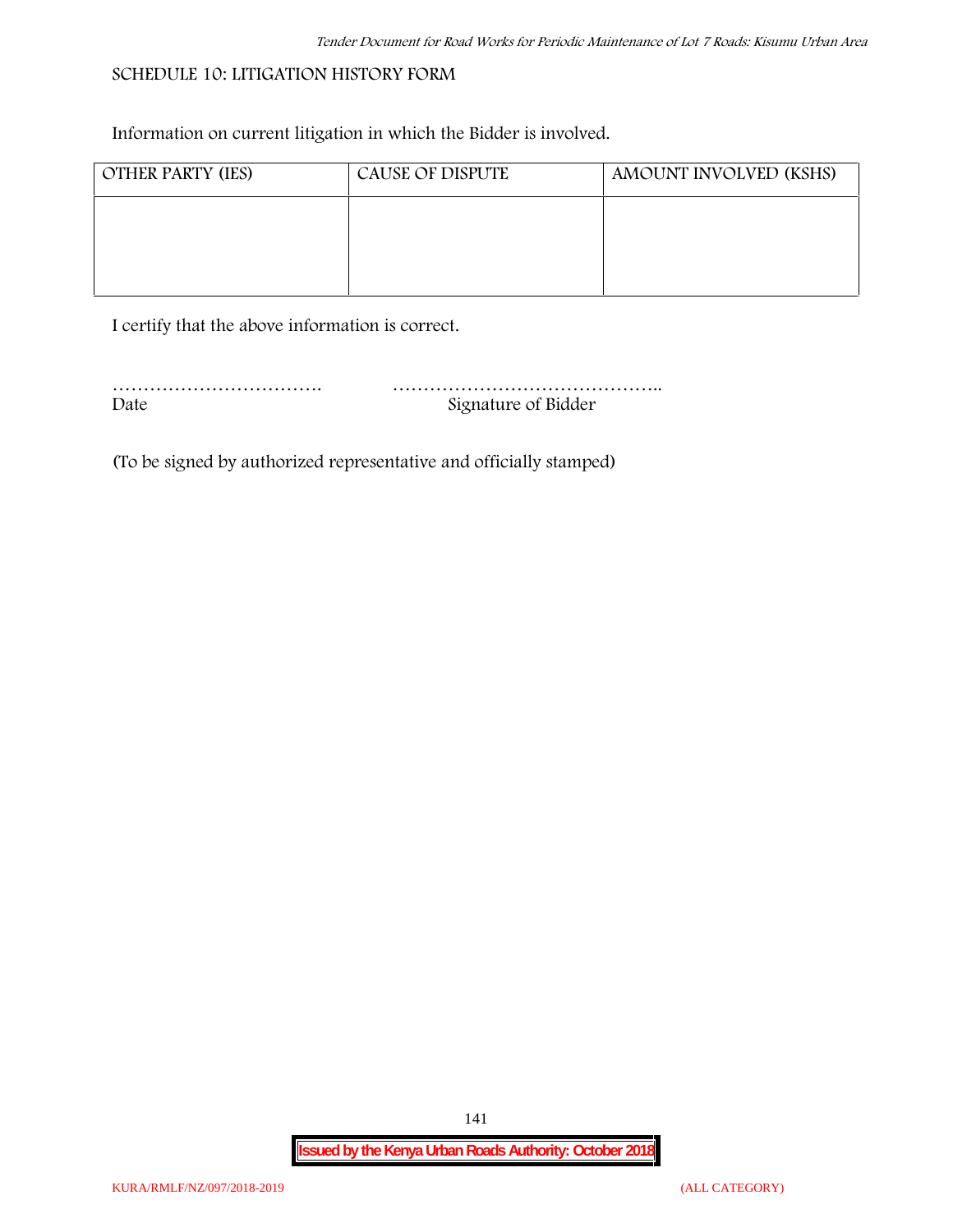#### **SCHEDULE 11: DECLARATION FORM FOR BANKRUPT OR INSOLVENT**

**AND DEBARMENT** Date To The Kenya Urban Roads Authority P.O Box 41727 – 00100, IKM Place, 5th Ngong Ave, Nairobi, KENYA. Ladies and Gentlemen, The Tenderer i.e. (full name and complete physical and postal address) ……………………………………………………………………………………………………… ……………………declare the following: a) That I/ We have not been debarred from participating in public procurement by anybody, institution or person.

b) That I/ We have not been involved in and will not be involved in corrupt and fraudulent practices regarding public procurement anywhere.

c) That I/ We are not insolvent, in receivership, bankrupt or in the process of being wound up and is not the subject of legal proceedings relating to the foregoing.

d) That I/We are not under any ongoing investigation by the Ethics and Anti-Corruption Commission (EACC) for any corrupt and/or economic crimes or practices.

e) That I/ We are not associated with any other Tenderer participating in this Tender.

f) That I/We do hereby confirm that all the information given in this tender is accurate, factual and true to the best of our knowledge.

Yours sincerely,

……………………………………………………

Name of Tenderer

………………………………………………………………………………..

Signature of duly authorised person signing the Tender

…………………………………………………………………………..

Name and Capacity of duly authorised person signing the Tender

………………………………………

Stamp or Seal of Tenderer

142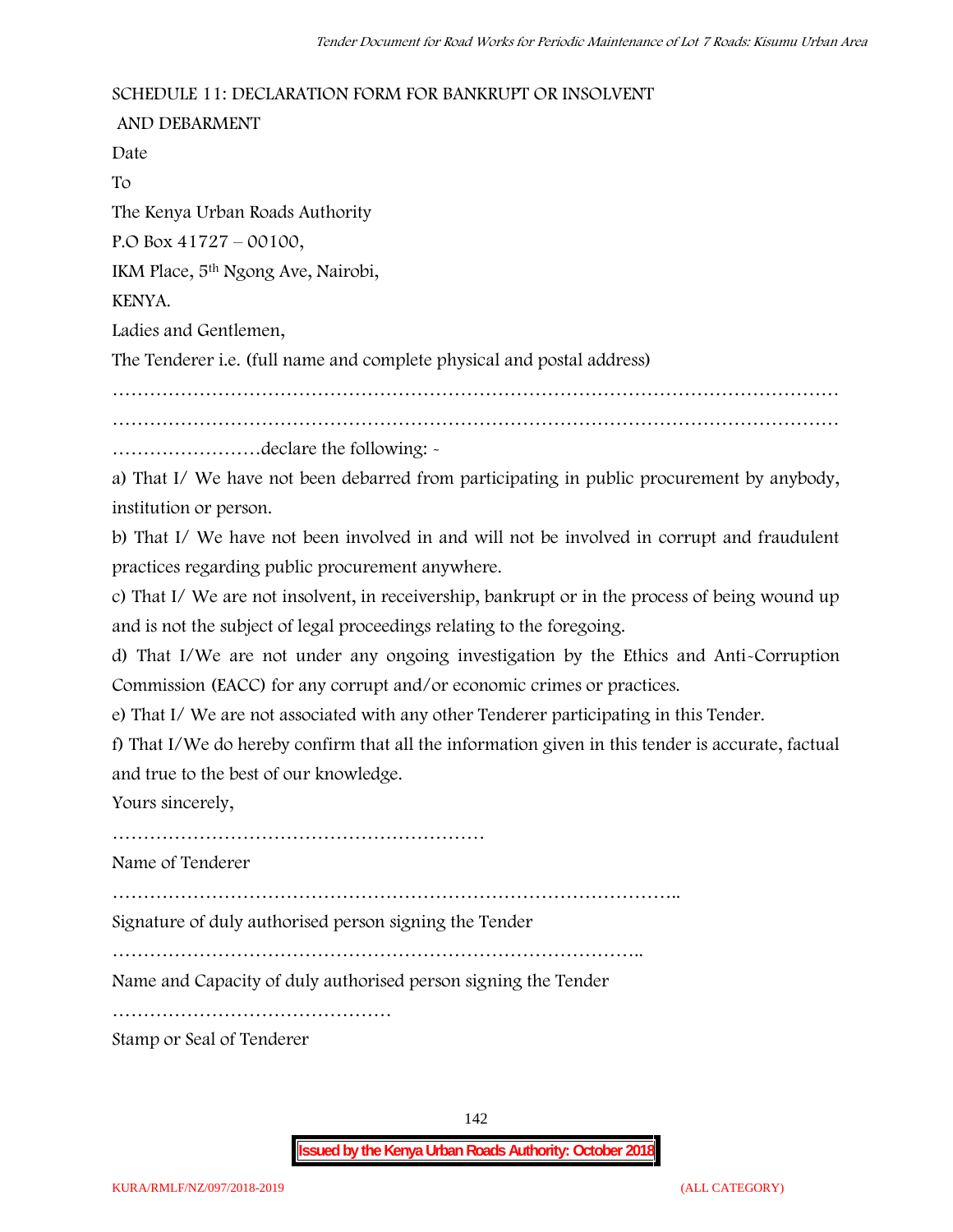#### **SCHEDULE 12: ANTI CORRUPTION DECLARATION / COMMITMENT / PLEDGE FORM**

| Public Procurement is based on a free, fair and competitive tendering process which should |  |
|--------------------------------------------------------------------------------------------|--|
| not be open to abuse.                                                                      |  |

| I/We will not offer or facilitate, directly or indirectly, any inducement or reward to any |  |
|--------------------------------------------------------------------------------------------|--|
| public officer, their relations or business associates, in connection with tender No.      |  |
|                                                                                            |  |
| contract if I/We am/are successful.                                                        |  |

Signed by ……………………………… C.E.O. or Authorized Representative.

**In case of sub-contracting**

Signed by ………………………………….. CEO of the firm to be subcontracted

|--|

Signature………………………………….

Date………………………………………..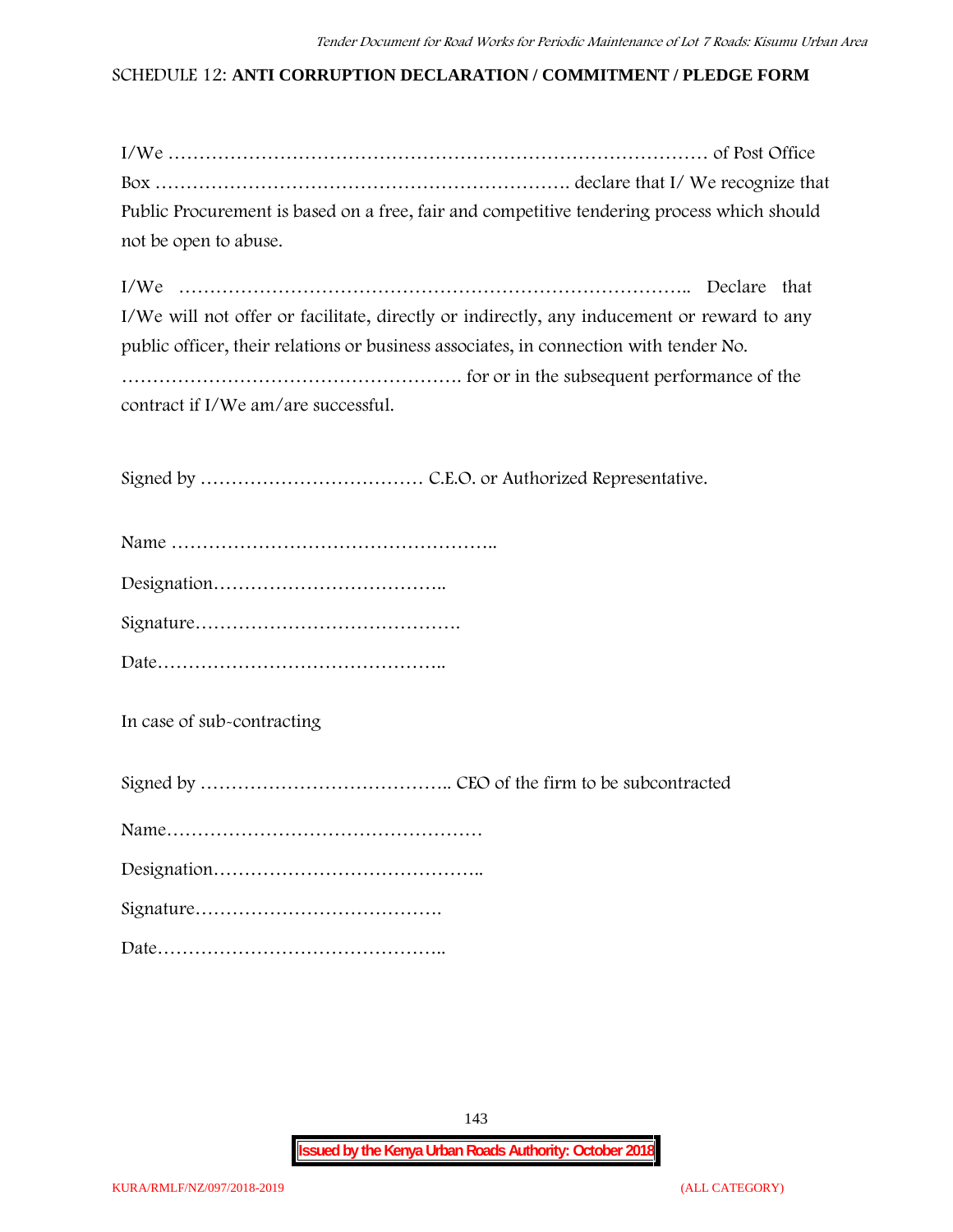## **SECTION XII: FORM OF AGREEMENT**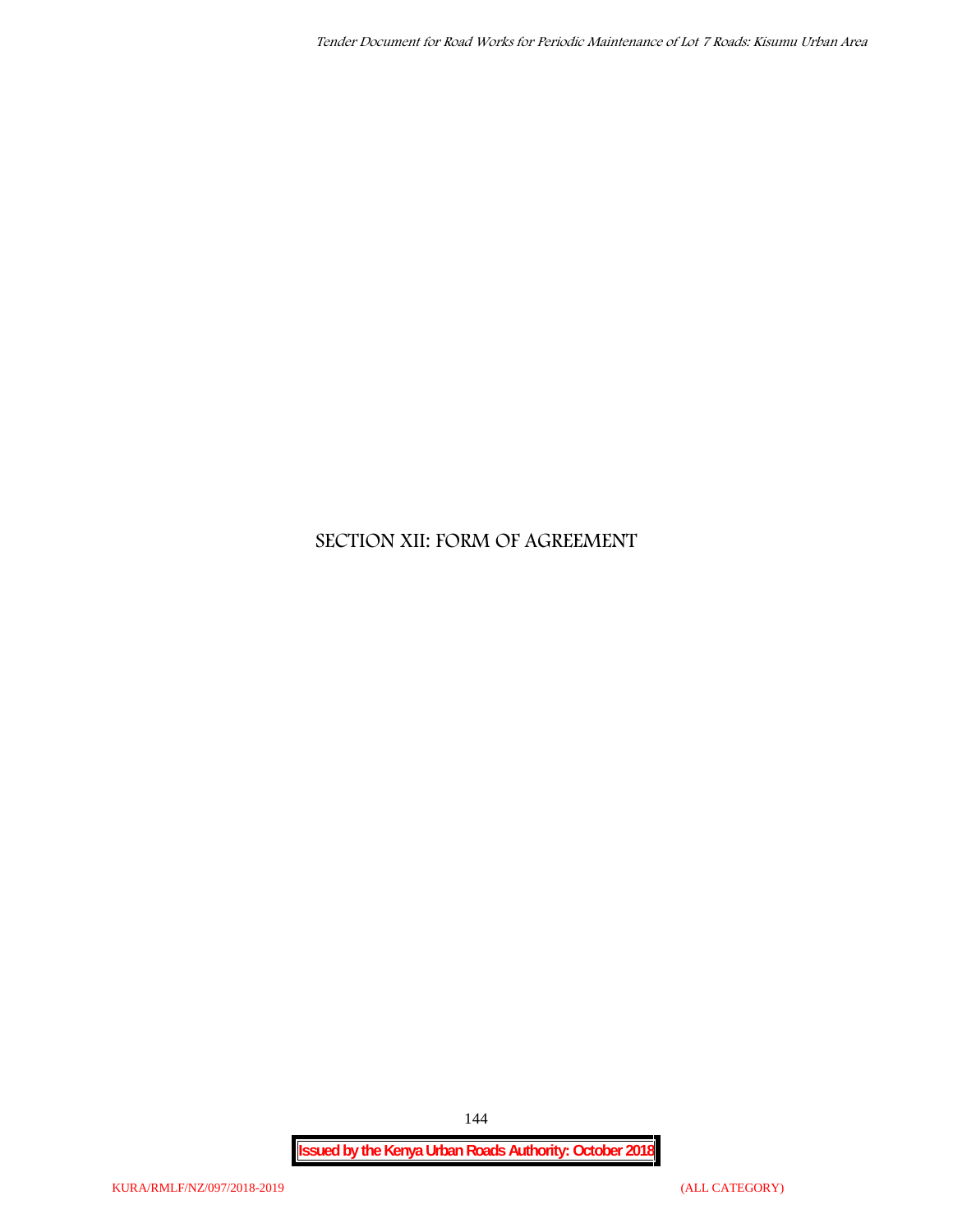## **FORM OF AGREEMENT**

THIS AGREEMENT is made on the …………………… day of …………………. 20 …………… between the **KENYA URBAN ROADS AUTHORITY** of **P. O. BOX 41727-00100, NAIROBI, KENYA** hereinafter called "the Employer" of the one part and **M/s …………………………………………………………………** hereinafter called "the Contractor" of the other part.

WHEREAS the Employer is desirous that certain works should be executed, viz.

**PERIODIC MAINTENANCE OF LOT 7 ROADS (KISUMU URBAN AREA)** and has a Contract with the Contractor for the execution completion and maintenance of such works in the region NOW THIS AGREEMENT WITNESSETH as follows:

In this agreement words and expressions shall have the same meanings as are respectively assigned to them in the Conditions of Contract hereinafter referred to.

The following document shall be deemed to form and be read and construed as part of this Agreement, viz.:

- The form of bid dated **…………………………..**
- The Conditions of Contract (FIDIC IV) Part 2
- The Conditions of Contract (FIDIC IV) Part 1
- The Special Specification
- The Standard Specifications
- The Priced Bill of Quantities
- The Letter of Award and Acceptance
- Schedules of Supplementary Information
- -The Drawings
- -Other documents as may be agreed and listed

All aforesaid documents are hereinafter referred to as "The Contract".

In consideration of the payment to be made by the Employer to the Contractor, the Contractor hereby covenants with the Employer to execute, complete and maintain the works in conformity in all respects with the provisions of the Contract.

The Employer hereby covenants to pay the Contractor in consideration of the execution, completion and maintenance of the works the Contract Price at the times and in the manner prescribed by the Contract.

IN WITNESS WHEREOF the parties have hereunto set their respective hands on the day and year first above written.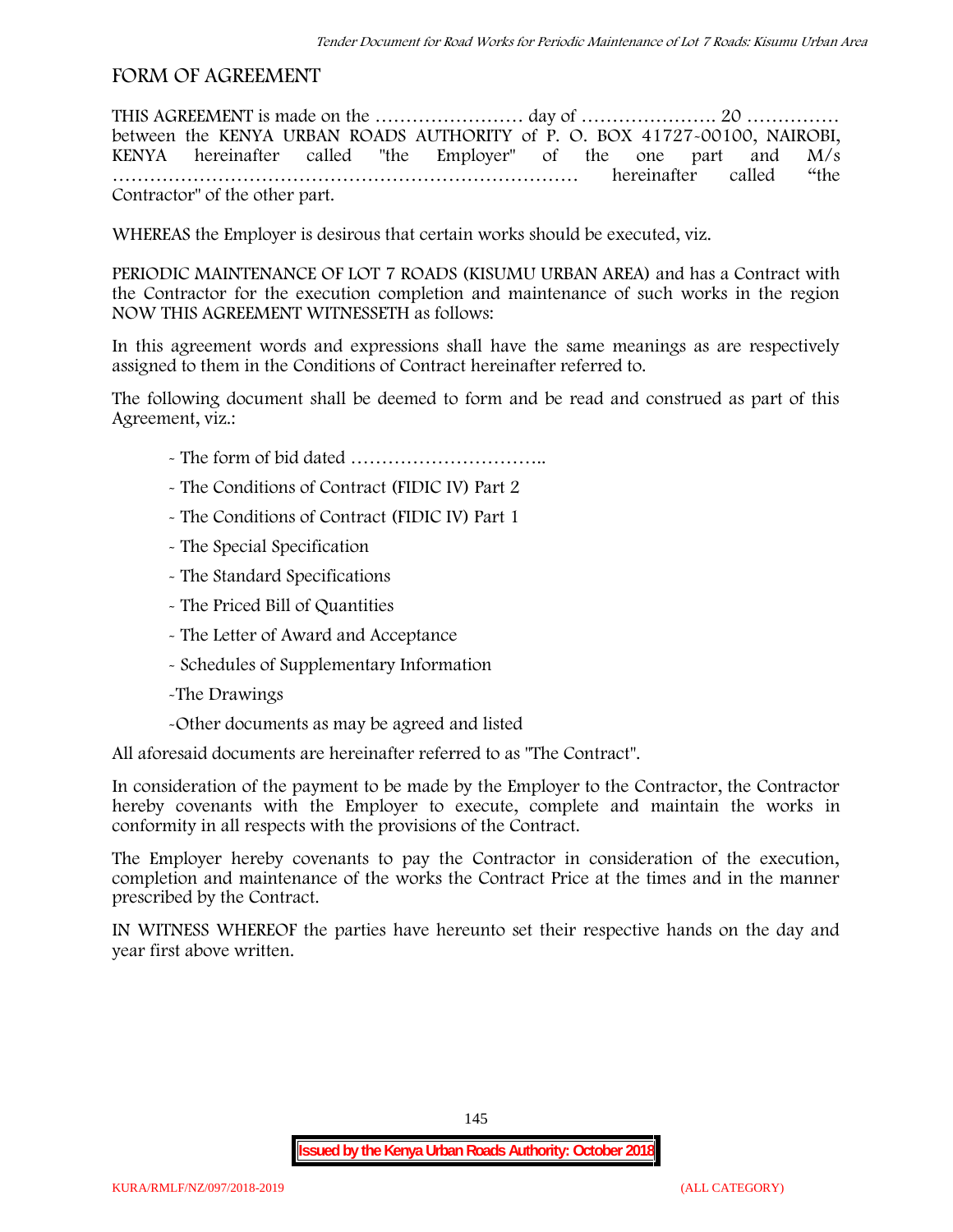#### SIGNED SEALED AND DELIVERED

| By the said Employer:   | (Director General, Kenya Urban Roads Authority)<br>For and on behalf of the said Employer |
|-------------------------|-------------------------------------------------------------------------------------------|
| In the presence of:     | (Name and Designation of Witness)                                                         |
|                         | (Signature of Witness)                                                                    |
|                         | (Address Of witness)                                                                      |
|                         |                                                                                           |
| By the said Contractor: |                                                                                           |
|                         | (Signature)                                                                               |
|                         | (Name of the Director)                                                                    |
| In the presence of:     | (Name and Designation of Witness)                                                         |
|                         | (Signature of Witness)                                                                    |
|                         | (Address Of witness)                                                                      |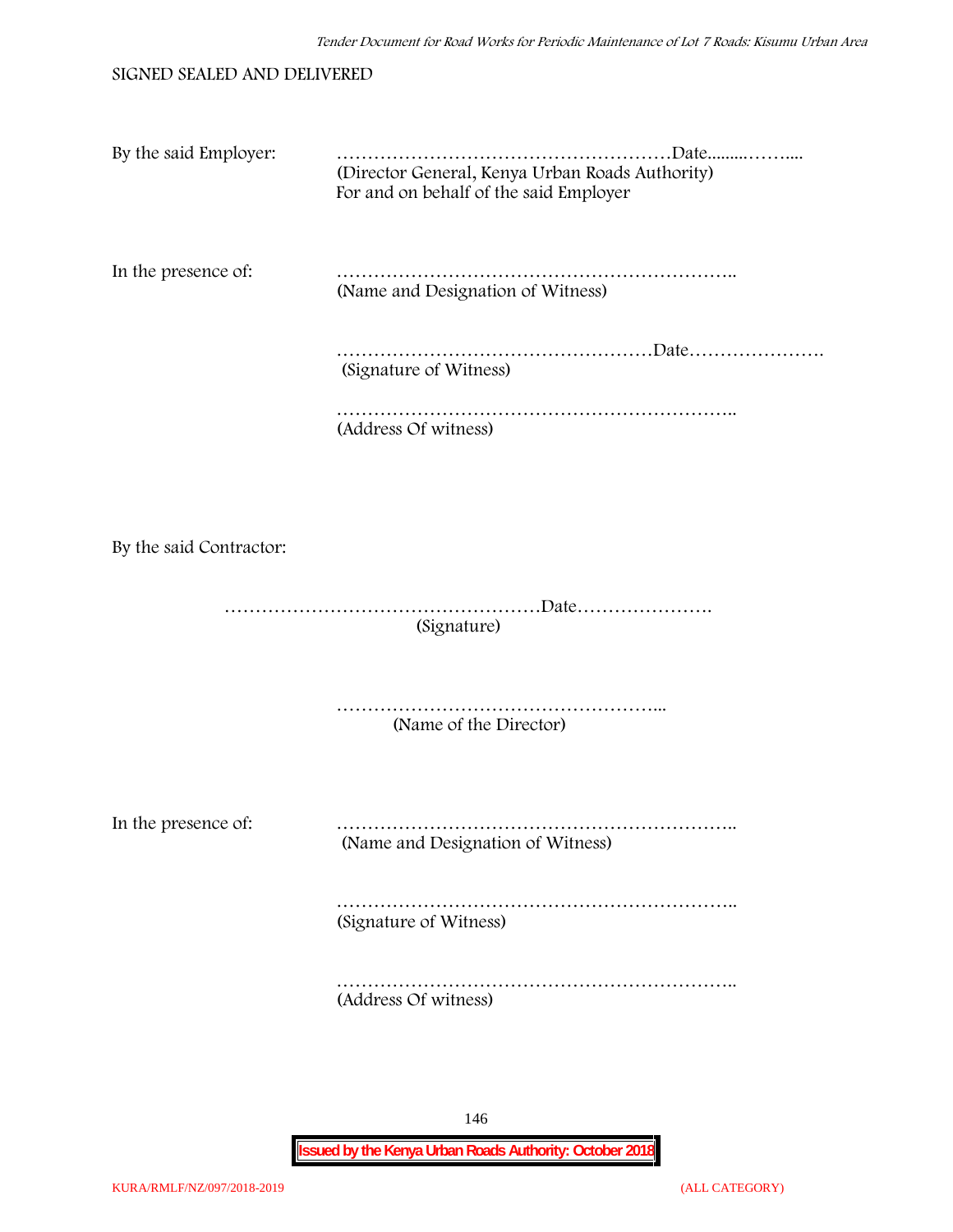# **SECTION XIII: FORM OF PERFORMANCE BANK GUARANTEE (UNCONDITIONAL)**